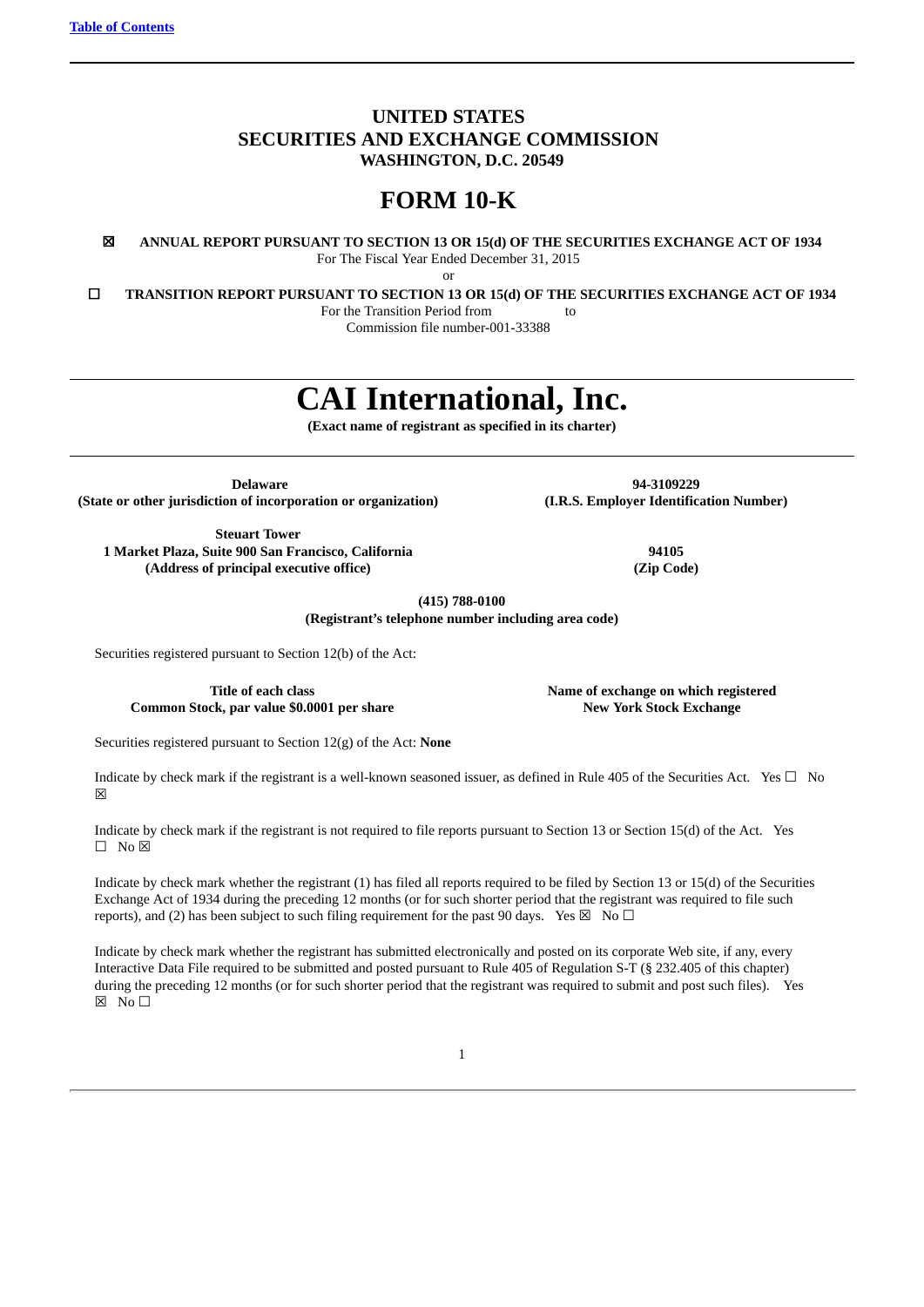Indicate by check mark if disclosure of delinquent filers pursuant to Item 405 of Regulation S-K (§ 229.405 of this chapter) is not contained herein, and will not be contained, to the best of registrant's knowledge, in definitive proxy or information statements incorporated by reference in Part III of this Form 10-K or any amendment to this Form 10-K.  $\boxtimes$ 

Indicate by check mark whether the registrant is a large accelerated filer, an accelerated filer, a non-accelerated filer, or a smaller reporting company. See the definitions of "large accelerated filer," "accelerated filer," and "smaller reporting company" in Rule 12b-2 of the Exchange Act

Large accelerated filer □ and a set of the Accelerated filer  $\boxtimes$ Non-accelerated filer  $\quad \Box$ (Do not check if smaller reporting company)

Smaller reporting company  $\Box$ 

Indicate by check mark whether the registrant is a shell company (as defined in the Rule 12b-2 of the Act). Yes  $\Box$  No  $\boxtimes$ 

As of June 30, 2015, the last business day of the registrant's most recently completed second fiscal quarter, the aggregate market value of common stock held by non-affiliates of the registrant (based upon the closing sale price of such shares on the New York Stock Exchange on June 30, 2015) was approximately \$280.5 million. Shares of registrant's common stock held by each executive officer, director and beneficial holders of 10% or more of our common stock have been excluded in that such persons may be deemed to be affiliates of the registrant. This determination of affiliate status is not necessarily a conclusive determination for other purposes.

As of January 31, 2016, there were 19,921,739 shares of the registrant's common stock outstanding.

#### **DOCUMENTS INCORPORATED BY REFERENCE**

Portions of the registrant's definitive proxy statement relating to the registrant's 2016 Annual Meeting of Stockholders, which will be filed no later than 120 days after the close of the registrant's fiscal year ended December 31, 2015, are incorporated by reference into Part III hereof.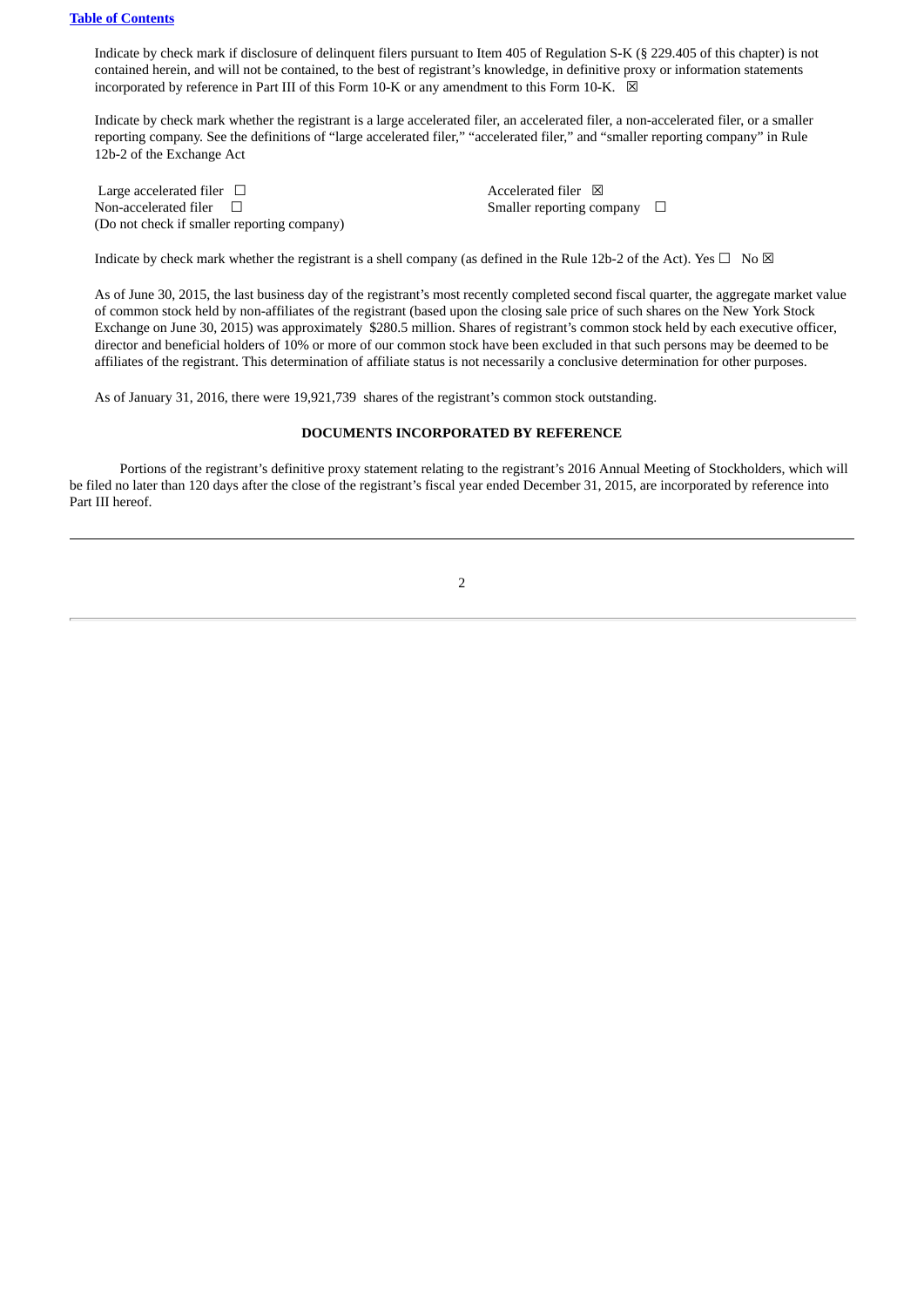#### **TABLE OF CONTENTS Annual Report on Form 10-K for the year ended December 31, 2015**

#### <span id="page-2-0"></span>**PART I**

| Item 1.        | <b>Business</b>                                                                                              |    |
|----------------|--------------------------------------------------------------------------------------------------------------|----|
| Item 1A.       | <b>Risk Factors</b>                                                                                          | 13 |
| Item 1B.       | <b>Unresolved Staff Comments</b>                                                                             | 29 |
| Item 2.        | <b>Properties</b>                                                                                            | 29 |
| Item 3.        | <b>Legal Proceedings</b>                                                                                     | 30 |
| Item 4.        | <b>Mine Safety Disclosures</b>                                                                               | 30 |
|                |                                                                                                              |    |
| <b>PART II</b> |                                                                                                              |    |
| Item 5.        | Market for Registrant's Common Equity, Related Stockholder Matters and Issuer Purchases of Equity Securities | 31 |
| Item 6.        | <b>Selected Financial Data</b>                                                                               | 33 |
| Item 7.        | Management's Discussion and Analysis of Financial Condition and Results of Operations                        | 36 |

| Item 7A.        | <b>Quantitative and Qualitative Disclosures About Market Risk</b>                                     | 48 |
|-----------------|-------------------------------------------------------------------------------------------------------|----|
| Item 8.         | <b>Financial Statements and Supplementary Data</b>                                                    | 49 |
| Item 9.         | <b>Changes in and Disagreements With Accountants on Accounting and Financial Disclosure</b>           | 49 |
| Item 9A.        | <b>Controls and Procedures</b>                                                                        | 49 |
| Item 9B.        | <b>Other Information</b>                                                                              | 52 |
|                 |                                                                                                       |    |
| <b>PART III</b> |                                                                                                       |    |
| Item $10.$      | Directors, Executive Officers and Corporate Governance                                                | 52 |
| Item $11.$      | <b>Executive Compensation</b>                                                                         | 52 |
| Item 12.        | <b>Security Ownership of Certain Beneficial Owners and Management and Related Stockholder Matters</b> | 52 |
| Item $13.$      | <b>Certain Relationships and Related Transactions, and Director Independence</b>                      | 52 |
| Item 14.        | <b>Principal Accounting Fees and Services</b>                                                         | 52 |
|                 |                                                                                                       |    |
| <b>DADDER</b>   |                                                                                                       |    |

## **PART IV**

| Item 15.          | <b>Exhibits. Financial Statement Schedules</b> | rn.<br>رر |
|-------------------|------------------------------------------------|-----------|
|                   |                                                |           |
| <b>SIGNATURES</b> |                                                | 88        |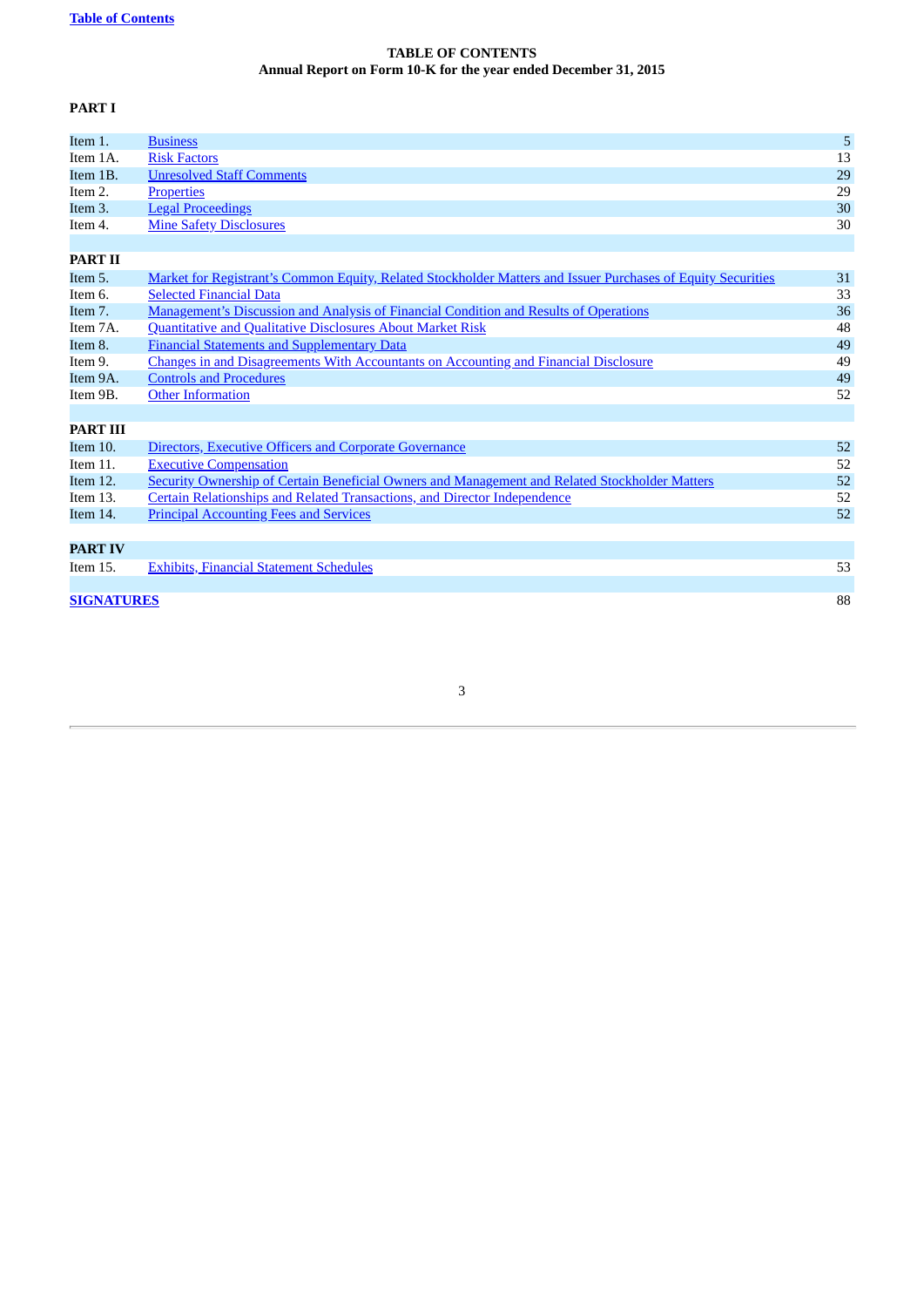#### **SPECIAL NOTE REGARDING FORWARD LOOKING STATEMENTS**

This Annual Report on Form 10-K contains certain forward-looking statements, including, without limitation, statements concerning the conditions in our industry, our operations, our economic performance and financial condition, including, in particular, statements relating to our business and growth strategy and service development efforts. The Private Securities Litigation Reform Act of 1995 provides a "safe harbor" for certain forward-looking statements so long as such information is identified as forward-looking and is accompanied by meaningful cautionary statements identifying important factors that could cause actual results to differ materially from those projected in the information. When used in this Annual Report on Form 10-K, the words "may," "might," "should," "estimate," "project," "plan," "anticipate," "expect," "intend," "outlook," "believe" and other similar expressions are intended to identify forwardlooking statements and information. You are cautioned not to place undue reliance on these forward-looking statements, which speak only as of their dates. These forward-looking statements are based on estimates and assumptions by our management that, although we believe to be reasonable, are inherently uncertain and subject to a number of risks and uncertainties. These risks and uncertainties include, without limitation, those identified under the caption Item 1A. "Risk Factors" in this Annual Report on Form 10-K and in all our other filings with the Securities and Exchange Commission (SEC). We undertake no obligation to publicly update or revise any forward-looking statement as a result of new information, future events or otherwise, except as otherwise required by law. Reference is also made to such risks and uncertainties detailed from time to time in our filings with the SEC.

Unless the context requires otherwise, references to "CAI," the "Company," "we," "us" or "our" in this Annual Report on Form 10-K refer to CAI International, Inc. and its subsidiaries.

| ٦ |  |
|---|--|
|   |  |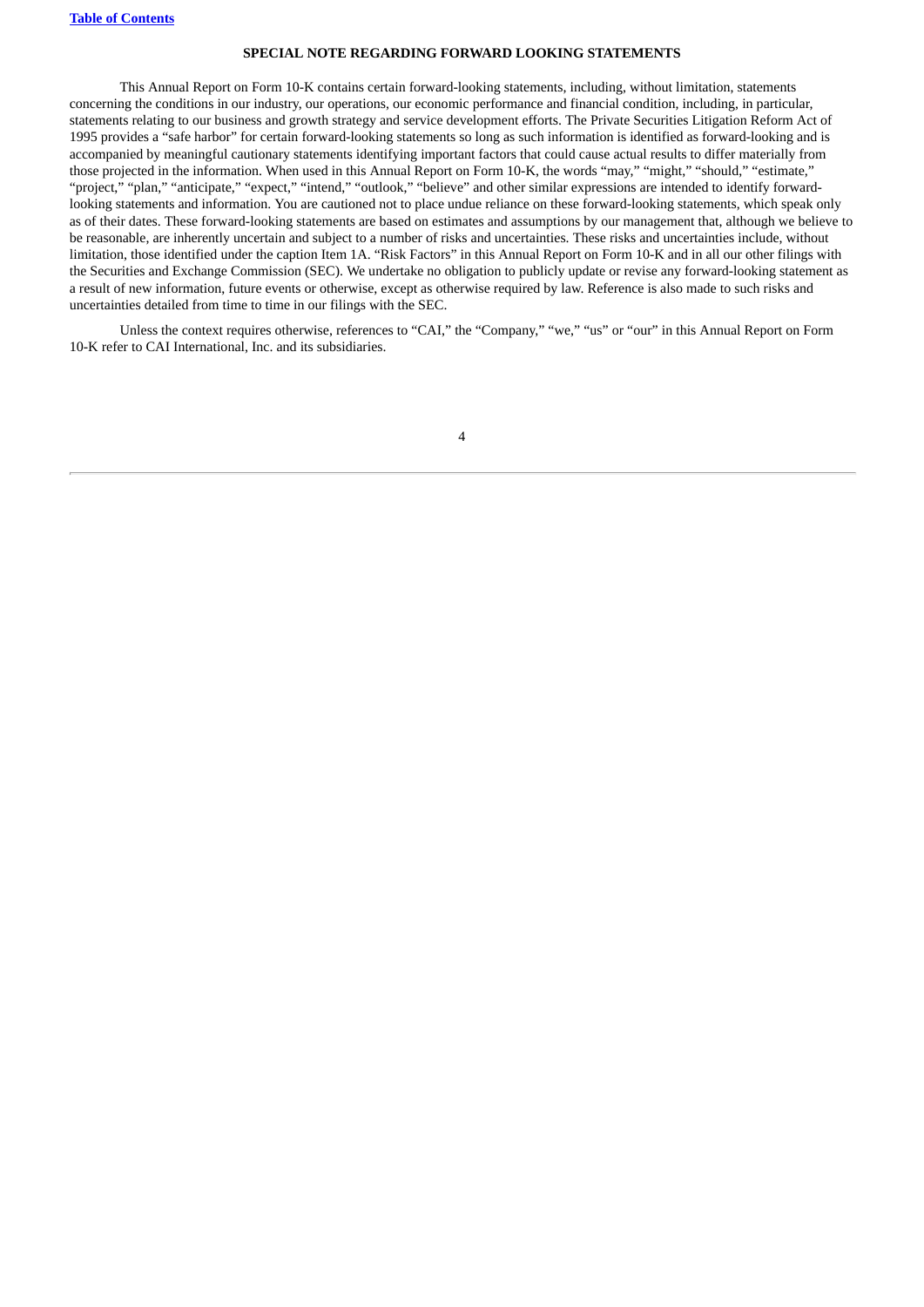#### <span id="page-4-0"></span>**ITEM 1. BUSINESS**

#### **Our Company**

We are one of the world's leading transportation finance and logistics companies. We purchase equipment, primarily intermodal shipping containers and railcars, which we lease to our customers. We also manage equipment for third-party investors. In operating our fleet, we lease, re-lease and dispose of equipment and contract for the repair, repositioning and storage of equipment. We also provide domestic and international logistics services.

The following table shows the composition of our equipment fleet as of December 31, 2015 and our average utilization for the year ended December 31, 2015:

|                                 | As of        |                    |
|---------------------------------|--------------|--------------------|
|                                 | December 31, | Percent of         |
|                                 | 2015         | <b>Total Fleet</b> |
| Owned container fleet in TEUs   | 984,085      | 83 %               |
| Managed container fleet in TEUs | 198,093      | 17 %               |
| Total container fleet in TEUs   | 1,182,178    | 100 %              |
|                                 |              |                    |
| Owned container fleet in CEUs   | 1,029,117    | 85 %               |
| Managed container fleet in CEUs | 177,958      | 15 %               |
| Total container fleet in CEUs   | 1,207,075    | 100 %              |
|                                 |              |                    |
| Owned railcar fleet in units    | 5,096        | $100\%$            |

|                                             | <b>Year Ended</b> |
|---------------------------------------------|-------------------|
|                                             | December 31,      |
|                                             | 2015              |
| Average container fleet utilization in TEUs | 91.8%             |
| Average container fleet utilization in CEUs | $92.5\%$          |
| Average railcar fleet utilization           | 96.6 %            |

The intermodal marine container industry-standard measurement unit is the 20-foot equivalent unit, or TEU, which compares the size of a container to a standard 20-foot container. For example, a 20-foot container is equivalent to one TEU and a 40-foot container is equivalent to two TEUs. Containers can also be measured in cost equivalent units (CEUs), whereby the cost of each type of container is expressed as a ratio relative to the cost of a standard 20-foot dry van container. For example, the CEU ratio for a standard 40-foot dry van container is 1.6, and a 40-foot high cube container is 1.7. Utilization of containers is computed by dividing the average total units on lease during the period, in CEUs or TEUs, by the total CEUs or TEUs in our container fleet. Utilization of railcars is computed by dividing the average number of railcars on lease during the period by the total number of railcars in our fleet. In both cases, the total fleet excludes new units not yet leased and off-hire units designated for sale.

Our revenue consists of container lease income and rail lease income from our owned container and railcar fleets, management fee income for managing containers for third-party investors and logistics revenue for the provision of logistics services. Substantially all of our revenue is denominated in U.S. dollars. For the year ended December 31, 2015, we recorded revenue of \$249.7 million and net income attributable to CAI common stockholders of \$26.8 million. A comparison of our 2015 financial results with those of the prior years can be found in Item 6 "Selected Financial Data" of this Annual Report on Form 10-K.

We earn our revenue primarily from intermodal containers which are deployed by our customers in a wide variety of global trade routes. Virtually all of our containers are used internationally and no container is domiciled in one particular place for a prolonged period of time. As such, substantially all of our container assets are considered to be international with no single country of use. Our railcars are used by lessees on railroads in North America.

#### **History**

We were founded in 1989 by our Chairman, Hiromitsu Ogawa, as a traditional container leasing company that leased containers owned by us to container shipping lines. We were originally incorporated under the name Container Applications International, Inc. in the State of Nevada in August 1989. In February 2007, we were reincorporated under our present name in the State of Delaware.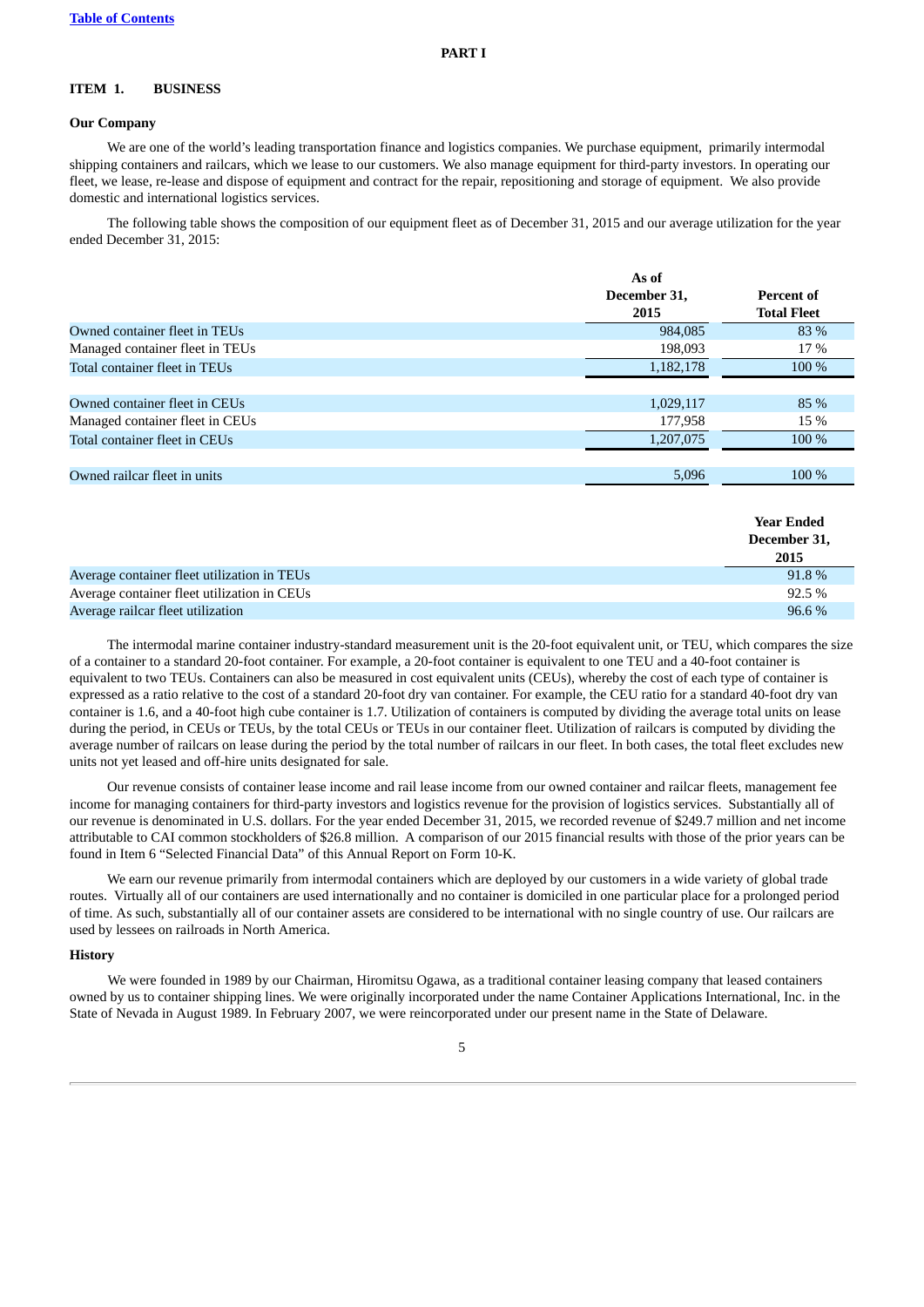In December 2011, we formed CAI Rail Inc. (CAI Rail), as a wholly-owned subsidiary of CAI International, Inc. CAI Rail was formed to purchase and lease-out a fleet of railcars in North America.

In July 2015, we purchased ClearPointt Logistics LLC (ClearPointt), a U.S.-based intermodal logistics company focused on the domestic intermodal market, for approximately \$4.1 million. The Company is headquartered in Everett, Washington.

In February 2016, we purchased Challenger Overseas, LLC (Challenger), a New Jersey based Non-Vessel Operating Common Carrier (NVOCC) for approximately \$10.8 million.

#### **Corporate Information**

Our corporate headquarters and principal executive offices are located at Steuart Tower, 1 Market Plaza, Suite 900, San Francisco, California 94105. Our telephone number is (415) 788-0100 and our website address is http://www.capps.com. We operate our business in 17 offices in 13 countries including the United States, and have agents in Asia, Europe, South Africa, and South America. Our whollyowned international subsidiaries are located in the United Kingdom, Japan, Malaysia, Sweden, Germany, Singapore, Luxembourg, Australia, Barbados and Bermuda. We also own 80% of CAIJ, Inc., which is an investment manager for third-party investors in Japan.

#### **Segment Information**

We organize our business by the nature of services we provide which includes equipment leasing, equipment management and logistics. Previously, we operated in only one industry and reportable segment, equipment leasing, and therefore did not disclose separate segments. Due to the growth of CAI Rail and the acquisition of ClearPointt during 2015, we now separate our business into three reportable segments, container leasing, rail leasing and logistics.

The operating results of each segment and details of our revenues for the years ended December 31, 2015, 2014 and 2013, and information regarding the geographic areas in which we do business is summarized in Note 17 to our consolidated financial statements in this Annual Report on Form 10-K.

#### **Industry Overview**

#### *Container Leasing*

We operate in the worldwide intermodal freight container leasing industry. Intermodal freight containers, or containers, are large, standardized steel boxes used to transport cargo by a number of means, including ship, truck and rail. Container shipping lines use containers as the primary means for packaging and transporting freight internationally, principally from export-oriented economies in Asia to other Asian countries, North America and Western Europe.

Containers are built in accordance with standard dimensions and weight specifications established by the International Standards Organization (ISO). Standard dry van containers are eight feet wide, either 20 or 40 feet long and are either 8 feet 6 inches or 9 feet 6 inches tall.

The two principal categories of containers are described as follows:

- *Dry van containers.* A dry van container is constructed of steel sides, roof and end panel with a set of doors on the other end, a wooden floor and a steel undercarriage. Dry van containers are the least expensive and most commonly used type of container. According to *Container Census, 2015- Survey and Forecast of Global Container Units*, published by Drewry Maritime Research*,* dry van containers comprised approximately 89.2% of the worldwide container fleet, as measured in TEUs, as of the end of 2014. They are used to carry general cargo, such as manufactured component parts, consumer staples, electronics and apparel.
- *Specialized equipment.* Specialized equipment includes open-top, flat-rack, palletwide, swapbody and refrigerated containers, roll trailers, and generator sets. An open-top container is similar in construction to a dry van container except that the roof is replaced with a tarpaulin supported by removable roof bows. A flat-rack container is a heavily reinforced steel platform with a wood deck and steel end panels. Open-top and flat-rack containers are generally used to move heavy or oversized cargo, such as marble slabs, building products or machinery. Palletwide containers are a type of dry-van container externally similar to ISO standard containers, but internally about two inches wider so as to accommodate two European-sized pallets side-by-side. Swapbody containers are a type of dry van container designed to be easily transferred between rail, truck, and barge and are equipped with legs under their frames. A refrigerated container has an integrated refrigeration unit on one end which plugs into a generator set or other outside power source and is used to transport perishable goods. Roll trailers are a type of flat-bed trailer equipped with rubber wheels underneath for terminal haulage and stowage on board roll-on/roll-off vessels. According to *Container Census, 2015- Survey and Forecast of Global Container Units,* published by Drewry Maritime Research, specialized containers comprised approximately 10.8% of the worldwide container fleet, as measured in TEUs, as of the end of 2014.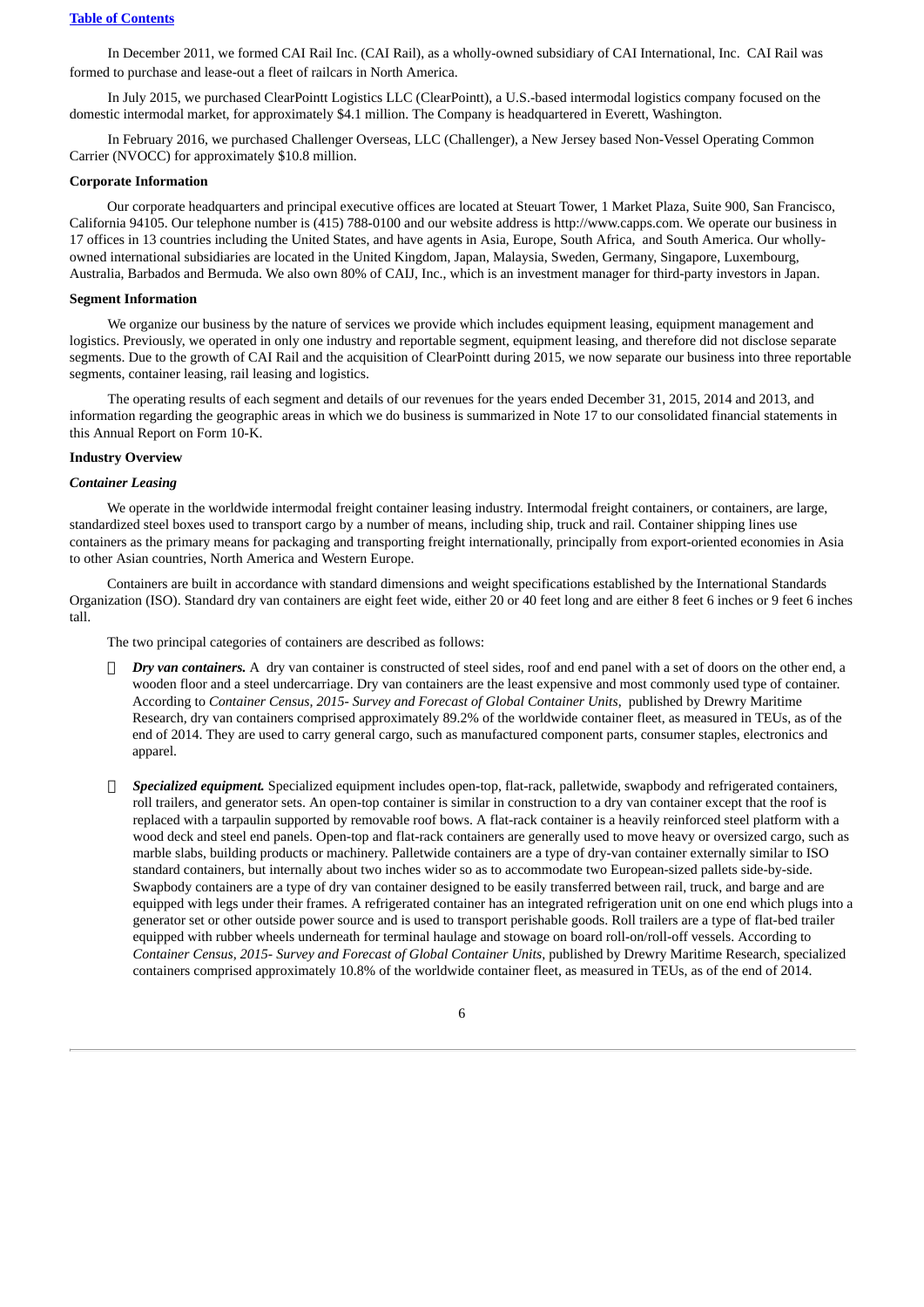Containers provide a secure and cost-effective method of transportation because they can be used in multiple modes of transportation, making it possible to move cargo from a point of origin to a final destination without repeated unpacking and repacking. As a result, containers reduce transit time and freight and labor costs as they permit faster loading and unloading of shipping vessels and more efficient utilization of transportation containers than traditional bulk shipping methods. The protection provided by containers also reduces damage, loss and theft of cargo during shipment. While the useful economic life of containers varies based upon the damage and normal wear and tear suffered by the container, we estimate that the average useful economic life of a dry van container used in our fleet is 13.0 years.

Container shipping lines own and lease containers for their use. The *Container Census, 2015- Survey and Forecast of Global Container Units,* published by Drewry Maritime Research, estimates that as of the end of 2014, transportation companies (including container shipping lines and freight forwarders), owned approximately 52.6% of the total worldwide container fleet and container leasing companies owned approximately 47.4% of the total worldwide container fleet based on TEUs. Given the uncertainty and variability of export volumes and the fact that container shipping lines have difficulty in accurately forecasting their container requirements at different ports, the availability of containers for lease significantly reduces a container shipping line's need to purchase and maintain excess container inventory. In addition, container leases allow the container shipping lines to adjust their container fleets both seasonally and over time and help to balance trade flows. The flexibility offered by container leasing helps container shipping lines improve their overall fleet management and provides the container shipping lines with an alternative source of financing.

*Fleet Overview.* The table below summarizes the composition of our container fleet as of December 31, 2015 by type of equipment:

|                                 | Dry Van           | Percent of         | <b>Specialized</b> | Percent of         |              | Percent of         |
|---------------------------------|-------------------|--------------------|--------------------|--------------------|--------------|--------------------|
|                                 | <b>Containers</b> | <b>Total Fleet</b> | Equipment          | <b>Total Fleet</b> | <b>Total</b> | <b>Total Fleet</b> |
| Owned container fleet in TEUs   | 881,745           | 74 %               | 102,340            | 9%                 | 984,085      | 83 %               |
| Managed container fleet in TEUs | 195,715           | $17\%$             | 2,378              | $0\%$              | 198,093      | 17 %               |
| Total container fleet in TEUs   | 1,077,460         | 91 %               | 104,718            | 9%                 | 1,182,178    | 100 %              |
|                                 |                   |                    |                    |                    |              |                    |
|                                 | Dry Van           | Percent of         | <b>Specialized</b> | Percent of         |              | Percent of         |
|                                 | Containers        | <b>Total Fleet</b> | Equipment          | <b>Total Fleet</b> | Total        | <b>Total Fleet</b> |
| Owned container fleet in CEUs   | 786,271           | 65 %               | 242,846            | 20 %               | 1,029,117    | 85%                |
|                                 |                   |                    |                    |                    |              |                    |
| Managed container fleet in CEUs | 174,022           | 15 %               | 3,936              | $0\%$              | 177,958      | 15 %               |

*Management Services Overview.* We manage containers for third-party investors under management agreements that cover portfolios of containers. We lease, re-lease and dispose of the containers and contract for their repair, repositioning and storage. Our management agreements have multiple year terms and provide that we receive a management fee based upon the actual net operating income for each container, which is equal to the actual rental revenue for a container less the actual operating expenses directly attributable to that container. Management fees are collected monthly or quarterly, depending upon the agreement, and generally are not paid if net operating revenue is zero or less for a particular period. If operating expenses exceed revenue, third-party investors are required to pay the excess or we may deduct the excess, including our management fee, from future net operating revenue. Under these agreements, we also receive a commission for selling or otherwise disposing of containers for the third-party investor. Our management agreements generally require us to indemnify the third-party investor for liabilities or losses arising out of a breach of our obligations. In return, the third-party investor typically indemnifies us in our capacity as the manager of the container against a breach by the third-party investor, sales taxes on commencement of the arrangement, withholding taxes on payments to the third-party investor under the management agreement and any other taxes, other than our income taxes, incurred with respect to the containers that are not otherwise included as operating expenses deductible from revenue.

*Marketing and Operations Overview.* Our marketing and operations personnel are responsible for developing and maintaining relationships with our lessees, facilitating lease contracts and maintaining the day-to-day coordination of operational issues. This coordination allows us to negotiate lease contracts that satisfy both our financial return requirements and our lessees' operating needs. It also facilitates our awareness of lessees' potential equipment shortages and their awareness of our available equipment inventories. We have marketing and operations employees in ten countries, supported by independent agents in a further eight countries.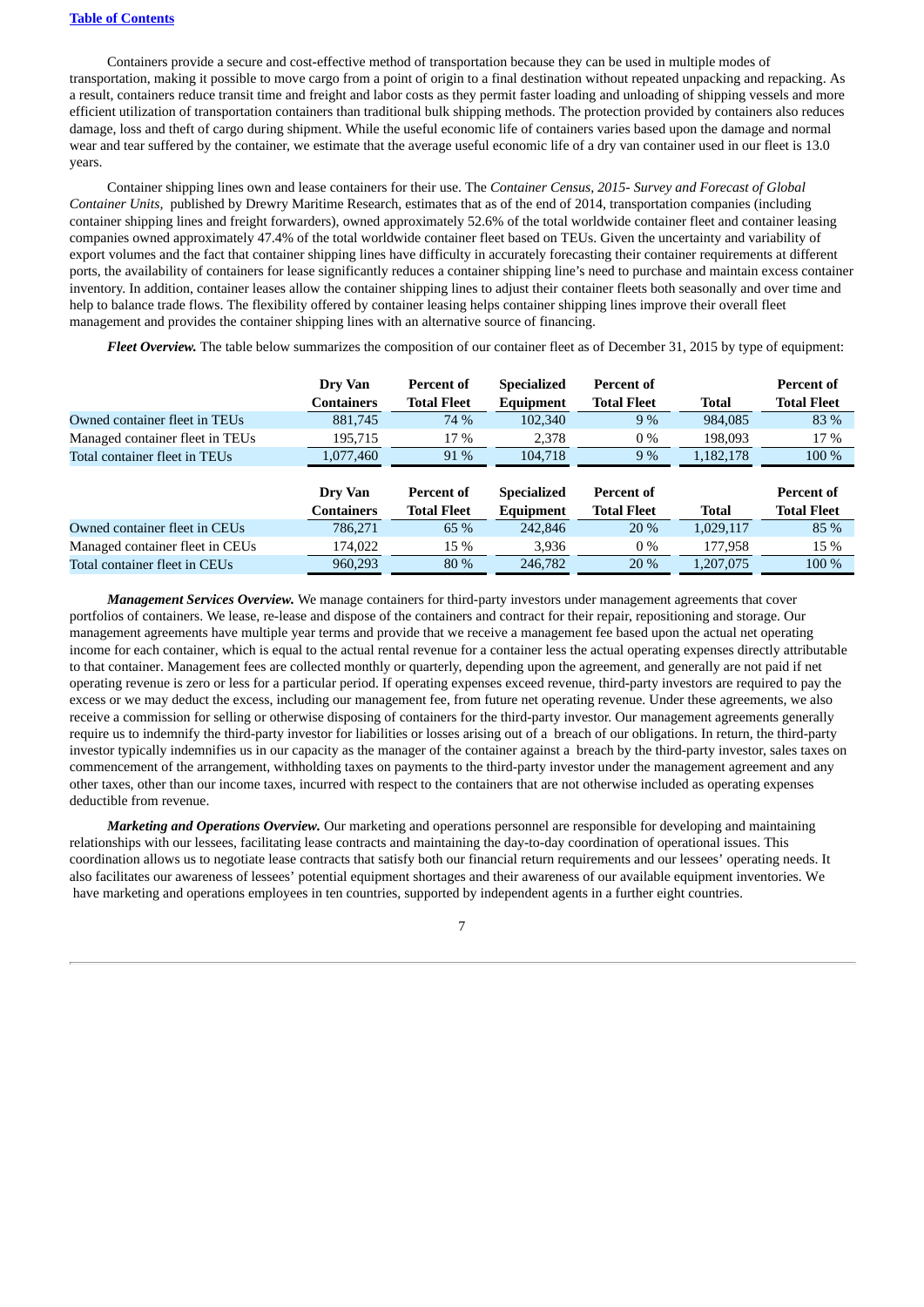*Leases Overview.* To meet the needs of our lessees and achieve a favorable utilization rate, we lease containers under three main types of leases:

- *Long-Term Leases*. Our long-term leases have terms of one year or more and specify the number of containers to be leased, the pick-up and drop-off locations, the applicable per diem rate and the contract term. We typically enter into long-term leases for a fixed term ranging from three to eight years, with five-year term leases being most common. Our long-term leases generally require our lessees to maintain all units on lease for the duration of the lease, which provides us with scheduled lease payments. A small percentage of our long-term leases contain an early termination option and afford the lessee interchangeability of containers, and the ability to redeliver containers if the lessee's fleet requirements change. Generally, leases with an early termination provision impose various economic penalties to the customer if the customer elects to exercise the early termination provision.
- *Short-Term Leases*. Short-term leases include both master interchange leases and customized short-term leases. Master interchange leases provide a master framework pursuant to which lessees can lease containers on an as-needed basis, and thus command a higher per diem rate than long-term leases. The terms of master interchange leases are typically negotiated on an annual basis. Under our master interchange leases, lessees know in advance their per diem rates and drop-off locations, subject to monthly port limits. We also enter into other short-term leases that typically have a term of less than one year and are generally used for one-way leasing, typically for small quantities of containers. The terms of short-term leases are customized for the specific requirements of the lessee. Short-term leases are sometimes used to reposition containers to high-demand locations and accordingly may contain terms that provide incentives to lessees.
- *Finance Leases.* Finance leases provide our lessees with an alternative method to finance their container acquisitions. Finance leases are long-term in nature and require relatively little customer service attention. They ordinarily require fixed payments over a defined period and generally provide lessees with a right to purchase the leased containers for a nominal amount at the end of the lease term. Per diem rates under finance leases include an element of repayment of capital and, therefore, typically are higher than per diem rates charged under long-term leases. Finance leases require the container lessee to keep the container on lease for the entire term of the lease.

The following table provides a summary of our container fleet by lease type as of December 31, 2015:

|                   | As of December 31, 2015 |             |
|-------------------|-------------------------|-------------|
|                   | <b>TEUs</b>             | <b>CEUs</b> |
| Long-term leases  | 73 %                    | 74 %        |
| Short-term leases | 19 %                    | 17 %        |
| Finance leases    | 8 %                     | 9%          |
| Total             | 100 %                   | 100 %       |

Our lease agreements contain general terms and conditions detailing standard rights and obligations, including requirements that lessees pay a per diem rate, depot charges, taxes and other charges when due, maintain equipment in good condition, return equipment in good condition in accordance with return conditions set forth in the lease agreement, use equipment in compliance with all applicable laws, and pay us for the value of the equipment as determined by the lease agreement if the equipment is lost or destroyed. A default clause in our lease agreements gives us certain legal remedies in the event that an equipment lessee is in breach of lease terms.

Our lease agreements contain an exclusion of warranties clause and require lessees to defend and indemnify us in most instances from third-party claims arising out of the lessee's use, operation, possession or lease of the equipment. Lessees are required to maintain physical damage and comprehensive general liability insurance and to indemnify us against loss with respect to the equipment. We also maintain our own contingent physical damage and third-party liability insurance that covers our equipment during both on-lease and offlease periods. All of our insurance coverage is subject to annual deductible provisions and per occurrence and aggregate limits.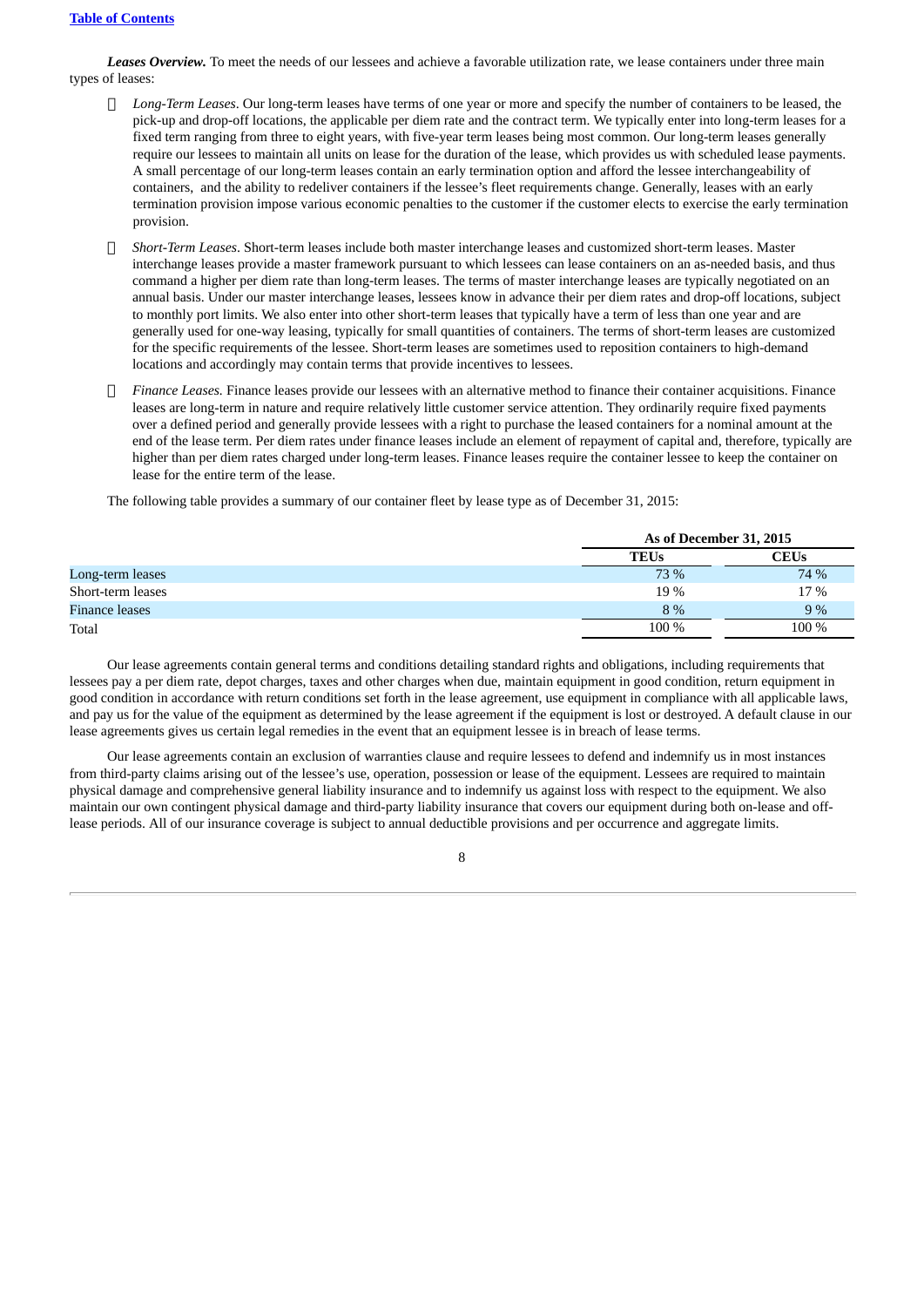*Re-leasing, Logistics Management and Depot Management.* We believe that managing the period after lease termination, in particular after our containers' first lease, is one of the most important aspects of our business. Successful management of this period requires disciplined re-leasing capabilities, logistics management and depot management.

- *Re-leasing.* Since our leases (other than finance leases) allow our lessees to return their containers, we typically lease a container several times during their useful life. New containers can usually be leased with a limited marketing and customer service infrastructure because initial leases for new containers typically cover large volumes of units and are fairly standardized transactions. Used containers, on the other hand, are typically leased in smaller transactions that are structured to accommodate pick-ups and returns in a variety of locations. Our utilization rates depend on our re-leasing abilities. Factors that affect our ability to re-lease used containers include the size of our lessee base, ability to anticipate lessee needs, our presence in relevant geographic locations and the level of service we provide our lessees. We believe that our global presence and long-standing relationships with more than 320 container lessees as of December 31, 2015 provide us an advantage over our smaller competitors in re-leasing our containers.
- *Logistics Management.* The shipping industry is characterized by large regional trade imbalances, with loaded containers generally flowing from export-oriented economies in Asia to other Asian countries, North America and Western Europe. Because of these trade imbalances, container shipping lines have an incentive to return leased containers in relatively low export areas to reduce the cost of shipping empty containers. We have managed this structural imbalance of inventories with the following approach:
	- *Limiting or prohibiting container returns to low-demand areas.* In order to minimize our repositioning costs, our leases typically include a list of the specific locations to which containers may be returned, limitations on the number of containers that may be returned to low-demand locations, high drop-off charges for returning containers to low-demand locations or a combination of these provisions;
	- *Taking advantage of the secondary resale market.* In order to maintain a younger fleet age profile, we have aggressively sold older containers when they are returned to low demand areas;
	- *Developing country-specific leasing markets to utilize older containers in the portable storage market*. In North America and Western Europe, we lease on a limited basis older containers for use as portable storage;
	- *Seeking one-way lease opportunities to move containers from lower demand locations to higher demand locations*. One-way leases may include incentives, such as free days, credits and damage waivers. The cost of offering these incentives is considerably less than the cost we would incur if we paid to reposition the containers; and
	- *Paying to reposition our containers to higher demand locations*. At locations where our inventories remain high, despite the efforts described above, we will selectively choose to ship excess containers to locations with higher demand.
- *Depot Management*. As of December 31, 2015, we managed our equipment fleet through 254 independent equipment depot facilities located in 46 countries. Depot facilities are generally responsible for repairing containers when they are returned by lessees and for storing the containers while they are off-hire. Our operations group is responsible for managing our depot contracts and periodically visiting depot facilities to conduct inventory and repair audits. We also supplement our internal operations group with the use of independent inspection agents. As of December 31, 2015, a majority of our off-lease inventory was located at depots that are able to report notices of container activity and damage detail via electronic data interchange, or EDI.

Most of the depot agency agreements follow a standard form and generally provide that the depot will be liable for loss or damage of containers and, in the event of loss or damage, will pay us the previously agreed loss value of the applicable containers. The agreements require the depots to maintain insurance against container loss or damage and we carry insurance to cover the risk that a depot's insurance proves insufficient.

Our container repair standards and processes are generally managed in accordance with standards and procedures specified by the Institute of International Container Lessors, or the IICL. The IICL establishes and documents the acceptable interchange condition for containers and the repair procedures required to return damaged containers in acceptable interchange condition. When containers are returned by lessees, the depot arranges an inspection of the containers to assess the repairs required to return the containers to acceptable IICL condition. As part of the inspection process, damages are categorized either as lessee damage or normal wear and tear. Items typically designated as lessee damage include dents in the container, while items such as rust are typically designated as normal wear and tear. In general, lessees are responsible for the lessee damage portion of repair costs and we are responsible for normal wear and tear.

*Customer Concentration.* Revenue from our ten largest container lessees represented 58.7% of container leasing revenue for the year ended December 31, 2015, with revenue from our single largest lessee, CMA CGM, accounting for 13.1% of container leasing revenue, or \$29.0 million. This \$29.0 million of revenue represented 11.6% of our total revenue for this period.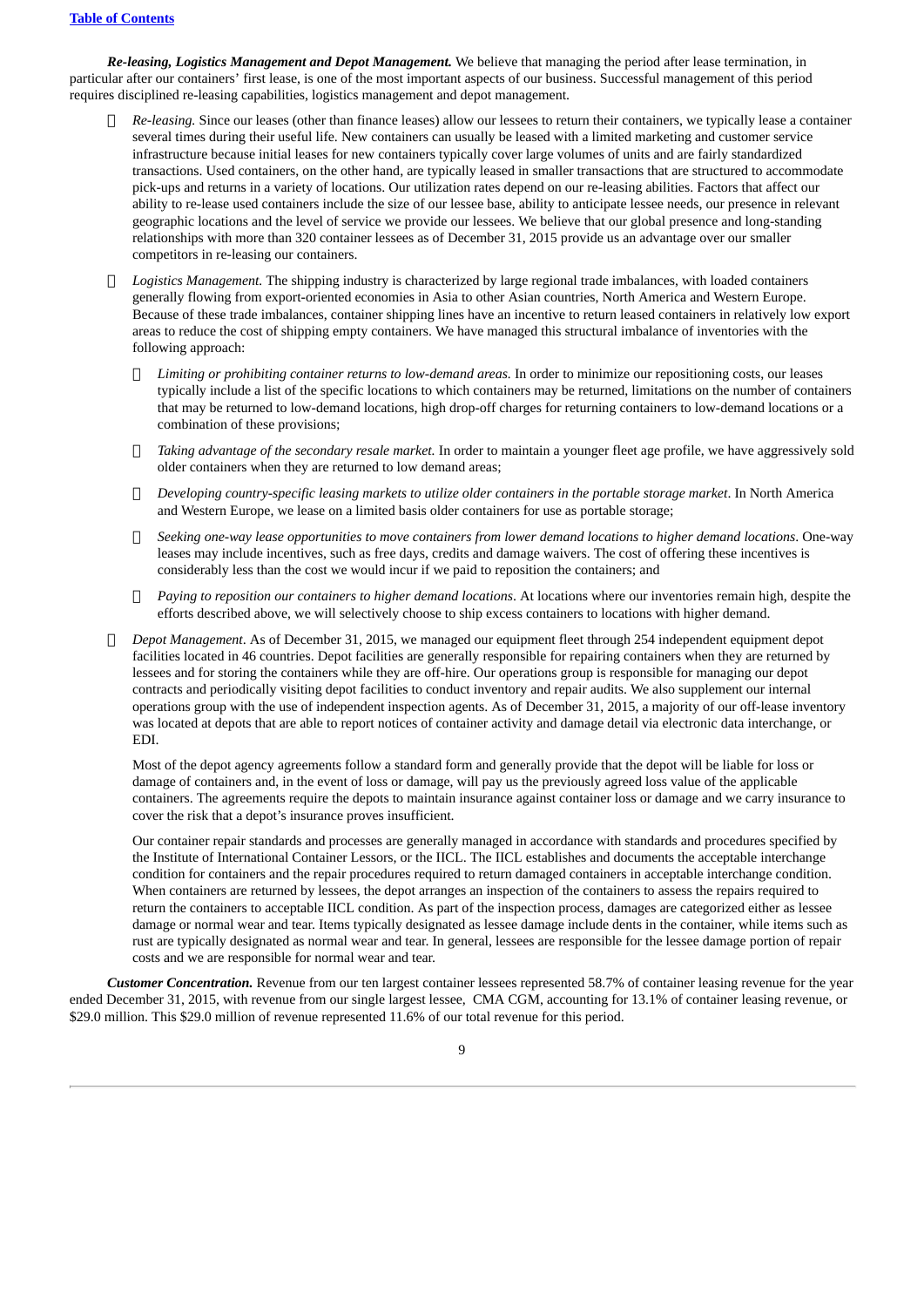*Proprietary Real-time Information Technology System.* Our proprietary real-time information technology system tracks all of our containers individually by container number, provides design specifications for the containers, tracks on-lease and off-lease transactions, matches each on-lease unit to a lease contract and each off-lease unit to a depot contract, maintains the major terms for each lease contract, tracks accumulated depreciation, calculates the monthly bill for each container lessee and tracks and bills for container repairs. Most of our depot activity is reported electronically, which enables us to prepare container lessee bills and calculate financial reporting information more efficiently.

In addition, our system allows our lessees to conduct business with us through the Internet. This allows our lessees to review our container inventories, monitor their on-lease information, view design specifications and receive information on maintenance and repair. Many of our lessees receive billing and on- and off- lease information from us electronically.

*Our Suppliers.* We purchase most of our containers in China from manufacturers that have met our qualification requirements. We are currently not dependent on any single manufacturer. We have long-standing relationships with all of our major container suppliers. Our technical services personnel review the designs for our containers and periodically audit the production facilities of our suppliers. In addition, we contract with independent third-party inspectors to monitor production at factories while our containers are being produced. This provides an additional layer of quality control and helps ensure that our containers are produced in accordance with our specifications.

*Our Competition.* We compete primarily with other container leasing companies, including both larger and smaller lessors. We also compete with bank leasing companies offering long-term operating leases and finance leases, and container shipping lines, which sometimes lease their excess container inventory. Other participants in the shipping industry, such as container manufacturers, may also decide to enter the container leasing business. It is common for container shipping lines to utilize several leasing companies to meet their container needs and to minimize reliance on any one individual leasing company.

Our competitors compete with us in many ways, including pricing, lease flexibility, supply reliability, customer service and the quality and condition of containers. Some of our competitors have greater financial resources than we do, or are affiliates of larger companies. We emphasize the quality of our fleet, supply reliability and high level of customer service to our container lessees. We focus on ensuring adequate container availability in high-demand locations, dedicate large portions of our organization to building relationships with lessees, maintain close day-to-day coordination with lessees and have developed a proprietary information technology system that allows our lessees to access real-time information about their containers.

*Seasonality.* We have historically experienced increased seasonal demand for containers in the second and third quarters of the year. However, equipment rental revenue may fluctuate significantly in future periods based upon the level of demand by container shipping lines for leased containers, our ability to maintain a high utilization rate of containers in our total fleet, changes in per diem rates for leases and fluctuations in operating expenses.

#### *Rail Leasing*

*Fleet Overview.* We own a fleet of railcars of various types including: 50ft and 60ft box cars for paper and forest products; covered hoppers for grain, cement, sand, plastic pellets and many other industrial products; general purpose tank cars that are used to transport foodgrade and other non-hazardous commodities; gondolas for coal; and general service flat cars. We owned 5,096 railcars as of December 31, 2015.

In June 2015 we entered into a multi-year railcar order (the "Agreement") with a railcar manufacturer. Under the Agreement, we have committed to purchase 2,000 railcars of various types for use on the North American rail system. The specific type and quantity of railcars will be confirmed during the term of the Agreement, but the total investment is expected to be in excess of \$200 million. The Agreement contains a delivery schedule that allows for the delivery of railcars in 2016, 2017 and 2018. The Agreement also includes various other provisions that detail the individual prices for the railcars, adjustments to purchase prices, warranties, car types, car specifications and limitations of liability.

In January 2016 we committed to the purchase of 300 additional railcars for a cost of \$25 million. We expect delivery of these cars in the second and third quarters of 2016.

*Overview of Our Leases.* We offer multiple lease options to our railcar customers, including full service leases, net operating leases and per diem leases. Our full service leases provide our customers with comprehensive management services including maintenance and the payment of taxes. Net operating leases allow customers to manage and pay the cost of operating and maintaining railcars themselves. Our per diem lease product enables customers to pay through a settlement process on an hourly and mileage basis.

*Customer Concentration.* Our railcar customers are typically industrial companies who ship their products or raw materials by rail. We lease to a number of different industries and no customer generates more than 10% of our total monthly revenue. Our customers are generally large, creditworthy, industrial companies. Additionally, we work with a number of North American Class I Railroads and regional carriers.

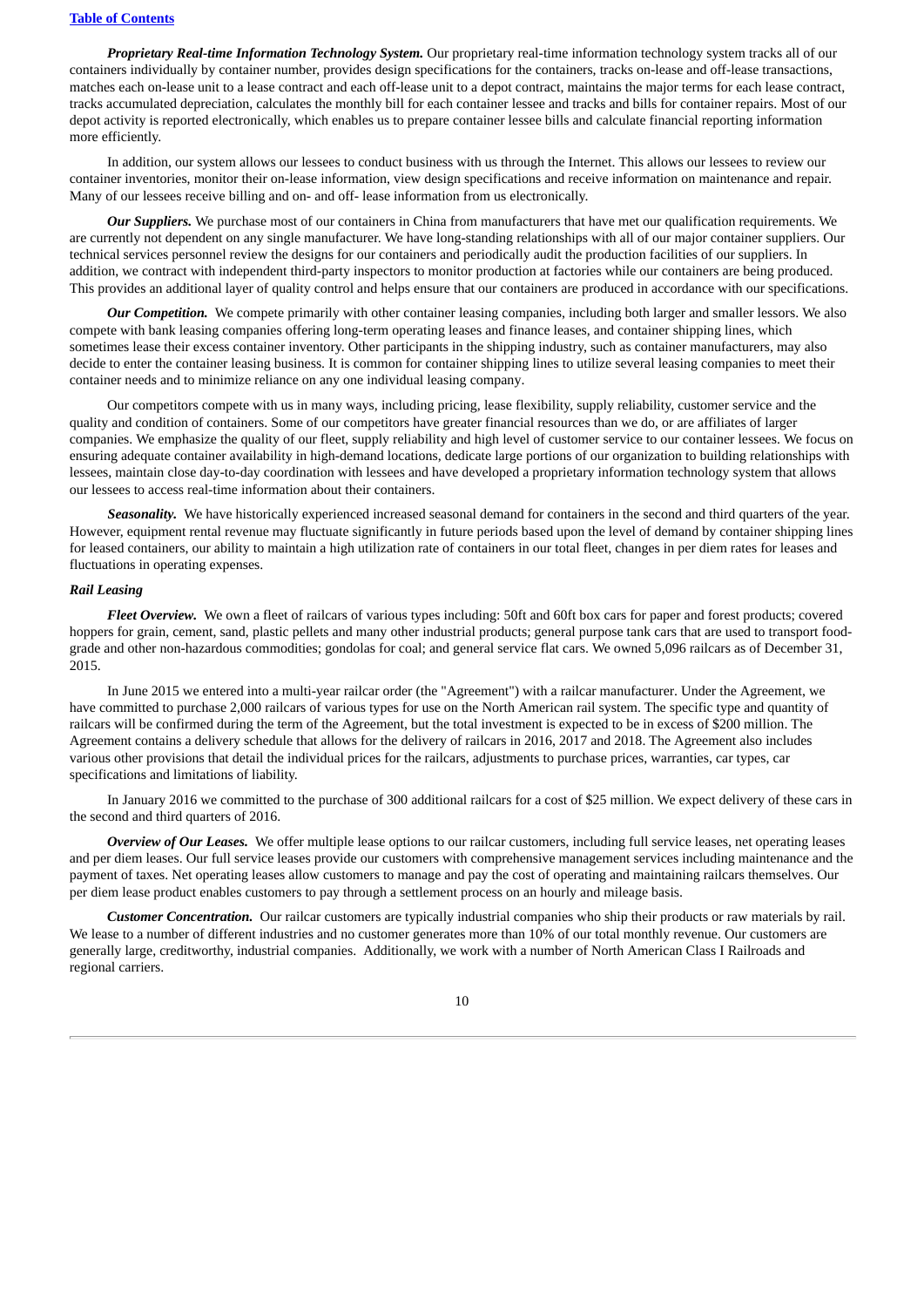*Our Competition.* We function in a highly competitive marketplace that includes large and small operating lessors, financial institutions with passive leasing enterprises, captive leasing companies owned by manufacturers and at times with shippers holding large and diverse fleets of railcars. We compete on the basis of customer relationships, lease rate, maintenance expertise, service capability and availability of railcars.

#### *Logistics*

*Overview of Our Services.* We offer comprehensive intermodal, truck brokerage and logistics services through ClearPointt and our own logistics business. Through our network of transportation carriers and equipment providers, we arrange for the movement of our customers' freight. We contract with railroads to provide transportation for the line-haul portion of the shipment and with local trucking companies, known as "drayage companies," for pickup and delivery. We may also offer use of our own CAI equipment for domestic beneficial cargo owner (BCO) movements. As part of our intermodal and truck brokerage services, we negotiate and bundle rates for our customers, track shipments in transit, and handle claims for freight loss or damage on behalf of our customers. With our recent acquisition of Challenger, we are now able to provide international export and import services for full container loads, less than container loads, perishable cargo, project cargo, and airfreight across the globe.

We also have a network of logistics professionals dedicated to developing, implementing and operating customized logistics solutions. We offer a wide range of transportation management services and technology solutions including shipment optimization, load consolidation, mode selection, carrier management, load planning and execution and web-based shipment visibility.

*Customer Concentration.* We provide services to customers in a wide variety of industries, including consumer products, retail and durable goods. Revenue from our ten largest customers represented 61.9% of logistics revenue for the year ended December 31, 2015, with revenue from our largest and second largest customers accounting for 22.2% and 13.0% of logistics revenue, respectively, or \$2.6 million and \$1.5 million, respectively.

*Our Competition.* The transportation services industry is highly competitive. We compete against other logistics companies, third party brokers, and asset-backed trucking companies that market their own intermodal services. Several large trucking companies have entered into agreements with railroads to market intermodal services nationwide. Competition is based primarily on freight rates, quality of services, reliability, transit time and scope of operations.

*Relationship with Railroads.* A key element of our business strategy is to strengthen our close working relationship with the major intermodal railroads in the United States. Due to our size and relative importance, some railroads have dedicated support personnel to focus on our day-to-day service requirements. We have relationships with all seven of the Class 1 freight railroads, and our senior executives meet with each of the railroads on a regular basis to discuss major strategic issues concerning intermodal transportation.

Transportation rates are market driven. We sometimes negotiate with the railroads or other major service providers on a route or customer specific basis. Consistent with industry practice, some of the rates we negotiate are special commodity quotations ("SCQs"), which provide discounts from published price lists based on competitive market factors and are designed by the railroads or major service providers to attract new business or to retain existing business. SCQ rates are generally issued for the account of a single IMC. SCQ rates apply to specific customers in specified shipping lanes for a specific period of time, usually up to 12 months.

*Relationship with Drayage Companies.* We have a "Quality Drayage Program," under which participants commit to provide high quality drayage service along with clean and safe equipment, maintain a defined on-time performance level and follow specified procedures designed to minimize freight loss and damage. We negotiate drayage rates for transportation between specific origin and destination points.

*Relationship with Trucking Companies.* Our truck brokerage operation has a large number of active trucking companies that we use to transport freight. Our corporate headquarters handles the administrative and regulatory aspects of the trucking company relationship. Our relationships with these trucking companies are important since these relationships determine pricing, load coverage and overall service.

*Risk Management and Insurance.* We require all drayage companies participating in our Quality Drayage Program to carry general liability insurance, truckman's auto liability insurance and cargo insurance. Railroads, which are self-insured, provide limited cargo protection per shipment. To cover freight loss or damage when a carrier's liability cannot be established or a carrier's insurance is insufficient to cover the claim, we carry our own cargo insurance.

#### **Credit Control**

We provide services for container shipping lines, freight forwarders, railroads and other companies that meet our credit criteria. Our credit policy sets different maximum exposure limits depending on our relationship and previous experience with each equipment lessee. Credit criteria may include, but are not limited to, trade route, country, social and political climate, assessments of net worth, asset ownership, bank and trade credit references, credit bureau reports, including those from Dynamar, operational history and financial strength. We monitor our customers' performance on an ongoing basis. Our credit control processes are aided by the long payment experience we have with most of our customers, our broad network of relationships that provide current information about our customers' market reputations and our focus on collections.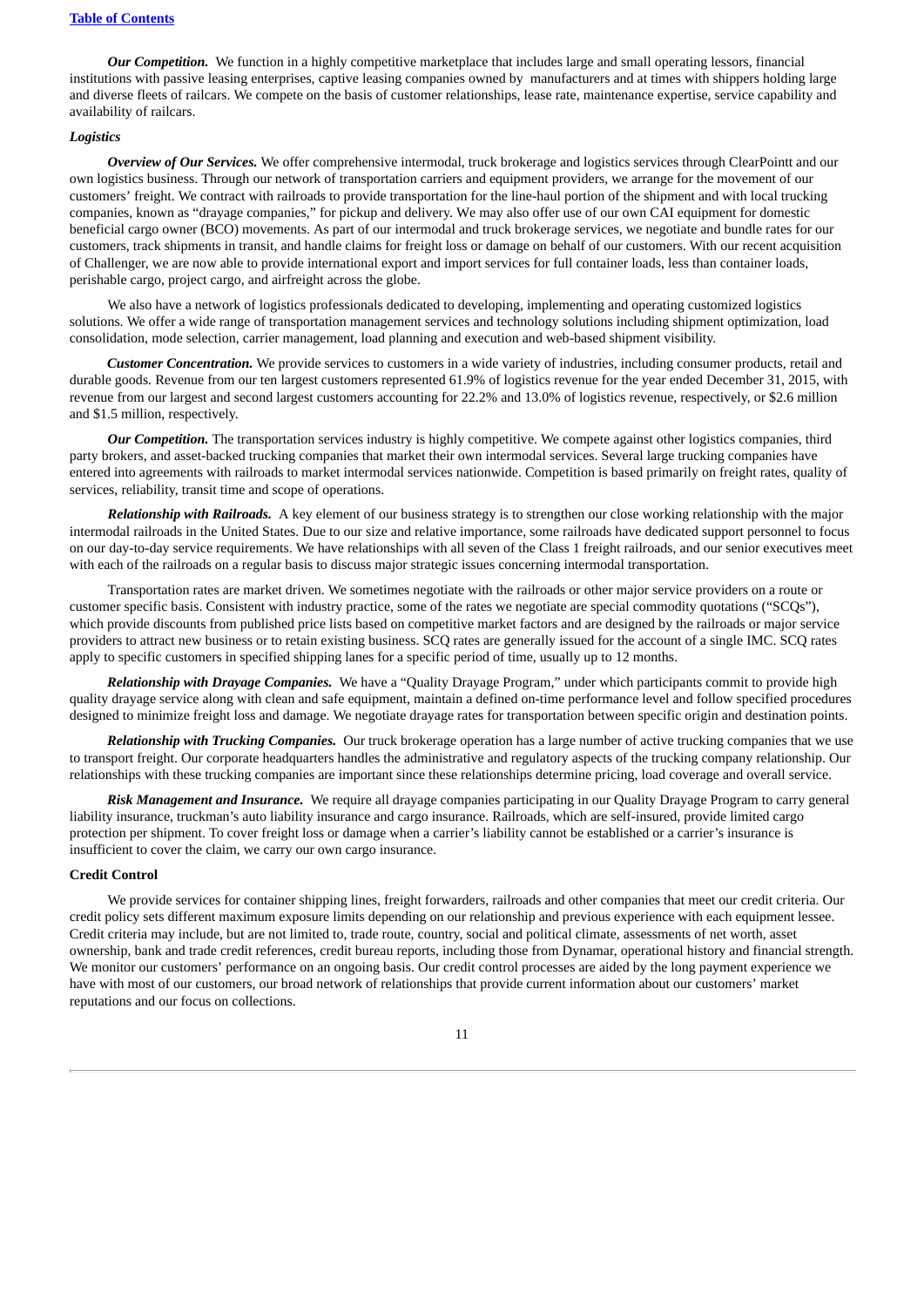#### **Environmental Matters**

We are subject to federal, state, local and foreign laws and regulations relating to the protection of the environment, including those governing the discharge of pollutants to air and water, the management and disposal of hazardous substances and wastes and the cleanup of contaminated sites. We could incur substantial costs, including cleanup costs, fines and third-party claims for property or natural resource damage and personal injury, as a result of violations of environmental laws and regulations in connection with our or our lessees' current or historical operations. Under some environmental laws in the United States and certain other countries, the owner or operator of equipment may be liable for environmental damage, cleanup or other costs in the event of a spill or discharge of material from the equipment without regard to the fault of the owner or operator. While we typically maintain liability insurance coverage and typically require our lessees to provide us with indemnity against certain losses, the insurance coverage is subject to large deductibles, limits on maximum coverage and significant exclusions and may not be sufficient or available to protect against any or all liabilities and such indemnities may not cover or be sufficient to protect us against losses arising from environmental damage.

#### **Regulation**

We are subject to regulations promulgated in various countries, including the United States, seeking to protect the integrity of international commerce and prevent the use of equipment for international terrorism or other illicit activities. For example, the Container Security Initiative, the Customs-Trade Partnership Against Terrorism and Operation Safe Commerce are among the programs administered by the U.S. Department of Homeland Security that are designed to enhance security for cargo moving throughout the international transportation system by identifying existing vulnerabilities in the supply chain and developing improved methods for ensuring the security of containerized cargo entering and leaving the United States. Moreover, the International Convention for Safe Containers, 1972, as amended, adopted by the International Maritime Organization, applies to new and existing containers and seeks to maintain a high level of safety of human life in the transport and handling of containers by providing uniform international safety regulations. As these regulations develop and change, we may incur increased compliance costs due to the acquisition of new, compliant equipment and/or the adaptation of existing equipment to meet new requirements imposed by such regulations.

Our logistics business is licensed by the Department of Transportation as brokers in arranging for the transportation of general commodities by motor vehicle. To the extent that we perform truck brokerage services, we do so under these licenses. The Department of Transportation prescribes qualifications for acting in this capacity, including a surety bond that we have posted. To date, compliance with these regulations has not had a material adverse effect on our results of operations or financial condition. However, the transportation industry is subject to legislative or regulatory changes that can affect the economics of the industry by requiring changes in operating practices or influencing the demand for, and cost of providing, transportation services.

#### **Employees**

As of December 31, 2015, we had 128 employees worldwide. We are not a party to any collective bargaining agreements. We believe that relations with our employees are good.

#### **Available Information**

Our Internet website address is http://www.capps.com. Our Annual Reports on Form 10-K, Quarterly Reports on Form 10-Q, current reports on Form 8-K, and amendments to those reports filed or furnished pursuant to Section 13(a) or 15(d) of the Securities Exchange Act of 1934, as amended (Exchange Act) are available free of charge through our website as soon as reasonably practicable after they are electronically filed with, or furnished to, the SEC. Also, copies of our filings with the SEC will be made available, free of charge, upon written request to the Company.

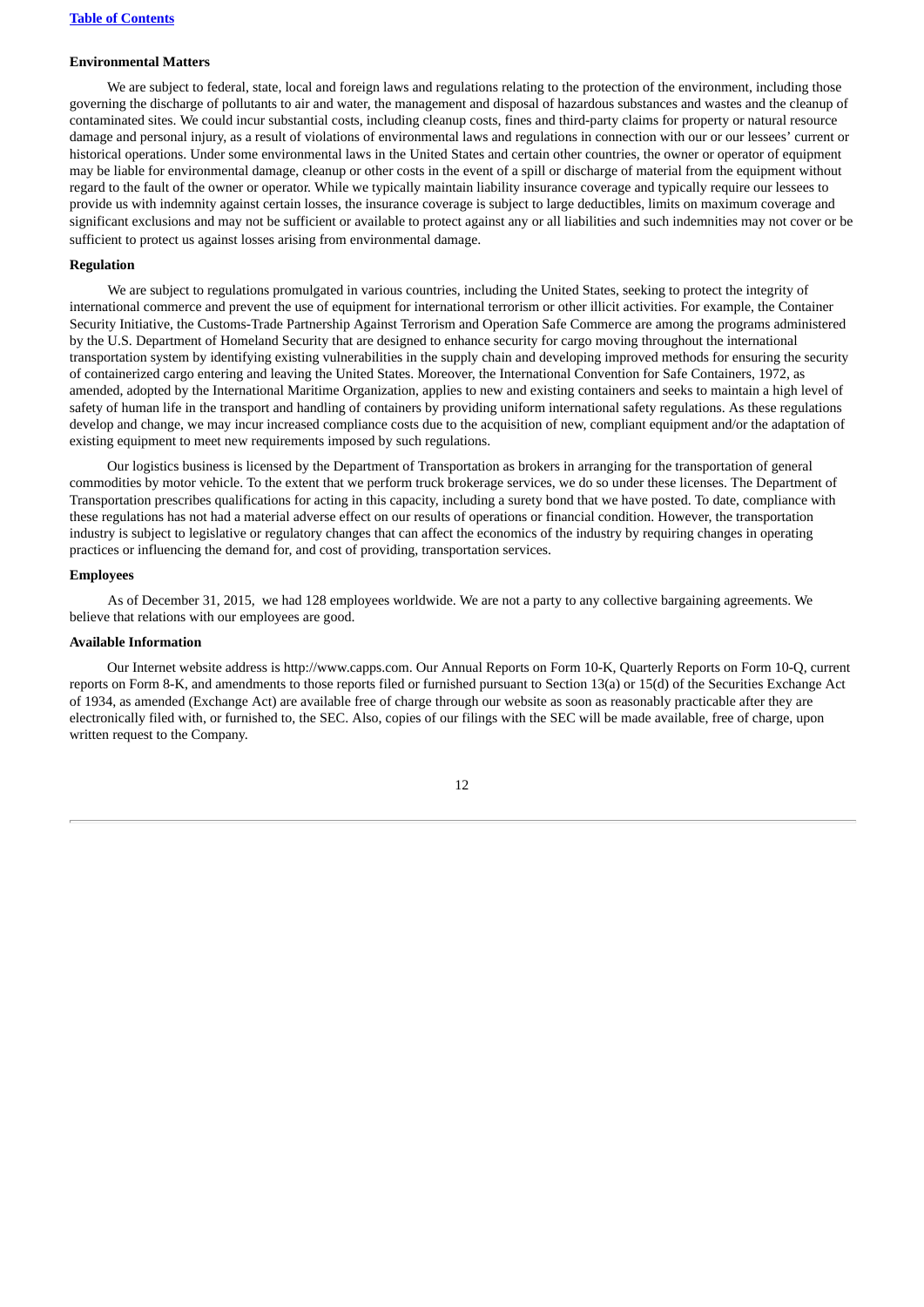#### <span id="page-12-0"></span>**ITEM 1A. RISK FACTORS**

In addition to the other information contained in this Annual Report on Form 10-K, we have identified the following risks and uncertainties that may have a material adverse effect on our business, financial condition, results of operations and cash flows. Investors should carefully consider the risks described below before making an investment decision. The risks described below are not the only ones we face. Additional risks not presently known to us or that we currently believe are immaterial may also impair our business operations. Our business could be harmed by any of these risks. The trading price of our common stock could decline due to any of these risks and investors may lose all or part of their investment. This section should be read in conjunction with our audited consolidated financial statements and related notes thereto, and "Management's Discussion and Analysis of Financial Condition and Results of Operations" *contained in this Annual Report on Form 10-K.*

#### **Risks Related to Container Leasing**

#### Market conditions are very weak due to a combination of factors, including significant declines in steel prices, new container prices, used container prices and slower trade growth which has led to much lower demand for containers, and this decline in market **conditions has accelerated in the fourth quarter of 2015 and into 2016.**

Market conditions are unusually weak and such weakness is accelerating due to a combination of factors which have significantly reduced our profitability. There has been an overall decline in worldwide commodity prices, and in particular, steel prices, which have declined approximately 40% from October 2014 through December 2015. Quarter to quarter world containerized trade growth decelerated significantly during 2015 as compared to the respective quarterly periods of 2014. The decline in steel prices, along with slower trade growth that has resulted in a reduced demand for containers, has contributed to a significant decline in the price of new containers, which along with low interest rates, has resulted in market lease rates reaching historically low levels. In addition, we have a large number of historically high rate leases that are expiring from 2016 through 2020 and those that have expired or been renegotiated have been re-priced at today's historically low lease rates. Used equipment is being sold at substantially lower prices, resulting in losses on the sale of equipment. All of the above factors are contributing to the pressure on our profitability and these current conditions are expected to continue in the short-term. If these trends continue, our profitability will decline further, which could limit the availability of our liquidity and capital resources and therefore constrain our ability to invest in additional containers or repurchase our common shares.

#### Container leasing demand can be negatively affected by numerous market factors as well as external political and economic events that are beyond our control. Decreasing leasing demand could have a material adverse effect on our business, financial condition, **results of operations and cash flows.**

Demand for containers depends largely on the rate of world trade and economic growth. Demand for leased containers is also driven by our customers' "lease vs. buy" decisions. Cyclical recessions can negatively affect lessors' operating results because during economic downturns or periods of reduced trade, shipping lines tend to lease fewer containers, or lease containers only at reduced rates, and tend to rely more on their own fleets to satisfy a greater percentage of their requirements. As a result, during periods of weak global economic activity, container lessors like ourselves typically experience decreased leasing demand, decreased equipment utilization, lower average rental rates, decreased leasing revenue, decreased used container resale prices and significantly decreased profitability. These effects can be severe.

For example, our profitability decreased significantly from the third quarter of 2008 to the third quarter of 2009 due to the effects of the global financial crisis, and profitability would have decreased further if trade activity did not start to recover at the end of 2009. In 2015, our operating performance and profitability was also negatively impacted due to slower global trade growth resulting in reduced demand for leased containers, decreasing utilization, decreases in lease rental revenue, decreased used container sales prices, and higher operating costs. These conditions have continued, and to some degree accelerated, in the fourth quarter of 2015 and the first month of 2016. If these trends continue, our profitability will be negatively affected, which could constrain our ability to invest in additional containers or repurchase our common shares.

Other general factors affecting demand for leased containers, container utilization and per diem rental rates include:

- $\Box$  available supply and prices of new and used containers;
- $\Box$  changes in the operating efficiency of our customers;
- economic conditions and competitive pressures in the shipping industry;
- $\Box$  shifting trends and patterns of cargo traffic, including a reduction in exports from Asian nations or increased trade imbalances;
- $\Box$  the availability and terms of container financing;
- $\Box$  fluctuations in interest rates and foreign currency values;
- $\Box$  overcapacity or undercapacity of the container manufacturers: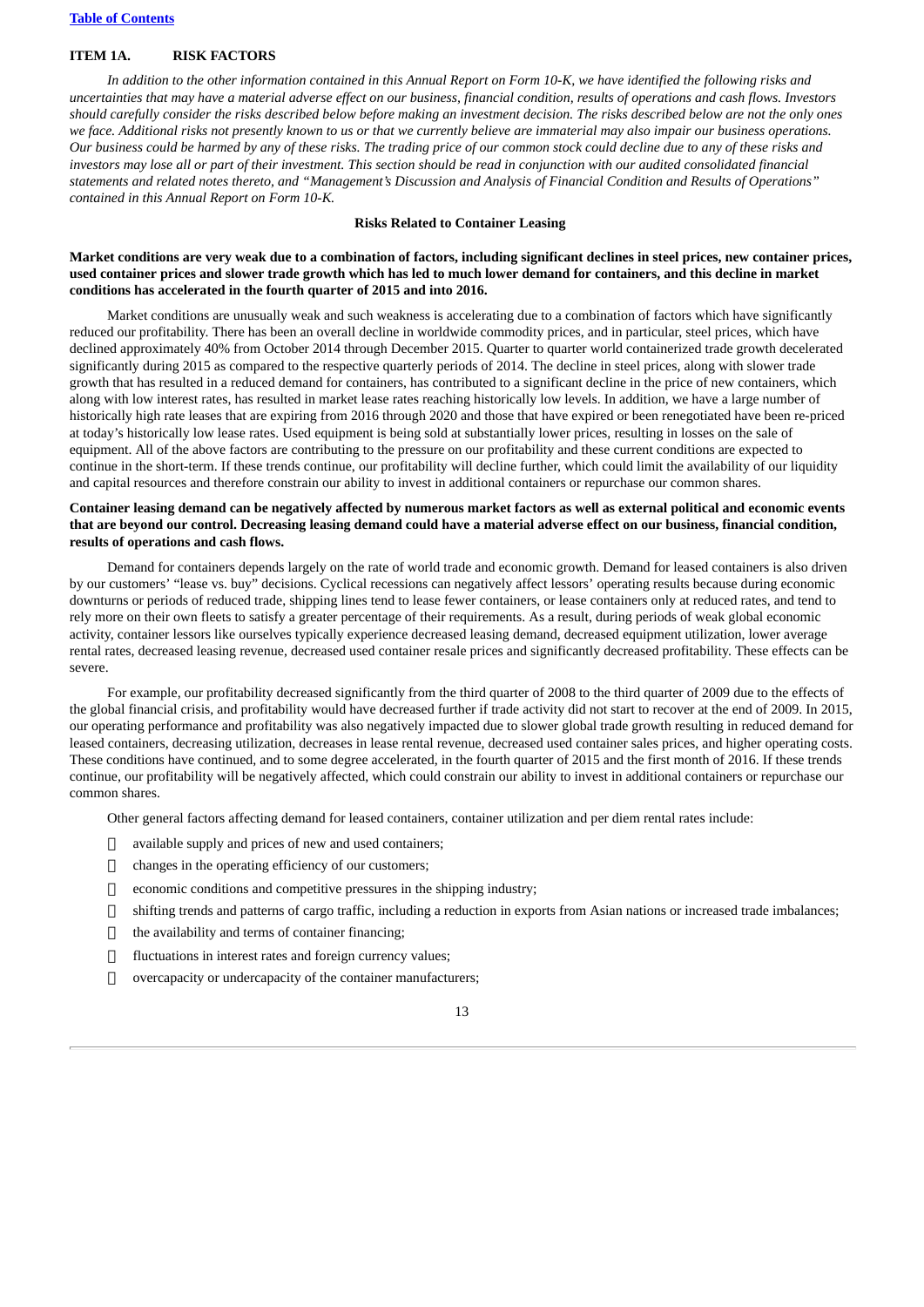- $\Box$  the lead times required to purchase containers;
- the number of containers purchased by competitors and container lessees;
- $\Box$  container ship fleet overcapacity or undercapacity;
- increased repositioning by container shipping lines of their own empty containers to higher-demand locations in lieu of leasing containers from us;
- consolidation or withdrawal of individual container lessees in the container shipping industry;
- import/export tariffs and restrictions;
- $\Box$  customs procedures, foreign exchange controls and other governmental regulations;
- $\Box$  natural disasters that are severe enough to affect local and global economies;
- political and economic factors;
- **currency exchange rates; and**
- future regulations which could restrict our current business practices and increase our cost of doing business.

All of these factors are inherently unpredictable and beyond our control. These factors will vary over time, often quickly and unpredictably, and any change in one or more of these factors may have a material adverse effect on our business, financial condition, results of operations and cash flows. Many of these factors also influence decisions by our customers to lease or buy containers. Should one or more of these factors influence our customers to buy a larger percentage of the containers they operate, our utilization rate would decrease, resulting in decreased revenue and increased storage and repositioning costs.

#### Lease rates may still decrease further due to a decrease in new container prices, weak leasing demand, increased competition or **other factors, resulting in reduced revenues, lower margins, and reduced profitability and cash flows.**

Market leasing rates are typically a function of, among other things, new equipment prices (which are heavily influenced by steel prices), interest rates, the type and length of the lease, the equipment supply and demand balance at a particular time and location, and other factors more fully described below. A decrease in leasing rates can have a materially adverse effect on our leasing revenues, profitability and cash flow.

A decrease in market leasing rates negatively impacts the leasing rates on both new container investments and the existing containers in our fleet. Most of our existing containers are on operating leases, which means that the lease term is shorter than the expected life of the container, so the lease rate we receive for the container is subject to change at the expiration of the current lease. Lower new container prices, widespread availability of attractively priced financing, and aggressive competition for new leasing transactions continue to pressure market lease rates, and market lease rates are currently significantly below our portfolio average. As a result, during periods of low market lease rates, including the present period, the average lease rate received for our containers is negatively impacted by both the addition of new containers at low lease rates as well as, and more significantly by, the turnover of existing containers from leases with higher lease rates to leases with lower lease rates.

#### Sustained reduction in the prices of new containers could harm our business, results of operations and financial condition.

If the downturn in new container prices is sustained, the per diem lease rates of older, off-lease containers would also be expected to decrease and the prices obtained for containers sold at the end of their useful life would also be expected to decrease. Since the beginning of 2013, due primarily to decreases in steel prices and other macro-economic factors outside of our control, new container pricing and the sale prices of containers sold at the end of their useful life have declined. If the reduction in the price of new containers is sustained or continues to decline such that the market per diem lease rate or resale value for all containers is reduced further, our revenue and income could decline. A continuation of these factors could harm our business, financial condition, results of operations and cash flows, even if this sustained reduction in price would allow us to purchase new containers at a lower cost.

#### **We face risks associated with re-leasing containers after their initial long term lease.**

Containers used in our fleet have an average useful economic life that is generally between 12 and 15 years. When we purchase newly manufactured containers, we typically lease them out under long-term leases with terms of 3 to 8 years at a lease rate that is correlated to the price paid for the container. As containers leased under term leases are not leased out for their full economic life, we face risks associated with re-leasing containers after their initial long term lease at a rate that continues to provide a reasonable economic return based on the initial purchase price of the container. If prevailing container lease rates decline significantly between the time a container is initially leased out and when its initial long term lease expires, or if overall demand for containers declines, we may be unable to earn a sufficient lease rate from the re-leasing of containers when their initial term leases expire. This could adversely affect our business, financial condition, results of operations and cash flows.

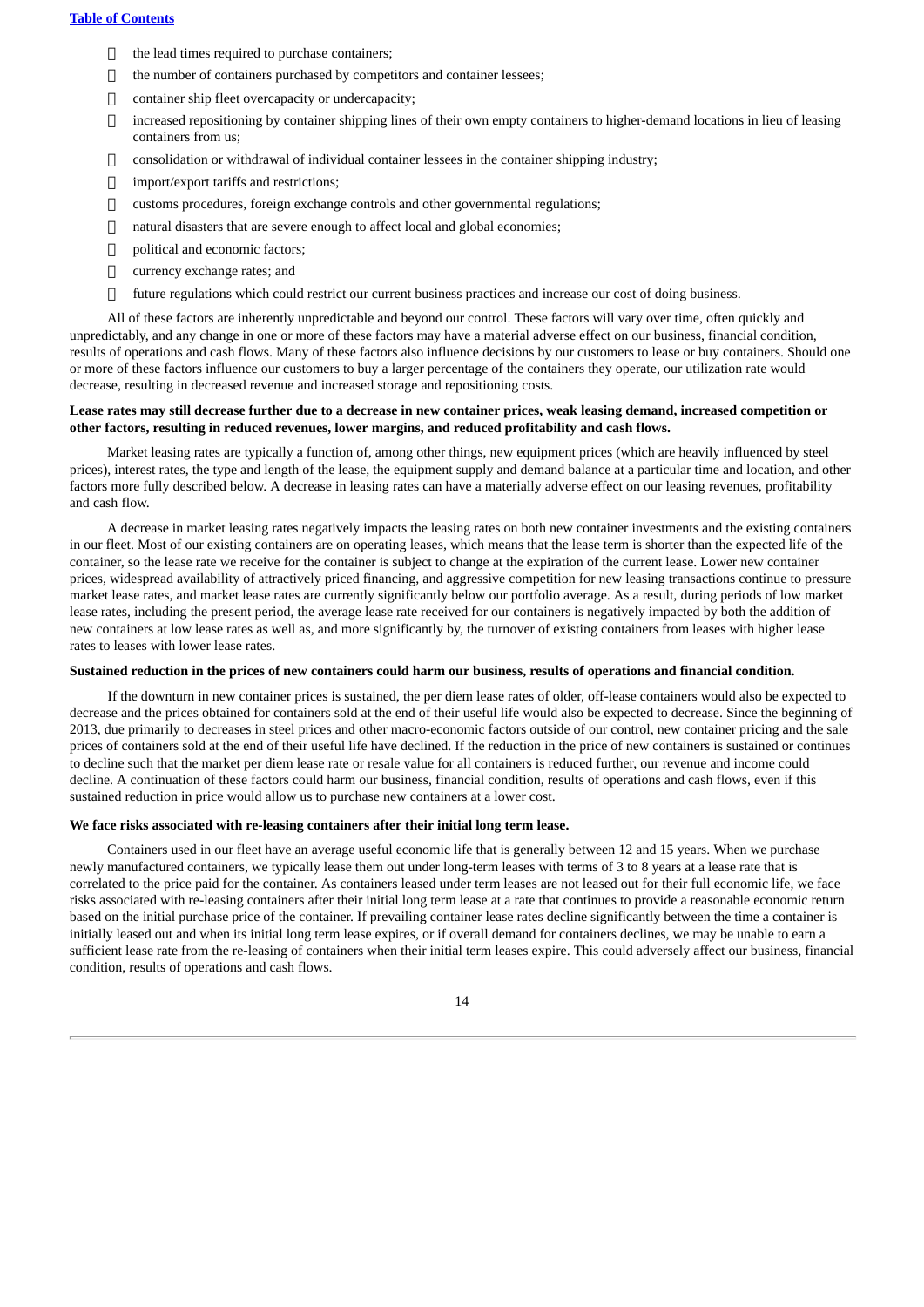#### The demand for leased containers is particularly tied to international trade. If international trade were to decrease, it could reduce demand for container leasing, which would materially adversely affect our business, financial condition and results of operations.

A substantial portion of our containers are used in trade involving goods being shipped from exporting countries (e.g., China and other Asian countries) to importing countries (e.g., the United States or European nations). The willingness and ability of international consumers to purchase foreign goods is dependent upon political support for an absence of government-imposed barriers to international trade in goods and services. For example, international consumer demand for foreign goods is related to price; if the price differential between foreign goods and domestically-produced goods were to decrease due to increased tariffs on foreign goods, strengthening in the applicable foreign currencies relative to domestic currencies, rising foreign wages, increasing input or energy costs or other factors, then demand for foreign goods could decrease, which in turn could result in reduced demand for container leasing. A similar reduction in demand for container leasing could result from an increased use of quotas or other technical barriers to restrict trade. The current regime of relatively free trade may not continue, which would materially adversely affect our business, financial condition and results of operations.

#### Our customers may decide to lease fewer containers. Should shipping lines decide to buy a larger percentage of the containers they operate, our utilization rate and level of investment would decrease, resulting in decreased leasing revenues, increased storage costs, **increased repositioning costs and lower growth.**

We, like other suppliers of leased containers, are dependent upon decisions by shipping lines to lease rather than buy their container equipment. Should shipping lines decide to buy a larger percentage of the containers they operate, our utilization rate would decrease, resulting in decreased leasing revenues, increased storage costs and increased positioning costs. A decrease in the portion of leased containers operated by shipping lines would also reduce our investment opportunities and significantly constrain our growth. Most of the factors affecting the decisions of our customers are outside of our control.

#### Gains and losses associated with the sale of used containers may fluctuate and adversely affect our results of operations.

Although our revenues primarily depend upon equipment leasing, our profitability is also affected by the gains or losses we realize on the sale of used containers because, in the ordinary course of our business, we sell certain containers when they are returned to us. The volatility of the selling prices and gains or losses from the disposal of such equipment may be significant. Used container selling prices, which can vary substantially, depend upon, among other factors, the cost of new containers, the global supply and demand balance for containers, the location of the containers, the supply and demand balance for used containers at a particular location, the repair condition of the container, refurbishment needs, materials and labor costs and equipment obsolescence. Most of these factors are outside of our control.

Containers are typically sold if it is in our best interest to do so, after taking into consideration earnings prospects, book value, remaining useful life, repair condition, suitability for leasing or other uses and the prevailing local sales price for containers. Gains or losses on the disposition of used containers will fluctuate and may be significant if we sell large quantities of used containers.

Used container selling prices and the gains or losses that we have recognized from selling used containers have varied widely over the last fifteen years. Selling prices for used containers and our disposal gains were exceptionally high from 2010 to 2012 due to a generally tight global supply and demand balance for containers.

Since the beginning of 2013, due primarily to decreases in steel prices and other macro-economic factors outside of our control, new container pricing and the sale prices of containers sold at the end of their useful life have declined. As a result, our disposal gains have decreased since the beginning of 2013. Disposal prices are close to, and in many cases below, our current residual values, which has resulted in losses being recognized on the sale of used equipment in 2015. We also incurred a charge of \$24.5 million in 2015 to impair the carrying value of certain off-lease equipment. If used container prices decrease further from current levels, losses on the sale of used containers could increase, our residuals may need to be reduced, resulting in increased depreciation expense, and we may incur additional asset impairment charges, and increased depreciation expense. A continued decline in these factors could have a material adverse effect on our business, financial condition, results of operations and cash flows.

#### **We may incur significant costs to reposition containers.**

When lessees return containers to locations where supply exceeds demand, we may make a decision to reposition containers to higher demand areas rather than sell the container and realize a loss on that sale. Repositioning expenses vary depending on geographic location, distance, freight rates and other factors, and may not be fully covered by drop-off charges collected from the last lessee of the containers or pick-up charges paid by the new lessee. We seek to limit the number of units that can be returned and impose surcharges on containers returned to areas where demand for such containers is not expected to be strong. However, market conditions may not enable us to continue such practices. In addition, we may not accurately anticipate which port locations will be characterized by high or low demand in the future, and our current contracts will not protect us from repositioning costs if ports that we expect to be high-demand ports turn out to be low-demand ports at the time leases expire.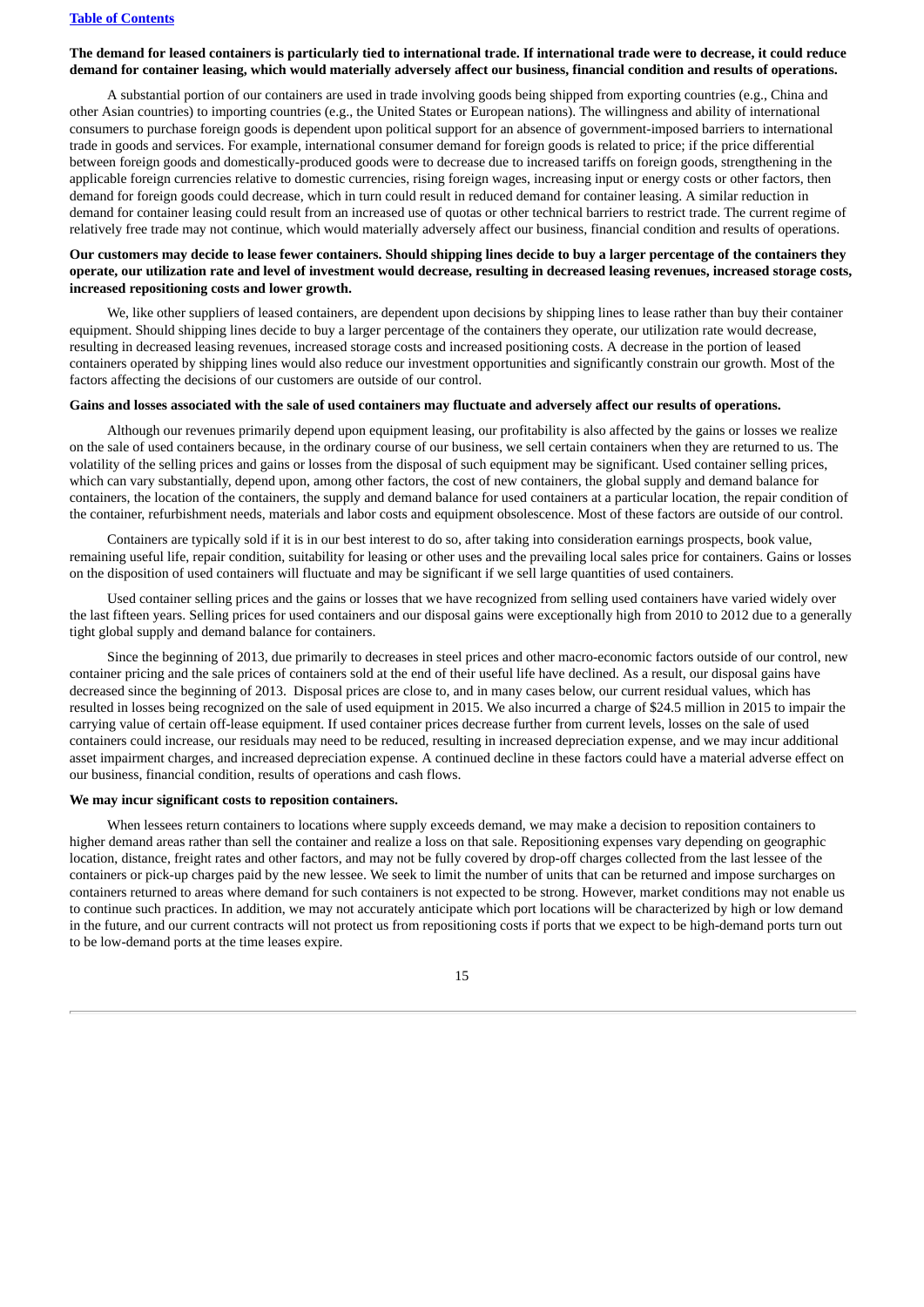#### Lessee defaults may adversely affect our business, results of operations and financial condition by decreasing revenue and **increasing storage, repositioning, collection and recovery expenses.**

Our equipment is leased to numerous equipment lessees. Lessees are required to pay rent and indemnify us for damage to or loss of equipment. Lessees may default in paying rent and performing other obligations under their leases. A delay or diminution in amounts received under the leases (including leases on our managed equipment), or a default in the performance of maintenance or other lessee obligations under the leases could adversely affect our business, financial condition, results of operations and cash flows and our ability to make payments on our debt.

Our cash flows from equipment, principally equipment rental revenue, management fee revenue, gain on sale of equipment portfolios, gain on disposition of used equipment and commissions earned on the sale of equipment on behalf of equipment investors, are affected significantly by the ability to collect payments under leases and the ability to replace cash flows from terminating leases by re-leasing or selling equipment on favorable terms. All of these factors are subject to external economic conditions and the performance by lessees and service providers that are not within our control.

When lessees default, we may fail to recover all of our equipment and the equipment we do recover may be returned to locations where we will not be able to quickly re-lease or sell it on commercially acceptable terms. We may have to reposition the equipment to other places where we can re-lease or sell it, which could be expensive depending on the locations and distances involved. Following repositioning, we may need to repair the equipment and pay equipment depots for storage until the equipment is re-leased. For our owned equipment these costs will directly reduce our income before taxes and for our managed equipment, lessee defaults will increase operating expenses, and thus reduce our management fee revenue. We maintain insurance to reimburse the Company and third-party investors for such customer defaults. The insurance agreements are subject to deductibles of up to \$3.0 million per occurrence and have significant exclusions and, therefore, may not be sufficient to prevent us from suffering material losses. Additionally, the increase in claims made by the Company under such insurance agreements may result in such insurance not being available to us in the future on commercially reasonable terms, or at all.

#### **We may incur additional asset impairment charges and depreciation expense.**

We incurred a charge of \$24.5 million in 2015 to impair the carrying value of certain off-lease equipment. Additional asset impairment charges may result from the occurrence of unexpected adverse events or management decisions that impact our estimates of expected cash flows generated from our long-lived assets. We review our long-lived assets for impairment when events or changes in circumstances indicate the carrying value of an asset may not be recoverable. We may be required to recognize additional asset impairment charges in the future as a result of prolonged reductions in demand for specific container types, an extended weak economic environment, persistent challenging market conditions, events related to particular customers or asset type, or as a result of asset or portfolio sale decisions by management. If an asset, or group of assets, is considered to be impaired, it may also indicate that the residual value of the associated equipment type needs to be reduced. If residual values of our rental equipment are lowered, then our depreciation expense will increase, which could have an adverse impact on our business, financial condition and results of operations.

#### We derive a substantial portion of our revenue from a limited number of equipment lessees. The loss of, or reduction in business by, any of these equipment lessees, or a default from any large equipment lessee, could result in a significant loss of revenue and cash **flow.**

We have derived, and believe that we will continue to derive, a significant portion of our revenue and cash flow from a limited number of equipment lessees. Revenue from our ten largest lessees represented 51.9% of total revenue for the year ended December 31, 2015, with revenue from our single largest lessee accounting for 11.6%, or \$29.0 million. As our business grows, we expect the proportion of revenue generated by our larger customers to continue to increase. The loss of such a customer would have a material adverse impact on our business, financial condition, results of operations and cash flows. In addition, a default by any of our largest lessees would result in a major reduction in our leasing revenue, large repossession expenses, potentially large lost equipment charges and a material adverse impact on our performance and financial condition.

#### **Sustained Asian economic, social or political instability could reduce demand for leasing.**

Many of our customers are substantially dependent upon shipments of goods exported from Asia. From time to time, there have been economic disruptions, financial turmoil, natural disasters and political instability in this region. If these events were to occur in the future, they could adversely affect our equipment lessees and the general demand for shipping and lead to reduced demand for leased equipment or otherwise adversely affect us. Currently China is transitioning from an export based economy to a domestic demand economy. Any consequent reductions in demand for leased equipment could adversely impact our business, financial condition, results of operations and cash flows.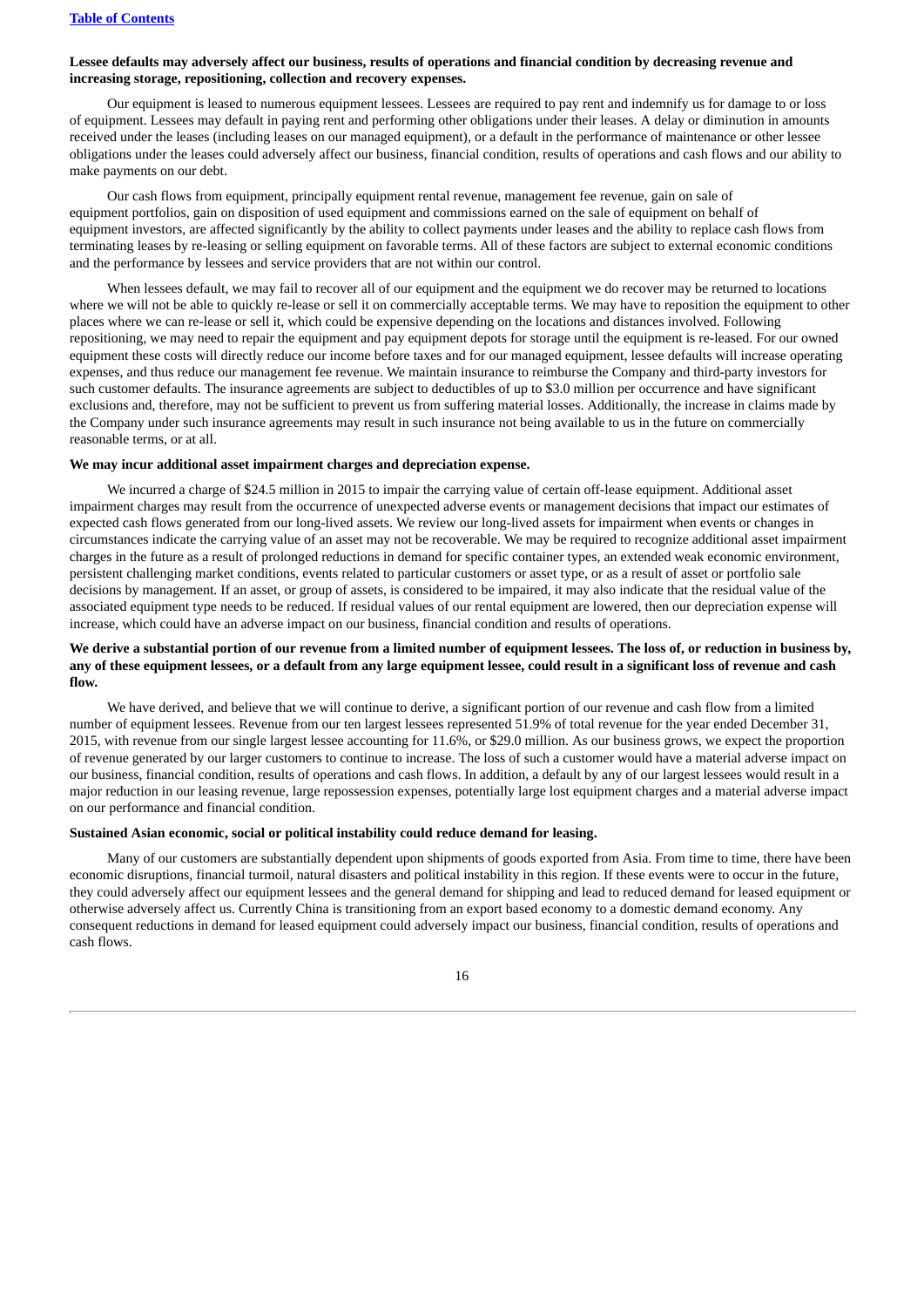#### **Consolidation and concentration in the container shipping industry could decrease the demand for leased containers.**

We primarily lease containers to container shipping lines. We estimate that container shipping lines require approximately two TEUs of available containers for every TEU of capacity on their container ships. The container shipping lines have historically relied on a large number of leased containers to satisfy their needs. Consolidation of major container shipping lines could create efficiencies and decrease the demand that container shipping lines have for leased containers because they may be able to fulfill a larger portion of their needs through their owned container fleets. It could also create concentration of credit risk if the number of our container lessees decreases due to consolidation. Additionally, large container shipping lines with significant resources could choose to manufacture their own containers, which would decrease their demand for leased containers and could have an adverse impact on our business, financial condition, results of operations and cash flows. Finally, decreased demand from shipping companies for leased containers could also occur due to consolidation caused by the financial failure of container shipping companies.

#### Changes in market price, availability or transportation costs of containers could adversely affect our ability to maintain our supply **of containers.**

We currently purchase almost all of our containers from manufacturers based in China. If it became more expensive for us to procure containers in China or to transport these units at a low cost from China to the locations where they are needed by our container lessees because of changes in exchange rates between the U.S. Dollar and Chinese Yuan, further consolidation among container suppliers, increased tariffs imposed by the United States or other governments or for any other reason, we may have to seek alternative sources of supply. While we are not currently dependent on any single current manufacturer of our containers, we may not be able to make alternative arrangements quickly enough to meet our container needs, and the alternative arrangements may increase our costs.

#### **It may become more expensive for us to store our off-hire containers.**

We are dependent on third-party depot operators to repair and store our equipment in port areas throughout the world. In many of these locations the land occupied by these depots is increasingly being considered as prime real estate. Accordingly, local communities are considering increasing restrictions on depot operations which may increase their costs of operation and in some cases force depots to relocate to sites further from the port areas. Additionally, depots in prime locations may become filled to capacity based on market conditions and may refuse additional containers due to space constraints. This could require us to enter into higher-cost storage agreements with third-party depot operators in order to accommodate our customers' turn-in requirements and could result in increased costs and expenses for us. If these changes affect a large number of our depots it could significantly increase the cost of maintaining and storing our off-hire containers.

#### **We face extensive competition in the equipment leasing industry.**

We may be unable to compete favorably in the highly competitive equipment leasing business. We compete with a number of major leasing companies, many smaller lessors, manufacturers of equipment, companies and financial institutions offering finance leases, promoters of equipment ownership and leasing as a tax-efficient investment, container shipping lines, which sometimes lease their excess container stocks, and suppliers of alternative types of containers for freight transport. Some of these competitors have greater financial resources and access to capital than we do. Additionally, some of these competitors may have large, underutilized inventories of equipment, which could lead to significant downward pressure on per diem rates, margins and prices of equipment.

Our business requires large amounts of working capital to fund our operations. We are aware that some of our competitors have had ownership changes and there has been consolidation in the industry in recent years. As a consequence, these competitors may have greater resources available to aggressively seek to expand their market share. This could include offering lease rates with which we may not be able to effectively compete. We may not be able to compete successfully against these competitors.

Competition among equipment leasing companies depends upon many factors, including, among others, per diem rates; lease terms, including lease duration, drop-off restrictions and repair provisions; customer service; and the location, availability, quality and individual characteristics of equipment units. The highly competitive nature of our industry may reduce lease rates and margins and undermine our ability to maintain our current level of container utilization or achieve our growth plans.

#### **The international nature of our business exposes us to numerous risks.**

Our ability to enforce lessees' obligations will be subject to applicable law in the jurisdiction in which enforcement is sought. As containers are predominantly located on international waterways, it is not possible to predict, with any degree of certainty, the jurisdictions in which enforcement proceedings may be commenced. For example, repossession from defaulting lessees may be difficult and more expensive in jurisdictions in which laws do not confer the same security interests and rights to creditors and lessors as those in the United States and in jurisdictions where recovery of containers from defaulting lessees is more cumbersome. As a result, the relative success and expedience of enforcement proceedings with respect to containers in various jurisdictions cannot be predicted.

We are also subject to risks inherent in conducting business across national boundaries, any one of which could adversely impact our business. These risks include:

□ regional or local economic downturns;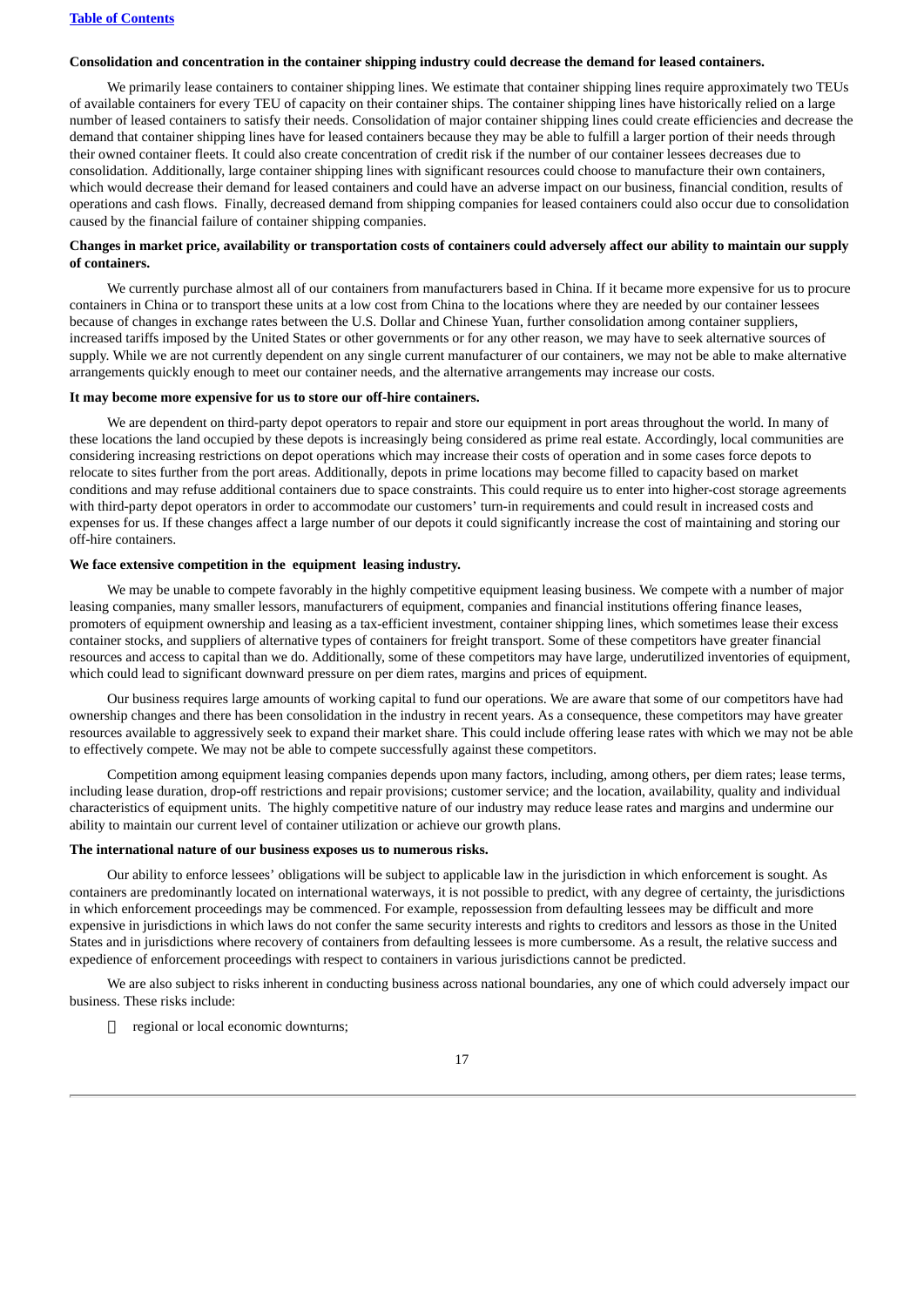- $\Box$  changes in governmental policy or regulation;
- restrictions on the transfer of funds into or out of the countries in which we operate;
- $\Box$  import and export duties and quotas;
- value-added tax and other sales-type taxes which could result in additional costs to us if they are not properly collected or paid;
- $\Box$  domestic and foreign customs and tariffs;
- $\Box$  international incidents;
- $\Box$  war, hostilities, terrorist attacks, piracy, or the threat of any of these events;
- government instability;
- $\Box$  nationalization of foreign assets;
- government protectionism;
- compliance with export controls, including those of the U.S. Department of Commerce;
- compliance with import procedures and controls, including those of the U.S. Department of Homeland Security;
- $\Box$  consequences from changes in tax laws, including tax laws pertaining to container investors;
- $\Box$  potential liabilities relating to foreign withholding taxes;
- $\Box$  labor or other disruptions at key ports;
- $\Box$  difficulty in staffing and managing widespread operations; and
- restrictions on our ability to own or operate subsidiaries, make investments or acquire new businesses in these jurisdictions.

One or more of these factors could impair our current or future international operations and, as a result, harm our overall business, financial condition, results of operations and cash flows.

#### We may incur costs associated with new security regulations, which may adversely affect our business, financial condition and **results of operations.**

We may be subject to regulations promulgated in various countries, including the United States, seeking to protect the integrity of international commerce and prevent the use of equipment for international terrorism or other illicit activities. For example, the Container Security Initiative, the Customs-Trade Partnership Against Terrorism and Operation Safe Commerce are among the programs administered by the U.S. Department of Homeland Security that are designed to enhance security for cargo moving throughout the international transportation system by identifying existing vulnerabilities in the supply chain and developing improved methods for ensuring the security of containerized cargo entering and leaving the United States. Moreover, the International Convention for Safe Containers, 1972 (CSC), as amended, adopted by the International Maritime Organization, applies to new and existing containers and seeks to maintain a high level of safety of human life in the transport and handling of containers by providing uniform international safety regulations. As these regulations develop and change, we may incur compliance costs due to the acquisition of new, compliant equipment and/or the adaptation of existing equipment to meet new requirements imposed by such regulations. Additionally, certain companies are currently developing or may in the future develop products designed to enhance the security of equipment transported in international commerce. Regardless of the existence of current or future government regulations mandating the safety standards of intermodal shipping equipment, our competitors may adopt such products or our equipment lessees may require that we adopt such products. In responding to such market pressures, we may incur increased costs, which could have a material adverse effect on our business, financial condition, results of operations and cash flows.

#### We operate in numerous tax jurisdictions. A taxing authority within any of these jurisdictions may challenge our operating structure which could result in additional taxes, interest and penalties that could materially impact our financial conditions and our **future financial results.**

We have implemented a number of structural changes with respect to our Company and its domestic and international subsidiaries in an effort to reduce our income tax obligations in countries in which we operate. There can be no assurance that our tax structure and the amount of taxes we pay in any of these countries will not be challenged by the taxing authorities in the countries in which we operate. If the tax authorities challenge our tax positions or the amount of taxes paid for the purchase, lease or sale of equipment in each jurisdiction in which we operate, we could incur substantial expenses associated with defending our tax position as well as expenses associated with the payment of any additional taxes, penalties and interest that may be imposed on us. The payment of these amounts could have an adverse material effect on our business, financial condition, results of operations and cash flows.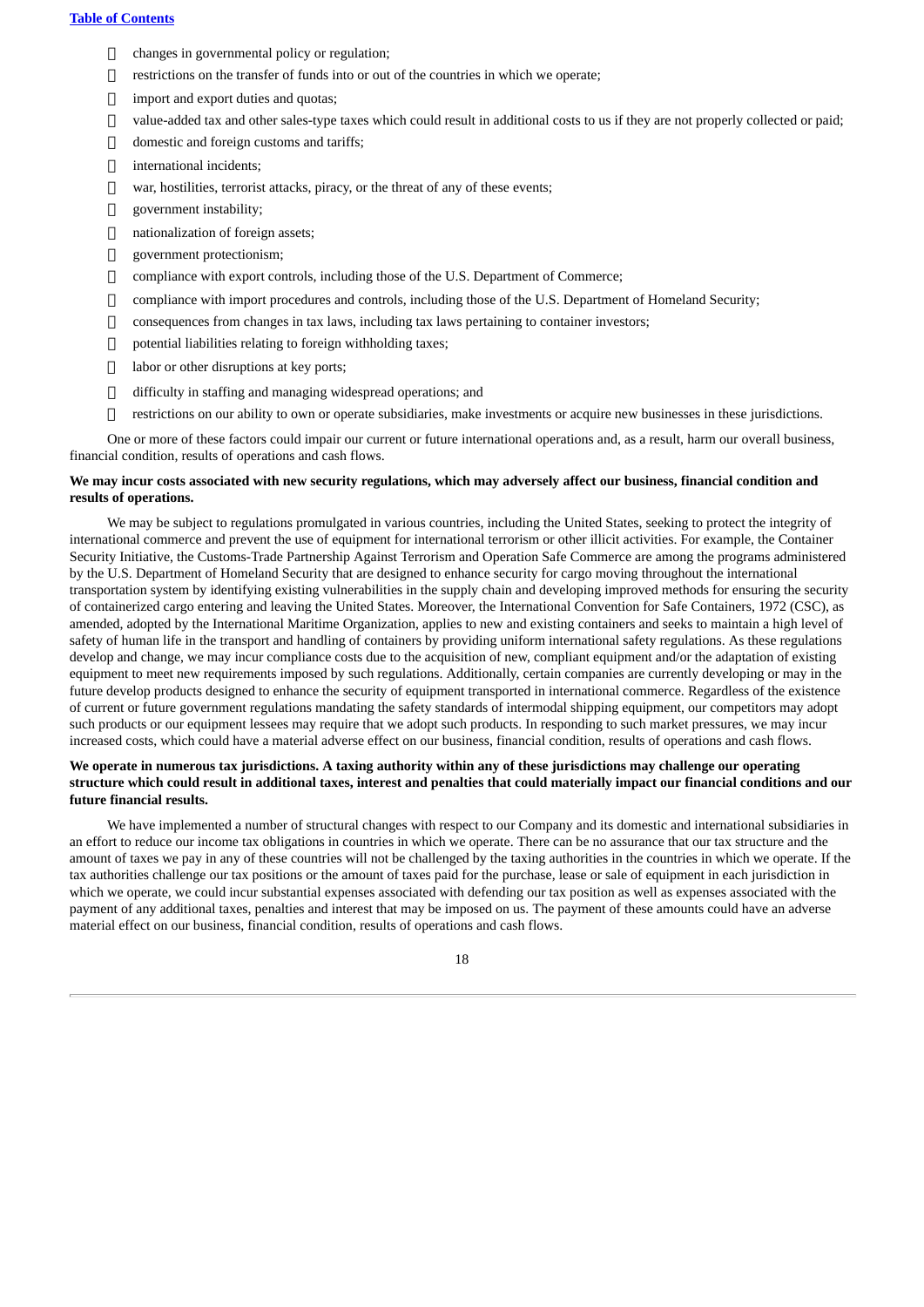#### **Environmental liability may adversely affect our business and financial condition.**

We are subject to federal, state, local and foreign laws and regulations relating to the protection of the environment, including those governing the discharge of pollutants to air, ground and water, the management and disposal of hazardous substances and wastes and the cleanup of contaminated sites. We could incur substantial costs, including cleanup costs, fines and costs arising out of third-party claims for property or natural resource damage and personal injury, as a result of violations of or liabilities under environmental laws and regulations in connection with our or our lessees' current or historical operations. Under some environmental laws in the United States and certain other countries, the owner or operator of a container may be liable for environmental damage, cleanup or other costs in the event of a spill or discharge of material from a container without regard to whether or not the spill or discharge was the fault of the owner or operator. While we typically maintain liability insurance and typically require lessees to provide us with indemnity against certain losses, insurance coverage may not be sufficient, or available, to protect against any or all liabilities and such indemnities may not be sufficient to protect us against losses arising from environmental damage. Moreover, our lessees may not have adequate resources, or may refuse to honor their indemnity obligations and our insurance coverage is subject to large deductibles, coverage limits and significant exclusions.

Many countries, including the United States, restrict, prohibit or otherwise regulate the use of chemical refrigerants due to their ozone depleting and global warming effects. Our refrigerated containers currently use R134A or 404A refrigerant. While R134A and 404A do not contain CFCs (which have been restricted since 1995), the European Union has instituted regulations beginning in 2011 to phase out the use of R134A in automobile air conditioning systems due to concern that the release of R134A into the atmosphere may contribute to global warming. While the European Union regulations do not currently restrict the use of R134A or 404A in refrigerated containers or trailers, it has been proposed that, beginning in 2025, R134A and 404A usage in refrigerated containers will be banned, although the final decision has not yet been made. Further, certain manufacturers of refrigerated containers, including the largest manufacturer of cooling machines for refrigerated containers, have begun testing units that utilize alternative refrigerants, such as carbon dioxide, that may have less global warming potential than R134A and 404A. If future regulations prohibit the use or servicing of containers using R134A or 404A refrigerants, we could be forced to incur large retrofitting expenses. In addition, refrigerated containers that are not retrofitted may become difficult to lease, command lower rental rates and disposal prices, or may have to be scrapped.

Also, the foam insulation in the walls of intermodal refrigerated containers requires the use of a blowing agent that contains hydrochlofluorcarbons (CFCs, specifically HCFC-141b). Manufacturers are in various stages of phasing out the use of this blowing agent in the manufacturing process. In accordance with the Montreal Protocol on Substances that Deplete the Ozone Layer, the continued use of HCFC-141b in manufacturing is currently permitted. The European Union ("EU") prohibits the import and the placing on the market in the EU of intermodal containers with insulation made with HCFC-141b ("EU Regulation"). However, the European Commission has recognized that notwithstanding its regulation, under international conventions governing free movement of intermodal containers, the use of such intermodal refrigerated containers admitted into EU countries on temporary customs admission should be permitted. Each country in the EU has its own individual and different regulations to implement the EU Regulation. We have procedures in place that we believe comply with the EU and country regulations. However, if such intermodal refrigerated containers exceed their temporary customs admission period and/or their custom admissions status changes (e.g., should such container be off-hired) and such intermodal refrigerated containers are deemed placed on the market in the EU, or if our procedures are deemed not to comply with EU or a country's regulation, we could be subject to fines and penalties. Also, if future international conventions or regulations prohibit the use or servicing of containers with foam insulation that utilized this blowing agent during the manufacturing process, we could be forced to incur large retrofitting expenses and those containers that are not retrofitted may become more difficult to lease and command lower rental rates and disposal prices.

An additional environmental concern affecting our operations relates to the construction materials used in our dry containers. The floors of dry containers are plywood, usually made from tropical hardwoods. Due to concerns regarding the de-forestation of tropical rain forests and climate change, many countries which have been the source of these hardwoods have implemented severe restrictions on the cutting and export of these woods. Accordingly, container manufacturers have switched a significant portion of production to more readily available alternatives such as birch, bamboo, and other farm grown wood species. Container users are also evaluating alternative designs that would limit the amount of plywood required and are also considering possible synthetic materials to replace the plywood. These new woods or other alternatives have not proven their durability over the typical 10 to 15 year life of a dry container, and if they cannot perform as well as the hardwoods have historically, the future repair and operating costs for these containers could be significantly higher and the useful life of the containers may be decreased.

#### Use of counterfeit and improper refrigerant in refrigeration machines for refrigerated containers could result in irreparable damage to the refrigeration machines, death or personal injury, and materially impair the value of our refrigerated container fleet.

There are reports of counterfeit and improper refrigerant gas being used to service refrigeration machines. The use of this counterfeit gas has led to the explosion of several refrigeration machines within the industry. A small number of these incidents have resulted in personal injury or death and, in all cases, the counterfeit gas has led to irreparable damage to the refrigeration machines.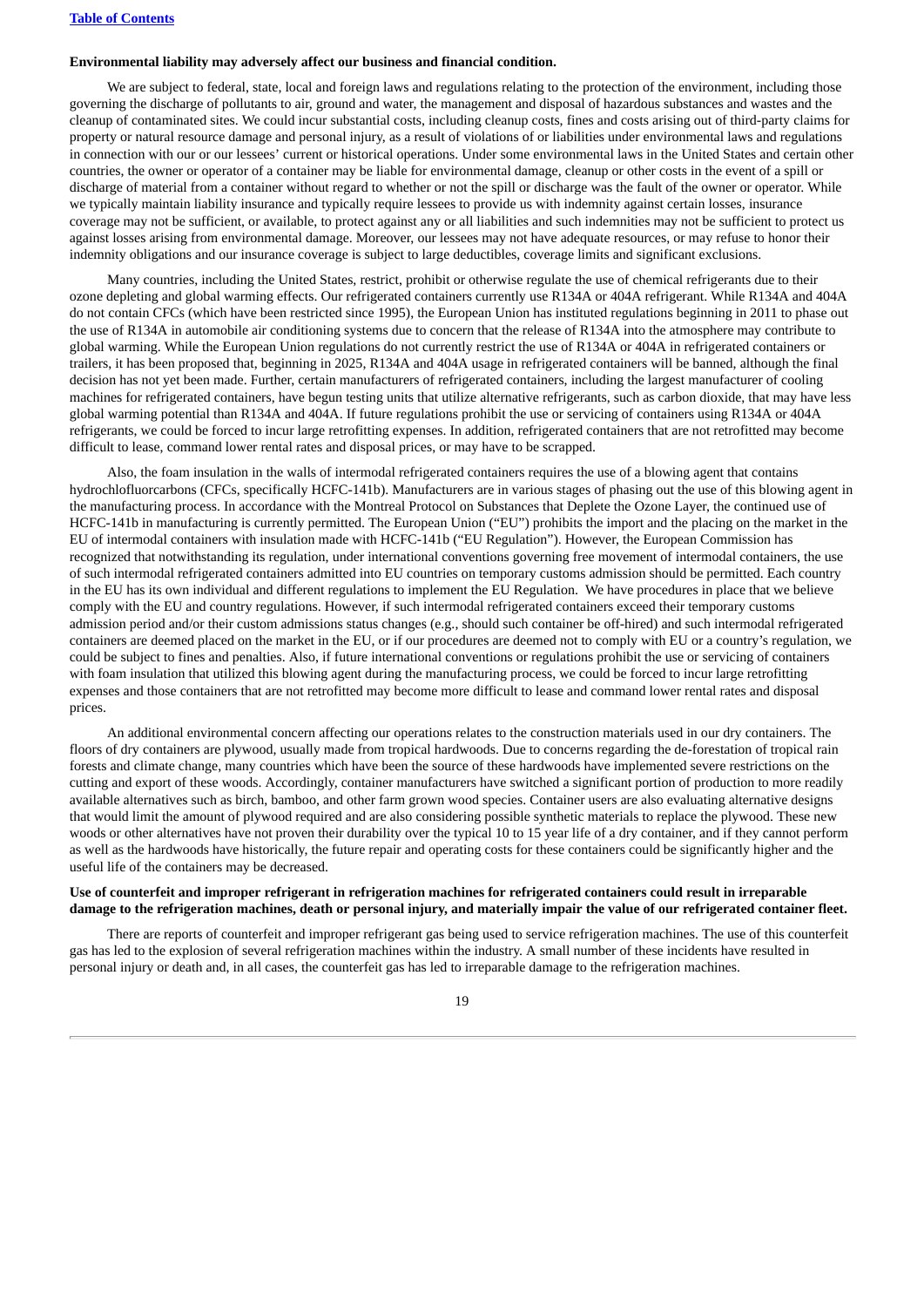A testing procedure has been developed and approved by the IICL to determine whether counterfeit gas has been used to service a refrigeration machine. These tests are carried out on our refrigeration machines when they are off-hired and returned to a depot. If such tests are not proven safe and effective or if the use of such counterfeit and improper refrigerant is more widespread than currently believed, the value of our refrigerated container fleet and our ability to lease refrigerated containers could be materially impaired and could therefore have a material adverse effect on our business, financial condition, results of operations and cash flows.

#### **We may face litigation involving our management of equipment for third-party investors.**

We manage equipment for third-party investors under management agreements that are negotiated with each third-party investor. We make no assurances to third-party investors that they will make any amount of profit on their investment or that our management activities will result in any particular level of income or return of their initial capital. Although our management agreements contain contractual protections and indemnities that are designed to limit our exposure to litigation relating to these investments, such provisions may not be effective and we may be subject to a significant loss in a successful litigation by a third-party investor.

#### Our 80 percent ownership in CAIJ, Inc., a container investment arranger and advisor focused on arranging container investments with Japanese investors, may subject us to material litigation risks and damage to our professional reputation as a result of **litigation allegations and negative publicity.**

CAIJ, Inc. (CAIJ) was formed and began operation in 2007 for the purpose of arranging investments in our containers with Japanese investors. CAIJ has arranged a significant amount of investments and we expect that CAIJ will arrange more container investments in the future. Because we are the seller and manager of the containers that will be sold to investors on whose behalf CAIJ acts as an arranger and advisor, there is an inherent conflict of interest between us, CAIJ and the investors. We disclose this inherent conflict of interest to thirdparty investors prior to any sale to them, but we do not provide them with any assurances that they will realize a specific or any investment return on the containers purchased from, and managed by, us. In the event that these third-party investors realize losses on their investments or believe that the returns on their investments are lower than expected, they may make claims, including bringing lawsuits, against CAIJ or us for our alleged failure to act in their best interests or make appropriate disclosures to them. Any such claims could result in the payment of legal expenses and damages and also damage our reputation with third-party investors and potential third-party investors and materially and adversely affect our business, financial condition, results of operations and cash flows.

#### **Certain liens may arise on our equipment.**

Depot operators, repairmen and transporters may come into possession of our equipment from time to time and have sums due to them from lessees or sub-lessees of equipment. In the event of nonpayment of those charges by lessees or sub-lessees, we may be delayed in, or entirely barred from, repossessing equipment, or be required to make payments or incur expenses to discharge liens on our equipment.

#### **The lack of an international title registry for containers increases the risk of ownership disputes.**

There is no internationally recognized system of recordation or filing to evidence our title to containers nor is there an internationally recognized system for filing security interests in containers. Although we have not incurred material problems with respect to this lack of an internationally recognized system, the lack of an international title recordation system for containers could result in disputes with lessees, end-users, or third parties who may improperly claim ownership of the containers.

#### **Risks Related to Railcar Leasing**

#### Weak economic conditions, financial market volatility, and other factors may decrease customer demand for our assets and services **and negatively impact our business and results of operations.**

We rely on continued demand from our customers to lease our railcars. Demand for railcars depends on the markets for our customers' products and services and the strength and growth of their businesses. Some of our customers operate in cyclical markets, such as the steel, chemical, and construction industries, which are susceptible to macroeconomic downturns and may experience significant changes in demand over time. Weakness in certain sectors of the economy in the United States and other parts of the world may make it more difficult for us to lease certain types of railcars that are either returned at the end of a lease term or returned as a result of a customer bankruptcy or default.

In many cases, demand for our assets also depends on our customers' desire to lease, rather than buy, the assets. Tax and accounting considerations, interest rates, and operational flexibility, among other factors, may influence a customer's decision to lease or buy assets. We have no control over these external considerations, and changes in these factors, including potential changes to lease accounting rules, could negatively impact demand for our assets held for lease.

Additional factors, such as changes in harvest or production volumes, changes in supply chains, choices in types of transportation assets, availability of substitutes and other operational needs may also influence customer demand for our assets. Significant declines in customer demand for our assets and services could adversely affect our financial performance.

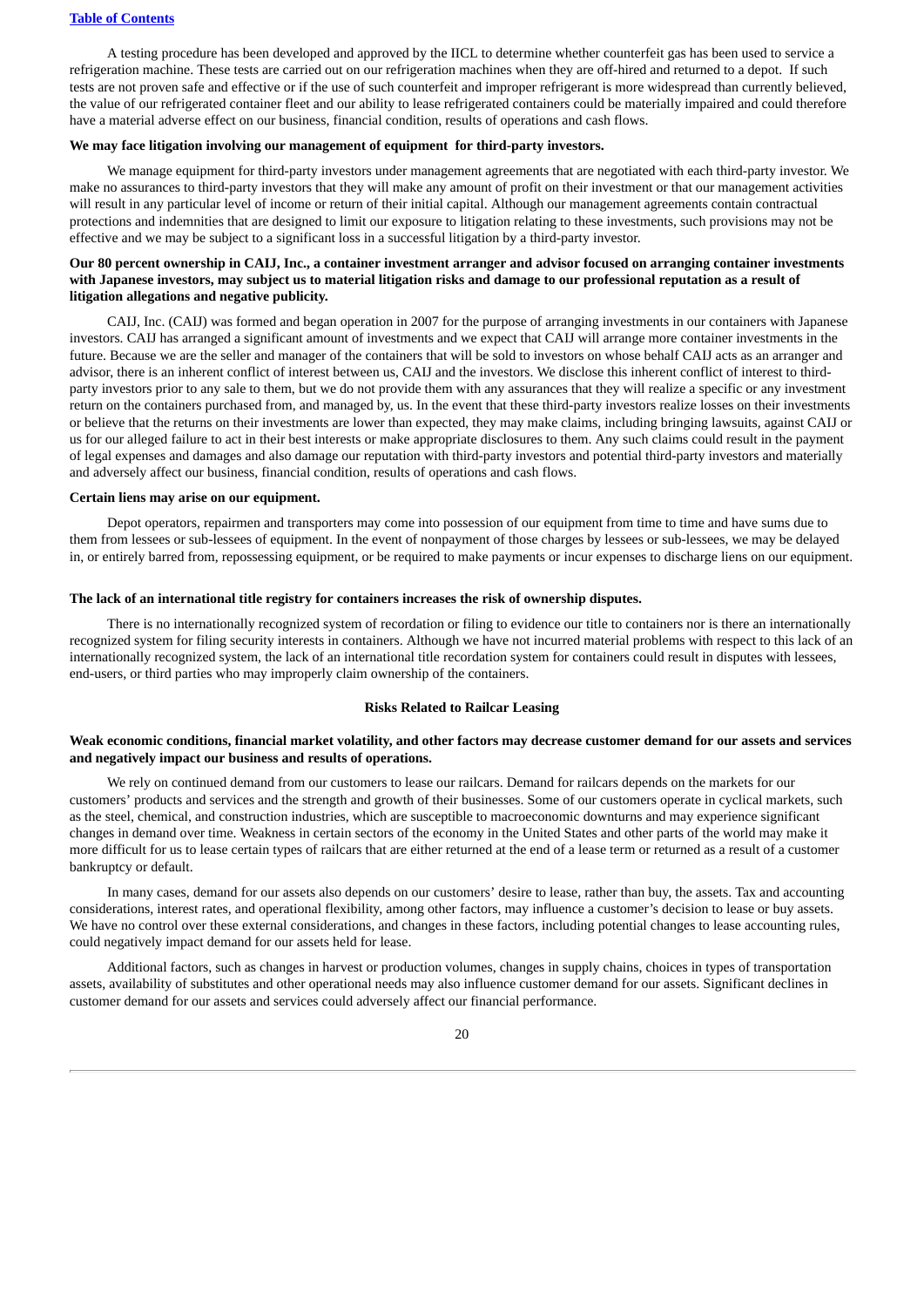#### **We may be unable to maintain assets on lease at satisfactory rates.**

Our profitability depends on our ability to lease railcars at satisfactory rates, sell railcars, and to re-lease railcars upon lease expiration. Circumstances such as economic downturns, changes in customer behavior, excess capacity in particular railcar types or generally in the marketplace, or other changes in supply or demand can adversely affect asset utilization rates and lease rates. Economic uncertainty or a decline in customer demand for our railcars could cause customers to request shorter lease terms and lower lease rates, which may result in a decrease in our asset utilization rate and reduced revenues. Alternatively, customers may seek to lock-in relatively low lease rates for longer terms, which may result in an adverse impact on current or future revenues.

#### Our rail operations are subject to various laws, rules, and regulations. If these laws, rules, and regulations change or we fail to **comply with them, it could have a significant negative effect on our business and profitability.**

Our rail operations are subject to various laws, rules, and regulations administered by authorities in jurisdictions where we do business. In the United States, our railcar fleet is subject to safety, operations, maintenance, and mechanical standards, rules, and regulations enforced by various federal and state agencies and industry organizations, including the U.S. Department of Transportation, the Federal Railroad Administration, and the Association of American Railroads. State agencies regulate some health and safety matters related to rail operations not otherwise preempted by federal law. Our business and railcar fleet may be adversely impacted by new rules or regulations, or changes to existing rules or regulations, which could require additional maintenance or substantial modification or refurbishment of our railcars, or could make certain types of railcars inoperable or obsolete or require them to be phased out prior to the end of their useful lives. In addition, violations of these rules and regulations can result in substantial fines and penalties, including potential limitations on operations or forfeitures of assets.

#### Our access to newly built railcars may be limited, and long-term railcar purchase commitments could subject us to material **operational and financial risks.**

Our ability to acquire newly built railcars could be limited if we are unable to acquire railcars from manufacturers on competitive terms.

In order to obtain committed access to a supply of newly built railcars on competitive terms, we sometimes enter into long-term supply agreements with manufacturers to purchase significant numbers of newly built railcars over a multi-year period. In many cases, we cannot cancel or materially reduce our orders under these purchase commitments. Therefore, if economic conditions weaken during the term of a long-term supply agreement, it is possible that we may be required to continue to accept delivery of, and pay for, new railcars at times when it may be difficult for us to lease such railcars and our financing costs may be high, which could negatively affect our revenues and profitability.

#### A significant and sustained decrease in the price of crude oil and related products could reduce customer demand for our railcars.

Demand for railcars that are used to transport commodities used in drilling operations, including frac sand, is dependent on the demand for these commodities. Sustained low oil prices could cause oil producers to curtail the drilling of new wells or cease production at certain existing wells that are uneconomical to operate at current crude price levels. Reduced oil drilling activity could result in decreased demand for our railcars used to transport the commodities used in drilling operations, such as frac sand.

#### **We may incur future asset impairment charges.**

We review long-lived assets for impairment regularly, or when circumstances indicate the carrying value of an asset or investment may not be recoverable. Among other circumstances, the following may change our estimates of the cash flows we expect our long-lived assets or joint venture investments will generate, which could require us to recognize asset impairment charges:

- $\Box$  a weak economic environment or challenging market conditions;
- $\Box$  new laws, rules or regulations affecting our assets, or changes to existing laws, rules or regulations;
- $\Box$  events related to particular customers or asset types; and
- asset portfolio sale decisions by management.

#### **Our assets may become obsolete.**

In addition to changes in laws, rules, and regulations that may make assets obsolete, changes in the preferred method our customers use to ship their products, changes in demand for particular products, or a shift by customers toward purchasing assets rather than leasing them may adversely impact us. Our customers' industries are driven by dynamic market forces and trends, which are influenced by economic and political factors. Changes in our customers' markets may significantly affect demand for our rail assets. A reduction in customer demand or change in customers' preferred method of product transportation could result in the economic obsolescence of the assets leased by those customers.

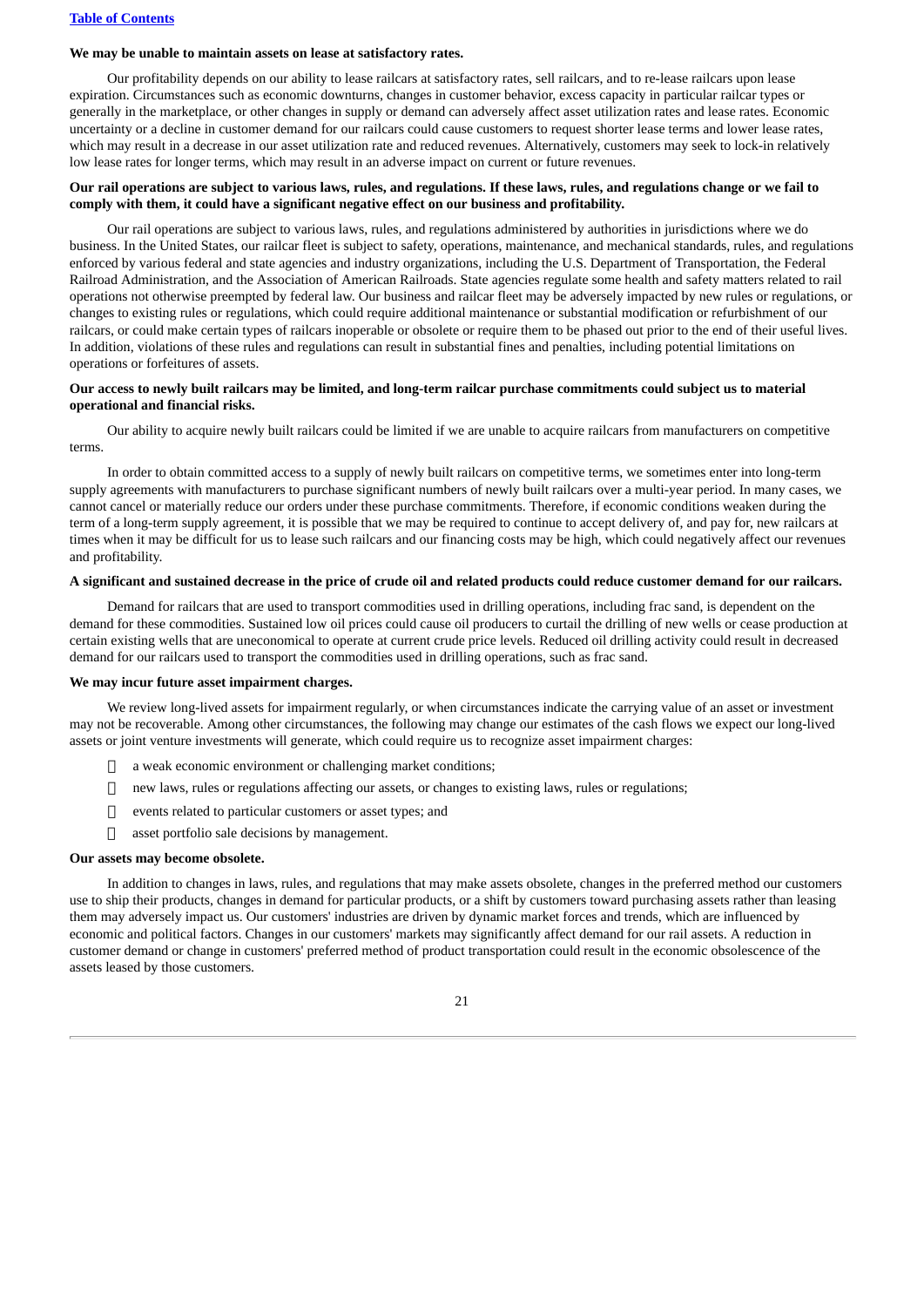#### **Competition could result in decreased profitability.**

We operate in a highly competitive business environment. In certain cases, our competitors are larger than we are and have greater financial resources, higher credit ratings, and a lower cost of capital. In addition, we compete against railcar manufacturers that have leasing subsidiaries. These factors may enable our competitors to offer leases to customers at lower rates than we can provide, thus negatively impacting our profitability, asset utilization and investment volume.

#### **Risk Related to Logistics**

#### Because we depend on railroads for our operations, our operating results and financial condition are likely to be adversely affected **by any reduction or deterioration in rail service.**

We depend on the major railroads in the United States for virtually all of the intermodal services we provide. In many markets, rail service is limited to one or a few railroads. Consequently, a reduction in, or elimination of, rail service to a particular market is likely to adversely affect our ability to provide intermodal transportation services to some of our customers. In addition, the railroads are relatively free to adjust shipping rates up or down as market conditions permit. Rate increases would result in higher intermodal transportation costs, reducing the attractiveness of intermodal transportation compared to truck or other transportation modes, which could cause a decrease in demand for our services. Further, our ability to continue to expand our intermodal transportation business is dependent upon the railroads' ability to increase capacity for intermodal freight and provide consistent and reliable service. Our business could also be adversely affected by a work stoppage at one or more railroads or by adverse weather conditions or other factors that hinder the railroads' ability to provide reliable transportation services. In the past, there have been service issues when railroads have merged. As a result, we cannot predict what effect, if any, further consolidations among railroads may have on intermodal transportation services or our results of operations.

#### Because our relationships with the major railroads are critical to our ability to provide intermodal transportation services, our **business may be adversely affected by any change to those relationships.**

We have important relationships with certain major U.S. railroads. To date, the railroads have chosen to rely on us, other Intermodal Marketing Companies (IMCs) and other intermodal competitors to market their intermodal services rather than fully developing their own marketing capabilities. If one or more of the major railroads were to decide to reduce their dependence on us, the volume of intermodal shipments we arrange would likely decline, which could adversely affect our results of operations and financial condition.

#### Because we rely on drayage companies in our intermodal operations, our ability to expand our business or maintain our **profitability may be adversely affected by a shortage of drivers and drayage capacity.**

In certain markets we serve, we use third-party drayage companies for pickup and delivery of some or all of our intermodal containers. Most drayage companies operate relatively small fleets and have limited access to capital for fleet expansion. In some of our markets, there are a limited number of drayage companies that can meet our quality standards. This could limit our ability to expand our intermodal business or require us to establish more of our own drayage operations in some markets, which could increase our operating costs and could adversely affect our profitability and financial condition. Also, the trucking industry chronically experiences a shortage of available drivers, which may limit the ability of third-party drayage companies to expand their fleets. This shortage also may require them to increase drivers' compensation, thereby increasing our cost of providing drayage services to our customers. Therefore, the driver shortage could also adversely affect our profitability and limit our ability to expand our intermodal business.

#### Because we depend on trucking companies for our truck brokerage services, our ability to maintain or expand our truck brokerage **business may be adversely affected by a shortage of trucking capacity.**

We depend upon various third-party trucking companies for the transportation of our customers' loads. Particularly during periods of economic expansion, trucking companies may be unable to expand their fleets due to capital constraints or chronic driver shortages, and these trucking companies also may raise their rates. If we face insufficient capacity among our third-party trucking companies, we may be unable to maintain or expand our truck brokerage business. Also, we may be unable to pass rate increases on to our customers, which could adversely affect our profitability.

#### **Our results of operations are susceptible to changes in general economic conditions and cyclical fluctuations.**

Economic recession, customers' business cycles, changes in fuel prices and supply, interest rate fluctuations, increases in fuel or energy taxes and other general economic factors affect the demand for transportation services and the operating costs of railroads, trucking companies and drayage companies. We have little or no control over any of these factors or their effects on the transportation industry. Increases in the operating costs of railroads, trucking companies or drayage companies can be expected to result in higher freight rates. Our operating margins could be adversely affected if we were unable to pass through to our customers the full amount of higher freight rates. Economic recession or a downturn in customers' business cycles also may have an adverse effect on our results of operations and growth by reducing demand for our services. Therefore, our results of operations, like the entire freight transportation industry, are cyclical and subject to significant period-to-period fluctuations.

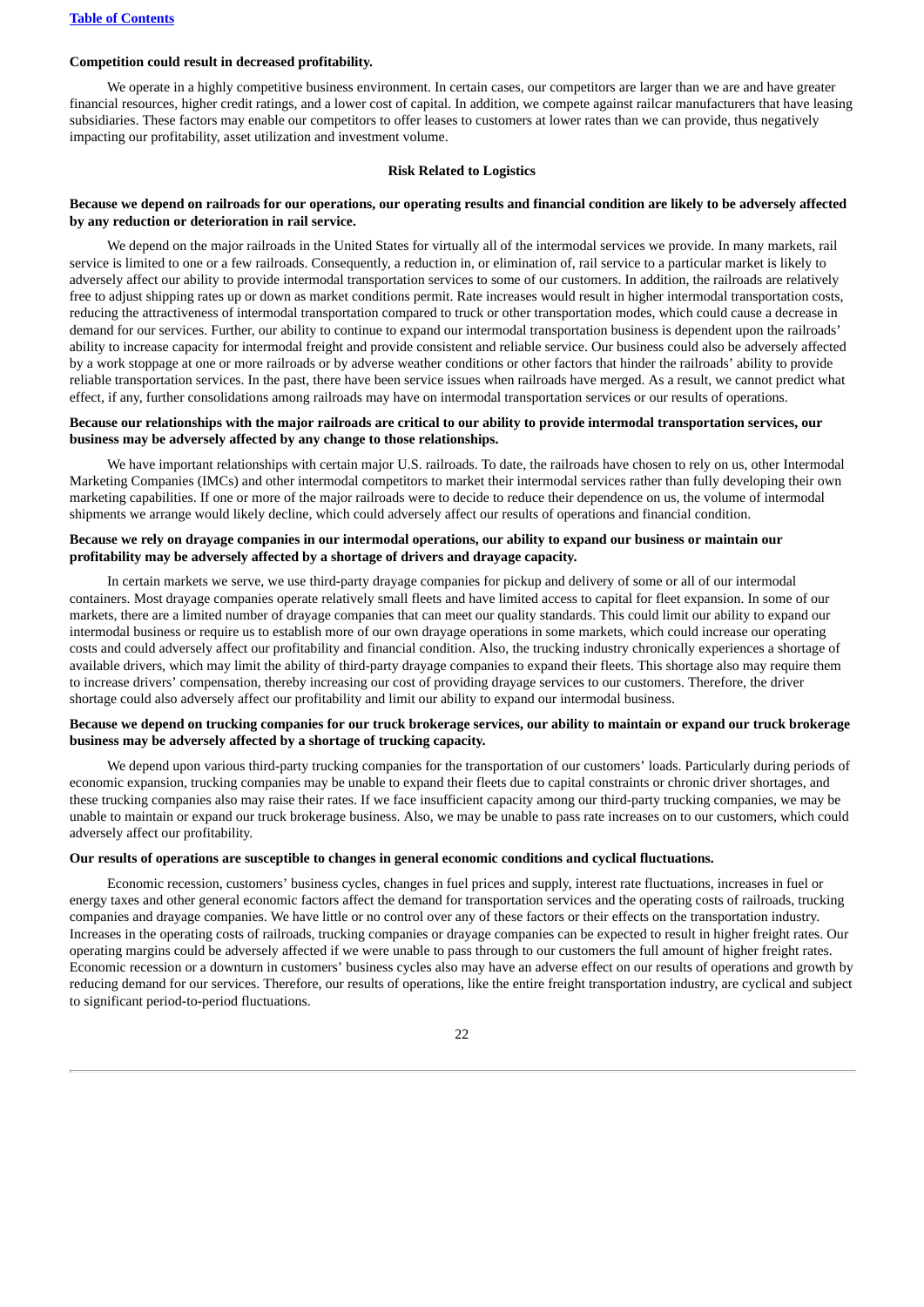#### Relatively small increases in our transportation costs that we are unable to pass through to our customers are likely to have a **significant effect on our gross margin and operating income.**

Because transportation costs represent such a significant portion of our costs, even relatively small increases in these transportation costs, if we are unable to pass them through to our customers, are likely to have a significant effect on our gross margin and operating income.

#### The transportation industry is subject to government regulation, and regulatory changes could have a material adverse effect on **our operating results or financial condition.**

We are licensed by the Department of Transportation as freight brokers. The Department of Transportation prescribes qualifications for acting in this capacity, including surety bond requirements. As freight brokers, we may become subject to new or more restrictive regulations relating to new laws and regulations specific to legal liability, such as motor carriers are today. Future laws and regulations may be more stringent and require changes in operating practices, influence the demand for transportation services or increase the cost of providing transportation services, any of which could adversely affect our business and results of operations.

We are not able to accurately predict how new governmental laws and regulations, or changes to existing laws and regulations, will affect the transportation industry generally, or us in particular. Although government regulation that affects us and our competitors may simply result in higher costs that can be passed along to customers, that may not be the case.

#### Our operations may be subject to various environmental laws and regulations, the violation of which could result in substantial **fines or penalties.**

From time to time, we arrange for the movement of hazardous materials at the request of our customers. As a result, we may be subject to various environmental laws and regulations relating to the handling of hazardous materials. If we are involved in a spill or other accident involving hazardous materials, or if we are found to be in violation of applicable laws or regulations, we could be subject to substantial fines or penalties and to civil and criminal liability, any of which could have an adverse effect on our business and results of operations.

#### We derive a significant portion of our logistics revenue from our largest customers and the loss of several of these customers could **have a material adverse effect on our revenue and business.**

Revenue from our ten largest customers represented 61.9% of logistics revenue for the year ended December 31, 2015, with revenue from our single largest customer accounting for 22.2%, or \$2.6 million, and our second largest customer accounting for 13.0%, or \$1.5 million. A reduction in or termination of our services by such customers could have a material adverse effect on our revenue and business.

#### **An economic downturn could materially adversely affect our business.**

Our operations and performance depend significantly on economic conditions. Uncertainty about global economic conditions poses a risk as consumers and businesses may postpone spending in response to tighter credit, negative financial news and/or declines in income, which could have a material negative effect on demand for transportation services. We are unable to predict the likely duration and severity of disruptions in the financial markets and the adverse global economic conditions, and if the current uncertainty continues or economic conditions further deteriorate, our business and results of operations could be materially and adversely affected. Other factors that could influence demand include fluctuations in fuel costs, labor costs, consumer confidence, and other macroeconomic factors affecting consumer spending behavior. There could be a number of follow-on effects from a credit crisis on our business, including the insolvency of key transportation providers and the inability of our customers to obtain credit to finance development and/or manufacture products resulting in a decreased demand for transportation services. Our revenues and gross margins are dependent upon this demand, and if demand for transportation services declines, our revenues and gross margins could be adversely affected.

#### **General Business Risks**

#### **Our level of indebtedness reduces our financial flexibility and could impede our ability to operate.**

We have a significant amount of indebtedness and we intend to borrow additional amounts under our credit facilities to purchase equipment and make acquisitions and other investments. We expect that we will maintain a significant amount of indebtedness on an ongoing basis. As of December 31, 2015, our total outstanding debt (including capital lease obligations) was \$1,431.6 million. Interest expense on such debt will be \$8.0 million per quarter for 2016, assuming floating interest rates remain consistent with those as of December 31, 2015. There is no assurance that we will be able to refinance our outstanding indebtedness when it becomes due, or, if refinancing is available, that it can be obtained on terms that we can afford.

Some of our credit facilities require us to pay a variable rate of interest, which will increase or decrease based on variations in certain financial indexes, and fluctuations in interest rates can significantly decrease our profits. We do not have any hedge or similar contracts that would protect us against changes in interest rates.

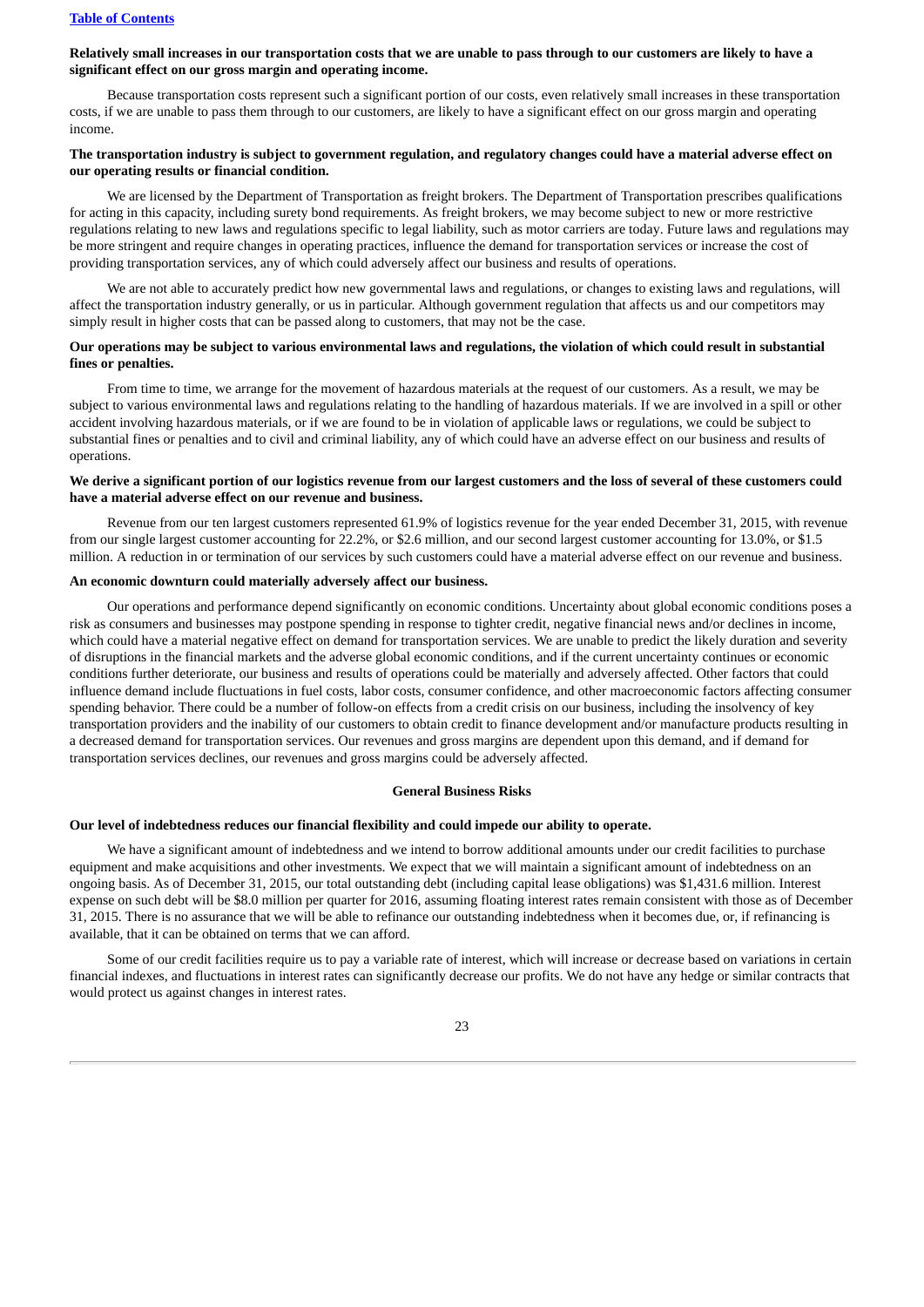The amount of our indebtedness could have important consequences for us, including the following:

- $\Box$  requiring us to dedicate a substantial portion of our cash flow from operations to make payments on our debt, thereby reducing funds available for operations, future business opportunities and other purposes;
- $\Box$  limiting our flexibility in planning for, or reacting to, changes in our business and the industry in which we operate;
- $\Box$  making it more difficult for us to satisfy our debt obligations, and any failure to comply with such obligations, including financial and other restrictive covenants, could result in an event of default under the agreements governing such indebtedness, which could lead to, among other things, an acceleration of our indebtedness or foreclosure on the assets securing our indebtedness, which could have a material adverse effect on our business, financial condition, results of operations and cash flows;
- □ making it difficult for us to pay dividends on, or repurchase, our common stock;
- placing us at a competitive disadvantage compared to our competitors having less debt;
- $\Box$  limiting our ability to borrow additional funds, or to sell assets to raise funds, if needed, for working capital, capital expenditures, acquisitions or other purposes; and
- increasing our vulnerability to general adverse economic and industry conditions, including changes in interest rates.

We may not generate sufficient cash flow from operations to service and repay our debt and related obligations and have sufficient funds left over to achieve or sustain profitability in our operations, meet our working capital and capital expenditure needs or compete successfully in our industry.

#### We will require a significant amount of cash to service and repay our outstanding indebtedness and our ability to generate cash **depends on many factors beyond our control.**

Our ability to make payments on and repay our indebtedness and to fund planned capital expenditures will depend on our ability to generate cash in the future. As of December 31, 2015, our total outstanding debt (including capital lease obligations) was \$1,431.6 million. Interest expense on such debt will be \$8.0 million per quarter in 2016, assuming floating interest rates remain consistent with those at December 31, 2015. These amounts will increase to the extent we borrow additional funds. It is possible that:

- our business will not generate sufficient cash flow from operations to service and repay our debt and to fund working capital requirements and planned capital expenditures;
- $\Box$  future borrowings will not be available under our current or future credit facilities in an amount sufficient to enable us to refinance our debt; or
- $\Box$  we will not be able to refinance any of our debt on commercially reasonable terms or at all.

#### Our credit facilities impose, and the terms of any future indebtedness may impose, significant operating, financial and other **restrictions on us and our subsidiaries.**

Restrictions imposed by our credit facilities or other indebtedness will limit or prohibit, among other things, our ability to:

- incur additional indebtedness;
- □ pay dividends on or redeem or repurchase our stock;
- enter into new lines of business;
- issue capital stock of our subsidiaries;
- $\Box$  make loans and certain types of investments:
- create liens;
- $\Box$  sell certain assets or merge with or into other companies;
- $\Box$  enter into certain transactions with stockholders and affiliates; and
- □ restrict dividends, distributions or other payments from our subsidiaries.

These restrictions could adversely affect our ability to finance our future operations or capital needs and pursue available business opportunities. A breach of any of these restrictions, including a breach of financial covenants, could result in a default in respect of the related indebtedness. If a default occurs, the relevant lenders could elect to declare the indebtedness, together with accrued interest and fees, to be immediately due and payable and proceed against any collateral securing that indebtedness, which would constitute substantially all of our equipment assets.

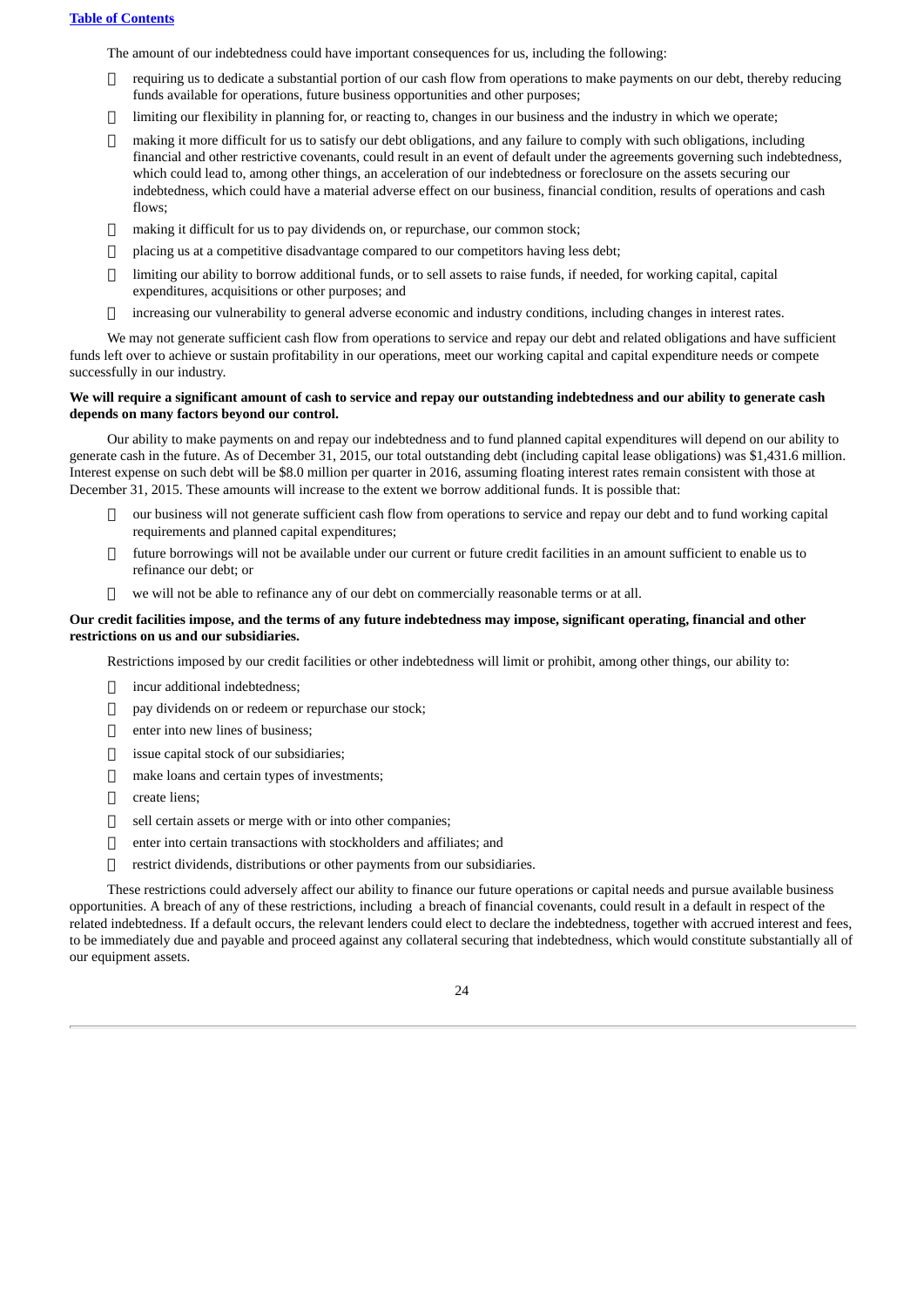#### Actual or threatened terrorist attacks, efforts to combat terrorism, or the outbreak of war and hostilities could negatively impact **our operations and profitability and may expose us to liability.**

Terrorist attacks and the threat of such attacks have contributed to economic instability in the United States and elsewhere, and further acts or threats of terrorism, violence, war or hostilities could similarly affect world trade and the industries in which we and our customers operate. In addition, terrorist attacks or hostilities may directly impact ports, depots, our facilities or those of our suppliers or customers, and could impact our sales and our supply chain. A severe disruption to the worldwide ports system and flow of goods could result in a reduction in the level of international trade and lower demand for our equipment or services. Any of these events could also negatively affect the economy and consumer confidence, which could cause a downturn in the transportation industry. The consequence of any terrorist attacks or hostilities are unpredictable, and we may not be able to foresee events that could have an adverse effect on our operations

It is also possible that one of our containers could be involved in a terrorist attack. Although our lease agreements require our lessees to indemnify us against all damages arising out of the use of our containers, and we carry insurance to potentially offset any costs in the event that our customer indemnifications prove to be insufficient, our insurance does not cover certain types of terrorist attacks, and we may not be fully protected from liability of the reputational damage that could arise from a terrorist attack which utilizes one of our containers.

#### Our operations could be affected by natural or man-made events in the locations in which we or our customers or suppliers **operate.**

We have operations in locations subject to severe weather conditions, natural disasters, the outbreak of contagious disease, or manmade incidents such as chemical explosions, any of which could disrupt our operations. In addition, our suppliers and customers also have operations in such locations. For example, in 2011, the northern region of Japan experienced a severe earthquake followed by a series of tsunamis resulting in material damage to the Japanese economy. In 2015, a chemical explosion and fire in the port of Tianjin, China damaged or destroyed a small number of our containers and disrupted operations in the port. Similarly, outbreaks of pandemic or contagious diseases, such as H1N1 (swine) flu and the Ebola virus, could significantly reduce the demand for international shipping or could prevent our containers from being discharged in the affected areas or in other locations after having visited the affected areas. Any future natural or man-made disasters or health concerns in the world where we have business operations could lead to disruption of the regional and global economies, which could result in a decrease in demand for leased containers.

#### **We may be affected by climate change or market or regulatory responses to climate change.**

Changes in laws, rules, and regulations, or actions by authorities under existing laws, rules, or regulations, to address greenhouse gas emissions and climate change could negatively impact our customers and business. For example, restrictions on emissions could significantly increase costs for our customers whose production processes require significant amounts of energy. Customers' increased costs could reduce their demand to lease our assets. Potential consequences of laws, rules, or regulations addressing climate change could have an adverse effect on our financial position, results of operations, and cash flows.

#### Our business could be adversely affected by strikes or work stoppages by draymen, truckers, port workers and railroad workers.

There has been labor unrest, including strikes and work stoppages, among workers at various transportation providers and in industries affecting the transportation industry, such as port workers. We could lose business due to any significant work stoppage or slowdown and, if labor unrest results in increased rates for transportation providers such as draymen, we may not be able to pass these cost increases on to our customers. Strikes among longshoreman and clerical workers at ports in the past few years have slowed down the ports for a time, creating a major impact on the transportation industry. West coast longshoremen have been operating without a union contract since the summer of 2014, and a risk of labor unrest and labor slowdowns continues although the parties recently reached a tentative agreement that still must be approved by the union membership. Work stoppages occurring among owner-operators in a specific market have increased our operating costs periodically over the past several years. In the past several years, there have been strikes involving railroad workers. Future strikes by railroad workers in the United States, Canada or anywhere else that our customers' freight travels by railroad would impact our operations. Any significant work stoppage, slowdown or other disruption involving ports, railroads, truckers or draymen could adversely affect our business and results of operations.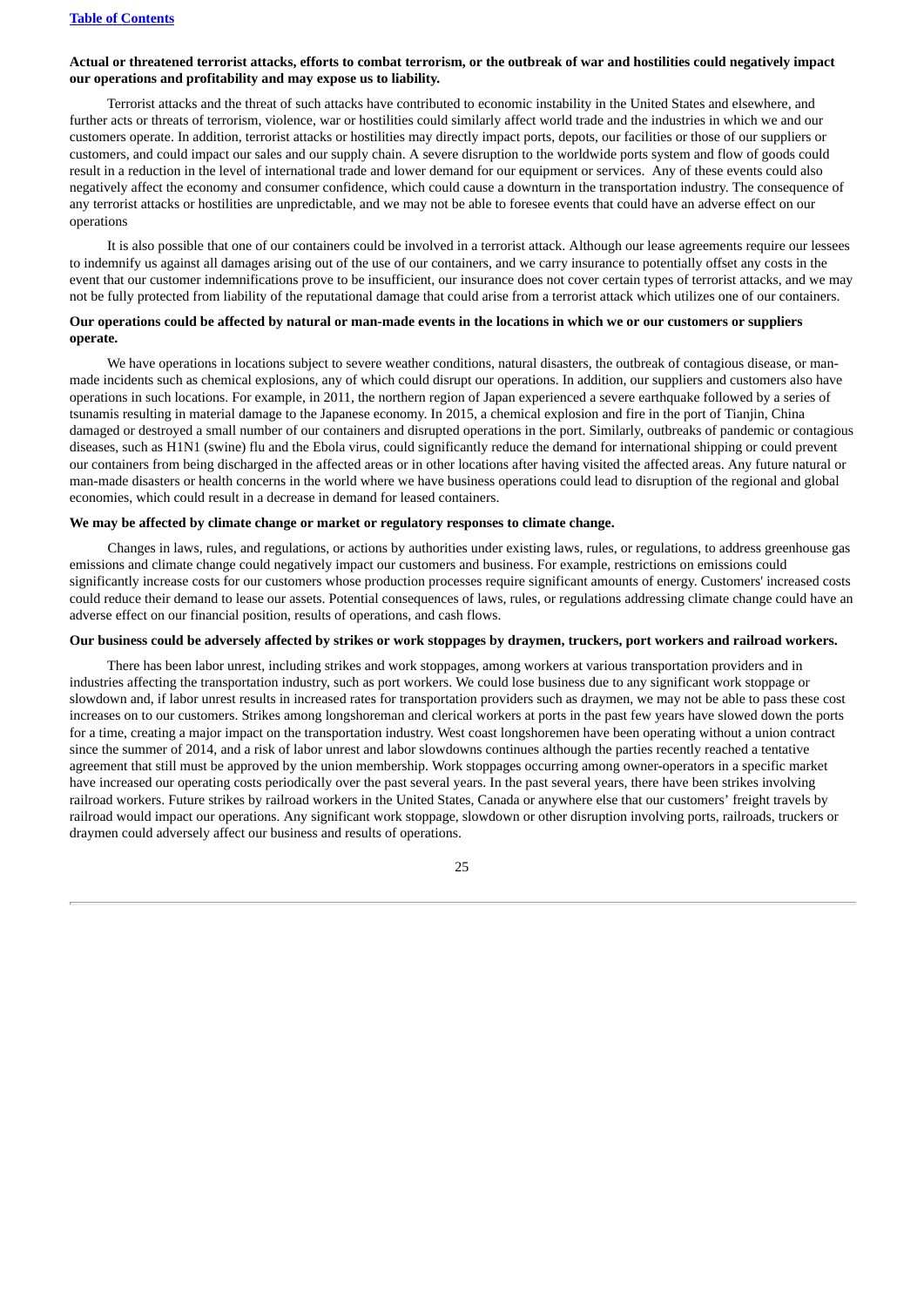#### Our senior executives are critical to the success of our business and our inability to retain them or recruit new personnel could **adversely affect our business.**

Most of our senior executives and other management-level employees have over fifteen years of industry experience. We rely on this knowledge and experience in our strategic planning and in our day-to-day business operations. Our success depends in large part upon our ability to retain our senior management, the loss of one or more of whom could have a material adverse effect on our business, financial condition, results of operations and cash flows. Our success also depends on our ability to retain our experienced sales force and technical personnel as well as recruiting new skilled sales, marketing and technical personnel. Competition for these individuals in our industry is intense and we may not be able to successfully recruit, train or retain qualified personnel. If we fail to retain and recruit the necessary personnel, our business and our ability to obtain new equipment lessees and provide acceptable levels of customer service could suffer.

#### We rely on our information technology systems to conduct our business. If these systems fail to adequately perform their functions, or if we experience an interruption in their operation, our business, results of operations and financial prospects could be adversely **affected.**

The efficient operation of our business is highly dependent on our information technology systems. We rely on our systems to track transactions, such as repair and depot charges and changes to book value, and movements associated with each of our owned or managed equipment units. We use the information provided by our systems in our day-to-day business decisions in order to effectively manage our lease portfolio and improve customer service. We also rely on them for the accurate tracking of the performance of our managed fleet for each third-party investor, and the tracking and billing of logistics moves. The failure of our systems to perform as we expect could disrupt our business, adversely affect our financial condition, results of operations and cash flows and cause our relationships with lessees and third-party investors to suffer. In addition, our information technology systems are vulnerable to damage or interruption from circumstances beyond our control, including fire, natural disasters, power loss and computer systems failures, unauthorized breach and viruses. Any such interruption could have a material adverse effect on our business, reputation, results of operations and financial prospects.

#### As a U.S. corporation, we are subject to U.S. Executive Orders and U.S. Treasury Sanctions Regulations regarding doing business **in or with certain nations and specially designated nationals.**

As a U.S. corporation, we are subject to U.S. Executive Orders and U.S. Treasury Sanctions Regulations restricting or prohibiting business dealings in or with certain nations and with certain specially designated nationals (individuals and legal entities). Any determination that we have violated such Executive Orders and U.S. Treasury Sanctions Regulations could have a material adverse effect on our business, financial condition, results of operations and cash flows.

#### As a U.S. corporation, we are subject to the Foreign Corrupt Practices Act, and a determination that we violated this act may affect **our business and operations adversely.**

As a U.S. corporation, we are subject to the regulations imposed by the Foreign Corrupt Practices Act (FCPA), which generally prohibits U.S. companies and their intermediaries from making improper payments to foreign officials for the purpose of obtaining or keeping business. Any determination that we have violated the FCPA could have a material adverse effect on our business, financial condition, results of operations and cash flows.

#### A failure to comply with export control or economic sanctions laws and regulations could have a material adverse effect on our business, results of operations or financial condition. We may be unable to ensure that our agents and/or customers comply with **applicable sanctions and export control laws.**

We face several risks inherent in conducting our business internationally, including compliance with applicable economic sanctions laws and regulations, such as laws and regulations administered by the U.S. Department of Treasury's Office of Foreign Assets Control ("OFAC"), the U.S. Department of State and the U.S. Department of Commerce. We must also comply with all applicable export control laws and regulations of the United States (including but not limited to the U.S. Export Administration Regulations) and other countries. Any determination of a violation or an investigation into violations of export controls or economic sanctions laws and regulations could result in significant criminal or civil fines, penalties or other sanctions and repercussions, including reputational harm that could materially affect our business, results of operations or financial condition.

#### We may pursue acquisitions or joint ventures in the future that could present unforeseen integration obstacles or costs.

We have pursued, and may continue to pursue, acquisitions and joint ventures in the future. Acquisitions involve a number of risks and present financial, managerial and operational challenges, including:

- $\Box$  potential disruption of our ongoing business and distraction of management;
- customer retention;
- $\Box$  difficulty integrating personnel and financial and other systems;
- hiring additional management and other critical personnel; and
	- 26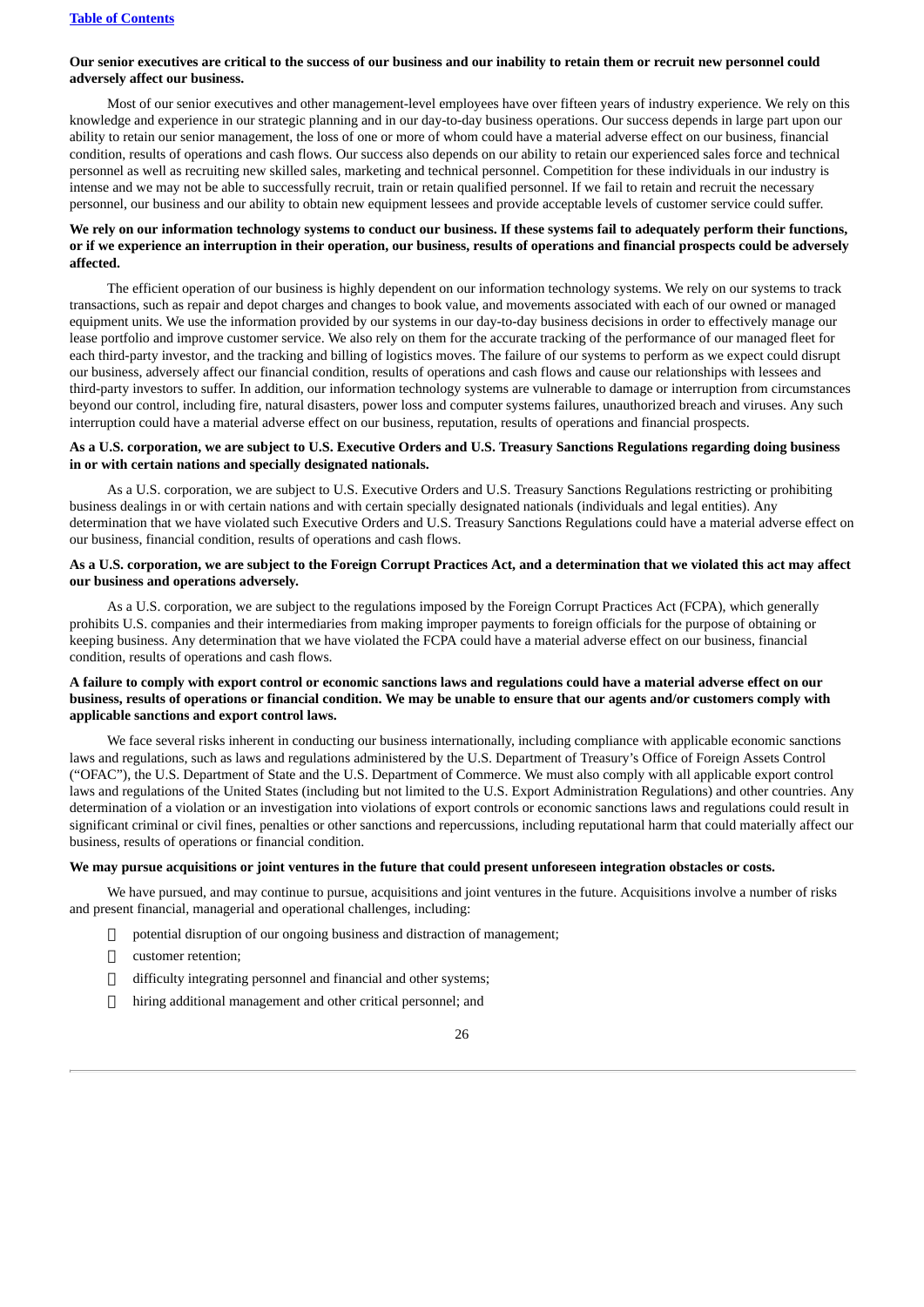$\Box$  increasing the scope, geographic diversity and complexity of our operations.

In addition, we may encounter unforeseen obstacles or costs in the integration of acquired businesses. Also, the presence of one or more material liabilities of an acquired company that are unknown to us at the time of acquisition may have a material adverse effect on our business. Acquisitions or joint ventures may not be successful, and we may not realize any anticipated benefits from acquisitions or joint ventures.

#### Changes in financial accounting standards or practices may cause adverse, unexpected financial reporting fluctuations and affect **our reported operating results.**

GAAP is subject to interpretation by the Financial Accounting Standards Board (FASB), the SEC and various bodies formed to promulgate and interpret appropriate accounting principles. A change in accounting standards or practices can have a significant effect on our reported results and may even affect our reporting of transactions completed before the change is effective. New accounting pronouncements and varying interpretations of accounting pronouncements have occurred and may occur in the future. Changes to existing rules or the questioning of current practices may materially adversely affect our reported financial results or the way in which we conduct our business.

For example, in February 2016, the FASB issued a new accounting standards update on lease accounting that will supersede the existing lease accounting guidance. The new accounting guidance creates a model by which lessees will need to recognize a right-of-use asset and a lease liability for virtually all of their leases, with the exception of leases that meet the definition of a short-term lease. Under the new standard, extensive quantitative and qualitative disclosures will also be required to provide greater insight into the extent of revenue and expenses recognized and expected to be recognized from existing contracts. The final lease accounting standard is expected to take effect for us in 2019.

In addition, in May 2014, the FASB issued an accounting standards update on a comprehensive new revenue recognition standard that will supersede the existing revenue recognition guidance. The new accounting guidance creates a framework by which entities will allocate the transaction price to separate performance obligations and recognize revenue when each performance obligation is satisfied. Under the new standard, we will be required to use judgment and make estimates, including identifying performance obligations in a contract, estimating the amount of variable consideration to include in the transaction price, allocating the transaction price to each separate performance obligation and determining when performance obligations have been satisfied. The final revenue recognition standard is expected to take effect for us in 2017. See "Management's Discussion and Analysis of Financial Condition and Results of Operations — Recent Accounting Pronouncements."

#### **Fluctuations in foreign exchange rates could reduce our profitability.**

Most of our revenues and costs are billed in U.S. dollars. Our operations and used equipment sales in locations outside of the U.S. have some exposure to foreign currency fluctuations, and trade growth and the direction of trade flows can be influenced by large changes in relative currency values. In addition, most of our equipment fleet is manufactured in China. Although the purchase price is in U.S. dollars, our manufacturers pay labor and other costs in the local currency, the Chinese yuan. To the extent that our manufacturers' costs increase due to changes in the valuation of the Chinese yuan, the dollar price we pay for equipment could be affected. Adverse or large exchange rate fluctuations may negatively affect our financial condition, results of operations and cash flows.

#### **Risks Related to our Stock**

#### **Our stock price has been volatile and may remain volatile.**

The trading price of our common stock may be subject to wide fluctuations in response to quarter-to-quarter variations in operating results, new products or services by us or our competitors, general conditions in the shipping industry and the intermodal equipment sales and leasing markets, changes in earnings estimates by analysts, or other events or factors which may or may not be under our control. Broad market fluctuations may adversely affect the market price of our common stock. Since the initial public offering of our stock at \$15.00 per share on May 16, 2007, the market price of our stock has fluctuated significantly from a high of \$30.28 per share to a low of \$2.12 per share through February 20, 2016. Since the trading volume on our stock is modest on a daily basis, shareholders may experience difficulties in liquidating our stock. Factors affecting the trading price of our common stock may include:

- variations in our financial results;
- changes in financial estimates or investment recommendations by any securities analysts following our business;
- $\Box$  the public's response to our press releases, our other public announcements and our filings with the SEC;
- □ our ability to successfully execute our business plan;
- $\Box$  changes in accounting standards, policies, guidance, interpretations or principles;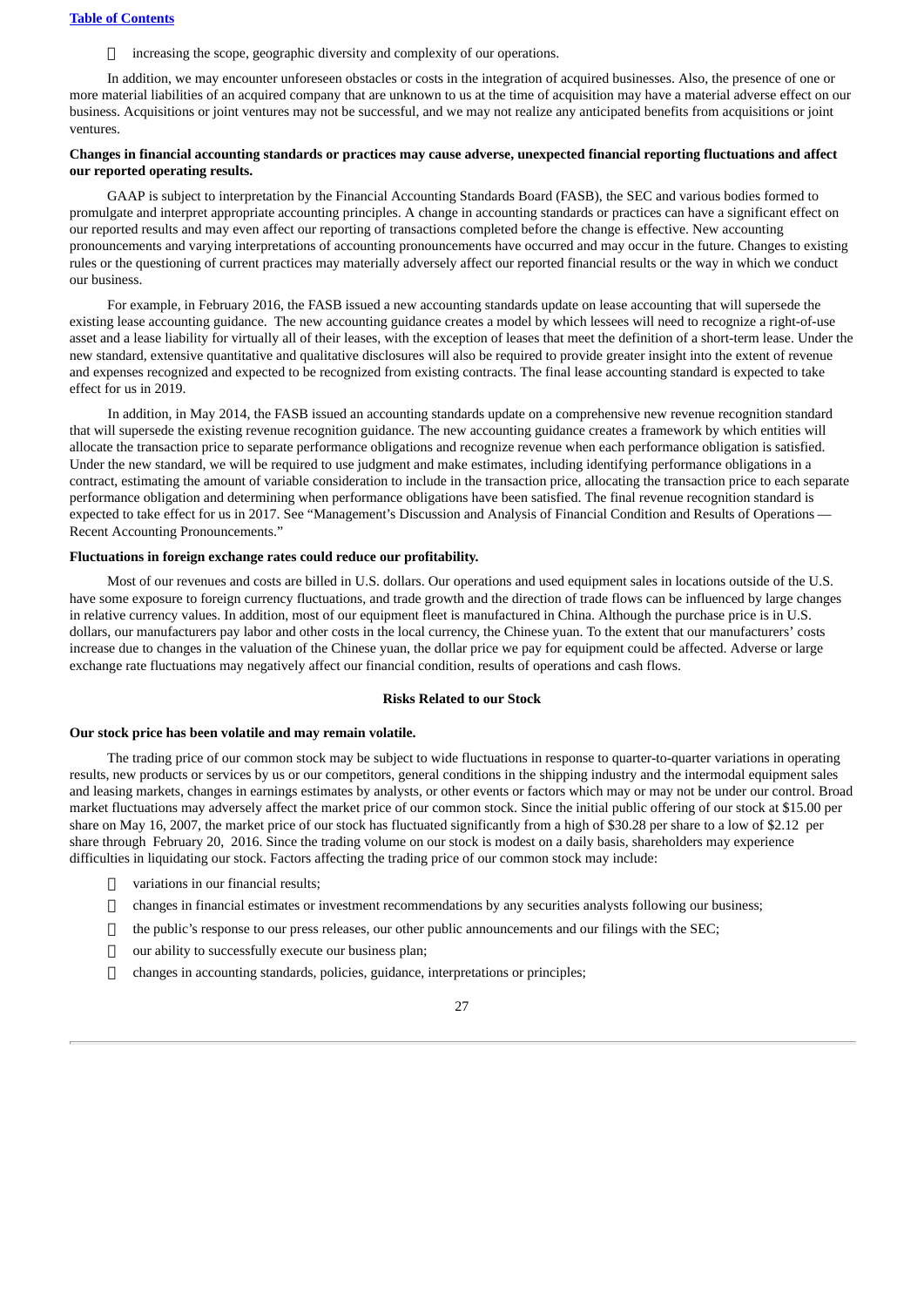- $\Box$  future sales of common stock by us or our directors, officers or significant stockholders or the perception such sales may occur;
- our ability to achieve operating results consistent with securities analysts' projections;
- $\Box$  the operating and stock price performance of other companies that investors may deem comparable to us;
- □ recruitment or departure of key personnel;
- $\Box$  our ability to timely address changing equipment lessee and third-party investor preferences;
- equipment market and industry factors;
- **general stock market conditions; and**
- $\Box$  other events or factors, including those resulting from war, incidents of terrorism or responses to such events.

In addition, if the market for companies deemed similar to us or the stock market in general experiences loss of investor confidence, the trading price of our common stock could decline for reasons unrelated to our business or financial results. The trading price of our common stock might also decline in reaction to events that affect other companies in our industry even if these events do not directly affect us.

#### Future new sales of our common stock by us or outstanding shares by existing stockholders, or the perception that there will be future sales of new shares from the Company or existing stockholders, may cause our stock price to decline and impair our ability **to obtain capital through future stock offerings.**

A substantial number of shares of our common stock held by our current stockholders could be sold into the public market at any time. In addition, the perception of, or actual sale of, new shares by us may materially and adversely affect our stock price and could impair our ability to obtain future capital through an offering of equity securities.

#### We do not currently pay dividends to holders of our common stock, and we cannot assure you that we will pay dividends to holders **of our common stock in the future.**

Although our board of directors may consider a dividend policy under which we would pay cash dividends on our common stock, any determinations by us to pay cash dividends on our common stock in the future will be based primarily upon our financial condition, results of operations, business requirements, tax considerations and our board of directors' continuing determination that the declaration of dividends under the dividend policy are in the best interests of our stockholders and are in compliance with all laws and agreements applicable to the dividend program. In addition, the terms of our credit agreements contain provisions restricting the payment of cash dividends subject to certain exceptions. Consequently, investors may be required to rely on sales of their common stock as the only way to realize any future gains on their investment.

#### If securities analysts do not publish research or reports about our business or if they decrease their financial estimates or **investment recommendations, the price of our stock could decline.**

The trading market for our common shares may rely in part on the research and reports that industry or financial analysts publish about us or our business. We do not control or influence the decisions or opinions of these analysts and analysts may not cover us.

If any analyst who covers us decreases his or her financial estimates or investment recommendation, the price of our stock could decline. If any analyst ceases coverage of our company, we could lose visibility in the market, which in turn could cause our stock price to decline.

#### Our founder, Mr. Hiromitsu Ogawa, will continue to have substantial control over us and could act in a manner with which other **stockholders may disagree or that is not necessarily in the interests of other stockholders.**

Based upon beneficial ownership as of December 31, 2015, Mr. Ogawa beneficially owns 19.3% of our outstanding common stock. As a result, he may have the ability to determine the outcome of matters submitted to our stockholders for approval, including the election of directors and any merger, consolidation or sale of all or substantially all of our assets. In addition, he may have the ability to control the management and affairs of our company. Mr. Ogawa may have interests that are different from yours. For example, he may support proposals and actions with which you may disagree or which are not in your interests. The concentration of ownership could delay or prevent a change in control of us or otherwise discourage a potential acquirer from attempting to obtain control of us, which in turn could reduce the price of our common stock. In addition, as Chairman of our Board of Directors, Mr. Ogawa may influence decisions to maintain our existing management and directors in office, delay or prevent changes of control of our company, or support or reject other management and board proposals that are subject to stockholder approval, such as amendments to our employee stock plans and approvals of significant financing transactions.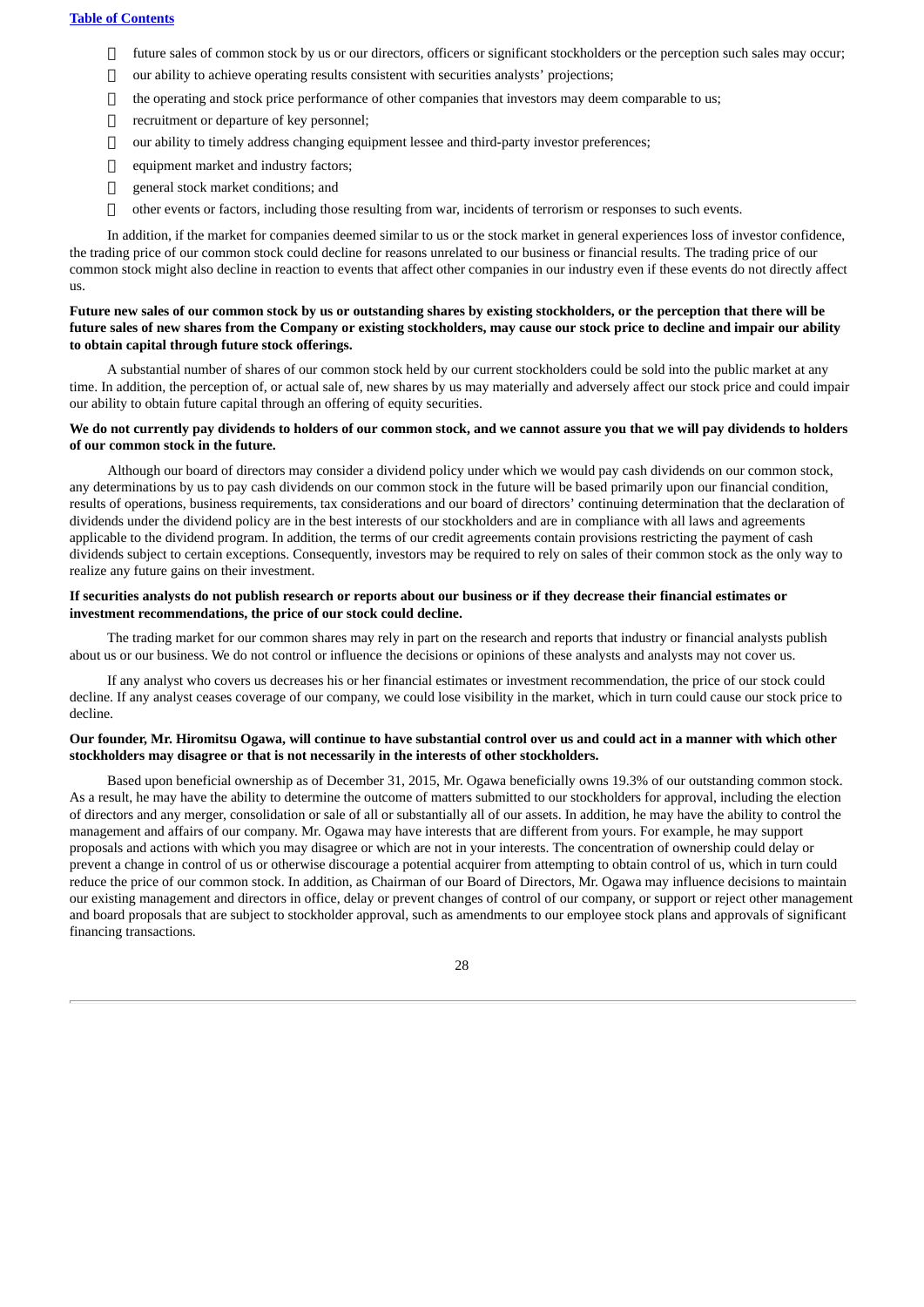#### Our certificate of incorporation and bylaws and Delaware law contain provisions that could discourage a third party from **acquiring us and consequently decrease the market value of an investment in our common stock.**

Our certificate of incorporation and bylaws and Delaware corporate law each contain provisions that could delay, defer or prevent a change in control of our company or changes in our management. Among other things, these provisions:

- authorize us to issue preferred stock that can be created and issued by the board of directors without prior stockholder approval, with rights senior to those of our common stock;
- $\Box$  permit removal of directors only for cause by the holders of a majority of the shares entitled to vote at the election of directors and allow only the directors to fill a vacancy on the board of directors;
- prohibit stockholders from calling special meetings of stockholders;
- prohibit stockholder action by written consent, thereby requiring all stockholder actions to be taken at a meeting of our stockholders;
- $\Box$  require the affirmative vote of 66 2/3% of the shares entitled to vote to amend our bylaws and certain articles of our certificate of incorporation, including articles relating to the classified board, the size of the board, removal of directors, stockholder meetings and actions by written consent;
- allow the authorized number of directors to be changed only by resolution of the board of directors;
- $\Box$  establish advance notice requirements for submitting nominations for election to the board of directors and for proposing matters that can be acted upon by stockholders at a meeting;
- classify our board of directors into three classes so that only a portion of our directors are elected each year; and
- □ allow our directors to amend our bylaws.

These provisions could discourage proxy contests and make it more difficult for our stockholders to elect directors and take other corporate actions, which may prevent a change of control or changes in our management that a stockholder might consider favorable. In addition, Section 203 of the Delaware General Corporation Law may discourage, delay or prevent a change in control of us. Any delay or prevention of a change in control or change in management that stockholders might otherwise consider to be favorable could cause the market price of our common stock to decline.

#### **ITEM 1B. UNRESOLVED STAFF COMMENTS**

<span id="page-28-1"></span><span id="page-28-0"></span>None.

#### **ITEM 2. PROPERTIES**

*Office Locations.* As of December 31, 2015, we operated our business in 17 offices in 13 different countries including the U.S. We have three offices in the U.S. including our headquarters in San Francisco, California. We have 14 offices outside the U.S., including offices operated by third-party corporate service providers in Bermuda and Luxembourg. In addition, we have agents in Asia, Europe, South Africa, and South America. Our headquarters is used for our container leasing, rail leasing and logistics segments. Each one of our other offices is used for our container leasing segment, with the exception of our office in Everett, Washington which is used only for our logistics segment operations. All of our offices, except those operated by third party corporate service providers, are leased.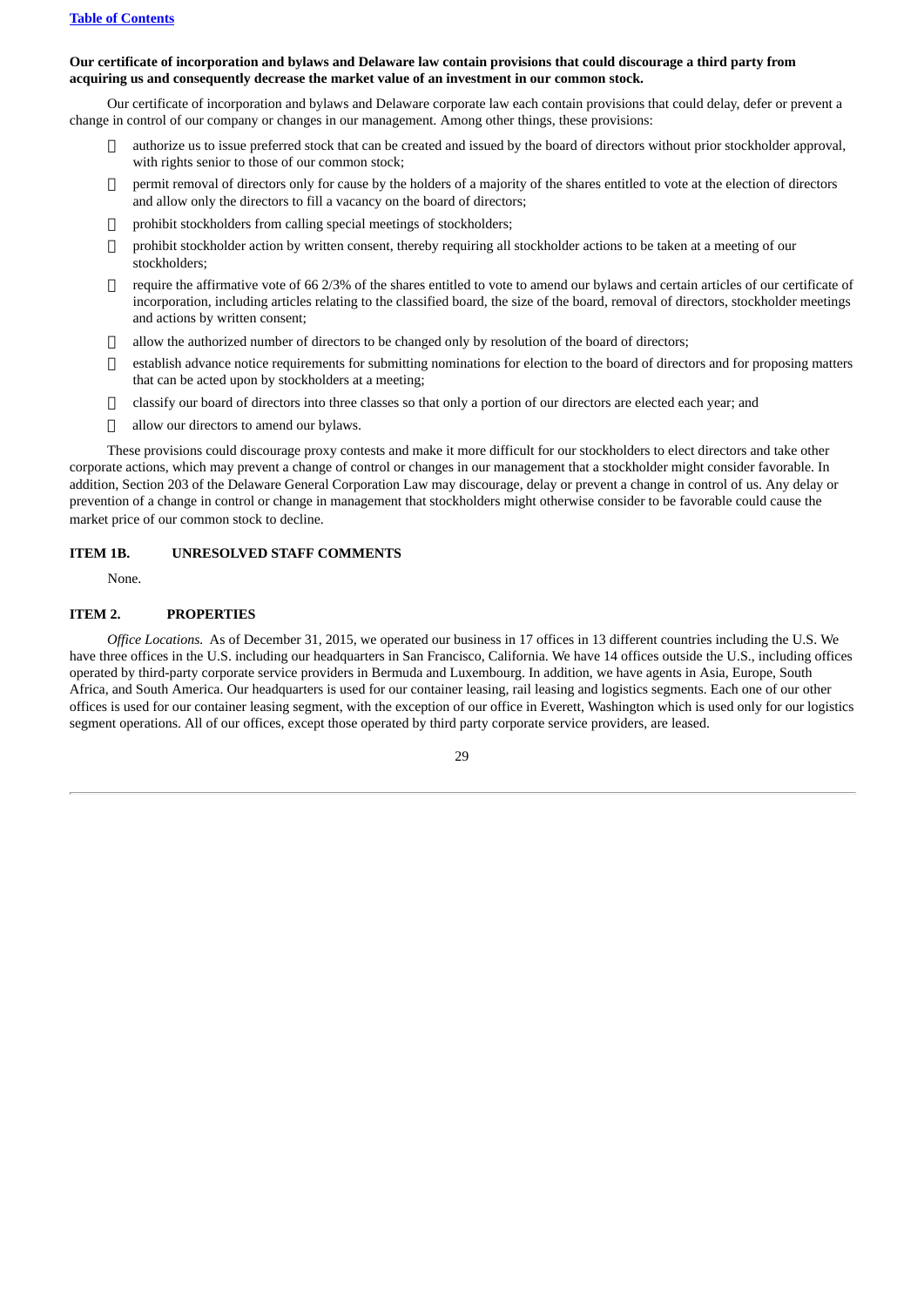The following table summarizes our office locations as of December 31, 2015:

**Office Locations – U.S.**

San Francisco, CA (Headquarters)

Charleston, SC

Everett, WA

#### **Office Locations – International**

Brentwood, United Kingdom St. Michael, Barbados Antwerp, Belgium Hong Kong Singapore Delmenhorst, Germany Hamburg, Germany Tokyo, Japan (two offices) Kuala Lumpur, Malaysia Taipei, Taiwan Luxembourg Hamilton, Bermuda Sydney, Australia

#### <span id="page-29-0"></span>**ITEM 3. LEGAL PROCEEDINGS**

From time to time we may become a party to litigation matters arising in connection with the normal course of our business, including in connection with enforcing our rights under our leases. While we cannot predict the outcome of these matters, in the opinion of our management, any liability arising from these matters will not have a material adverse effect on our business, financial condition, results of operations or cash flows. Nevertheless, unexpected adverse future events, such as an unforeseen development in our existing proceedings, a significant increase in the number of new cases or changes in our current insurance arrangements could result in liabilities that have a material adverse impact on our business, financial condition, results of operations or cash flows. We are currently not party to any material legal proceedings which are material to our business, financial condition, results of operations or cash flows.

#### **ITEM 4. MINE SAFETY DISCLOSURES**

<span id="page-29-1"></span>Not applicable.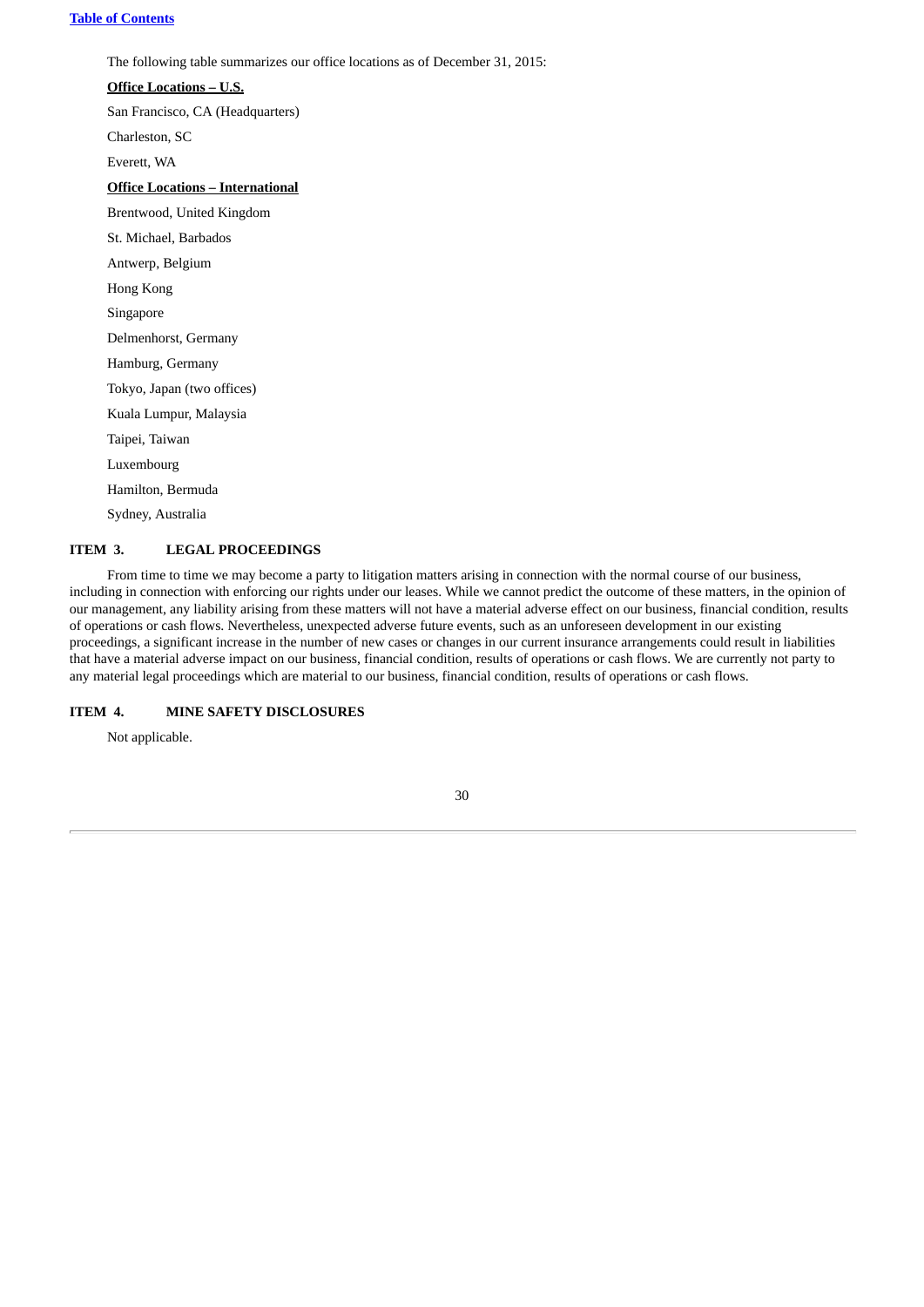#### **PART II**

#### <span id="page-30-0"></span>**ITEM 5. MARKET FOR REGISTRANT'S COMMON EQUITY, RELATED STOCKHOLDER MATTERS AND ISSUER PURCHASES OF EQUITY SECURITIES**

Our common stock is traded on the NYSE under the symbol "CAI." The following table reflects the range of high and low sales prices of our common stock, as reported on the NYSE in each quarter of the years ended December 31, 2015 and 2014:

|                       |    | High  | Low |       |  |  |
|-----------------------|----|-------|-----|-------|--|--|
| 2015:                 |    |       |     |       |  |  |
| <b>Fourth Quarter</b> | \$ | 12.36 | \$  | 8.71  |  |  |
| <b>Third Quarter</b>  | S  | 20.87 | S   | 9.82  |  |  |
| <b>Second Quarter</b> | \$ | 25.54 | S   | 20.40 |  |  |
| <b>First Quarter</b>  | \$ | 25.70 | S   | 20.25 |  |  |
|                       |    |       |     |       |  |  |
| 2014:                 |    |       |     |       |  |  |
| <b>Fourth Quarter</b> | \$ | 23.61 | \$  | 18.68 |  |  |
| <b>Third Quarter</b>  | \$ | 22.65 | \$  | 18.37 |  |  |
| <b>Second Quarter</b> | \$ | 25.03 | \$  | 21.25 |  |  |
| <b>First Quarter</b>  | S  | 25.30 | \$  | 19.32 |  |  |

As of February 5, 2016, there were 33 registered holders of record of the common stock and 2,618 beneficial holders, based on information obtained from our transfer agent.

#### **Dividends**

We have never declared or paid dividends on our capital stock. Our board of directors may consider adopting a dividend policy in the future. Any determinations by us to pay cash dividends on our common stock in the future will be based primarily upon our financial condition, results of operations, business requirements, tax considerations and our board of directors' continuing determination that the declaration of dividends under the dividend policy are in the best interests of our stockholders and are in compliance with all laws and agreements applicable to the dividend program. In the absence of such a policy, we intend to retain future earnings to finance the operation and expansion of our business. Our financing arrangements also contain restrictions on our ability to pay cash dividends.

#### **Issuer Purchases of Equity Securities**

| Period                                  | <b>Total Number of</b><br><b>Shares (or Units)</b><br>Purchased <sup>(1)(2)</sup> |    | <b>Average Price Paid</b><br>per Share (or<br>Unit) $^{(1)}$ $^{(2)}$ | <b>Total Number of</b><br><b>Shares (or Units)</b><br><b>Purchased as Part of</b><br><b>Publicly Announced</b><br>Plans or Programs <sup>(2)</sup> |  | <b>Maximum Number (or</b><br><b>Approximate Dollar</b><br>Value) of Shares (or Units)<br>that May Yet Be<br><b>Purchased Under the</b><br>Plans or Programs <sup>(2)</sup> |
|-----------------------------------------|-----------------------------------------------------------------------------------|----|-----------------------------------------------------------------------|----------------------------------------------------------------------------------------------------------------------------------------------------|--|----------------------------------------------------------------------------------------------------------------------------------------------------------------------------|
| October 1, 2015—October 31, 2015        |                                                                                   |    |                                                                       |                                                                                                                                                    |  |                                                                                                                                                                            |
| November 1, 2015—November 30, 2015      | 237                                                                               |    | 11.26                                                                 |                                                                                                                                                    |  |                                                                                                                                                                            |
| December 1, 2015—December 31, 2015 2014 | 89,300                                                                            |    | 9.38                                                                  | 89,300                                                                                                                                             |  | 910,700                                                                                                                                                                    |
| Total                                   | 89.537                                                                            | \$ | 9.38                                                                  | 89,300                                                                                                                                             |  | 910,700                                                                                                                                                                    |

During the three months ended December 31, 2015, we withheld 237 shares of common stock, at an average price of \$11.26 per share, to satisfy tax obligations of certain of our employees upon the vesting of restricted stock awards under the 2007 Equity Incentive Plan. (1)

On December 14, 2015, we announced that our Board of Directors had approved the repurchase of up to one million shares of our outstanding common stock. During the three months ended December 31, 2015, we repurchased and retired 89,300 shares of our common stock at a weighted-average price of \$9.38 per share for an aggregate price of approximately \$0.8 million excluding related commission charges, under our publicly-announced repurchase plan. As of December 31, 2015, 0.9 million shares remained available for repurchase under our share repurchase plan. On February 4, 2016, our Board of Directors approved the repurchase of an additional one million shares of our outstanding common stock. The number, price, structure and timing of the repurchases, if any, will be at our sole discretion and future repurchases will be evaluated by us depending on market conditions, liquidity needs and other factors. The stock repurchases may be made in the open market, block trades or privately negotiated transactions. The primary purpose of the share repurchase program is to allow us the flexibility to repurchase our common stock to return value to stockholders. The repurchase authorization does not have an expiration date and does not oblige us to acquire any particular amount of our common stock. Our Board of Directors may suspend, modify or terminate the repurchase program at any time without prior notice. (2)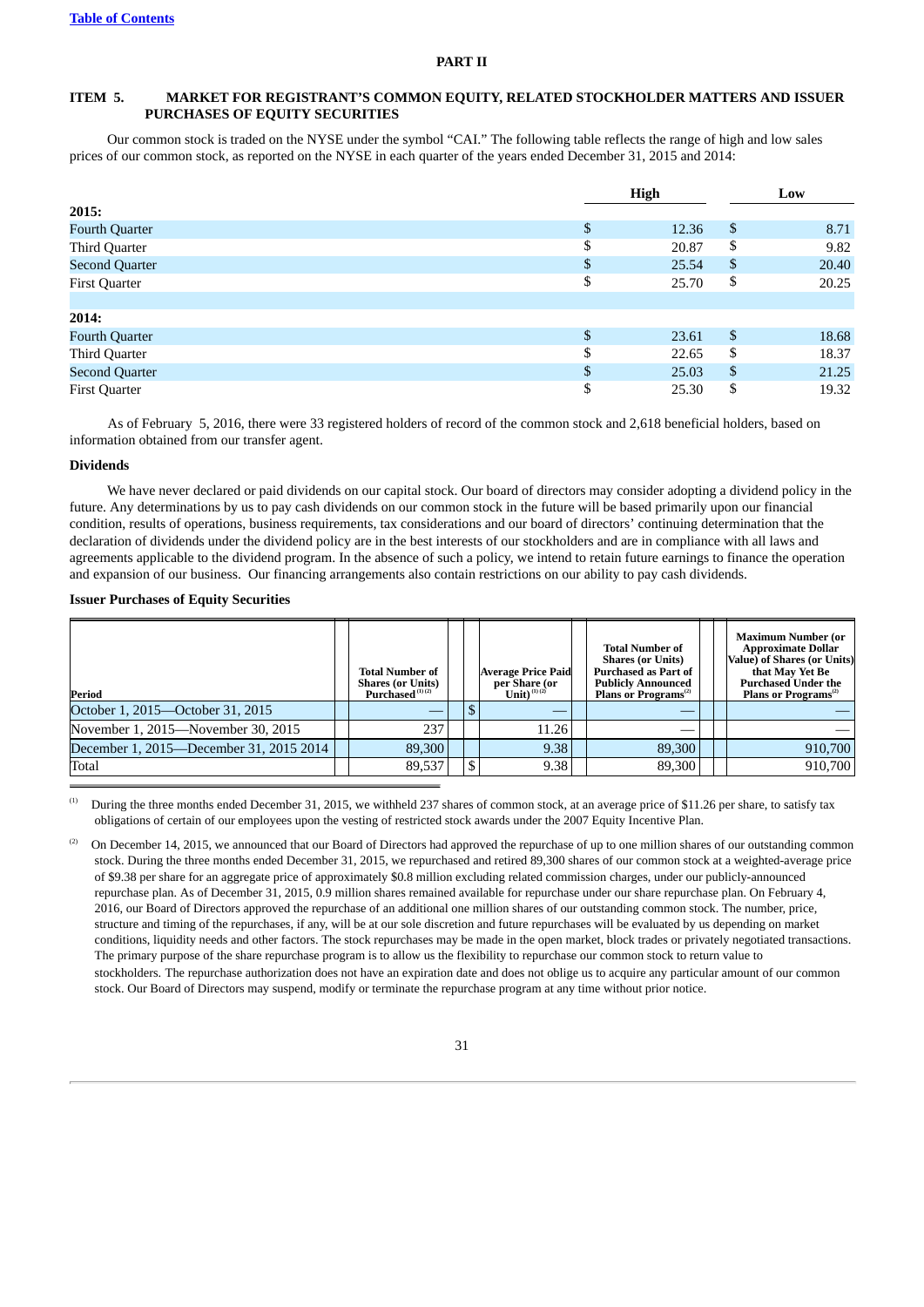#### **Performance Graph**

The graph below compares cumulative shareholder returns on our common stock as compared with the Russell 2000 Stock Index and the Dow Jones Transportation Stock Index for the period from December 31, 2010 to December 31, 2015. The graph assumes an investment of \$100 as of December 31, 2010. The stock performance shown on the performance graph below is not necessarily indicative of future performance.



|                                | <b>Returns as of December 31,</b> |               |  |       |  |      |   |      |  |      |      |     |  |
|--------------------------------|-----------------------------------|---------------|--|-------|--|------|---|------|--|------|------|-----|--|
| Company/Index                  |                                   | Dec. 31, 2010 |  | 2011  |  | 2012 |   | 2013 |  | 2014 | 2015 |     |  |
| CAI International, Inc.        |                                   | 100S          |  | 79 \$ |  | 112  | S | 120  |  | 118S |      | 51  |  |
| Russell 2000 Index             |                                   | 100           |  | 95    |  | 108  |   | 148  |  | 154  |      | 145 |  |
| Dow Jones Transportation Index |                                   | 100           |  | 98    |  | 104  |   | 145  |  | 179  |      | 147 |  |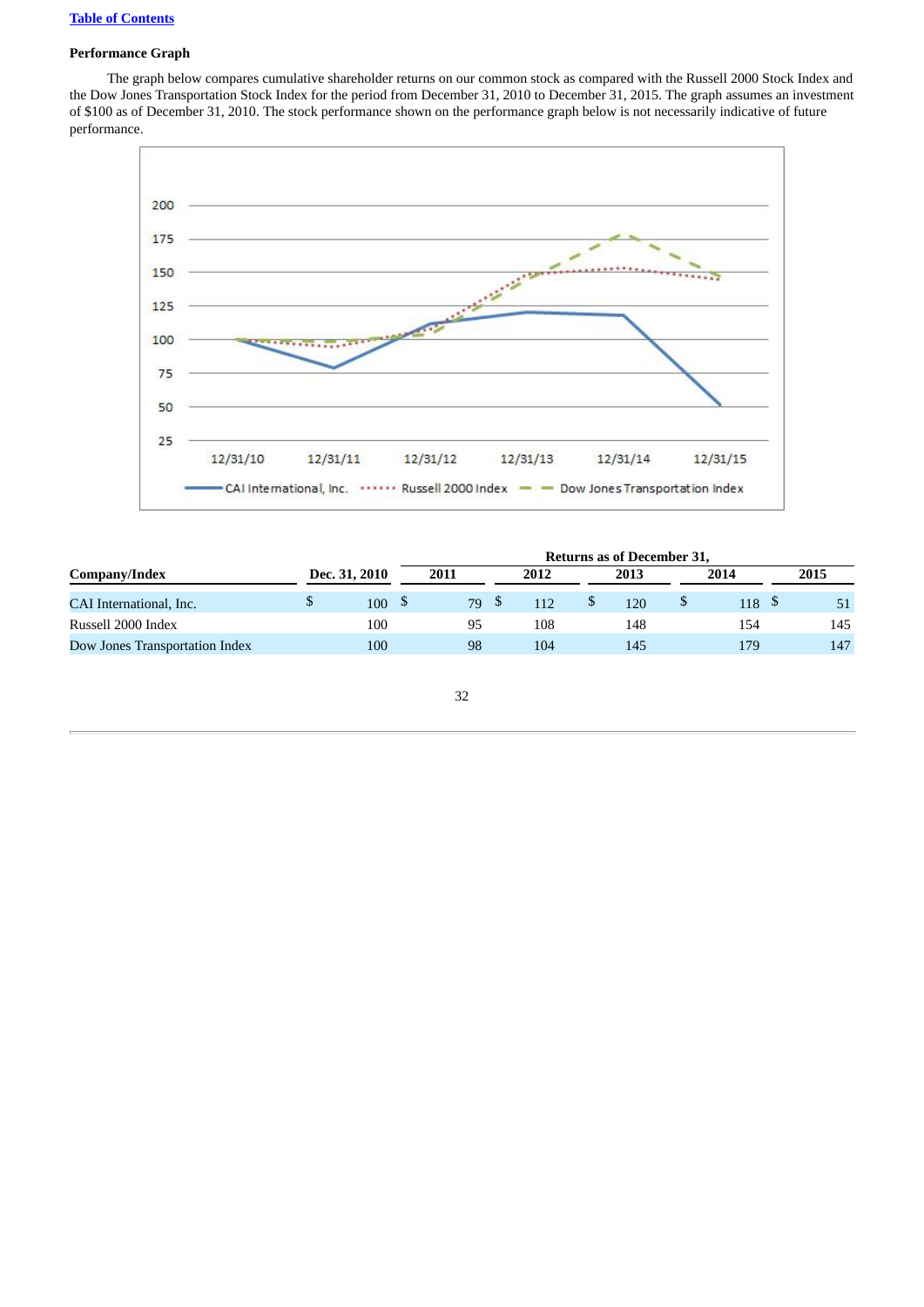#### <span id="page-32-0"></span>**ITEM 6. SELECTED FINANCIAL DATA**

The selected financial data presented below have been derived from our audited consolidated financial statements. Historical results are not necessarily indicative of the results of operations to be expected in future periods. You should read the selected consolidated financial data and operating data presented below in conjunction with "Management's Discussion and Analysis of Financial Condition and Results of Operations" and with our consolidated financial statements and related notes included elsewhere in this Annual Report on Form 10-K.

#### **Consolidated Statement of Operations Data**

|                                                              |              | Year Ended December 31, |                |         |                |         |              |           |                |           |  |  |  |  |
|--------------------------------------------------------------|--------------|-------------------------|----------------|---------|----------------|---------|--------------|-----------|----------------|-----------|--|--|--|--|
|                                                              |              | 2015                    |                | 2014    |                | 2013    |              | 2012      |                | 2011      |  |  |  |  |
| (Dollars in thousands, except per share data)                |              |                         |                |         |                |         |              |           |                |           |  |  |  |  |
| <b>Revenue</b>                                               |              |                         |                |         |                |         |              |           |                |           |  |  |  |  |
| Container lease income                                       | $\mathbb{S}$ | 217,505                 | $\mathfrak{s}$ | 210,756 | $\mathfrak{s}$ | 197,360 | \$           | 157,603   | $\mathfrak{s}$ | 110,404   |  |  |  |  |
| Rail lease income                                            |              | 17,433                  |                | 10,336  |                | 7,179   |              | 2,972     |                |           |  |  |  |  |
| Logistics revenue                                            |              | 11,502                  |                |         |                |         |              |           |                |           |  |  |  |  |
| Management fee revenue                                       |              | 3,227                   |                | 6,497   |                | 7,866   |              | 12,094    |                | 12,957    |  |  |  |  |
| Gain on sale of equipment portfolios                         |              |                         |                |         |                |         |              | 1,256     |                | 2,345     |  |  |  |  |
| <b>Total revenue</b>                                         |              | 249,667                 |                | 227,589 |                | 212,405 |              | 173,925   |                | 125,706   |  |  |  |  |
|                                                              |              |                         |                |         |                |         |              |           |                |           |  |  |  |  |
| <b>Operating expenses</b>                                    |              |                         |                |         |                |         |              |           |                |           |  |  |  |  |
| Depreciation of rental equipment                             |              | 113,590                 |                | 77,976  |                | 67,109  |              | 48,352    |                | 33,633    |  |  |  |  |
| Storage, handling and other expenses                         |              | 30,194                  |                | 26,043  |                | 19,257  |              | 9,402     |                | 5,513     |  |  |  |  |
| Logistics transportation costs                               |              | 10,172                  |                |         |                |         |              |           |                |           |  |  |  |  |
| Loss (gain) on sale of used rental equipment                 |              | 654                     |                | (6,522) |                | (7,356) |              | (12, 445) |                | (13, 374) |  |  |  |  |
| Administrative expenses                                      |              | 27,617                  |                | 26,538  |                | 24,628  |              | 25,560    |                | 22,263    |  |  |  |  |
| <b>Total operating expenses</b>                              |              | 182,227                 |                | 124,035 |                | 103,638 |              | 70,869    |                | 48,035    |  |  |  |  |
|                                                              |              |                         |                |         |                |         |              |           |                |           |  |  |  |  |
| <b>Operating income</b>                                      |              | 67,440                  |                | 103,554 |                | 108,767 |              | 103,056   |                | 77,671    |  |  |  |  |
| Total other expenses                                         |              | 36,216                  |                | 35,978  |                | 37,190  |              | 28,957    |                | 15,773    |  |  |  |  |
| Net income before income taxes and non-controlling interest  |              | 31,224                  |                | 67,576  |                | 71,577  |              | 74,099    |                | 61,898    |  |  |  |  |
| Income tax expense                                           |              | 4,252                   |                | 7,191   |                | 7,057   |              | 9,818     |                | 11,084    |  |  |  |  |
|                                                              |              |                         |                |         |                |         |              |           |                |           |  |  |  |  |
| <b>Net income</b>                                            |              | 26,972                  |                | 60,385  |                | 64,520  |              | 64,281    |                | 50,814    |  |  |  |  |
| Net income attributable to non-controlling interest          |              | 134                     |                | 111     |                | 594     |              | 816       |                | 625       |  |  |  |  |
| Net income attributable to CAI common stockholders           | \$           | 26,838                  | \$             | 60,274  | \$             | 63,926  | \$           | 63,465    | \$             | 50,189    |  |  |  |  |
| Net income per share attributable to CAI common stockholders |              |                         |                |         |                |         |              |           |                |           |  |  |  |  |
| <b>Basic</b>                                                 | \$           | 1.29                    | $\mathbb{S}$   | 2.91    | $\mathfrak{s}$ | 2.89    | \$           | 3.26      | \$             | 2.60      |  |  |  |  |
| Diluted                                                      | \$           | 1.28                    | \$             | 2.85    | \$             | 2.82    | \$           | 3.18      | \$             | 2.55      |  |  |  |  |
| Weighted average shares outstanding                          |              |                         |                |         |                |         |              |           |                |           |  |  |  |  |
| <b>Basic</b>                                                 |              | 20,773                  |                | 20,732  |                | 22,157  |              | 19,495    |                | 19,295    |  |  |  |  |
| Diluted                                                      |              | 20,988                  |                | 21,155  |                | 22,672  |              | 19,945    |                | 19,693    |  |  |  |  |
| <b>Other Financial Data</b>                                  |              |                         |                |         |                |         |              |           |                |           |  |  |  |  |
| EBITDA (unaudited)(1)                                        | $\mathbb{S}$ | 181,359                 | \$             | 181,910 | $\mathfrak{S}$ | 176,502 | $\mathbb{S}$ | 151,821   | $\mathbb{S}$   | 112,732   |  |  |  |  |
| Purchase of equipment                                        |              | 389,331                 |                | 307,283 |                | 312,144 |              | 524,354   |                | 491,780   |  |  |  |  |
| Net proceeds from sale of equipment portfolios               |              |                         |                |         |                |         |              | 10,320    |                | 24,886    |  |  |  |  |
|                                                              |              |                         |                |         |                |         |              |           |                |           |  |  |  |  |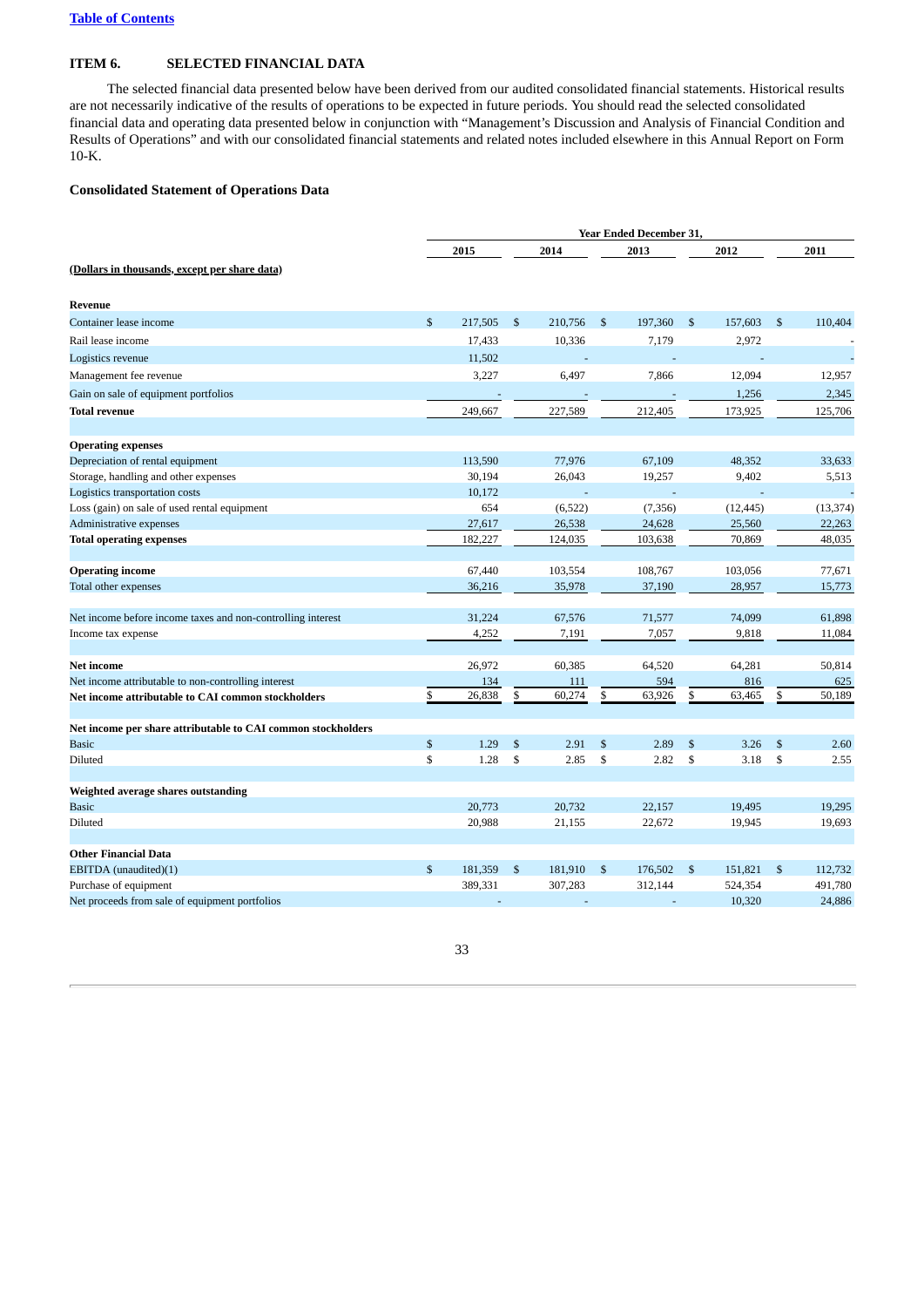#### **Consolidated Balance Sheet Data**

|                                                                                                                                          |              | As of December 31,   |    |                      |                    |                      |    |                      |     |                    |  |  |
|------------------------------------------------------------------------------------------------------------------------------------------|--------------|----------------------|----|----------------------|--------------------|----------------------|----|----------------------|-----|--------------------|--|--|
|                                                                                                                                          |              | 2015                 |    | 2014                 | 2013               |                      |    | 2012                 |     | 2011               |  |  |
| (Dollars in thousands)                                                                                                                   |              |                      |    |                      |                    |                      |    |                      |     |                    |  |  |
| Cash                                                                                                                                     | $\mathbb{S}$ | 59.765 *             | \$ | $62,053*$            | $\mathbf{\hat{S}}$ | 54.994 *             | \$ | $22.047*$            | -\$ | $14,677*$          |  |  |
| Rental equipment, net                                                                                                                    |              | 1,748,211            |    | 1,564,777            |                    | 1,465,092            |    | 1,210,234            |     | 841,847            |  |  |
| Net investment in direct finance leases                                                                                                  |              | 103,368              |    | 94,964               |                    | 81,208               |    | 85,554               |     | 37,749             |  |  |
| Total assets                                                                                                                             |              | 1,986,544            |    | 1,795,840            |                    | 1,675,589            |    | 1,387,941            |     | 953,368            |  |  |
| Debt                                                                                                                                     |              | 1,431,617            |    | 1,264,536            |                    | 1,137,995            |    | 957,360              |     | 621,050            |  |  |
| <b>Total liabilities</b>                                                                                                                 |              | 1,525,283            |    | 1,352,935            |                    | 1,260,463            |    | 1,041,096            |     | 704,632            |  |  |
| Total CAI stockholders' equity                                                                                                           |              | 460,338              |    | 442,116              |                    | 414,532              |    | 346,845              |     | 230,036            |  |  |
| *Includes restricted cash of \$7,212, \$8,232, \$9,253, \$4,376 and \$599 at December 31, 2015, 2014, 2013, 2012 and 2011, respectively. |              |                      |    |                      |                    |                      |    |                      |     |                    |  |  |
| <b>Selected Operating Data (unaudited):</b>                                                                                              |              |                      |    |                      |                    |                      |    |                      |     |                    |  |  |
| Owned container fleet in TEUs (2)                                                                                                        |              | 984,085              |    | 934,101              |                    | 860,729              |    | 704,417              |     | 470,401            |  |  |
| Managed container fleet in TEUs (2)                                                                                                      |              |                      |    |                      |                    |                      |    |                      |     |                    |  |  |
|                                                                                                                                          |              | 198,093<br>1,182,178 |    | 235,538<br>1,169,639 |                    | 283,725<br>1,144,454 |    | 359,133<br>1,063,550 |     | 458,254<br>928,655 |  |  |
|                                                                                                                                          |              |                      |    |                      |                    |                      |    |                      |     |                    |  |  |
| Owned container fleet in CEUs (3)                                                                                                        |              | 1,029,117            |    | 961,244              |                    | 903,713              |    | 745,966              |     | 491,076            |  |  |
| Managed container fleet in CEUs (3)                                                                                                      |              | 177,958              |    | 214,432              |                    | 262,071              |    | 331,017              |     | 414,475            |  |  |
|                                                                                                                                          |              | 1,207,075            |    | 1,175,676            |                    | 1,165,784            |    | 1,076,983            |     | 905,551            |  |  |
| Owned railcar fleet in units                                                                                                             |              | 5,096                |    | 2,361                |                    | 1,804                |    | 1,456                |     |                    |  |  |
|                                                                                                                                          |              |                      |    |                      |                    |                      |    |                      |     |                    |  |  |
| Percentage of on-lease container fleet on long-term leases (4)                                                                           |              | 74.0%                |    | 73.2%                |                    | 74.9%                |    | 70.5%                |     | 78.7%              |  |  |
| Percentage of on-lease container fleet on short-term leases (4)                                                                          |              | 17.4%                |    | 20.0%                |                    | 20.3%                |    | 23.4 %               |     | 17.4%              |  |  |
| Percentage of on-lease container fleet on finance leases (4)                                                                             |              | 8.6 %                |    | $6.8\ \%$            |                    | 4.8%                 |    | 6.1%                 |     | 3.9%               |  |  |
|                                                                                                                                          |              | 100.0%               |    | 100.0%               |                    | 100.0%               |    | 100.0%               |     | 100.0%             |  |  |
|                                                                                                                                          |              |                      |    |                      |                    |                      |    |                      |     |                    |  |  |
| Average container fleet utilization in TEUs (5)                                                                                          |              | 91.8%                |    | 91.5%                |                    | 91.8%                |    | 94.2%                |     | 97.6%              |  |  |
| Average container fleet utilization in CEUs (6)                                                                                          |              | 92.5%                |    | 92.3%                |                    | 92.7%                |    | 94.7%                |     | 97.8%              |  |  |
| Average railcar fleet utilization (7)                                                                                                    |              | 96.6%                |    | 95.9%                |                    | 94.1%                |    | 81.6%                |     | $-$ %              |  |  |

(1) EBITDA is defined as net income before interest, income taxes, depreciation and amortization of intangible assets. We believe EBITDA is helpful in understanding our past financial performance as a supplement to net income and other performance measures calculated in conformity with accounting principles generally accepted in the United States (GAAP). Our management believes that EBITDA is useful to investors in evaluating our operating performance because it provides a measure of operating results unaffected by differences in capital structures, capital investment cycles and ages of related assets among otherwise comparable companies in our industry. EBITDA has limitations as an analytical tool, which you should not consider in isolation or as a substitute for any measure reported under GAAP; its usefulness as a performance measure as compared to net income is limited by the fact that EBITDA excludes the impact of interest expense, depreciation and amortization expense and taxes. We borrow money in order to finance our operations; therefore, interest expense is a necessary element of our costs and ability to generate revenue. Similarly, our use of capital assets makes depreciation and amortization expense a necessary element of our costs and ability to generate income. In addition, since we are subject to state and federal income taxes, any measure that excludes tax expense has material limitations.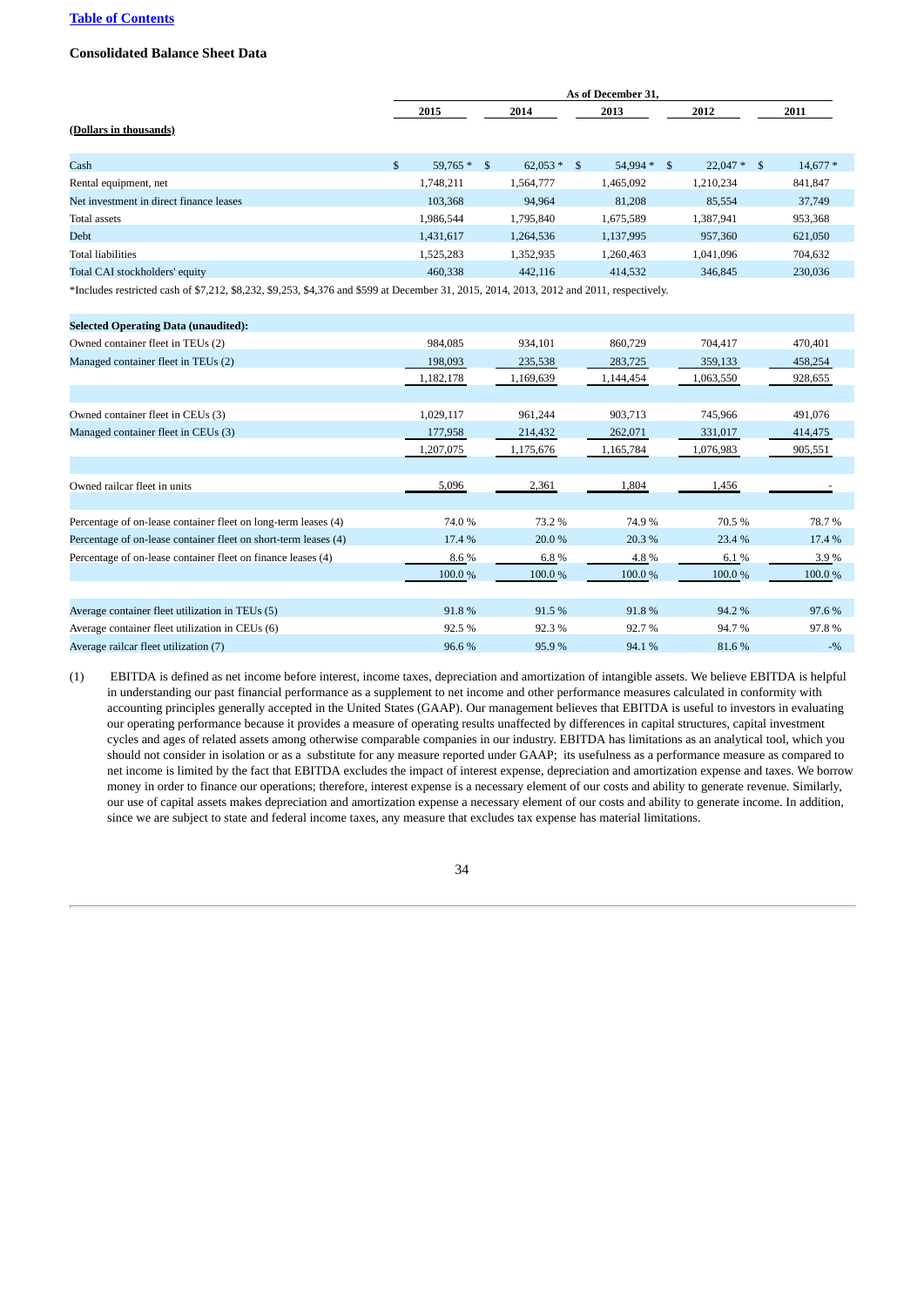The following table provides a reconciliation of EBITDA to net income, the most comparable performance measure under GAAP (in thousands):

|                                                    | <b>Year Ended December 31.</b> |        |      |         |      |         |          |         |   |         |  |
|----------------------------------------------------|--------------------------------|--------|------|---------|------|---------|----------|---------|---|---------|--|
|                                                    | 2015                           |        | 2014 |         | 2013 |         | 2012     |         |   | 2011    |  |
| Net income attributable to CAI common stockholders | P.                             | 26.838 | D    | 60.274  |      | 63,926  | <b>D</b> | 63.465  | Φ | 50,189  |  |
| Net interest expense                               | 36.034                         |        |      | 35,611  |      | 37,108  |          | 28,787  |   | 16,127  |  |
| Depreciation                                       | 114,003                        |        |      | 78.451  |      | 67,631  |          | 48,849  |   | 34,078  |  |
| Amortization of intangible assets                  |                                | 232    |      | 383     |      | 780     |          | 902     |   | 1.254   |  |
| Income tax expense                                 |                                | 4,252  |      | 7,191   |      | 7,057   |          | 9,818   |   | 11,084  |  |
| <b>EBITDA</b>                                      | 181.359                        |        |      | 181.910 |      | 176.502 |          | 151.821 |   | 112.732 |  |

(2) Reflects the total number of TEUs in our managed or owned equipment fleet, as applicable, as of the end of the period indicated, including units held for sale and units we have purchased but held at the manufacturer.

(3) Reflects the total number of CEUs in our managed or owned equipment fleet, as applicable, as of the end of the period indicated, including units held for sale and units we have purchased but held at the manufacturer.

(5) Reflects the average number of TEUs in our equipment fleet on lease as a percentage of total TEUs available for lease. In calculating TEUs available for lease, we exclude units for sale and units held at the manufacturer that we have purchased.

(6) Reflects the average number of CEUs in our equipment fleet on lease as a percentage of total CEUs available for lease. In calculating CEUs available for lease, we exclude units for sale and units held at the manufacturer that we have purchased.

(7) Reflects the average number of units in our railcar fleet on lease as a percentage of total units available for lease. In calculating units available for lease, we exclude units for sale and units held at the manufacturer that we have purchased.

<sup>(4)</sup> Long-term leases comprise leases that had a contractual term in excess of twelve months at the time of inception of the leases, including leases that permit cancellation by the lessee within 12 months if penalties are paid, and leases that have exceeded their initial contractual term of 12 months or greater. Short-term leases comprise leases that had a contractual term of 12 months or less at the time of inception of the leases.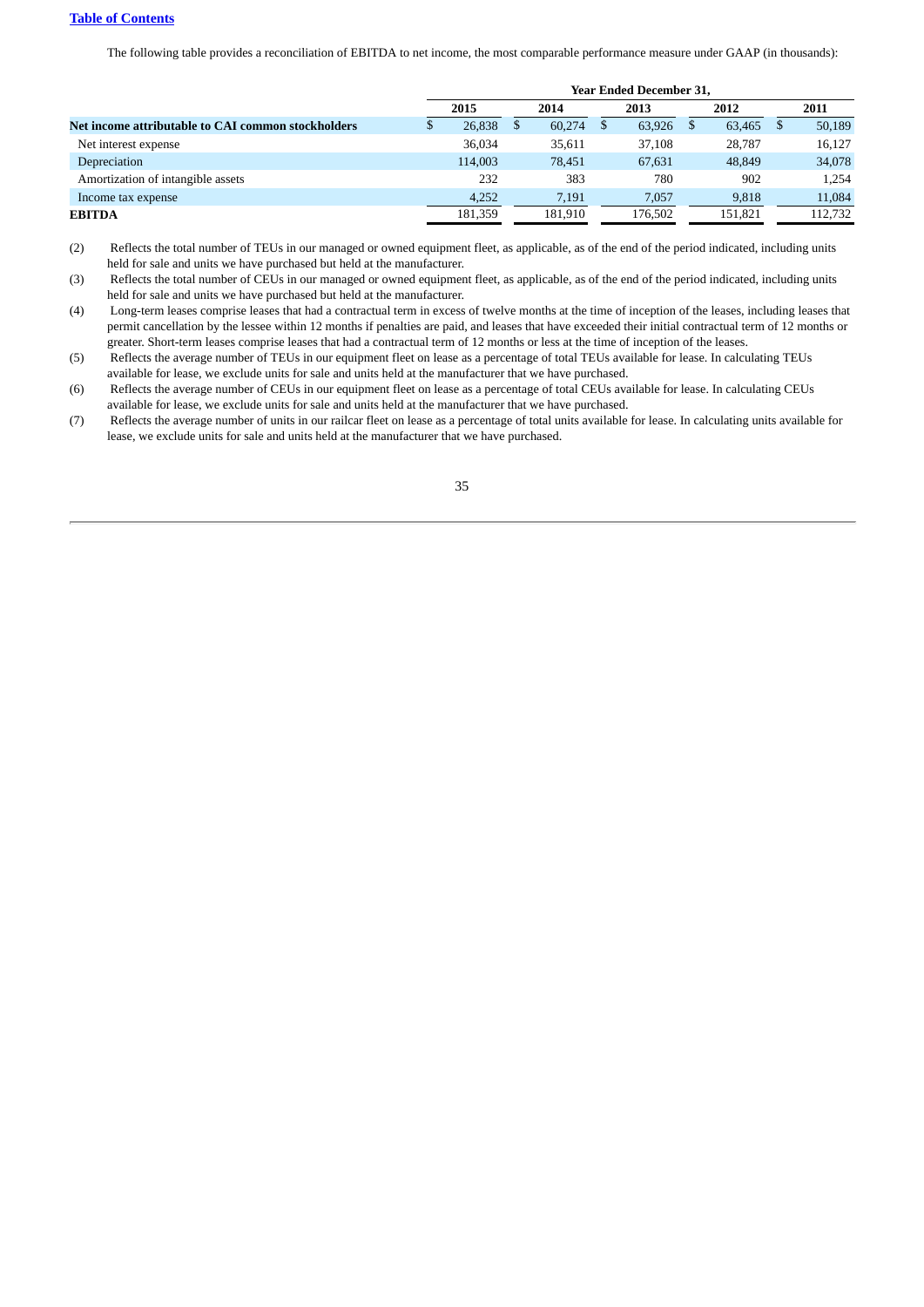#### <span id="page-35-0"></span>**ITEM 7. MANAGEMENT'S DISCUSSION AND ANALYSIS OF FINANCIAL CONDITION AND RESULTS OF OPERATIONS**

The following discussion and analysis of our financial condition and results of operations should be read in conjunction with our audited consolidated financial statements and related notes thereto, included elsewhere in this Annual Report on Form 10-K. In addition to historical consolidated financial information, the following discussion contains forward-looking statements that reflect our plans, estimates and beliefs. Our actual results may differ materially from those contained in or implied by any forward-looking statements. See "Special Note Regarding Forward-Looking Statements." Factors that could cause or contribute to these differences include those discussed below *and elsewhere in this Annual Report on Form 10-K, particularly in Item 1A. "Risk Factors."*

Unless the context requires otherwise, references to "CAI," the "Company," "we," "us" or "our" in this Annual Report on Form *10-K refer to CAI International, Inc. and its subsidiaries.*

#### **Overview**

We are one of the world's leading transportation finance and logistics companies. We purchase equipment, primarily intermodal shipping containers and railcars, which we lease to our customers. We also manage equipment for third-party investors. In operating our fleet, we lease, re-lease and dispose of equipment and contract for the repair, repositioning and storage of equipment. We also provide domestic and international logistics services. As of December 31, 2015, our container fleet comprised 1,207,075 CEUs, 85.3% of which represented our owned fleet and 14.7% of which represented our managed fleet. In addition, we also own 5,096 railcars, which we lease within North America.

In July 2015, we purchased ClearPointt, a U.S.-based intermodal logistics company focused on the domestic intermodal market, for approximately \$4.1 million. The Company is headquartered in Everett, Washington.

In February 2016, we purchased Challenger, a New Jersey based NVOCC for approximately \$10.8 million.

Our revenue comprises container lease income and rail lease income from our owned container and railcar fleets, management fee income for managing containers for third-party investors and logistics revenue for the provision of logistics services.

Our container and rail lease income depends primarily upon a combination of: (1) the number of units in our owned fleet; (2) the utilization level of equipment in our owned fleet; and (3) the per diem rates charged under each equipment lease. The same factors in our managed fleet affect the amount of our management fee income. The number of CEUs in our fleet varies over time as we purchase new equipment based on prevailing market conditions during the year and sell used equipment to parties in the secondary resale market.

#### **Key Metrics**

*Utilization.* We measure container utilization on the basis of the average number of TEUs and CEUs on lease expressed as a percentage of our total container fleet available for lease. We calculate TEUs and CEUs available for lease by excluding containers that have been manufactured for us but have not been delivered and containers designated as held-for-sale units. Our utilization is primarily driven by the overall level of equipment demand, the location of our available equipment and the quality of our relationships with equipment lessees. The location of available equipment is critical because equipment available in high-demand locations is more readily leased and is typically leased on more favorable terms than equipment available in low-demand locations.

The equipment leasing market is highly competitive. As such, our relationships with our equipment lessees are important to ensure that container shipping lines continue to select us as one of their providers of leased equipment. Our average container fleet utilization rate in TEUs for the year ended December 31, 2015 was 91.8% compared to 91.5% and 91.8% for the years ended December 31, 2014 and 2013, respectively. Our average container fleet utilization rate in CEUs for the year ended December 31, 2015 was 92.5% compared to 92.3% and 92.7% for the years ended December 31, 2014 and 2013, respectively. The slight increase in our average fleet utilization from 2014 is primarily attributable to an increase in containers designated as for sale during the current year as a result of slower growth in world trade and an increase in the supply of equipment. Our utilization rate may increase or decrease depending on future global economic conditions and the additional supply of new equipment.

*Per Diem Rates.* The per diem rate for a lease is set at the time we enter into a lease agreement. Our long-term per diem rates have historically been strongly influenced by new equipment pricing, interest rates, the balance of supply and demand for equipment at a particular time and location, our estimate of the residual value of the equipment at the end of the lease, the type and age of the equipment being leased, purchasing activities of equipment by container shipping lines and efficiencies in container utilization by container shipping lines. The overall average per diem rates for equipment in our owned fleet and in the portfolios of equipment comprising our managed fleet do not change significantly in response to changes in new equipment prices because existing lease agreements can only be re-priced upon the expiration of the lease.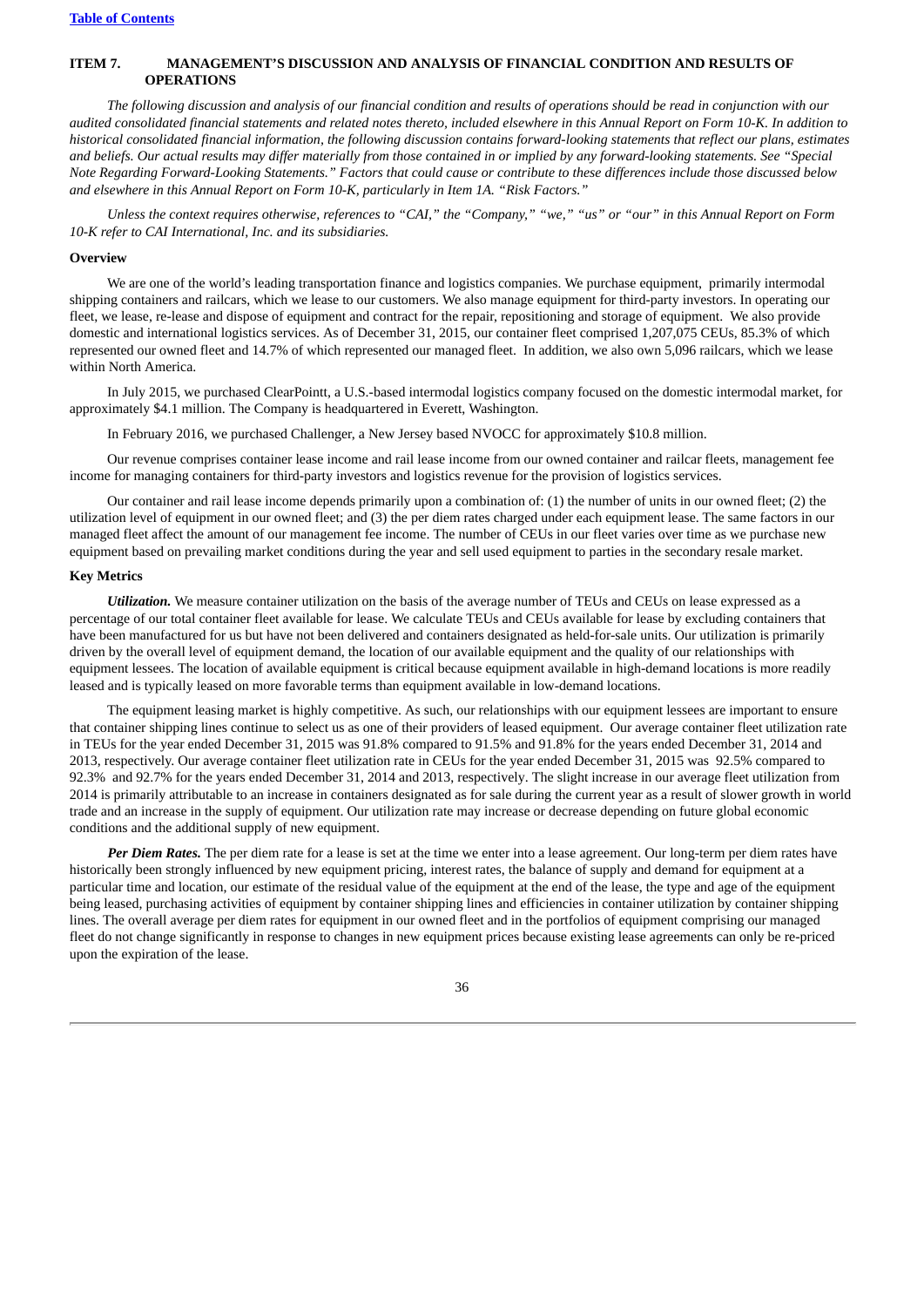## **Revenue**

Our revenue is comprised of container lease income, rail lease income, logistics revenue and management fee revenue.

*Container Lease Income.* We generate container lease income by leasing our owned containers primarily to container shipping lines. Approximately 94% of our container lease income is derived from rental of containers. Container lease income is comprised of monthly lease payments due under the lease agreements together with payments for other charges set forth in the leases, such as handling fees, dropoff charges and repair charges. A small percentage of our owned container fleet is subject to finance leases. Under a finance lease, the lessee's payments consist of principal and interest components. The interest component is recognized as finance lease income. Lessees under our finance leases have the substantive risks and rewards of equipment ownership and may have the option to purchase the equipment at the end of the lease term for a nominal amount.

*Rail Lease Income.* We generate rail lease income by leasing our railcars primarily for the transport of industrial goods, materials and other products on railroad tracks throughout North America. Rail lease income is comprised of monthly lease payments due under the lease agreements. None of our railcars are subject to finance leases.

*Logistics Revenue.* We generate logistics revenue by arranging for the movement of our customer's freight through our network of transportation carriers and equipment providers. Revenue is comprised of the sales price charged to customers.

*Management Fee Revenue.* Management fee revenue is generated by our management services, which include the leasing, releasing, repair, repositioning, storage and disposition of equipment. We provide these management services pursuant to management agreements with third-party investors that purchase portfolios of equipment from us. Under these agreements, which have multiple year terms, we earn fees for the management of the equipment and a commission, or a managed units' sales fee, upon disposition of equipment under management. Our management fees are calculated as a percentage of net operating income for each managed unit, which is calculated as the lease payment and any other revenue attributable to a specific unit owned by the third-party investor under a lease, minus operating expenses related to the unit, excluding the third-party investor's depreciation and financing expense. The management fee percentage varies based upon the type of lease and the terms of the management agreement. Management fee percentages for long-term leases are generally lower than management fee percentages for short-term leases because less management time is required to manage long-term leases. Managed units' sales fees are equal to a fixed dollar amount or based upon a percentage of the sales price.

### **Operating Expenses**

Our operating expenses include depreciation of rental equipment, storage, handling and other expenses applicable to our owned equipment, and administrative expenses.

We depreciate our containers on a straight line basis over a period ranging from 12 to 15 years to a fixed estimated residual value depending on the type of container (See Note 2(d) in our consolidated financial statements included in this Annual Report on Form 10-K). We regularly assess both the estimated useful life of our containers and the expected residual values, and, when warranted, adjust our depreciation estimate accordingly. Railcar equipment is depreciated over its estimated useful life of 43 years to its estimated residual value using the straight line method. Depreciation expense for rental equipment will vary over time based upon the number and the purchase price of our owned equipment. If our rental equipment is impaired, the equipment is written-down to its fair value and the amount of the writedown is recorded in depreciation expense.

Storage, handling and other expenses are operating costs of our owned fleet. Storage and handling expenses occur when lessees drop off equipment at depots at the end of a lease. Storage and handling expenses vary significantly by location. Other expenses include repair expenses, which are the result of normal wear and tear on the equipment, and repositioning expenses, which are incurred when we contract to move equipment from locations where our inventories exceed actual or expected demand to locations with higher demand. Storage, handling and other expenses are directly related to the number of units in our owned fleet and inversely related to our utilization rate for those units: as utilization increases, we typically have lower storage, handling and repositioning expenses.

Logistics transportation costs represent the expenses we incur for providing logistics services to our customers. Such costs include shipping, pick-up and delivery charges, primarily from railroads and drayage companies we contract with to fulfill the movement of our customers' freight.

Our administrative expenses are primarily employee-related costs such as salary, bonus and commission expenses, employee benefits, rent, allowance for doubtful accounts and travel and entertainment costs, as well as expenses incurred for outside services such as legal, consulting and audit-related fees.

Our operating expenses include the gain or loss on sale of used rental equipment. This gain or loss is the result of our sale of older used equipment in the secondary resale market and is the difference between: (1) the cash we receive for these units, less selling expenses; and (2) the net book value of the units.

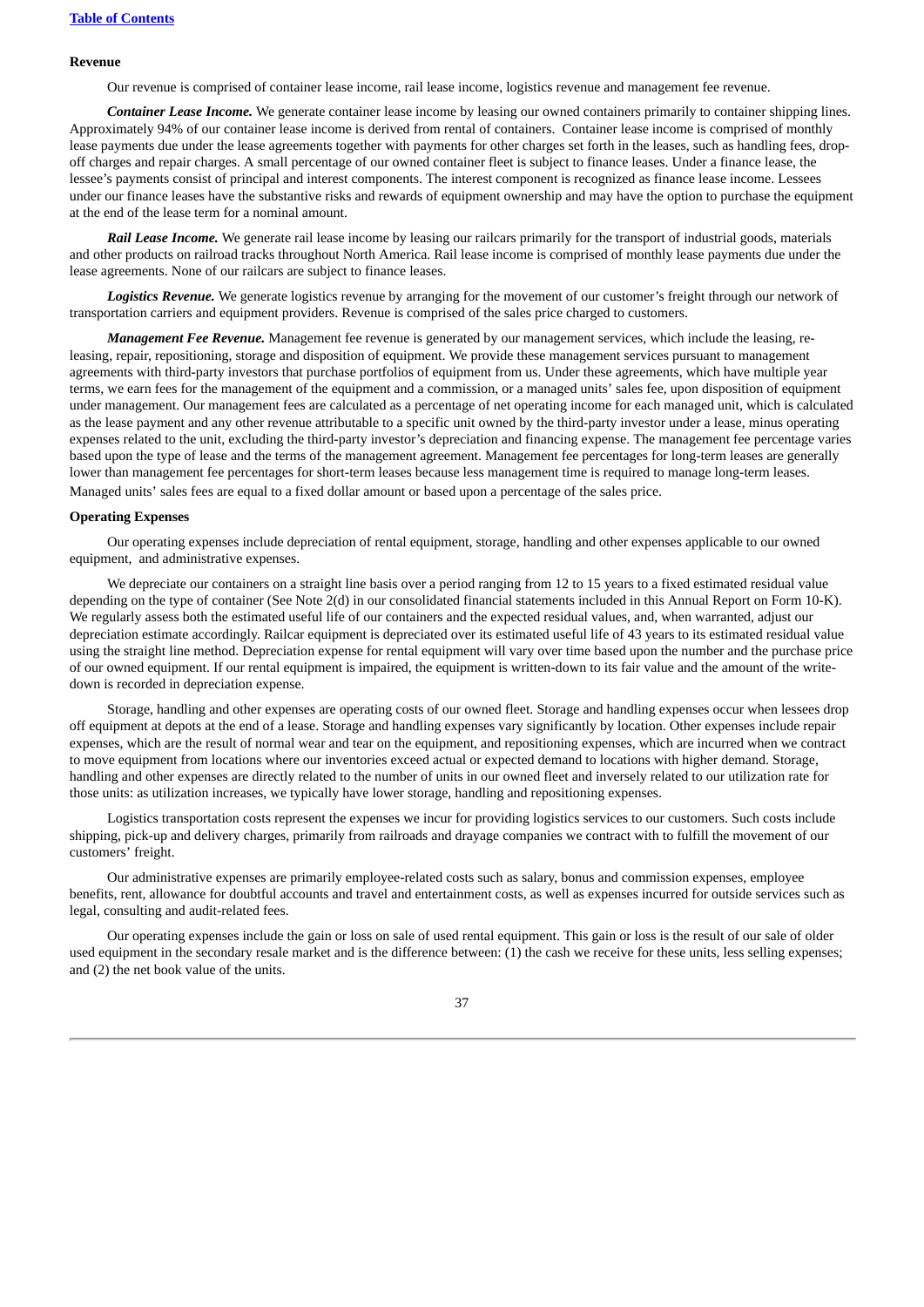### **Results of Operations**

The following table summarizes our results of operations for the three years ended December 31, 2015, 2014 and 2013 (in thousands):

|                                                             | <b>Year Ended December 31,</b> |         |                    |         |    |          |  |
|-------------------------------------------------------------|--------------------------------|---------|--------------------|---------|----|----------|--|
|                                                             |                                | 2015    |                    | 2014    |    | 2013     |  |
| <b>Revenue</b>                                              |                                |         |                    |         |    |          |  |
| Container lease income                                      | \$                             | 217,505 | $\mathbf{\hat{S}}$ | 210,756 | \$ | 197,360  |  |
| Rail lease income                                           |                                | 17,433  |                    | 10,336  |    | 7,179    |  |
| Logistics revenue                                           |                                | 11,502  |                    |         |    |          |  |
| Management fee revenue                                      |                                | 3,227   |                    | 6,497   |    | 7,866    |  |
| <b>Total revenue</b>                                        |                                | 249,667 |                    | 227,589 |    | 212,405  |  |
| <b>Operating expenses</b>                                   |                                |         |                    |         |    |          |  |
| Depreciation of rental equipment                            |                                | 113,590 |                    | 77,976  |    | 67,109   |  |
| Storage, handling and other expenses                        |                                | 30,194  |                    | 26,043  |    | 19,257   |  |
| Logistics transportation costs                              |                                | 10,172  |                    |         |    |          |  |
| Loss (gain) on sale of used rental equipment                |                                | 654     |                    | (6,522) |    | (7, 356) |  |
| Administrative expenses                                     |                                | 27,617  |                    | 26,538  |    | 24,628   |  |
| <b>Total operating expenses</b>                             |                                | 182,227 |                    | 124,035 |    | 103,638  |  |
| <b>Operating income</b>                                     |                                | 67,440  |                    | 103,554 |    | 108,767  |  |
| <b>Total other expenses</b>                                 |                                | 36,216  |                    | 35,978  |    | 37,190   |  |
|                                                             |                                |         |                    |         |    |          |  |
| Net income before income taxes and non-controlling interest |                                | 31,224  |                    | 67,576  |    | 71,577   |  |
| Income tax expense                                          |                                | 4,252   |                    | 7,191   |    | 7,057    |  |
|                                                             |                                |         |                    |         |    |          |  |
| <b>Net income</b>                                           |                                | 26,972  |                    | 60,385  |    | 64,520   |  |
| Net income attributable to non-controlling interest         |                                | 134     |                    | 111     |    | 594      |  |
| Net income attributable to CAI common stockholders          | \$                             | 26,838  | \$                 | 60,274  | \$ | 63,926   |  |

### *Year Ended December 31, 2015 Compared to Year Ended December 31, 2014*

*Revenue.* The above table shows the composition of our revenue. The following discussion explains the significant changes in the composition of our total revenue for the year ended December 31, 2015 compared to the year ended December 31, 2014:

*Container Lease Income.* Container lease income increased \$6.7 million, or 3%, to \$217.5 million for the year ended December 31, 2015, from \$210.8 million for the year ended December 31, 2014. This was primarily due to a \$9.8 million increase in rental revenue attributable to a 5% increase in the average number of CEUs of owned containers on lease and a \$0.6 million increase in finance lease income, reflecting the additional finance leases entered into during the last 12 months, partially offset by a \$6.1 million decrease in revenue resulting from a 3% decrease in average owned container per diem rental rates. We made investments in containers during the year ended December 31, 2015 which increased the average size of the owned fleet by 7%, although the impact on rental revenue was partially offset by a slight reduction in the utilization of our owned fleet, on a CEU basis, from 93.7% in the year ended December 31, 2014 to 93.4% in the year ended December 31, 2015. The reduction in average container per diem rental rates has been caused by competitive market pressure, as well as our investment in used containers through sale and leaseback transactions and the acquisition of container portfolios from our managed fleet. Used containers are purchased at a lower price, and command a lower per diem rental rate, than new containers. Approximately 15% of our investment in containers during the last twelve months was in used containers.

New container prices have declined in recent periods, primarily due to a drop in steel prices, leading to decreases in container per diem rates. Demand for new containers has also softened, primarily due to economic conditions in China, resulting in a decline in container rental revenue that may continue in future periods.

*Rail Lease Income.* Rail lease income increased \$7.1 million, or 69%, to \$17.4 million for the year ended December 31, 2015, from \$10.3 million for the year ended December 31, 2014, primarily as a result of a 69% increase in the average size of our railcar fleet during the last 12 months.

*Logistics Revenue.* Logistics revenue of \$11.5 million was recognized for the year ended December 31, 2015, mainly attributable to the acquisition of ClearPointt during the year.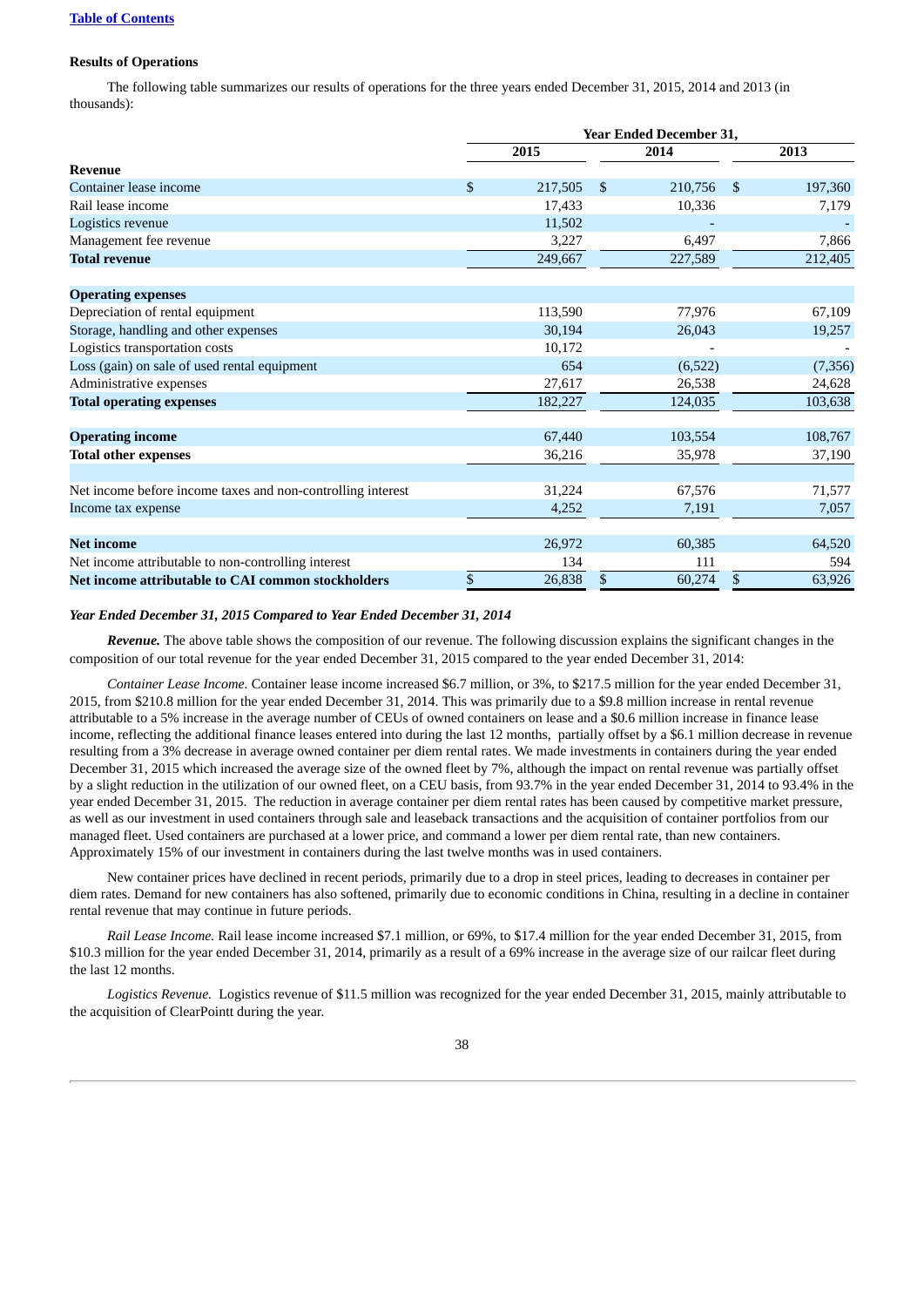*Management Fee Revenue.* Management fee revenue for the year ended December 31, 2015 was \$3.2 million, a decrease of \$3.3 million, or 50%, from \$6.5 million for the year ended December 31, 2014, primarily due to a non-recurring charge of \$0.8 million recorded during the year related to an adjustment of prior period management fees. In addition, there was a 17% reduction in the size of the on-lease managed container fleet as a result of our purchase of previously managed container portfolios, and a decrease of 5% in average per diem rates in our managed fleet for the year ended December 31, 2015 compared to the year ended December 31, 2014.

The size of our managed fleet has decreased in the past several years as market conditions have favored the purchase of container portfolios from our managed container fleet rather than establishing new portfolios. We continue to believe that the management of equipment for third party investors is beneficial to our company and we will continue to pursue those opportunities. At the same time, based on market conditions, we intend to continue to pursue the purchase of container portfolios if attractive opportunities present themselves. Consequently, market conditions will dictate whether there will be net additions or subtractions from our managed fleet.

*Expenses.* The following discussion explains the significant changes in expenses for the year ended December 31, 2015 compared to the year ended December 31, 2014:

*Depreciation of Rental Equipment.* Depreciation of rental equipment increased by \$35.6 million, or 46%, to \$113.6 million for the year ended December 31, 2015, from \$78.0 million for the year ended December 31, 2014. This increase was primarily attributable to a \$24.5 million impairment charge recorded during the year for certain off-lease containers, which represented approximately 10% of our standard owned dry van fleet, a 7% increase in the size of our owned container fleet and an increase of \$1.8 million in depreciation attributable to CAI Rail, reflecting the increase in size of our railcar fleet. Depreciation typically grows at a higher rate than the size of the fleet as older units with little or no depreciation charge are replaced with new equipment.

*Storage, Handling and Other Expenses.* Storage, handling and other expenses increased by \$4.2 million, or 16%, to \$30.2 million for the year ended December 31, 2015, from \$26.0 million for the year ended December 31, 2014. The increase was primarily attributable to a \$1.5 million increase in repair costs and a \$2.5 million increase in storage costs caused by an increase in the average volume of offlease and for sale owned equipment during the year ended December 31, 2015 compared to the year ended December 31, 2014.

*Logistics Transportation Costs.* Transportation costs of \$10.2 million were recognized for the year ended December 31, 2015, mainly attributable to the acquisition of ClearPointt during the year.

*Loss (gain) on Sale of Used Rental Equipment*. Loss on sale of used rental equipment increased \$7.2 million to a loss of \$0.7 million for the year ended December 31, 2015, a 110% increase from a gain of \$6.5 million for the year ended December 31, 2014. The decrease has primarily been caused by a reduction in average sale price, reflecting the continued decline in new equipment prices, as well as the impact of the strengthening of the dollar compared to other currencies. Included in the loss on sale of used rental equipment for the year ended December 31, 2015 was a gain of \$1.6 million arising from the sale of newly manufactured railcars, and a loss of \$0.9 million due to the write-off of equipment on lease to customers that is unlikely to be recovered.

*Administrative Expenses.* Administrative expenses increased by \$1.1 million, or 4%, to \$27.6 million for the year ended December 31, 2015, from \$26.5 million for the year ended December 31, 2014. The increase was primarily a result of higher employee-related costs as a result of an increase in headcount, particularly in our Rail and Logistics businesses.

*Net Interest Expense*. Net interest expense of \$36.0 million for the year ended December 31, 2015 increased \$0.8 million, or 2%, from \$35.2 million for the year ended December 31, 2014. The increase in net interest expense was due primarily to an increase in our average loan principal balance as we continue to increase our borrowings to finance our acquisition of additional rental equipment, partially offset by a reduction in the average interest rate on outstanding debt.

*Other Expense.* Other expense of \$0.2 million for the year ended December 31, 2015 decreased \$0.6 million, or 76%, from \$0.8 million for the year ended December 31, 2014. The decrease was due primarily to a decrease of \$0.4 million in the write-off of prepaid financing costs related to refinancing arrangements and a decrease of \$0.2 million in foreign exchange transaction losses. Gains and losses on foreign currency primarily occur when foreign denominated financial assets and liabilities are either settled or remeasured in U.S. dollars. The loss on foreign exchange for the year ended December 31, 2015 was primarily the result of movements in the U.S. dollar exchange rate against the Euro.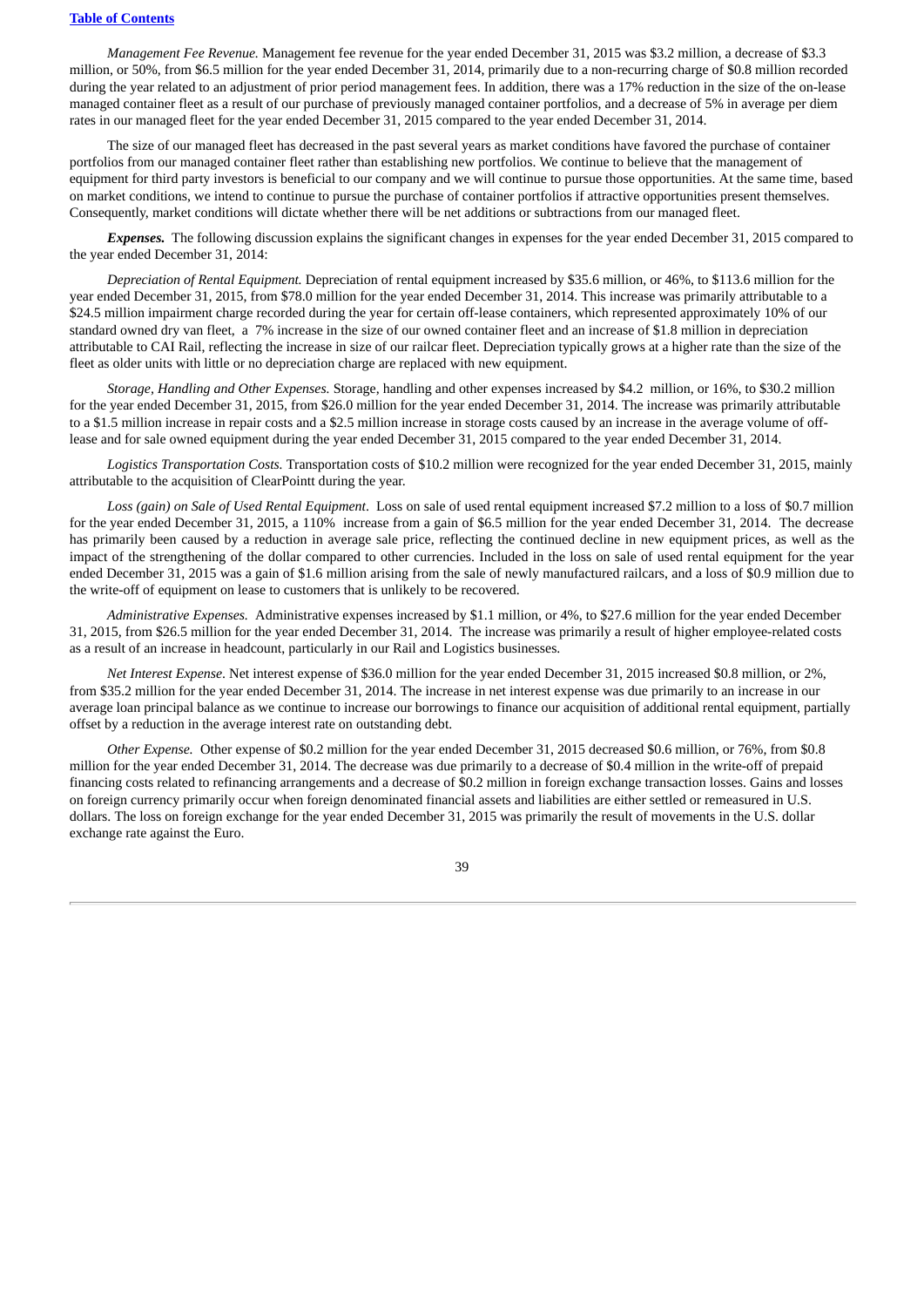*Income Tax Expense.* Income tax expense of \$4.3 million for the year ended December 31, 2015 decreased \$2.9 million from \$7.2 million for the year ended December 31, 2014. The effective tax rate for the year ended December 31, 2015 was 13.6% compared to an effective tax rate of 10.6% for the year ended December 31, 2014. The increase in rate is primarily attributable to the growth of our railcar fleet during 2015 and a \$24.5 million impairment charge recognized in the year. The increase in the proportion of our railcar fleet combined with a decrease of pretax income in lower tax jurisdictions due to the impairment charge has led to a corresponding increase in the proportion of pretax income generated in higher tax jurisdictions, resulting in an increase in the effective tax rate. Note 11 to our consolidated financial statements included in this Annual Report on Form 10-K includes a reconciliation between the tax expense calculated at the statutory U.S. income tax rate and the actual tax expense for the years ended December 31, 2015 and 2014. Foreign tax differentials for those years of \$7.7 million and \$18.0 million, respectively, are the primary reasons for the effective tax rates in both years being below the statutory U.S. rate.

#### *Year Ended December 31, 2014 Compared to Year Ended December 31, 2013*

*Revenue.* The above table shows the composition of our revenue. The following discussion explains the significant changes in the composition of our total revenue for the year ended December 31, 2014 compared to the year ended December 31, 2013:

*Container Lease Income.* Container lease income increased \$13.4 million, or 7%, to \$210.8 million for the year ended December 31, 2014, from \$197.4 million for the year ended December 31, 2013. This was primarily due to a \$20.0 million increase in rental revenue attributable to an 11% increase in the average number of CEUs of owned containers on lease, receipt of a \$2.6 million settlement from a customer during the year and a \$0.9 million increase in finance lease income, reflecting the additional finance leases entered into during the last 12 months, partially offset by a \$7.6 million decrease in revenue resulting from a 4% decrease in average owned container per diem rental rates. We made investments in containers during the year ended December 31, 2014 which increased the average size of the owned fleet by 11%, although the impact on rental revenue was partially offset by a reduction in the utilization of our owned fleet, on a CEU basis, from 94.1% in the year ended December 31, 2013 to 93.7% in the year ended December 31, 2014. The reduction in average container per diem rental rates has been caused by competitive market pressure, as well as our investment in used containers through sale and leaseback transactions and the acquisition of container portfolios from our managed fleet. Used containers are purchased at a lower price, and command a lower per diem rental rate, than new containers. Approximately 15% of our investment in containers during the last twelve months was in used containers.

*Rail Lease Income.* Rail lease income increased \$3.2 million, or 44%, to \$10.3 million for the year ended December 31, 2014, from \$7.2 million for the year ended December 31, 2013, primarily as a result of a 31% increase in the average size of our railcar fleet during the last 12 months.

*Management Fee Revenue.* Management fee revenue for the year ended December 31, 2014 was \$6.5 million, a decrease of \$1.4 million, or 17%, from \$7.9 million for the year ended December 31, 2013. An 18% reduction in the size of the on-lease managed container fleet, and a decrease of 4% in average per diem rates in our managed fleet for the year ended December 31, 2014 compared to the year ended December 31, 2013, was partially offset by increased commission earned on the volume of used equipment sold from the management fleet.

The size of our managed fleet has decreased in the past several years as market conditions have favored the purchase of container portfolios from our managed container fleet rather than establishing new portfolios. We continue to believe the management of equipment for third party investors is beneficial to our company and we will continue to pursue those opportunities. At the same time, based on market conditions, we will continue to pursue the purchase of container portfolios if attractive opportunities present themselves. Consequently, market conditions will dictate whether there will be net additions or subtractions from our managed fleet.

*Expenses.* The following discussion explains the significant changes in expenses for the year ended December 31, 2014 compared to the year ended December 31, 2013:

*Depreciation of Rental Equipment.* Depreciation of rental equipment increased by \$10.9 million, or 16%, to \$78.0 million for the year ended December 31, 2014, from \$67.1 million for the year ended December 31, 2013. This increase was primarily attributable to an 11% increase in the size of our owned container fleet, an increase of \$0.8 million in depreciation attributable to CAI Rail, reflecting the increase in size of our railcar fleet, and the reclassification of certain leases from financing to operating during the year ended December 31, 2013.

*Storage, Handling and Other Expenses.* Storage, handling and other expenses increased by \$6.8 million, or 35%, to \$26.0 million for the year ended December 31, 2014, from \$19.3 million for the year ended December 31, 2013. The average size of our owned container fleet increased by 11% compared to the year ended December 31, 2013 and the number of off-lease and for sale containers in our owned fleet increased by 39% compared to the previous year, resulting in higher storage and related costs. Handling charges also increased by \$1.2 million, compared to the year ended December 31, 2013, due to relocating off-lease units to higher demand areas for sale or lease.

*Gain on Sale of Used Rental Equipment*. Gain on sale of used rental equipment decreased \$0.8 million to \$6.5 million for the year ended December 31, 2014, an 11% decrease from a gain of \$7.4 million for the year ended December 31, 2013. We sold more used containers at a lower average price and margin during the year ended December 31, 2014 compared to the year ended December 31, 2013.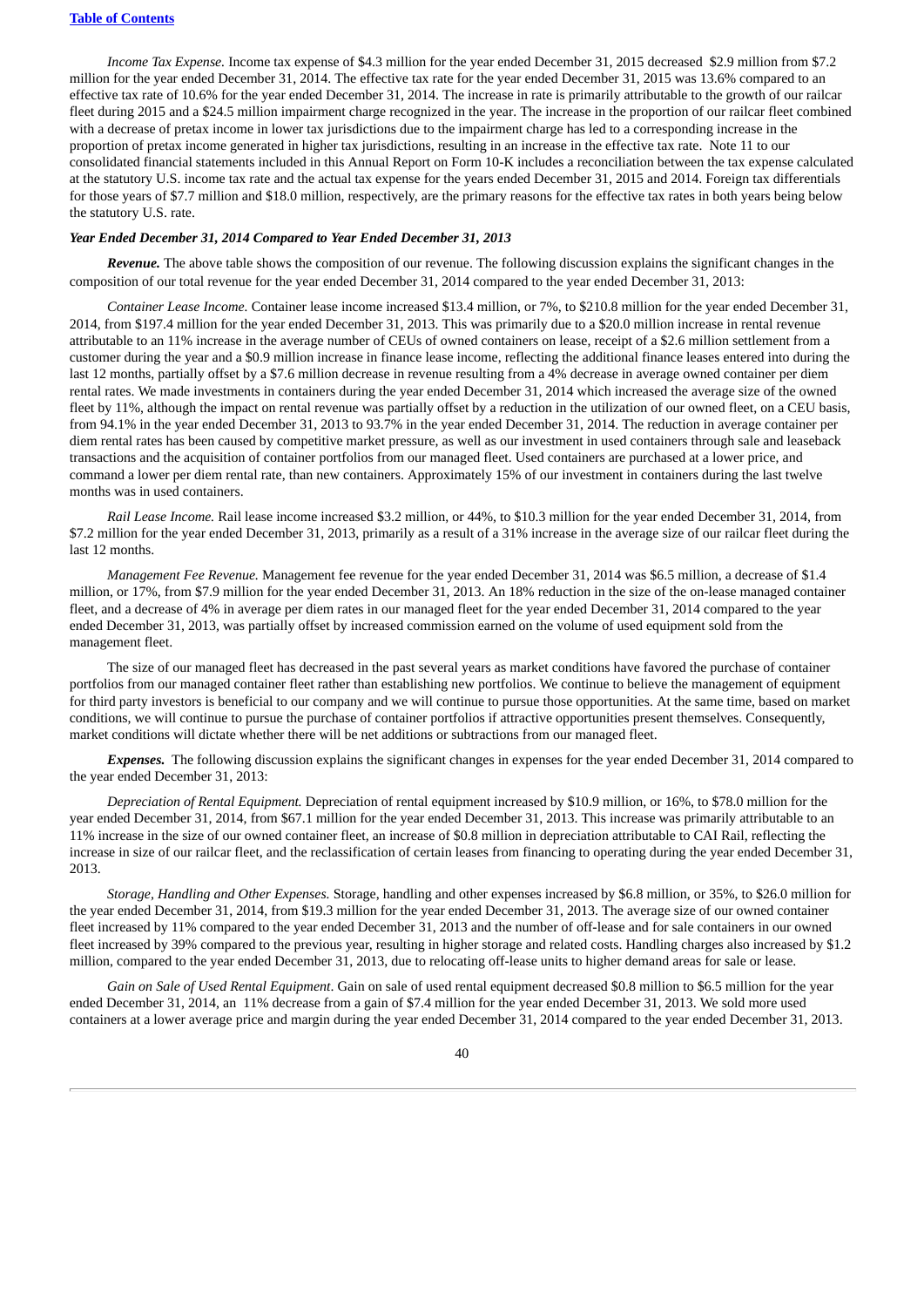*Administrative Expense.* Administrative expenses increased by \$1.9 million, or 8%, to \$26.5 million for the year ended December 31, 2014, from \$24.6 million for the year ended December 31, 2013. The increase was primarily a result of higher professional fees incurred in the current year and higher employee-related costs as a result of an increase in headcount, particularly in our Rail business, partially offset by a \$0.4 million decrease in amortization of intangible assets due to certain intangible assets that became fully amortized during the third quarter of 2013.

*Net Interest Expense*. Net interest expense of \$35.2 million for the year ended December 31, 2014 decreased \$0.8 million, or 2%, from \$36.0 million for the year ended December 31, 2013. The decrease in net interest expense was due primarily to a reduction in the average interest rate on outstanding debt, partially offset by an increase in our average loan principal balance as we continue to increase our borrowings to finance our acquisition of additional rental equipment.

*Other expense.* Other expense of \$0.8 million for the year ended December 31, 2014 decreased \$0.4 million, or 35%, from \$1.2 million for the year ended December 31, 2013. The decrease was due primarily to a decrease of \$0.7 million in the write-off of prepaid financing costs related to refinancing arrangements, partially offset by an increase of \$0.3 million in foreign exchange transaction losses. Gains and losses on foreign currency primarily occur when foreign denominated financial assets and liabilities are either settled or remeasured in U.S. dollars. The loss on foreign exchange for the year ended December 31, 2014 was primarily the result of movements in the U.S. dollar exchange rate against the Euro.

*Income Tax Expense.* Income tax expense of \$7.2 million for the year ended December 31, 2014 increased \$0.1 million from \$7.1 million for the year ended December 31, 2013. The effective tax rate for the year ended December 31, 2014 was 10.6% compared to an effective tax rate of 9.9% for the year ended December 31, 2013. The increase in rate is primarily attributable to a non-cash charge of \$0.6 million and an increase in tax arising from the gain on sale of units previously on lease to a customer. The majority of these units were owned by the parent company, as opposed to subsidiary companies in Barbados or Bermuda, and thus were subject to U.S. tax. Excluding the prior period charge and the sale of these units, the full year effective tax rate for the year ended December 31, 2014 would have been approximately 9.0%. The proportion of our on-lease owned fleet owned by subsidiary companies in Barbados and Bermuda, where income tax rates are lower than in the U.S., increased from approximately 90% in the year ended December 31, 2013 to 92% in the year ended December 31, 2014. The increase in the proportion of the fleet owned by our international subsidiaries has led to a corresponding increase in the proportion of pretax income generated in lower tax jurisdictions, resulting in a decrease in the effective tax rate. Note 11 of our consolidated financial statements included in this Annual Report on Form 10-K includes a reconciliation between the tax expense calculated at the statutory U.S. income tax rate and the actual tax expense for the years ended December 31, 2014 and 2013. Foreign tax differentials for those years of \$18.0 million and \$19.0 million, respectively, are the primary reasons for the effective tax rates in both years being below the statutory U.S. rate.

### **Liquidity and Capital Resources**

Our principal sources of liquidity have historically been cash flows from operations, sales of equipment portfolios, borrowings from financial institutions and sale of our stock. We believe that cash flow from operations, future sales of equipment portfolios and borrowing availability under our credit facilities will be sufficient to meet our liquidity needs for at least the next 12 months.

We have typically funded a significant portion of the purchase price for new equipment through borrowings under our credit facilities. However, from time to time we have funded new equipment acquisitions through the use of working capital.

#### *Revolving Credit Facilities*

(i) On March 15, 2013, we entered into the Third Amended and Restated Revolving Credit Agreement, as amended, with a consortium of banks to finance the acquisition of container rental equipment and for general working capital purposes. As of December 31, 2015, the maximum commitment under our revolving credit facility was \$775.0 million, which may be increased to a maximum of \$960.0 million under certain conditions described in the agreement. As of December 31, 2015, we had an outstanding balance of \$496.5 million and availability of \$278.4 million under our revolving credit facility (net of \$0.1 million in letters of credit), subject to our ability to meet the collateral requirements under the agreement governing the facility. Based on the borrowing base and collateral requirement at December 31, 2015, the borrowing availability under the revolving credit facility was \$93.1 million, assuming no additional contribution of assets. The entire amount of the facility drawn at any time plus accrued interest and fees is callable on demand in the event of certain specified events of default.

There is a commitment fee on the unused amount of the total commitment, payable quarterly in arrears. The revolving credit facility provides that swing line loans (short-term borrowings of up to \$10.0 million in the aggregate that are payable within 10 business days or at maturity date, whichever comes earlier) and standby letters of credit (up to \$15.0 million in the aggregate) will be available to us. These credit commitments are part of, and not in addition to, the maximum credit commitment. The interest rates vary depending upon whether the loans are characterized as Base Rate loans or Eurodollar Rate loans as defined in the revolving credit facility. Interest rates are based on LIBOR for Eurodollar loans and Base Rate for Base Rate loans. As of December 31, 2015 the average interest rate on our revolving credit facility was 1.8%. The revolving credit facility will mature in March 2020.

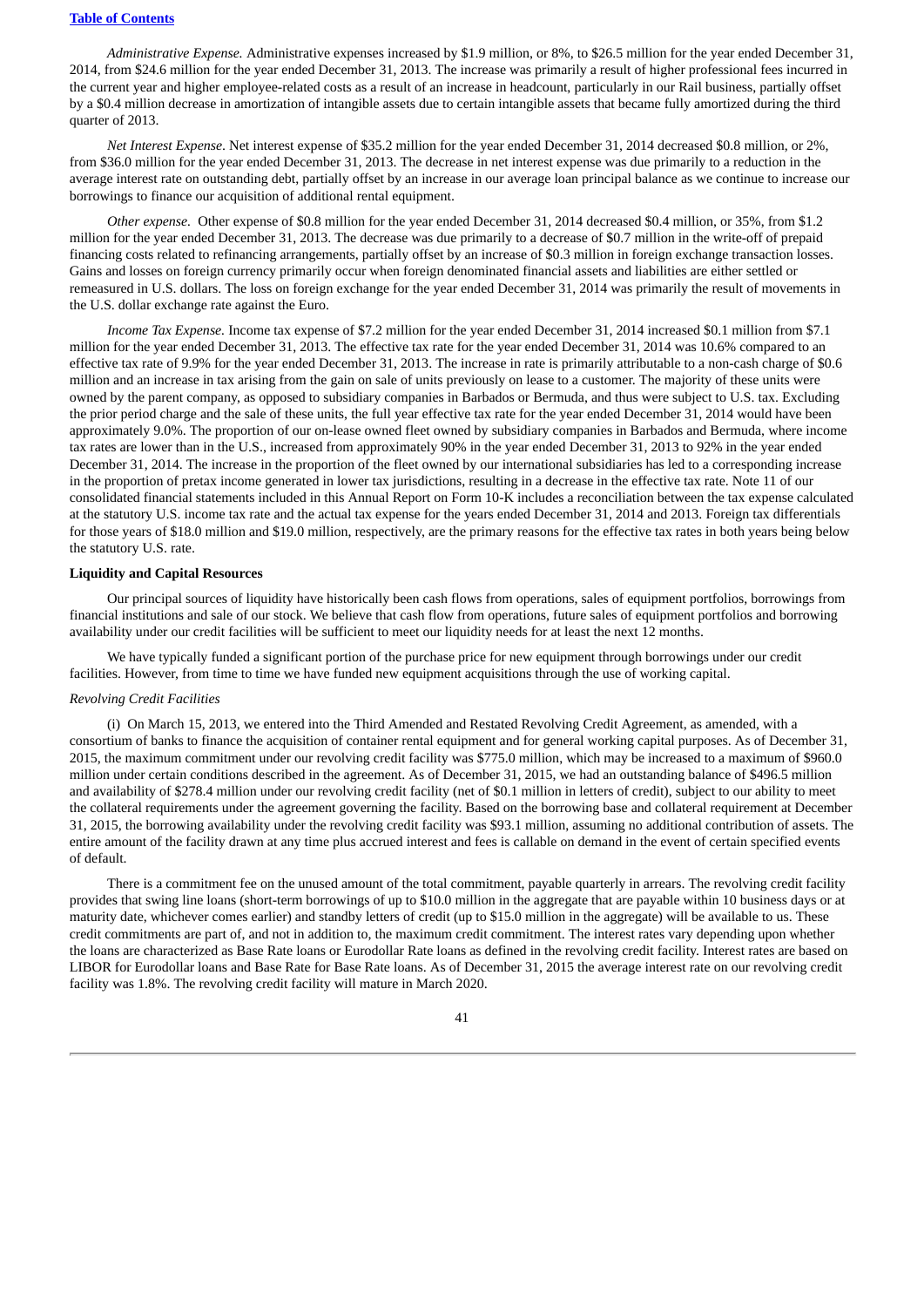We use our revolving credit facility primarily to fund the purchase of containers and for general working capital needs. As of December 31, 2015, we had commitments to purchase \$12.0 million of containers and had rental equipment payable of \$10.9 million. We have typically used our cash flow from operations and the proceeds from sales of equipment portfolios to third-party investors to repay our revolving credit facility. As we expand our owned fleet, our revolving credit facility balance will be higher and will result in higher interest expense.

(ii) On October 22, 2015, we entered into the Second Amended and Restated Revolving Credit Agreement for CAI Rail with a consortium of banks, pursuant to which the prior revolving credit facility was amended. As of December 31, 2015, the maximum credit commitment under the revolving line of credit was \$500.0 million. CAI Rail's revolving credit facility may be increased up to a maximum of \$700.0 million, in accordance with the terms of the agreement. Borrowings under this revolving credit facility bear interest at a variable rate. The interest rates vary depending upon whether the loans are characterized as Base Rate loans or Eurodollar Rate loans, as defined in the revolving credit agreement. Interest rates are based on LIBOR for Eurodollar loans and Base Rate for Base Rate loans. As of December 31, 2015, the average interest rate under the agreement was 1.9%.

As of December 31, 2015, the outstanding balance under CAI Rail's revolving credit facility was \$160.5 million. As of December 31, 2015, we had \$339.5 million in availability under the facility, subject to our ability to meet the collateral requirements under the agreement governing the facility. Based on the borrowing base and collateral requirements at December 31, 2015, the borrowing availability under the credit facility was \$6.8 million, assuming no additional contribution of assets. The entire amount of the facility drawn at any time plus accrued interest and fees is callable on demand in the event of certain specified events of default. The revolving credit facility for CAI Rail will terminate in October 2020.

We use the revolving credit facility primarily to fund the purchase of railcars. As of December 31, 2015, we had commitments to purchase \$268.1 million of railcars; \$111.0 million in the twelve months ending December 31, 2016, \$111.6 million in the twelve months ending December 31, 2017 and \$45.5 million in the twelve months ending December 31, 2018.

### *Term Loan Facilities*

(i) On March 22, 2013, we entered into a \$30.0 million five-year term loan agreement with Development Bank of Japan (DBJ). The loan is payable in 19 quarterly installments of \$0.5 million starting July 31, 2013 and a final payment of \$21.5 million on April 30, 2018. The loan bears a variable interest rate based on LIBOR. As of December 31, 2015, the loan had a balance of \$25.5 million and an average interest rate of 2.3%.

(ii) On December 20, 2010, we entered into a term loan agreement with a consortium of banks. Under this loan agreement, we were eligible to borrow up to \$300.0 million, subject to certain borrowing conditions, which amount is secured by certain assets of our whollyowned foreign subsidiaries. The loan agreement is an amortizing facility with a term of six years. The interest rates vary depending upon whether the loans are characterized as Base Rate loans or Eurodollar rate loans, as defined in the term loan agreement. The loan bears a variable interest rate based on LIBOR for Eurodollar loans, and Base Rate for Base Rate loans.

On March 28, 2013, the term loan agreement was amended which reduced the principal balance of the loan from \$249.4 million to \$125.0 million through payment of \$124.4 million from the proceeds of the \$229.0 million fixed-rate asset-backed notes issued by the Company's indirect wholly-owned subsidiary, CAL Funding II Limited (see paragraph (ii) of *Asset-Backed Notes* below).

On October 1, 2014, we entered into an amended and restated term loan agreement with a consortium of banks, pursuant to which the prior loan agreement was refinanced. The amended and restated term loan agreement, which contains similar terms to the prior loan agreement, was amended to, among other things: (a) reduce the borrowing rates from LIBOR plus 2.25% to LIBOR plus 1.6% (per annum) for Eurodollar loans, (b) increase the outstanding loan commitment from \$115.0 million to \$150.0 million, (c) extend the maturity to October 1, 2019, and (d) revise certain of the covenants and restrictions under the prior loan agreement to provide us with additional flexibility. As of December 31, 2015, the term loan had a balance of \$138.8 million and average interest rate of 2.2%.

(iii) On April 11, 2012, we entered into a term loan agreement with a consortium of banks. The agreement, as amended, provides for a five-year term loan of up to \$142.0 million, subject to certain borrowing conditions, which amount is secured by certain of our assets. The commitment under the loan may be increased to a maximum of \$200.0 million, under certain conditions described in the agreement. The outstanding principal amounts under the term loan bear interest based on LIBOR, are amortized quarterly, and require quarterly payments equal to 1.75% multiplied by the outstanding principal amount at such time. The full \$142.0 million has been drawn and was primarily used to repay outstanding amounts under the revolving credit facility. All unpaid amounts then outstanding are due and payable on April 11, 2017. As of December 31, 2015, the loan had a balance of \$109.4 million and an interest rate of 1.9%.

(iv) On December 22, 2015, we entered into a \$20.0 million five-year term loan agreement for CAI Rail with Siemens Financial Services, Inc. (Siemens). The term loan's outstanding principal bears interest at a fixed rate of 3.4% per annum and is amortized quarterly. Any unpaid principal and interest is due and payable on December 22, 2020. The proceeds from the term loan were primarily used to repay outstanding amounts under CAI Rail's revolving credit facility. As of December 31, 2015, the loan had a balance of \$20.0 million.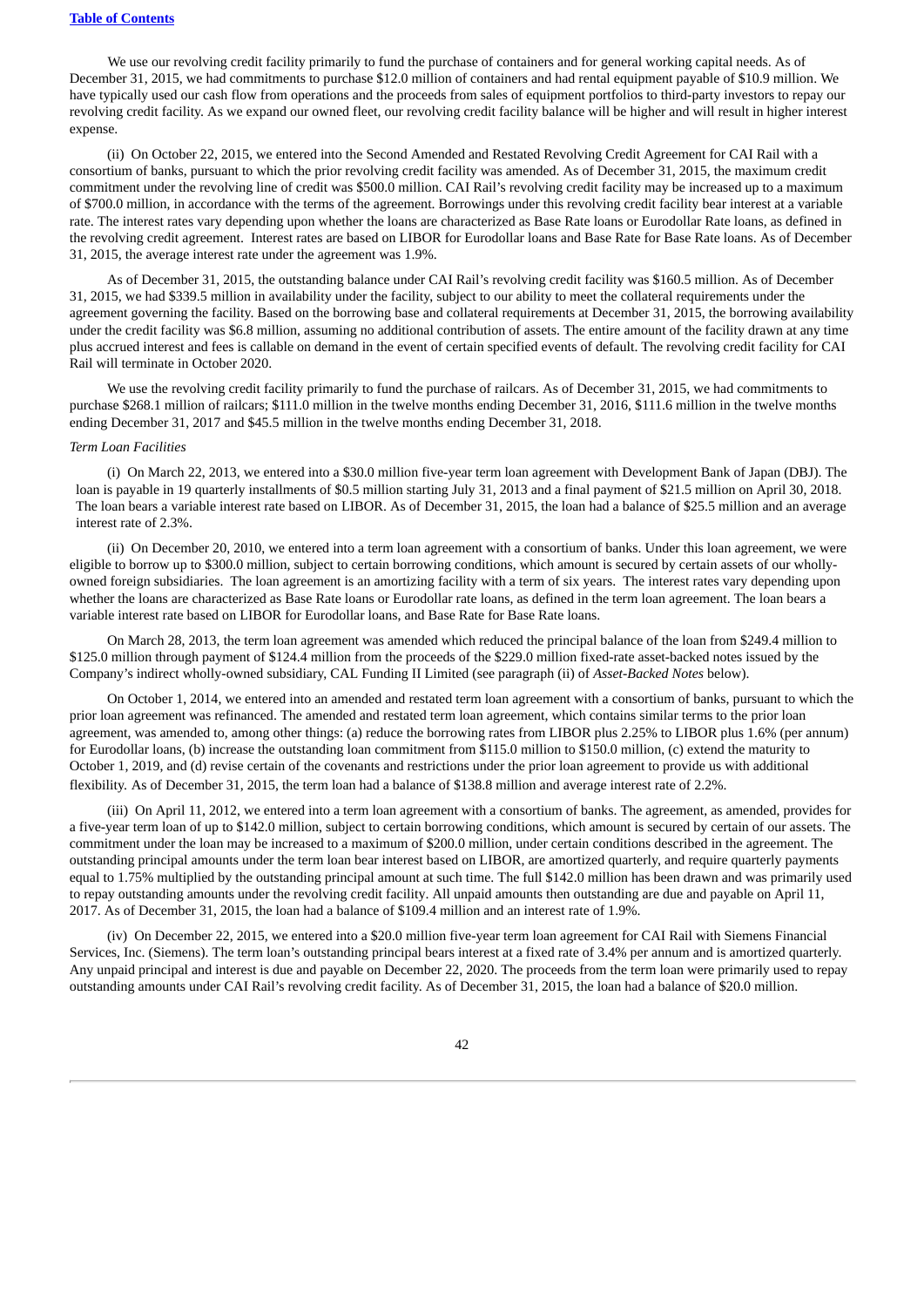### *Asset-Backed Notes*

(i) On October 18, 2012, CAL Funding II Limited (CAL II) issued \$171.0 million of 3.47% fixed rate asset-backed notes (Series 2012-1 Asset-Backed Notes). Principal and interest on the Series 2102-1 Asset-Backed Notes is payable monthly commencing on November 26, 2012, and the Series 2012-1 Asset-Backed Notes mature in October 2027. The proceeds from the Series 2012-1 Asset-Backed Notes were used to repay part of the Company's borrowings under its senior revolving credit facility. The Series 2012-1 Asset-Backed Notes had a balance of \$116.9 million as of December 31, 2015.

(ii) On March 28, 2013, CAL II issued \$229 million of 3.35% fixed rate asset-backed notes (Series 2013-1 Asset-Backed Notes). Principal and interest on the Series 2013-1 Asset-Backed Notes are payable monthly commencing on April 25, 2013, and the Series 2013-1 Asset-Backed Notes mature in March 2028. The proceeds from the new Series 2013-1 Asset-Backed Notes were used partly to reduce the balance of the Company's term loan with a consortium of banks as described in paragraph (ii) of *Term Loan Facilities* above, and to partially pay down the Company's senior revolving credit facility. The Series 2013-1 Asset-Backed Notes had a balance of \$166.0 million as of December 31, 2015.

The agreements under each of the asset-backed notes described above require the Company to maintain a restricted cash account to cover payment of the obligations. As of December 31, 2015, the restricted cash account had a balance of \$7.2 million.

#### *Other Debt Obligations*

On September 13, 2012, our wholly-owned subsidiary, Container Applications Limited (CAL), entered into a Note Purchase Agreement with certain institutional investors, pursuant to which CAL issued \$103.0 million of 4.9% Senior Secured Notes due September 13, 2022 (the Notes) to the investors. The Notes are guaranteed by us and secured by certain of our assets and those of CAL.

The Notes bear interest at 4.9% per annum, due and payable semiannually on March 13 and September 13 of each year, commencing on March 13, 2013. In addition, CAL is required to make certain principal payments on March 13 and September 13 of each year, commencing on March 13, 2013. Any unpaid principal and interest is due and payable on September 13, 2022. As of December 31, 2015, the Notes had a balance of \$78.3 million.

On May 8, 2014, we entered into a short term uncommitted line of credit agreement. Under this credit agreement, we are eligible to borrow up to \$75.0 million, subject to certain borrowing conditions. Loans made under the line of credit are repayable on the earlier of (a) 3 months after the loan is made, and (b) the facility termination date of May 8, 2016. Outstanding loans bear a variable interest rate based on LIBOR. The full \$75.0 million was drawn and was primarily used to repay outstanding amounts under our senior revolving credit facility. As of December 31, 2015, the full \$75.0 million was paid down.

On June 25, 2014, one of our Japanese investor funds that is consolidated by us as a VIE (see Note 3 to our consolidated financial statements included in this Annual Report on Form 10-K) entered into a term loan agreement with a bank. Under the terms of the agreement, the Japanese investor fund entered into two loans; a five year, amortizing loan of \$9.2 million at a fixed interest rate of 2.7%, and a five year, non-amortizing loan of \$1.6 million at a variable interest rate based on LIBOR. The debt is secured by assets of the Japanese investor fund, and is subject to certain borrowing conditions set out in the loan agreement. As of December 31, 2015, the term loans held by the Japanese investor fund totaled \$7.6 million and had an average interest rate of 2.6%.

As of December 31, 2015, we had collateralized financing obligations totaling \$112.2 million (see Note 3 to our consolidated financial statements included in this Annual Report on Form 10-K). The obligations had an average interest rate of 0.7% as of December 31, 2015 with maturity dates between March 2016 and June 2019.

As of December 31, 2015, we had capital lease obligations of less than \$0.1 million. The underlying obligations are denominated in Euros at floating interest rates averaging 2.8% as of December 31, 2015, with maturity dates of March 2016.

Our term loans, senior secured notes, asset-backed notes, collateralized financing obligations, term loans held by VIEs and capital lease obligations are secured by specific pools of rental equipment and other assets owned by the Company, the underlying leases thereon and the Company's interest in any money received under such contracts.

In addition to customary events of default, our revolving credit facilities and term loans contain restrictive covenants, including limitations on certain liens, indebtedness and investments. In addition, all of our debt facilities contain various restrictive financial and other covenants. The financial covenants in our debt facilities require us to maintain (1) a maximum consolidated funded debt to consolidated tangible net worth ratio of 3.75:1.00; and (2) a minimum fixed charge coverage ratio of 1.20:1.00. As of December 31, 2015, we were in compliance with all of our debt covenants.

Under certain conditions, as defined in our credit agreements with our banks and/or note holders, we are subject to certain cross default provisions that may result in an acceleration of principal repayment under these credit facilities if an uncured default condition were to exist. Our asset-backed notes are not subject to any such cross default provisions.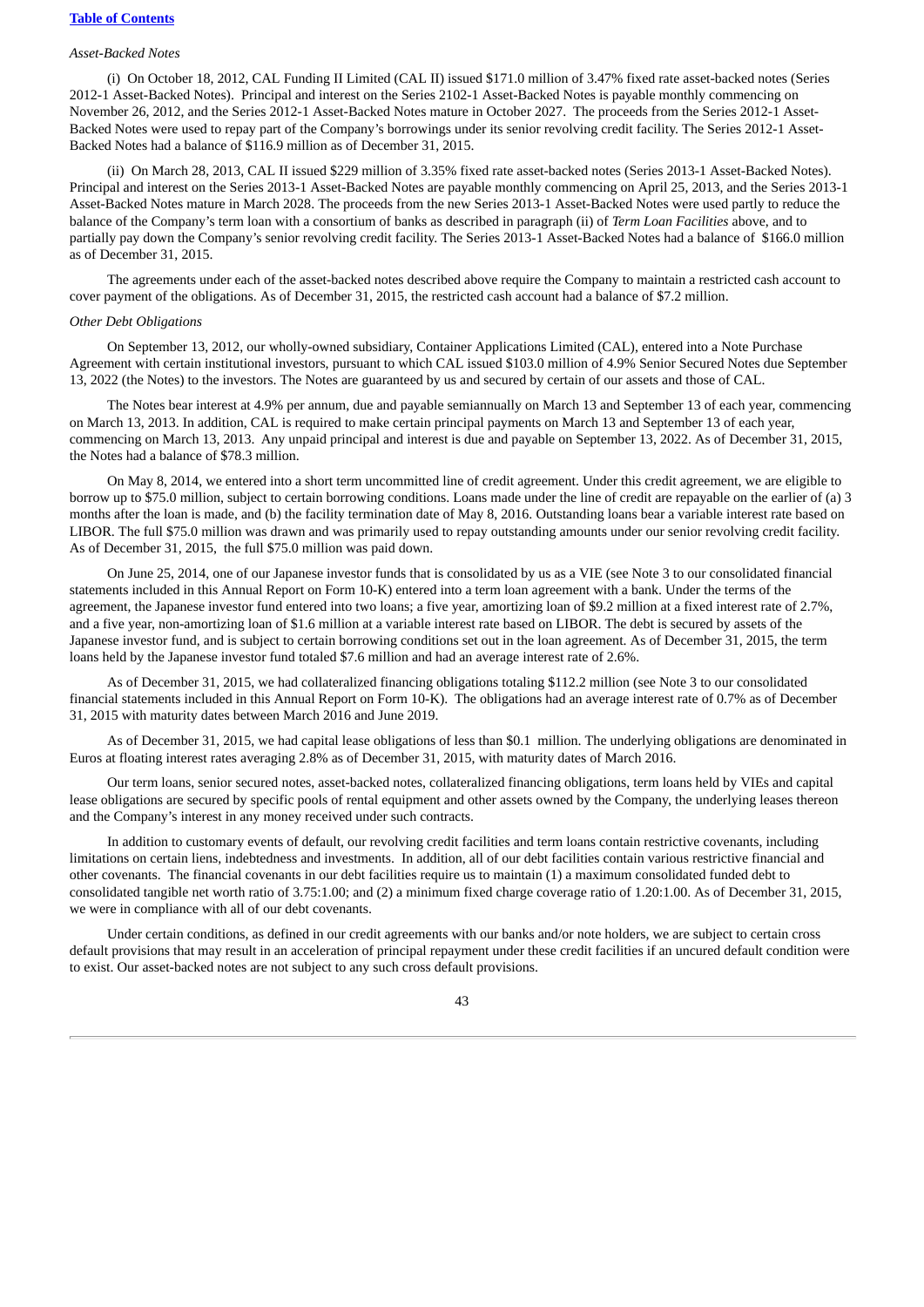## **Cash Flow**

The following table sets forth certain cash flow information for the years ended December 31, 2015, 2014 and 2013 (in thousands):

|                                                | <b>Year Ended December 31,</b> |            |  |            |    |            |  |
|------------------------------------------------|--------------------------------|------------|--|------------|----|------------|--|
|                                                |                                | 2015       |  | 2014       |    | 2013       |  |
| Net income                                     |                                | 26,972     |  | 60,385     | -S | 64,520     |  |
| Adjustments to income                          |                                | 120,397    |  | 79,302     |    | 59,666     |  |
| Net cash provided by operating activities      |                                | 147,369    |  | 139,687    |    | 124,186    |  |
| Net cash used in investing activities          |                                | (305, 248) |  | (225, 355) |    | (266, 806) |  |
| Net cash provided by financing activities      |                                | 156,536    |  | 95,142     |    | 172,101    |  |
| Effect on cash of foreign currency translation |                                | 75         |  | (1,394)    |    | (1, 411)   |  |
| Net (decrease) increase in cash                |                                | (1,268)    |  | 8,080      |    | 28,070     |  |
| Cash at beginning of period                    |                                | 53,821     |  | 45,741     |    | 17,671     |  |
| Cash at end of period                          |                                | 52,553     |  | 53,821     |    | 45,741     |  |

### *Operating Activities Cash Flows*

Net cash provided by operating activities of \$147.4 million for the year ended December 31, 2015 increased \$7.7 million from \$139.7 million for the year ended December 31, 2014. The increase was primarily due to an \$11.9 million increase in net income as adjusted for depreciation, amortization and other non-cash items, partially offset by a \$4.2 million decrease in our net working capital adjustments. Net working capital used in operating activities of \$4.8 million during the year ended December 31, 2015 was primarily due to a \$3.7 million decrease in accounts payable, accrued expenses and other current liabilities, primarily caused by the timing of payments and a \$7.2 million decrease in amounts due to container investors, partially offset by a \$4.7 million decrease in accounts receivable, primarily caused by the timing of receipts, and a \$1.4 million increase in unearned revenue, primarily caused by a rail contract we entered into in 2015.

Net cash provided by operating activities of \$139.7 million for the year ended December 31, 2014 increased \$15.5 million from \$124.2 million for the year ended December 31, 2013. The increase was primarily due to a \$6.7 million increase in net income as adjusted for depreciation, amortization and other non-cash items, as well as an \$8.8 million increase in our net working capital adjustments. Net working capital decreased by \$0.6 million in the year ended December 31, 2014, due to a \$4.3 million reduction in prepaid expenses and other assets, primarily due to the repayment of a \$5.0 million bond, and an increase of \$3.0 million in accounts payable, accrued expenses and other liabilities, primarily caused by the timing of payments. These increases to net working capital were offset by a \$6.4 million increase to accounts receivable, primarily caused by the timing of receipts, and a decrease of \$1.8 million in due to container investors.

### *Investing Activities Cash Flows*

Net cash used in investing activities increased \$79.9 million to \$305.2 million for the year ended December 31, 2015 from \$225.4 million for the year ended December 31, 2014. The increase in cash usage was primarily attributable to an \$82.0 million increase in the purchase of rental equipment and the \$4.1 million acquisition of our new logistics business, ClearPointt, partially offset by a \$5.8 million increase in receipt of principal payments from direct financing leases.

Net cash used in investing activities decreased \$41.4 million to \$225.4 million for the year ended December 31, 2014 from \$266.8 million for the year ended December 31, 2013. The decrease in cash usage was primarily attributable to a \$32.6 million increase in cash proceeds received from the disposition of used rental equipment, a \$4.0 million increase in receipt of principal payments from direct financing leases, and a \$4.9 million decrease in the purchase of rental equipment.

### *Financing Activities Cash Flows*

Net cash provided by financing activities of \$156.5 million for the year ended December 31, 2015 increased \$61.4 million compared to the year ended December 31, 2014 primarily as a result of higher net borrowings being required to finance the acquisition of rental equipment. During the year ended December 31, 2015, our net cash inflow from borrowings was \$167.0 million compared to \$127.4 million for the year ended December 31, 2014, reflecting the increase in investment in rental equipment during 2015 compared to 2014.

Net cash provided by financing activities of \$94.6 million for the year ended December 31, 2014 decreased \$77.5 million compared to the year ended December 31, 2013 primarily as a result of lower net borrowings being required to finance the acquisition of rental equipment. During the year ended December 31, 2014, our net cash inflow from borrowings was \$127.4 million compared to \$181.9 million for the year ended December 31, 2013, reflecting the reduction in investment in rental equipment during 2014 compared to 2013.

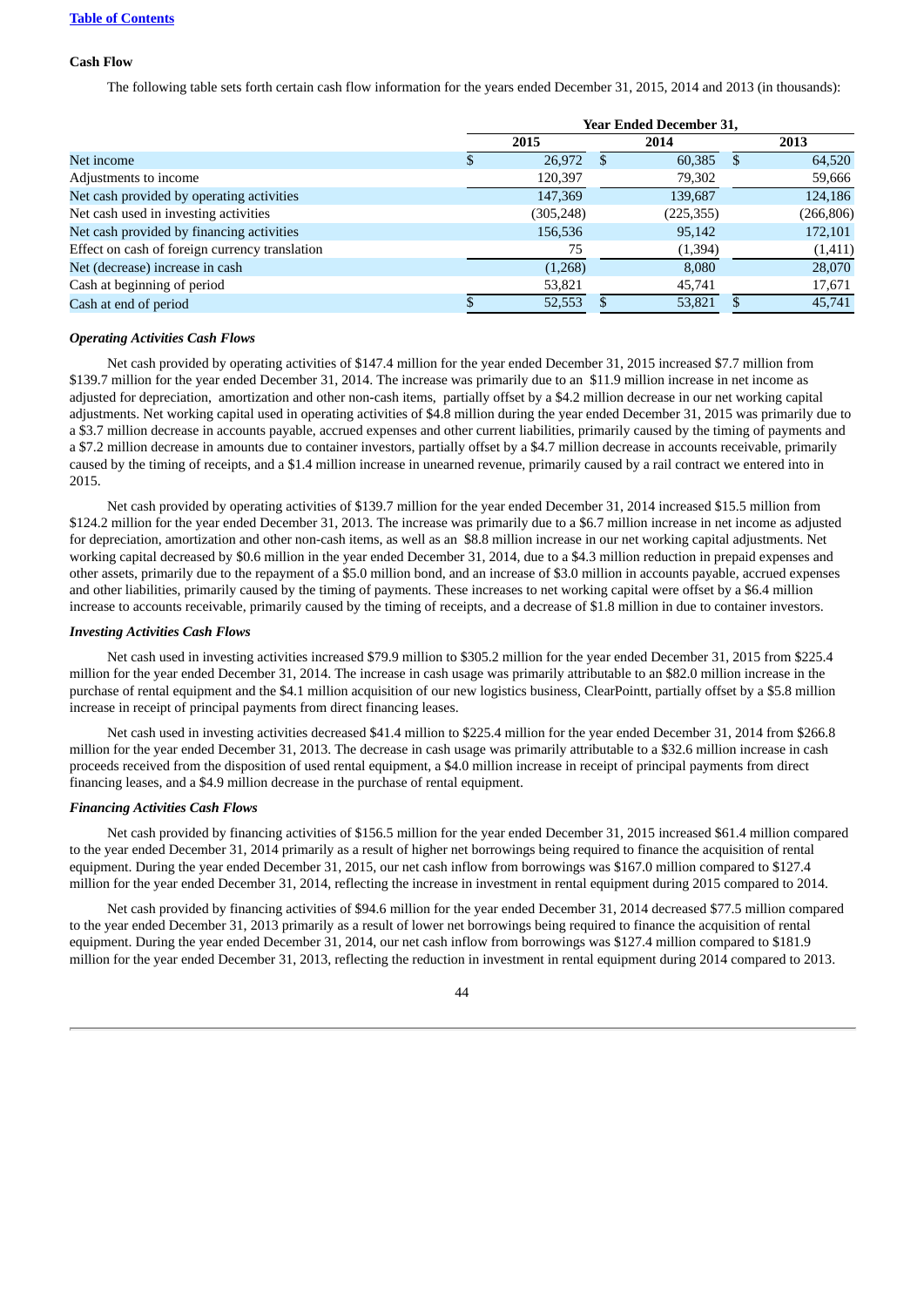## **Contractual Obligations and Commercial Commitments**

The following table sets forth our contractual obligations and commercial commitments by due date as of December 31, 2015 (in thousands):

|                                       |                  |                  |            | <b>Payments Due by Period</b> |            |            |           |
|---------------------------------------|------------------|------------------|------------|-------------------------------|------------|------------|-----------|
|                                       |                  | <b>Less than</b> | $1-2$      | $2 - 3$                       | $3-4$      | $4 - 5$    | More than |
|                                       | Total            | 1 year           | years      | years                         | years      | years      | 5 years   |
| Total debt obligations:               |                  |                  |            |                               |            |            |           |
| Revolving credit facilities           | \$<br>657,000 \$ | 43,000 \$        | $-$ \$     | $-$ \$                        | $-$ \$     | 614,000 \$ |           |
| Term loans                            | 293,630          | 21,859           | 111,398    | 32,099                        | 112,990    | 15,284     |           |
| Senior secured notes                  | 78,280           | 7,175            | 6,110      | 6,110                         | 6,110      | 6,110      | 46,665    |
| Asset-backed notes                    | 282,875          | 40,000           | 40,000     | 40,000                        | 40,000     | 40,000     | 82,875    |
| Collateralized financing obligations  | 112,250          | 58,552           | 18,295     | 25,217                        | 10,186     |            |           |
| Term loans held by VIE                | 7,577            | 1,829            | 1,829      | 1,829                         | 2,090      |            |           |
| Capital lease obligations             | 5                | 5                |            |                               |            |            |           |
| Interest on debt and capital lease    |                  |                  |            |                               |            |            |           |
| obligations (1)                       | 121,202          | 31,932           | 27,517     | 24,593                        | 21,593     | 8,387      | 7,180     |
| Rental equipment payable              | 10,901           | 10,901           |            |                               |            |            |           |
| Rent, office facilities and equipment | 2,805            | 1,398            | 1,154      | 208                           | 45         |            |           |
| Equipment purchase commitments        | 280,139          | 123,069          | 111,563    | 45,507                        |            |            |           |
| Total contractual obligations         | 1,846,664 \$     | 339,720 \$       | 317,866 \$ | 175,563 \$                    | 193,014 \$ | 683,781 \$ | 136,720   |

(1) Our estimate of interest expense commitment includes \$46.3 million relating to our revolving credit facilities, \$17.6 million relating to our term loans, \$19.7 million relating to our senior secured notes, \$34.4 million relating to our asset backed notes, \$2.8 million relating to our collateralized financing obligations, \$0.4 million related to our term loans held by VIEs, and less than \$0.1 million relating to our capital lease obligations. The calculation of interest commitment related to our debt assumes the following weighted average interest rates as of December 31, 2015: revolving credit facilities, 1.8%; term loans, 2.2%; senior secured notes, 4.9%; asset backed notes, 3.4%; collateralized financing obligations, 0.7%; term loans held by VIEs, 2.6%; and capital lease obligations, 2.8%. These calculations assume that interest rates will remain at the same level over the next five years. We expect that interest rates will vary over time based upon fluctuations in the underlying indexes upon which these interest rates are based.

See Note 9 to our consolidated financial statements included in this Annual Report on Form 10-K for a description of the terms of our revolving credit facilities, term loans, asset based notes and capital lease obligations.

### **Off-Balance Sheet Arrangements**

As of December 31, 2015, we had no off-balance sheet arrangements or obligations other than noted below. An off-balance sheet arrangement includes any contractual obligation, agreement or transaction arrangement involving an unconsolidated entity under which we would have: (1) retained a contingent interest in transferred assets; (2) an obligation under derivative instruments classified as equity; (3) any obligation arising out of a material variable interest in an unconsolidated entity that provides financing, liquidity, market risk or credit risk support to us, or that engages in leasing, hedging or research and development services with us; or (4) made guarantees.

We transferred ownership of certain equipment to Japanese container funds which were established by Japan Investment Adviser Co., Ltd. (JIA) and CAIJ, Inc. (CAIJ). CAIJ is an 80%-owned subsidiary of CAI with the remaining 20% owned by JIA. Prior to September 2013, JIA was owned and controlled by a Managing Director of CAIJ. Prior to the purchase of equipment from us, the purchasing entities had received contributions from unrelated Japanese investors, under separate Japanese investment agreements allowed under Japanese commercial laws. The contributions were used to purchase equipment from us. Under the terms of the agreement, the CAI related Japanese entities will manage each of the investments but may outsource all or part of each operation to a third party. Pursuant to its services agreements with investors, the Japanese container funds have outsourced the general management of their operations to CAIJ. The Japanese container funds have also entered into equipment management service agreements and financing arrangements whereby we manage the leasing activity of equipment owned by the Japanese container funds. The profit or loss from each investment will substantially belong to each respective investor, except with respect to certain financing arrangements where the terms of the transaction provide us with an option to purchase the equipment at a fixed price. If we decide to exercise our purchase options and resell the equipment to a third party, then we would realize any gain or loss from the sale. See Notes 3 and 14 to our consolidated financial statements included in this Annual Report on Form 10-K.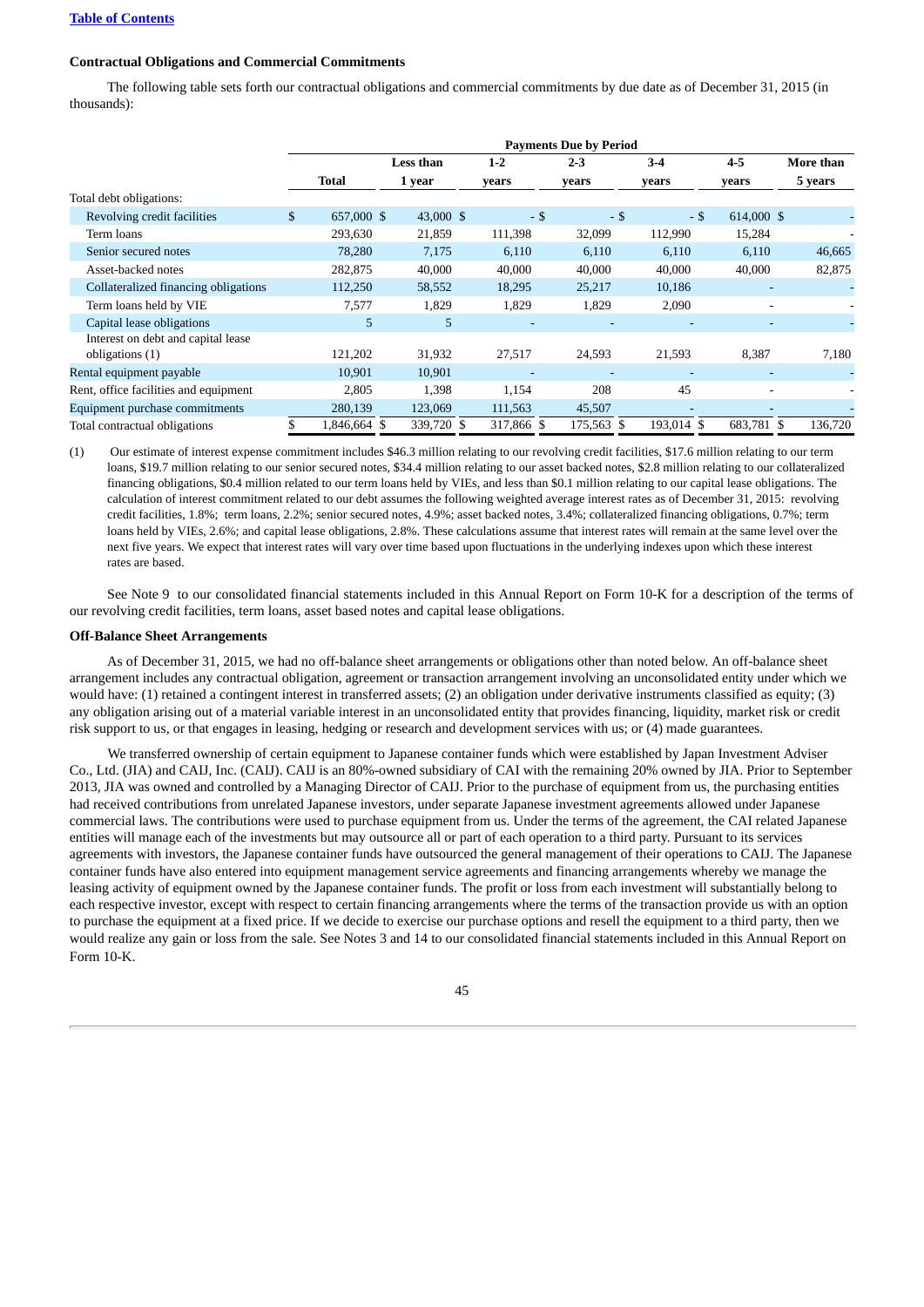## **Critical Accounting Policies and Estimates**

The preparation of financial statements in conformity with GAAP requires management to use judgment in making estimates and assumptions that affect reported amounts of assets and liabilities, the reported amounts of income and expense during the reporting period and the disclosure of contingent assets and liabilities as of the date of the financial statements. We have identified the policies and estimates below as critical to our business operations and the understanding of our results of operations. These policies and estimates are considered critical due to the existence of uncertainty at the time the estimate is made, the likelihood of changes in estimates from period to period and the potential impact that these estimates can have on our financial statements. Significant items subject to such estimates and assumptions include revenue recognition, consolidation of container funds, accounting for rental equipment, allowance for doubtful accounts and income taxes. The following accounting policies and estimates include inherent risks and uncertainties related to judgments and assumptions made by us. Our estimates are based on the relevant information available at the end of each period. Actual results could differ from those estimates.

## *Revenue Recognition*

We provide a range of services to our customers incorporating rental, sale and management of equipment, and the provision of logistics services. Revenue for all forms of service is recognized when earned following the guidelines under FASB ASC 605, *Revenue Recognition* and ASC 840, *Leases*. Revenue is reported net of any related sales tax.

*Container and Rail Lease Income.* We recognize revenue from operating leases of our owned equipment as earned over the term of the lease. Where minimum lease payments vary over the lease term, revenue is recognized on a straight-line basis over the term of the lease. Finance lease income is recognized using the effective interest method, which generates a constant rate of interest over the period of the lease. We cease recognition of lease revenue if and when a lessee defaults in making timely lease payments or we otherwise determine that future lease payments are not likely to be collected from the lessee. Our determination of the collectability of future lease payments is made by management on the basis of available information, including the current creditworthiness of lessees, historical collection results and review of specific past due receivables. If we experience unexpected payment defaults from our lessees, we will cease revenue recognition for those leases, which will reduce rental revenue.

*Management Fee Revenue.* We recognize revenue from management fees earned under management agreements on a monthly basis. Fees are calculated as a percentage of net operating income, which is revenue from the equipment under management minus direct operating expense related to those units. If a lessee of a managed unit defaults in making timely lease payments or we otherwise determine that future lease payments are not likely to be collected from the lessee, then we will cease to record lease revenue for purposes of our internal record keeping in connection with determining the amount of management fees that we have earned, which in turn will result in reduced management fee revenue.

*Logistics Revenue.* We recognize logistics revenue for transportation services provided to customers. For transportation services not completed at the end of a reporting period, we use a percentage of completion method to allocate the appropriate revenue to each separate reporting period using relative transit time. We report logistics revenue on a gross basis as we are the primary obligor and responsible for providing the services desired by the customer. We are responsible for fulfillment, including the acceptability of the service, and have discretion in setting sales prices and as a result, our earnings may vary. We also have discretion in selecting vendors from multiple suppliers for the services ordered by our customers. Lastly, we have credit risk for our receivables.

## *Allowance for Doubtful Accounts*

Our allowance for doubtful accounts is developed based on two key components: (1) specific reserves for receivables which are impaired for which management believes full collection is doubtful; and (2) a general reserve for estimated losses inherent in the receivables. The general reserve is estimated by applying certain percentages to receivables that have not been specifically reserved, ranging from 1.0% on accounts that are one to thirty days overdue, to 100% on accounts that are one year overdue. Our allowance for doubtful accounts is reviewed regularly by our management and is based on the risk profile of the receivables, credit quality indicators such as the level of past due amounts and non-performing accounts and economic conditions. Changes in economic conditions or other events may necessitate additions or deductions to the allowance for doubtful accounts. The allowance is intended to provide for losses inherent in the owned fleet's accounts receivable, and requires the application of estimates and judgments as to the outcome of collection efforts and the realization of collateral, among other things

The credit risk on accounts receivable related to the equipment we manage is the responsibility of third-party investors. Under our management agreements, if we are unable to ultimately collect any amount due from a managed unit lessee, third-party investors are obligated to reimburse us for any amounts we have previously paid to them in anticipation of receiving the uncollectible amount from the container lessee.

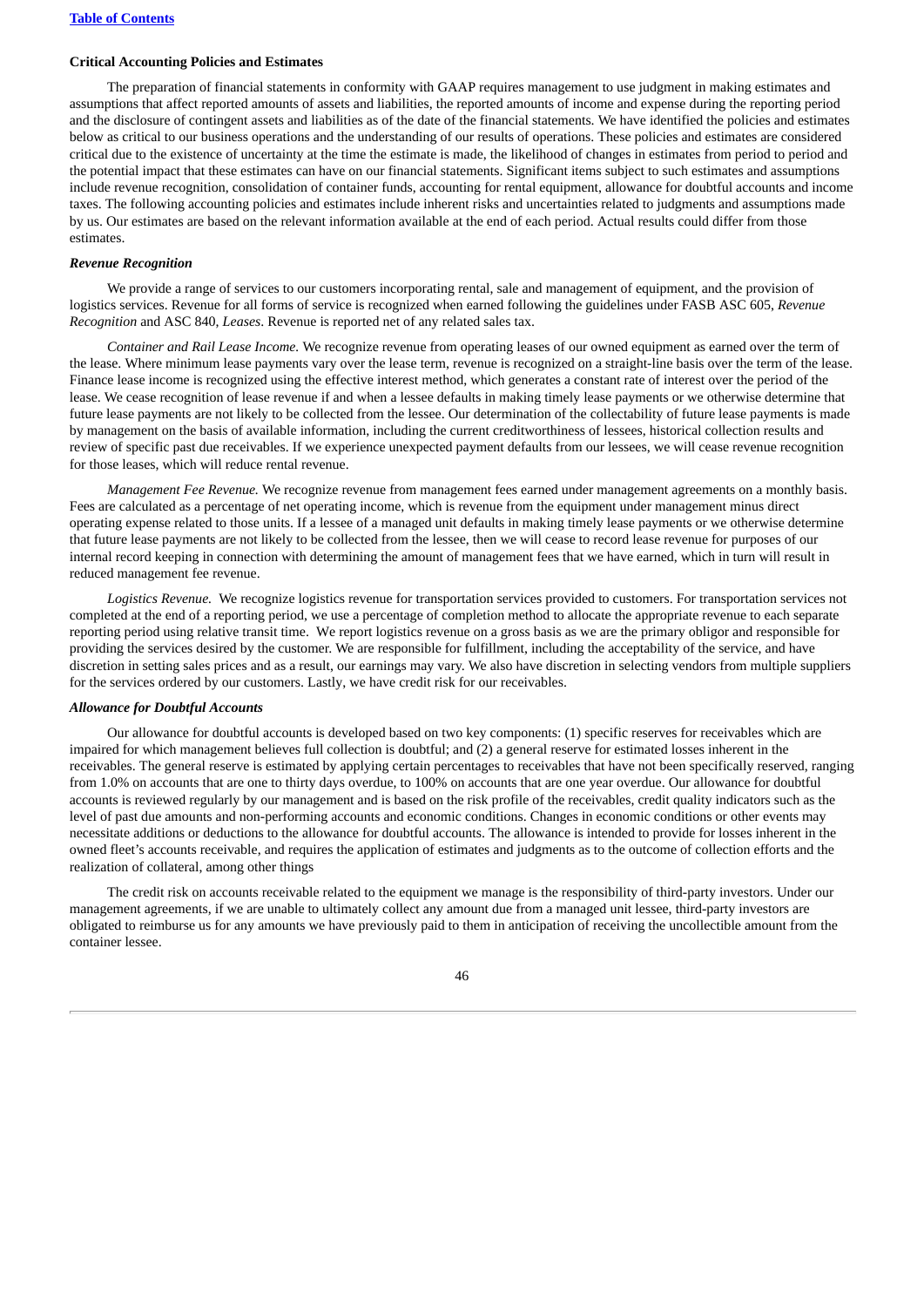## *Accounting for Rental Equipment*

Accounting for rental equipment includes depreciation and impairment testing.

*Depreciation.* In general, we purchases new container equipment from container manufacturers for the purpose of leasing such equipment to customers. We also purchases used container equipment through sale-leaseback transactions with our customers, or equipment that was previously owned by one of our third party investors. Used equipment is typically purchased with an existing lease in place.

Container equipment is recorded at cost and depreciated to an estimated residual value on a straight-line basis over its estimated useful life. The estimated useful lives and residual values of our container equipment are based on historical disposal experience and our expectations for future used container sale prices. We review our depreciation policies on a regular basis to determine whether changes have taken place that would suggest that a change in our depreciation policies, useful lives of our equipment or the assigned residual values is warranted.

The estimated useful lives and residual values for the majority of our container equipment purchased new from the factory are as follows:

|                                              |                       | Depreciable Life in |
|----------------------------------------------|-----------------------|---------------------|
|                                              | <b>Residual Value</b> | Years               |
| 20-ft. standard dry van container            |                       | 13.0<br>1,050       |
| 40-ft. standard dry van container            |                       | 13.0<br>1.300       |
| 40-ft. high cube dry van container           |                       | 13.0<br>1,650       |
| 20-ft. refrigerated container                |                       | 12.0<br>2,750       |
| 40-ft. high cube refrigerated container<br>S |                       | 12.0<br>3,500       |

Other specialized equipment is depreciated to its estimated residual value, which ranges from \$1,000 to \$3,500, over its estimated useful life of between 12.5 years and 15 years.

For used container equipment acquired through sale-leaseback transactions, we often adjust our estimates for remaining useful life and residual values based on current conditions in the sale market for older containers and our expectations for how long the equipment will remain on-hire to the current lessee.

Railcar equipment is depreciated over its estimated useful life of 43 years to its estimated residual value of \$8,700 using the straightline method.

*Impairment.* On at least an annual basis, we evaluate our rental equipment fleet to determine whether there have been any events or changes in circumstances indicating that the carrying amount of all, or part, of our fleet may not be recoverable. Events which would trigger an impairment review include, among others, a significant decrease in the long-term average market value of rental equipment, a significant decrease in the utilization rate of rental equipment resulting in an inability to generate income from operations and positive cash flow in future periods, or a change in market conditions resulting in a significant decrease in lease rates.

When testing for impairment, equipment is generally grouped by equipment type, year of manufacture and whether it is on or offlease, and is tested separately from other groups of assets and liabilities. Potential impairment exists when the estimated future undiscounted cash flows generated by an asset group, comprised of lease proceeds and residual values, less operating expenses, are less than the carrying value of that asset group. If potential impairment exists, the equipment is written down to its fair value. In determining the fair value of an asset group, we consider market trends, published value for similar assets, recent transactions of similar assets and in certain cases, quotes from third party appraisers. During the year ended December 31, 2015, our annual impairment review resulted in a charge for certain offlease containers of \$24.5 million, which is included in depreciation expense in our consolidated statement of income. No impairment charges were recorded in 2014 and 2013 as a result of our annual review.

### *Consolidation of Container Funds*

We regularly perform a review of our container fund arrangements with our investors to determine whether a fund is a variable interest entity (VIE) and whether we have a variable interest that provides us with a controlling financial interest and are the primary beneficiary of the VIE in accordance with ASC Topic 810, C*onsolidation.* If the fund is determined to be a VIE, our analysis identifies the primary beneficiary of the VIE as the entity that meets both of the following criteria under Paragraph 14A of ASC Topic 810:

- $\Box$  The power to direct the activities of a VIE that most significantly impact the entity's economic performance; and
- $\Box$  The obligation to absorb losses of the entity that could be potentially significant to the VIE or the right to receive benefits from the entity that could potentially be significant to the VIE.

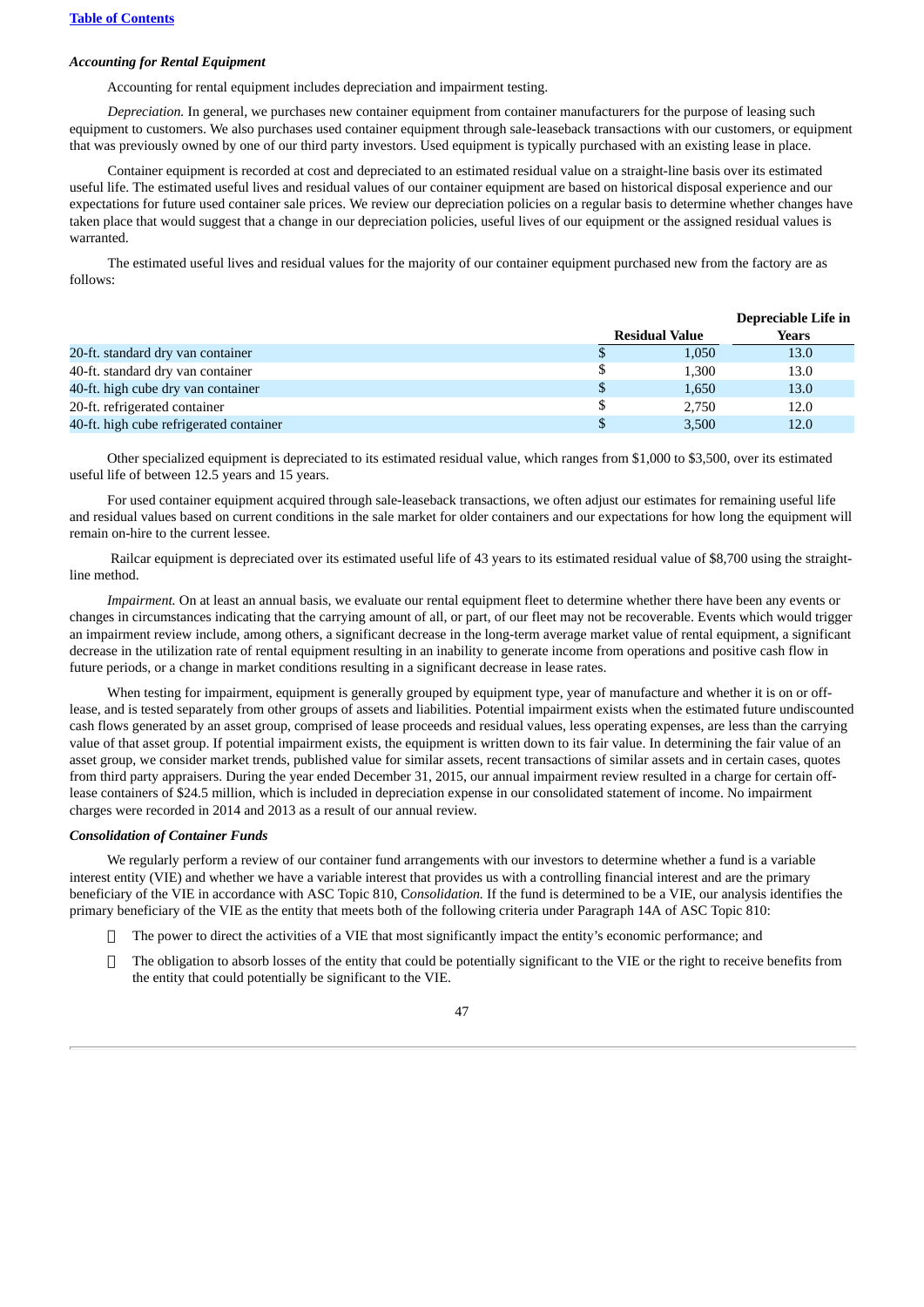If in our judgment we meet both of the above criteria, we include the VIE's financial statements in our consolidated financial statements as required under ASC Topic 810. The equity attributable to the VIE is shown as a non-controlling interest on our consolidated balance sheet and the after tax result attributable to its operations is shown as net income or loss attributable to non-controlling interest on our consolidated statement of income.

We currently enter into two types of container fund arrangements with investors which are reviewed under ASC Topic 810, *Consolidation*. These arrangements include container funds that we manage for investors and container funds that have entered into financing arrangements with investors. Included among several of the funds that we manage, and all of the funds under financing arrangements, are Japanese container funds that were established by CAIJ under separate investment agreements allowed under Japanese commercial laws. Each of the funds is financed by unrelated Japanese third party investors. (See Notes 3 and 14 to our consolidated financial statements included in this Annual Report on Form 10-K).

### *Income Taxes*

Deferred tax liabilities and assets are recognized for the expected future tax consequences of events that have been reflected in our consolidated financial statements. Deferred tax liabilities and assets are determined based on the differences between the book values and the tax basis of particular assets and liabilities, using tax rates in effect for the years in which the differences are expected to reverse. A valuation allowance is recorded to reduce our deferred tax assets to an amount we determine is more likely than not to be realized, based on our analyses of past operating results, future reversals of existing taxable temporary differences and projected taxable income. Our analyses of future taxable income are subject to a wide range of variables, many of which involve estimates. Uncertainty regarding future events and changes in tax regulation could materially alter our valuation of deferred tax liabilities and assets. If we determine that we would not be able to realize all or part of our deferred tax assets in the future, we would increase our valuation allowance and record a corresponding charge to our earnings in the period in which we make such determination. If we later determine that we are more likely than not to realize our deferred tax assets, we would reverse the applicable portion of the previously provided valuation allowance.

We recognize the effect of income tax positions only if those positions are more likely than not of being sustained. Recognized income tax positions are measured at the largest amount that is greater than 50% likely of being realized. Changes in recognition or measurement are reflected in the period in which the change in judgment occurs. We record penalties and interest related to unrecognized tax benefits within income tax expense.

### **Recent Accounting Pronouncements.**

See Note 2(q) of our consolidated financial statements included in this Annual Report on Form 10-K for a full description of recent accounting pronouncements and our expectation of their effect on our operations and financial condition.

## **ITEM 7A. QUANTITATIVE AND QUALITATIVE DISCLOSURES ABOUT MARKET RISK**

Market risk represents the risk of changes in value of a financial instrument, derivative or non-derivative, caused by fluctuations in foreign exchange rates and interest rates. Changes in these factors could cause fluctuations in our results of operations and cash flows. We are exposed to the market risks described below.

*Foreign Exchange Rate Risk*. Although we have significant foreign-based operations, the U.S. Dollar is our primary operating currency. Thus, most of our revenue and expenses are denominated in U.S. Dollars. We have equipment sales in British Pound Sterling, Euros and Japanese Yen and incur overhead costs in foreign currencies, primarily in British Pound Sterling and Euros. CAI Consent Sweden AB, one of our wholly-owned subsidiaries, has significant amounts of revenue as well as expenses denominated in Euros and Swedish Krone. During the year ended December 31, 2015, the U.S. Dollar increased in value in relation to other major foreign currencies (such as the Euro and British Pound Sterling). The increase in the value of the U.S. Dollar has decreased our revenues and expenses denominated in foreign currencies. The increase in the value of the U.S. Dollar relative to foreign currencies will also result in U.S. dollar denominated assets held at some of our foreign subsidiaries to increase in value relative to the foreign subsidiaries' local currencies. For the year ended December 31, 2015, we recognized a loss on foreign exchange of \$0.2 million. A 10% change in foreign exchange rates would not have a material impact on our business, financial position, results of operations or cash flows.

*Interest Rate Risk.* The nature of our business exposes us to market risk arising from changes in interest rates to which our variablerate debt is linked. As of December 31, 2015, the principal amount of debt outstanding under variable-rate revolving credit facilities was \$657.0 million. In addition, at December 31, 2015 we had balances on our variable rate term loans of \$273.6 million, less than \$0.1 million of variable rate capital lease obligations, and \$7.6 million of variable rates loans held by a VIE. The average interest rate on our variable rate debt was 2.0% as of December 31, 2015 based on LIBOR plus a margin based on certain conditions.

A 1.0% increase or decrease in underlying interest rates for these obligations will increase or decrease interest expense by approximately \$9.4 million annually assuming debt remains constant at December 31, 2015 levels.

We do not currently participate in hedging, interest rate swaps or other transactions to manage the market risks described above.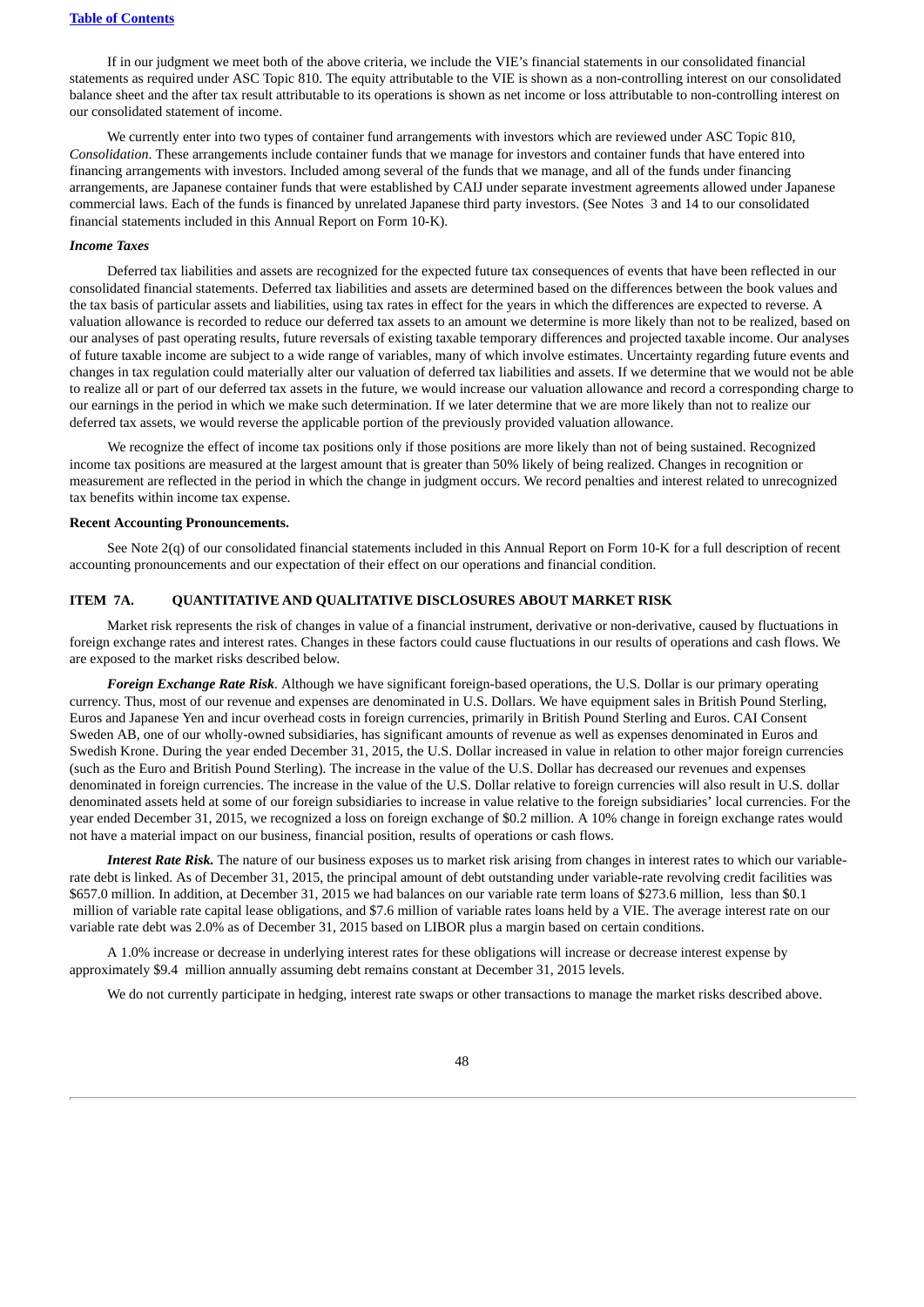### **ITEM 8. FINANCIAL STATEMENTS AND SUPPLEMENTARY DATA**

The consolidated financial statements and financial statement schedule are contained in Item 15 of this Annual Report on Form 10-K, and are incorporated herein by reference. See Part IV, Item 15(a) for an index to the consolidated financial statements and supplementary data.

## **ITEM 9. CHANGES IN AND DISAGREEMENTS WITH ACCOUNTANTS ON ACCOUNTING AND FINANCIAL DISCLOSURE**

None.

### **ITEM 9A. CONTROLS AND PROCEDURES**

### **Management's Evaluation of Disclosure Controls and Procedures**

In accordance with Rule 13a-15(b) under the Exchange Act, we carried out an evaluation, under the supervision and with the participation of our management, including our President and Chief Executive Officer and our Chief Financial Officer, of the effectiveness of the design and operation of our disclosure controls and procedures (as defined in Rule 13a-15(e) under the Exchange Act) as of the end of the period covered by this Annual Report on Form 10-K. Based upon their evaluation of these disclosure controls and procedures, our President and Chief Executive Officer and our Chief Financial Officer concluded that our disclosure controls and procedures were effective as of December 31, 2015.

Management has excluded ClearPointt from its assessment of the effectiveness of disclosure controls and procedures that are also part of internal control over financial reporting, as of December 31, 2015, as permitted by the guidance issued by the Office of the Chief Accountant of the Securities and Exchange Commission. ClearPointt was acquired by the Company during the third quarter of 2015 and represented 4% and 0.3%, respectively, of total revenue and total assets of the related consolidated financial statement amounts as of and for the year ended December 31, 2015.

### **Changes in Internal Control Over Financial Reporting**

As a result of the ClearPointt acquisition, we have commenced a project to evaluate the processes and procedures of ClearPointt's internal control over financial reporting and incorporate ClearPointt's internal control over financial reporting into our internal control over financial reporting framework. Except for the activities described above, there were no changes in our internal control over financial reporting (as such term is defined in Rule 13a-15(f) and 15d-15(f) under the Exchange Act) during the quarter ended December 31, 2015 that have materially affected, or are reasonably likely to materially affect, our internal control over financial reporting.

### **Management's Annual Report on Internal Control Over Financial Reporting**

Our management is responsible for establishing and maintaining adequate internal control over financial reporting (as defined in Rules 13a-15(f) and 15d-15(f) under the Exchange Act). Our internal control over financial reporting is a process designed with the participation of our principal executive officer and principal financial officer or persons performing similar functions to provide reasonable assurance regarding the reliability of financial reporting and the preparation of our financial statements for external reporting purposes in accordance with U.S. generally accepted accounting principles. Our internal control over financial reporting includes policies and procedures that: (a) pertain to the maintenance of records that, in reasonable detail, accurately and fairly reflect our transactions and dispositions of assets; (b) provide reasonable assurance that transactions are recorded as necessary to permit preparation of financial statements in accordance with U.S. generally accepted accounting principles, and that our receipts and expenditures are being made only in accordance with authorizations of our management and Board of Directors; and (c) provide reasonable assurance regarding prevention or timely detection of unauthorized acquisition, use or disposition of our assets that could have a material effect on our financial statements.

Because of its inherent limitations, our internal controls and procedures may not prevent or detect misstatements. A control system, no matter how well conceived and operated, can only provide reasonable, not absolute, assurance that the objectives of the control system are met. Because of the inherent limitations in all control systems, no evaluation of controls can provide absolute assurance that all control issues and instances of fraud, if any, have been detected. Also, projections of any evaluation of effectiveness to future periods are subject to the risk that controls may become inadequate because of changes in conditions or that the degree of compliance with the policies or procedures may deteriorate.

As of December 31, 2015, our management, with the participation of our President and Chief Executive Officer and our Chief Financial Officer, conducted an evaluation of the effectiveness of our internal control over financial reporting based on the framework established in Internal Control—Integrated Framework (2013) issued by the Committee of Sponsoring Organizations of the Treadway Commission (COSO). Based on this evaluation, management has determined that our internal control over financial reporting is effective as of December 31, 2015.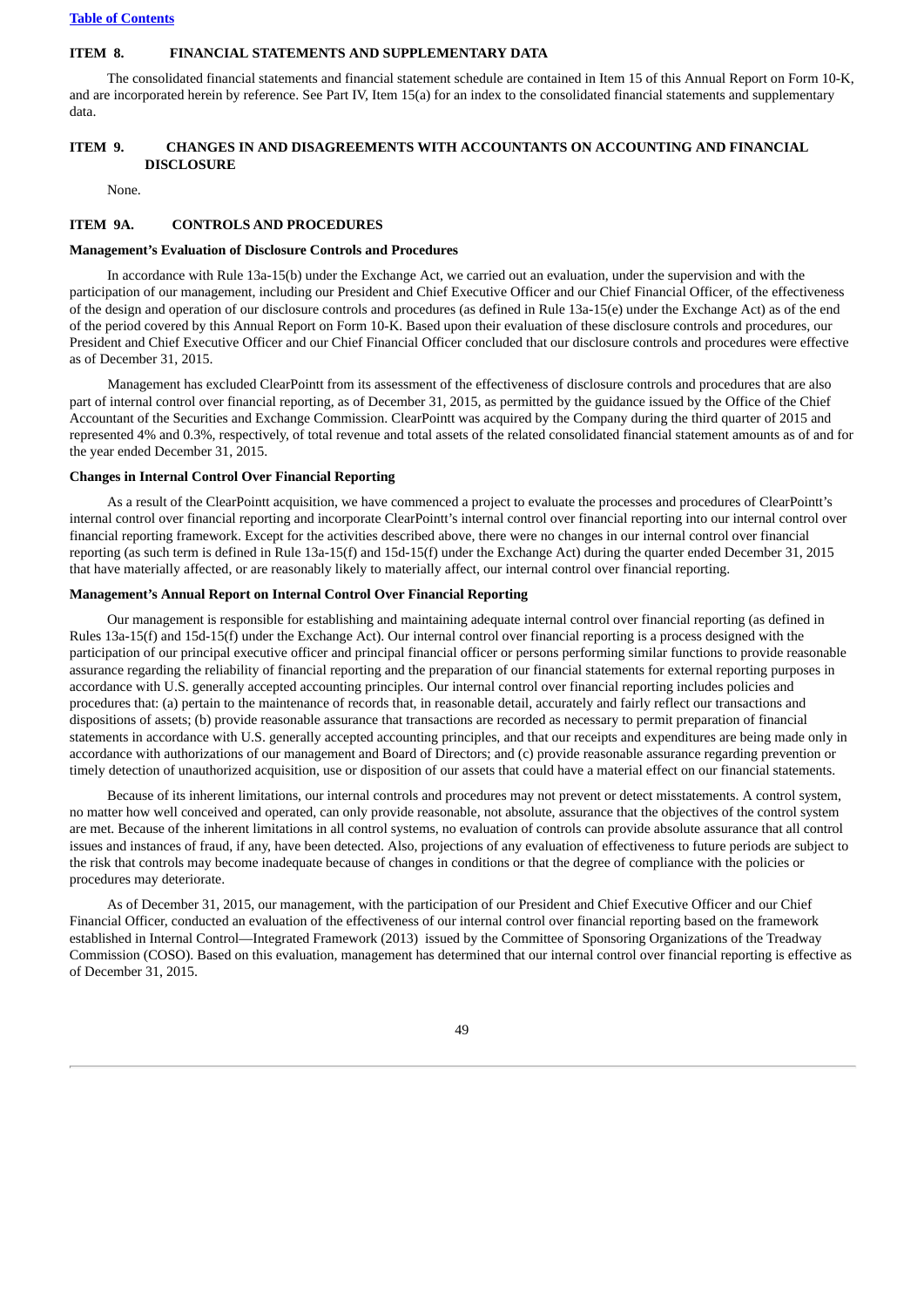Management has excluded ClearPointt Logistics LLC from its assessment of internal control over financial reporting as of December 31, 2015, as permitted by the guidance issued by the Office of the Chief Accountant of the Securities and Exchange Commission. ClearPointt was acquired by the Company during the third quarter of 2015 and represented 4% and 0.3%, respectively, of total revenue and total assets of the related consolidated financial statement amounts as of and for the year ended December 31, 2015.

KPMG LLP, the independent registered public accounting firm that audited our 2015 consolidated financial statements included in this Annual Report on Form 10-K, has issued an attestation report on our internal control over financial reporting. The report appears below.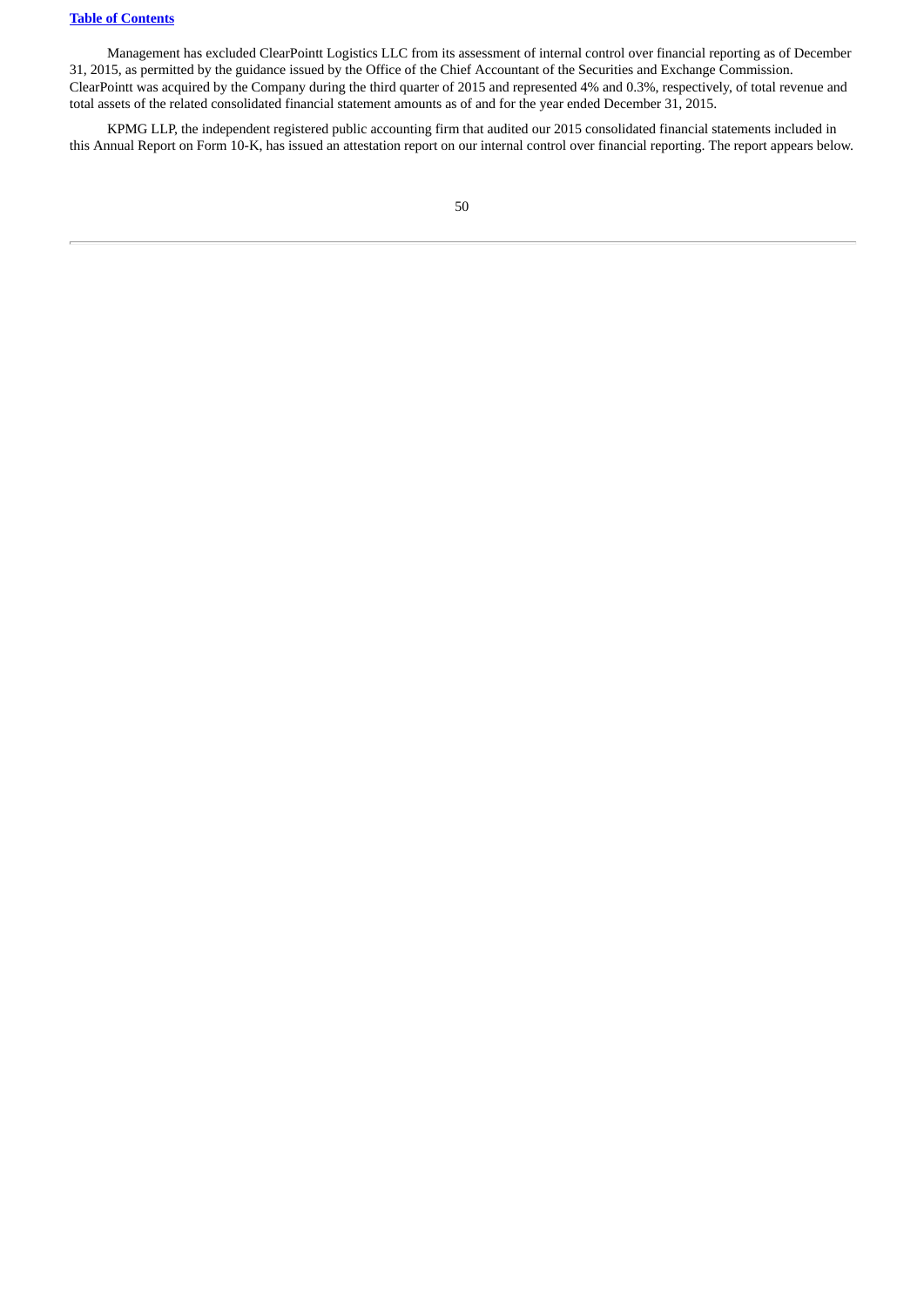The Board of Directors and Stockholders CAI International, Inc.:

We have audited CAI International, Inc. and subsidiaries' (the Company) internal control over financial reporting as of December 31, 2015, based on criteria established in *Internal Control – Integrated Framework (2013)* issued by the Committee of Sponsoring Organizations of the Treadway Commission (COSO). CAI International, Inc.'s management is responsible for maintaining effective internal control over financial reporting and for its assessment of the effectiveness of internal control over financial reporting, included in the accompanying Management's Annual Report on Internal Control over Financial Reporting. Our responsibility is to express an opinion on the Company's internal control over financial reporting based on our audit.

We conducted our audit in accordance with the standards of the Public Company Accounting Oversight Board (United States). Those standards require that we plan and perform the audit to obtain reasonable assurance about whether effective internal control over financial reporting was maintained in all material respects. Our audit included obtaining an understanding of internal control over financial reporting, assessing the risk that a material weakness exists, and testing and evaluating the design and operating effectiveness of internal control based on the assessed risk. Our audit also included performing such other procedures as we considered necessary in the circumstances. We believe that our audit provides a reasonable basis for our opinion.

A company's internal control over financial reporting is a process designed to provide reasonable assurance regarding the reliability of financial reporting and the preparation of financial statements for external purposes in accordance with generally accepted accounting principles. A company's internal control over financial reporting includes those policies and procedures that (1) pertain to the maintenance of records that, in reasonable detail, accurately and fairly reflect the transactions and dispositions of the assets of the company; (2) provide reasonable assurance that transactions are recorded as necessary to permit preparation of financial statements in accordance with generally accepted accounting principles, and that receipts and expenditures of the company are being made only in accordance with authorizations of management and directors of the company; and (3) provide reasonable assurance regarding prevention or timely detection of unauthorized acquisition, use, or disposition of the company's assets that could have a material effect on the financial statements.

Because of its inherent limitations, internal control over financial reporting may not prevent or detect misstatements. Also, projections of any evaluation of effectiveness to future periods are subject to the risk that controls may become inadequate because of changes in conditions, or that the degree of compliance with the policies or procedures may deteriorate.

In our opinion, CAI International, Inc. maintained, in all material respects, effective internal control over financial reporting as of December 31, 2015, based on criteria established in *Internal Control – Integrated Framework (2013)* issued by the Committee of Sponsoring Organizations of the Treadway Commission (COSO).

The Company acquired ClearPointt Logistics LLC on July 27, 2015, and management excluded from its assessment of the effectiveness of the Company's internal control over financial reporting as of December 31, 2015, ClearPointt Logistics LLC's internal control over financial reporting which represented 4% and 0.3%, respectively, of total revenue and total assets of the related consolidated financial statement amounts of the Company as of and for the year ended December 31, 2015. Our audit of internal control over financial reporting of the Company also excluded an evaluation of the internal control over financial reporting of ClearPointt Logistics LLC.

We also have audited, in accordance with the standards of the Public Company Accounting Oversight Board (United States), the consolidated balance sheets of CAI International, Inc. and subsidiaries as of December 31, 2015 and 2014, and the related consolidated statements of income, comprehensive income, stockholders' equity, and cash flows for each of the years in the three-year period ended December 31, 2015, and the related financial schedule II, and our report dated March 2, 2016 expressed an unqualified opinion on those consolidated financial statements and financial statement schedule.

/s/ KPMG LLP

San Francisco, California March 2, 2016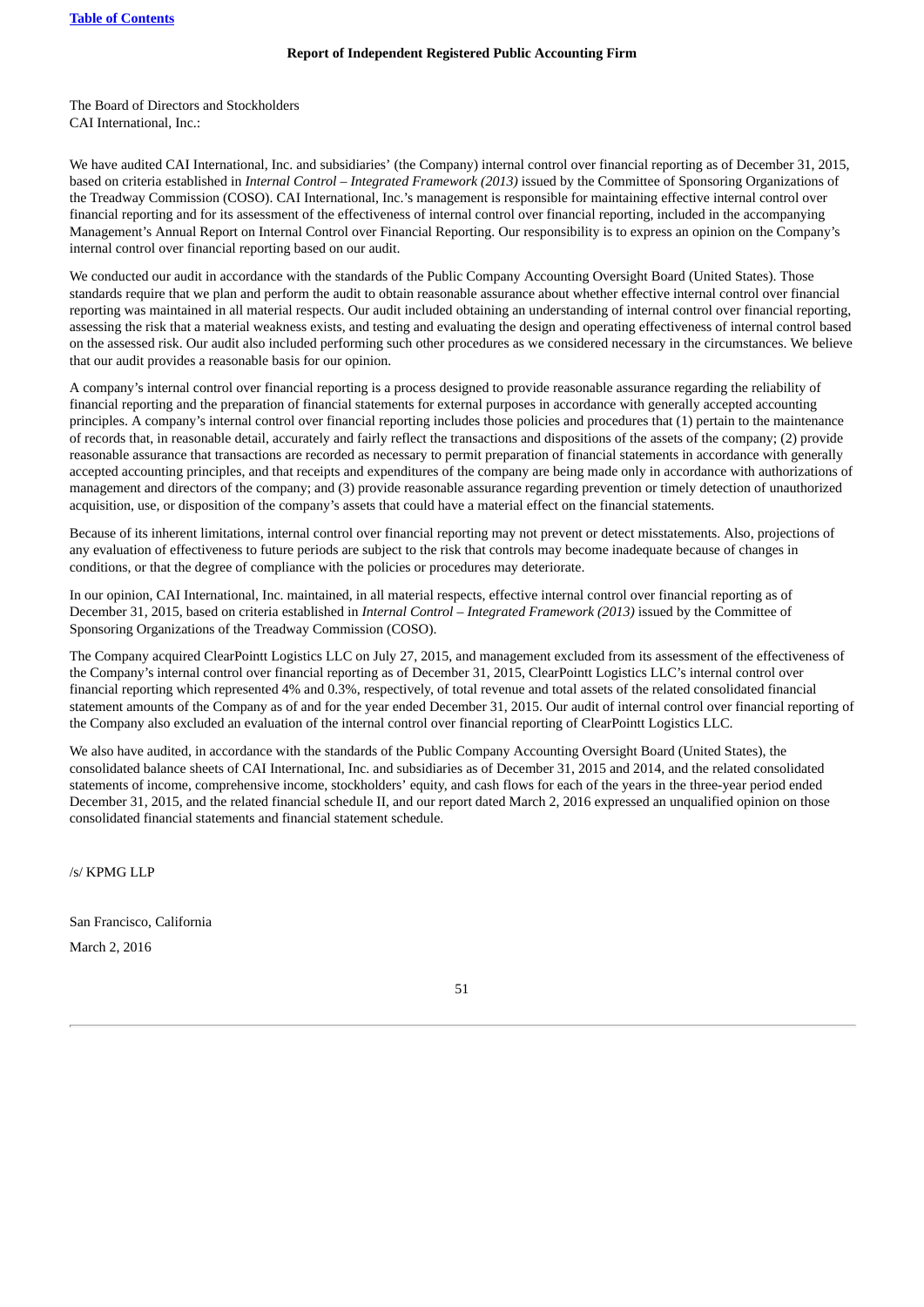### **ITEM 9B. OTHER INFORMATION**

None.

### **PART III**

## **ITEM 10. DIRECTORS, EXECUTIVE OFFICERS AND CORPORATE GOVERNANCE**

The information required by this item is incorporated herein by reference from our definitive proxy statement for our 2016 Annual Meeting of Stockholders, which will be filed no later than 120 days after December 31, 2015.

# **Code of Ethics**

We have a written Code of Business Conduct and Ethics in place that applies to all our employees, including our principal executive officer, principal financial officer, principal accounting officer and controller, and persons performing similar functions. A copy of our Code of Business Conduct and Ethics is available on our website at http://www.capps.com. We intend to use our website as a method of disseminating any change to, or waiver from, our Code of Business Conduct and Ethics as permitted by the applicable SEC rules.

## **ITEM 11. EXECUTIVE COMPENSATION**

The information required by this item is incorporated herein by reference from our definitive proxy statement for our 2016 Annual Meeting of Stockholders, which will be filed no later than 120 days after December 31, 2015.

## **ITEM 12. SECURITY OWNERSHIP OF CERTAIN BENEFICIAL OWNERS AND MANAGEMENT AND RELATED STOCKHOLDER MATTERS**

The information required by this item is incorporated herein by reference from our definitive proxy statement for our 2016 Annual Meeting of Stockholders, which will be filed no later than 120 days after December 31, 2015.

# **ITEM 13. CERTAIN RELATIONSHIPS AND RELATED TRANSACTIONS, AND DIRECTOR INDEPENDENCE**

The information required by this item is incorporated herein by reference from our definitive proxy statement for our 2016 Annual Meeting of Stockholders, which will be filed no later than 120 days after December 31, 2015.

## **ITEM 14. PRINCIPAL ACCOUNTING FEES AND SERVICES**

The information required by this item is incorporated herein by reference from our definitive proxy statement for our 2016 Annual Meeting of Stockholders, which will be filed no later than 120 days after December 31, 2015.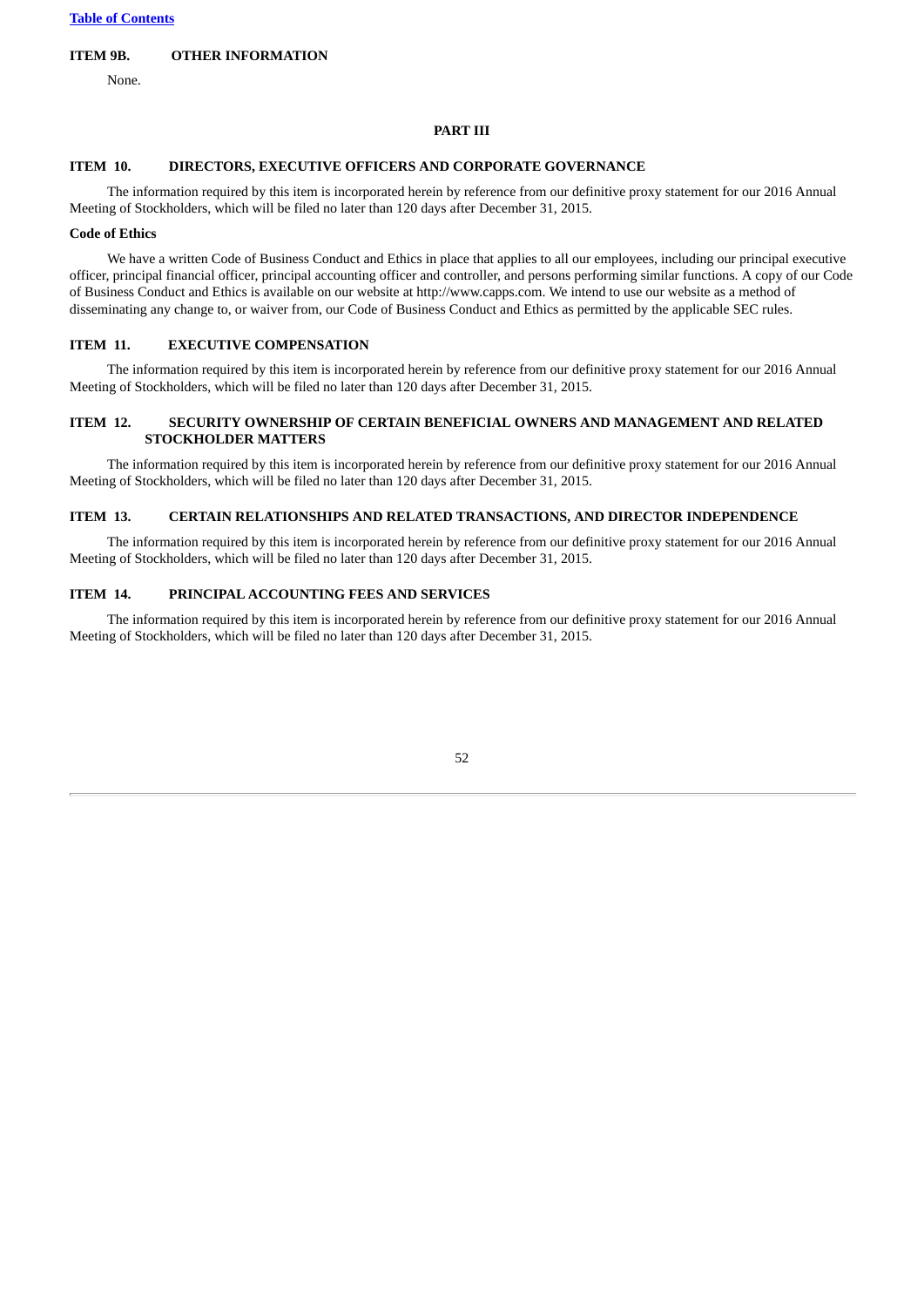## **PART IV**

# **ITEM 15. EXHIBITS, FINANCIAL STATEMENT SCHEDULES**

(a)(1) *Financial Statements*.

The following financial statements are included in Item 8 of this report:

|                                                                                                      | Page |
|------------------------------------------------------------------------------------------------------|------|
| <b>Report of Independent Registered Public Accounting Firm</b>                                       | 54   |
| Consolidated Balance Sheets as of December 31, 2015 and 2014                                         | 55   |
| Consolidated Statements of Income for the years ended December 31, 2015, 2014 and 2013               | 57   |
| Consolidated Statements of Comprehensive Income for the years ended December 31, 2015, 2014 and 2013 | 58   |
| Consolidated Statements of Stockholders' Equity for the years ended December 31, 2015, 2014 and 2013 | 59   |
| Consolidated Statements of Cash Flows for the years ended December 31, 2015, 2014 and 2013           | 60   |
| <b>Notes to Consolidated Financial Statements</b>                                                    | 61   |

# (a)(2) *Financial Statement Schedules.*

The following financial statement schedule for the Company is filed as part of this report:

| <b>Schedule II—Valuation Accounts</b> | 84 |
|---------------------------------------|----|
|---------------------------------------|----|

Schedules not listed above have been omitted because the information required to be set forth therein is not applicable or is shown in the accompanying Consolidated Financial Statements or notes thereto.

## (a)(3) *List of Exhibits*.

The exhibits set forth on the accompanying Exhibit Index immediately following the financial statement schedule are filed as part of, or incorporated by reference into, this Annual Report on Form 10-K. 85

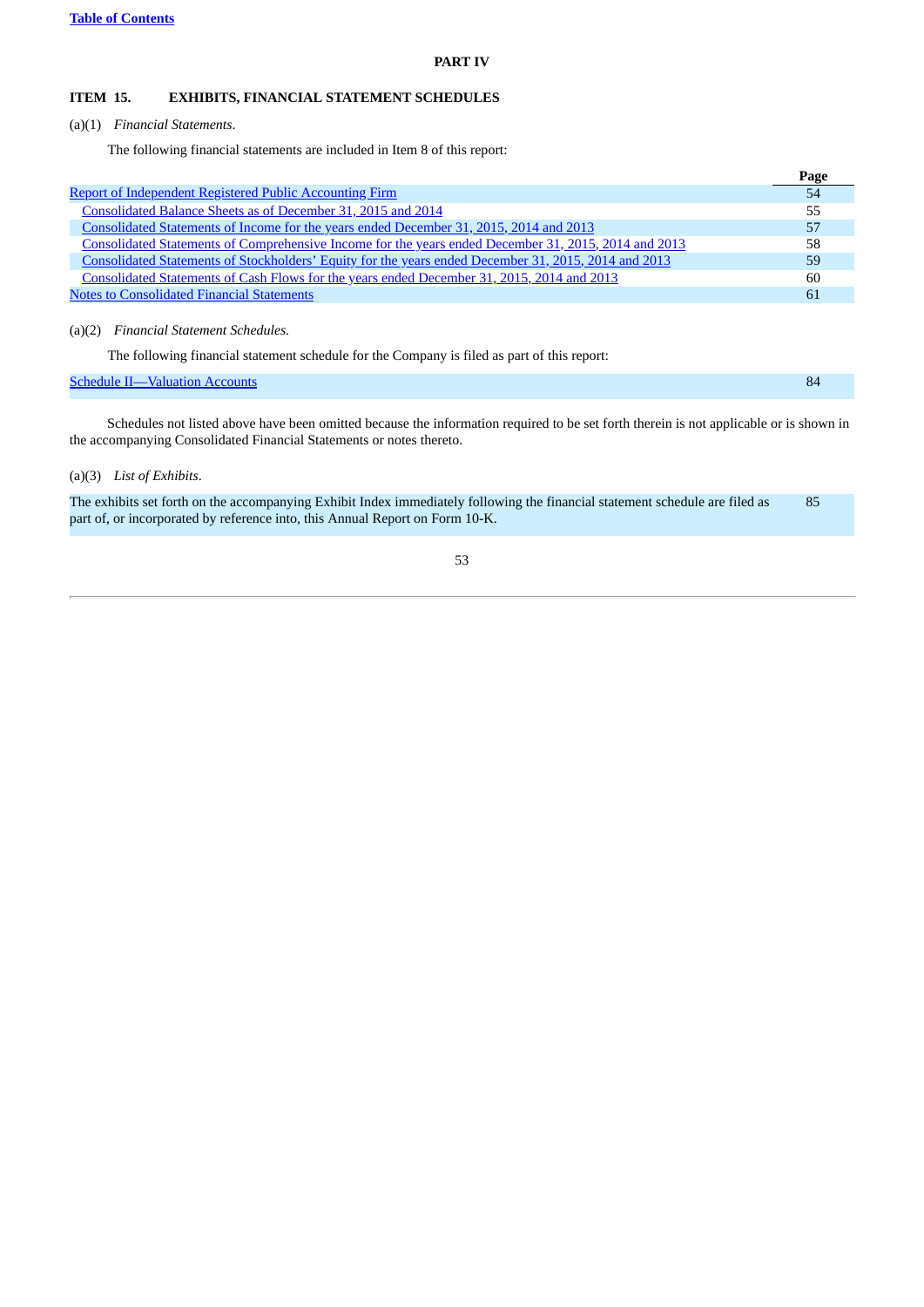<span id="page-53-0"></span>The Board of Directors and Stockholders CAI International, Inc.:

We have audited the accompanying consolidated balance sheets of CAI International, Inc. and subsidiaries (the Company) as of December 31, 2015 and 2014, and the related consolidated statements of income, comprehensive income, stockholders' equity, and cash flows for each of the years in the three-year period ended December 31, 2015. In connection with our audits of the consolidated financial statements, we also have audited financial statement schedule II. These consolidated financial statements and financial statement schedule are the responsibility of the Company's management. Our responsibility is to express an opinion on these consolidated financial statements and financial statement schedule based on our audits.

We conducted our audits in accordance with the standards of the Public Company Accounting Oversight Board (United States). Those standards require that we plan and perform the audit to obtain reasonable assurance about whether the financial statements are free of material misstatement. An audit includes examining, on a test basis, evidence supporting the amounts and disclosures in the financial statements. An audit also includes assessing the accounting principles used and significant estimates made by management, as well as evaluating the overall financial statement presentation. We believe that our audits provide a reasonable basis for our opinion.

In our opinion, the consolidated financial statements referred to above present fairly, in all material respects, the financial position of CAI International, Inc. and subsidiaries as of December 31, 2015 and 2014, and the results of their operations and their cash flows for each of the years in the three-year period ended December 31, 2015, in conformity with U.S. generally accepted accounting principles. Also in our opinion, the related financial statement schedule, when considered in relation to the basic consolidated financial statements taken as a whole, presents fairly, in all material respects, the information set forth therein.

We also have audited, in accordance with the standards of the Public Company Accounting Oversight Board (United States), CAI International, Inc.'s internal control over financial reporting as of December 31, 2015, based on criteria established in *Internal Control – Integrated Framework (2013)* issued by the Committee of Sponsoring Organizations of the Treadway Commission (COSO), and our report dated March 2, 2016 expressed an unqualified opinion on the effectiveness of the Company's internal control over financial reporting.

7 /s/ KPMG LLP

San Francisco, California March 2, 2016

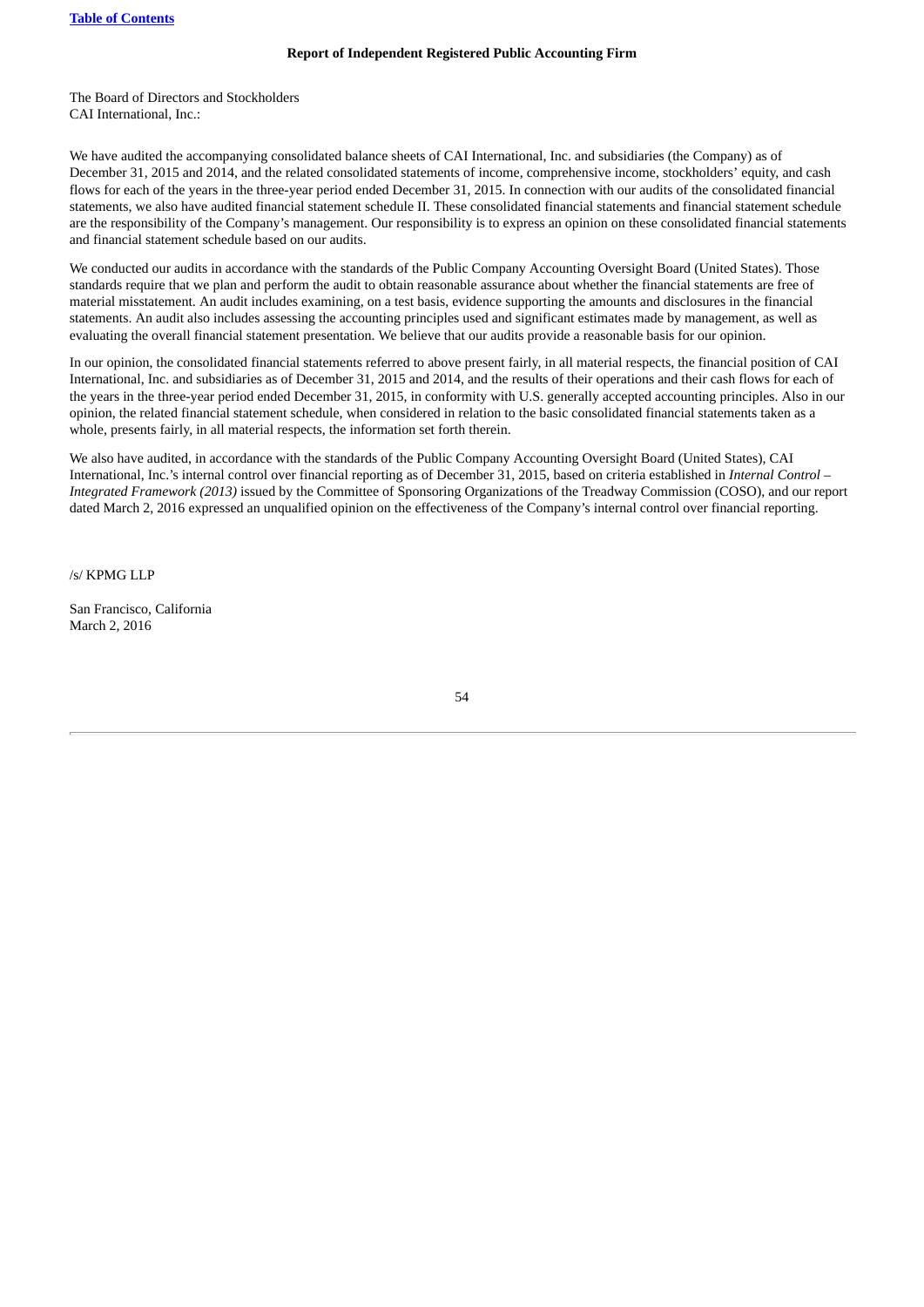# **CAI INTERNATIONAL, INC. CONSOLIDATED BALANCE SHEETS (In thousands, except share information)**

<span id="page-54-0"></span>

|                                                                                                 | December 31,<br>2015 |                |              | December 31,<br>2014 |
|-------------------------------------------------------------------------------------------------|----------------------|----------------|--------------|----------------------|
| <b>Assets</b>                                                                                   |                      |                |              |                      |
| Current assets                                                                                  |                      |                |              |                      |
| Cash                                                                                            | $\mathfrak{S}$       | 17,447         | \$           | 27,810               |
| Cash held by variable interest entities                                                         |                      | 35,106         |              | 26,011               |
| Accounts receivable, net of allowance for doubtful accounts of \$548                            |                      |                |              |                      |
| and \$680 at December 31, 2015 and 2014, respectively                                           |                      | 55,284         |              | 58,022               |
| Current portion of direct finance leases                                                        |                      | 21,158         |              | 18,150               |
| Prepaid expenses and other current assets                                                       |                      | 15,114         |              | 14,806               |
| Total current assets                                                                            |                      | 144,109        |              | 144,799              |
| <b>Restricted cash</b>                                                                          |                      | 7,212          |              | 8,232                |
| Rental equipment, net of accumulated depreciation of \$349,810                                  |                      |                |              |                      |
| and \$274,333 at December 31, 2015 and 2014, respectively                                       |                      | 1,748,211      |              | 1,564,777            |
| Net investment in direct finance leases                                                         |                      | 82,210         |              | 76.814               |
| Goodwill                                                                                        |                      | 2,905          |              |                      |
| Intangible assets, net of accumulated amortization of \$4,881                                   |                      |                |              |                      |
| and \$4,817 at December 31, 2015 and 2014, respectively                                         |                      | 1,223          |              | 273                  |
| Furniture, fixtures and equipment, net of accumulated depreciation of                           |                      |                |              |                      |
| \$2,027 and \$2,019 at December 31, 2015 and 2014, respectively                                 |                      | 674            |              | 945                  |
| <b>Total assets (1)</b>                                                                         | \$                   | 1,986,544      | $\mathbb{S}$ | 1.795.840            |
|                                                                                                 |                      |                |              |                      |
| <b>Liabilities and Stockholders' Equity</b>                                                     |                      |                |              |                      |
| <b>Current liabilities</b>                                                                      |                      |                |              |                      |
| Accounts payable                                                                                | \$                   | 11,962         | \$           | 8,414                |
| Accrued expenses and other current liabilities                                                  |                      | 4,808          |              | 9,029                |
| Due to container investors                                                                      |                      | 5,801          |              | 12,984               |
| Unearned revenue                                                                                |                      | 11,990         |              | 7,172                |
| Current portion of debt                                                                         |                      | 172,416        |              | 203,199              |
| Current portion of capital lease obligations                                                    |                      | 5              |              | 1,015                |
| Rental equipment payable                                                                        |                      | 10,901         |              | 7,381                |
| Total current liabilities                                                                       |                      | 217,883        |              | 249,194              |
|                                                                                                 |                      |                |              |                      |
| Debt                                                                                            |                      | 1,259,196      |              | 1,058,754            |
| Deferred income tax liability                                                                   |                      | 48,204         |              | 43,419               |
| Capital lease obligations                                                                       |                      |                |              | 1,568                |
| <b>Total liabilities (2)</b>                                                                    |                      | 1,525,283      |              | 1,352,935            |
|                                                                                                 |                      |                |              |                      |
| <b>Stockholders' equity</b>                                                                     |                      |                |              |                      |
| Common stock: par value \$.0001 per share; authorized 84,000,000 shares; issued and outstanding |                      |                |              |                      |
| 20,132,706 and 20,788,277 shares at December 31, 2015 and 2014, respectively                    |                      | $\overline{2}$ |              | 2                    |
| Additional paid-in capital                                                                      |                      | 148,523        |              | 154,894              |
| Accumulated other comprehensive loss                                                            |                      | (7, 922)       |              | (5,677)              |
| Retained earnings                                                                               |                      | 319,735        |              | 292,897              |
| <b>Total CAI stockholders' equity</b>                                                           |                      | 460,338        |              | 442,116              |
| Non-controlling interest                                                                        |                      | 923            |              | 789                  |
| <b>Total stockholders' equity</b>                                                               |                      | 461,261        |              | 442.905              |
| Total liabilities and stockholders' equity                                                      | \$                   | 1,986,544      | \$           | 1,795,840            |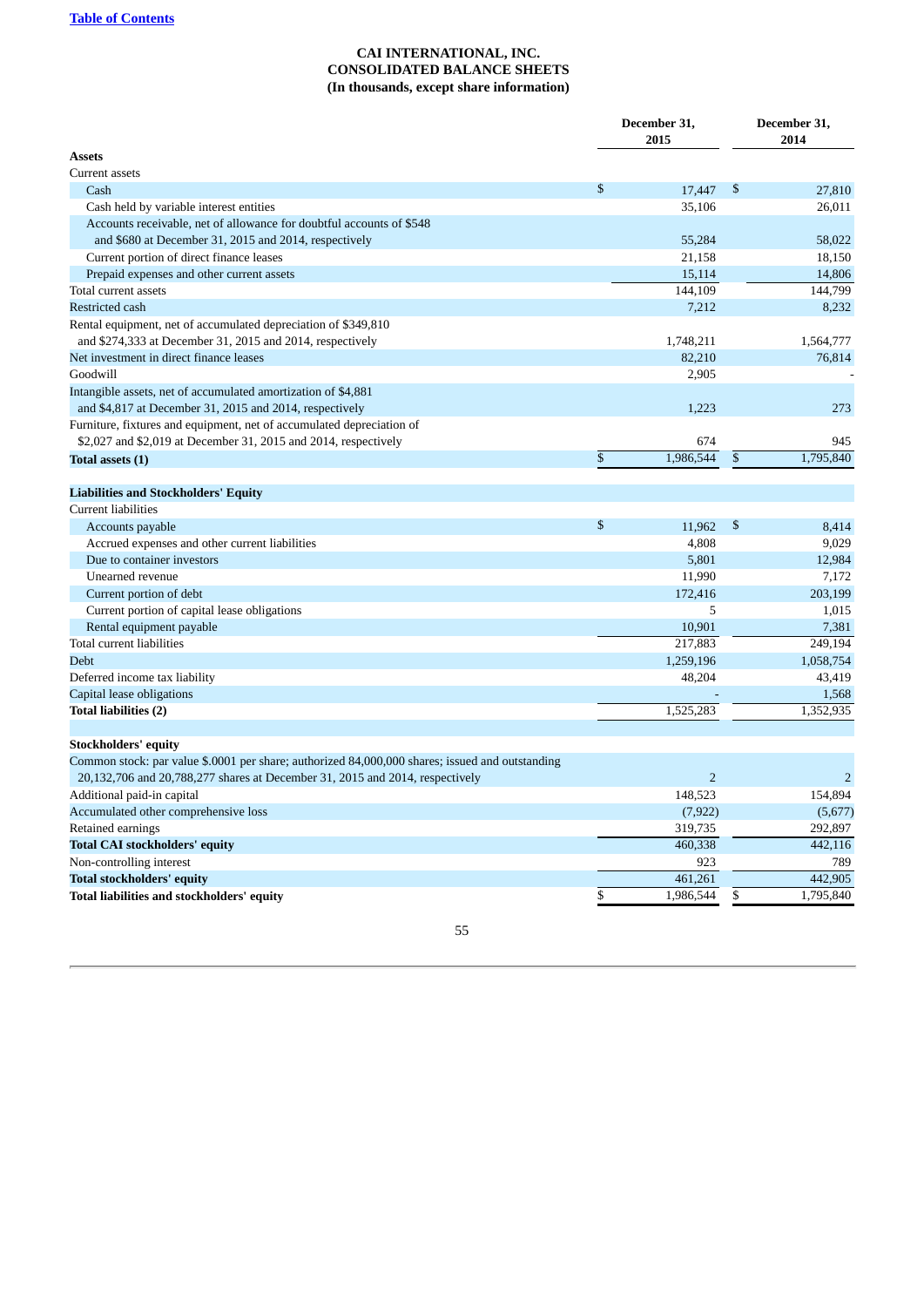(1) Total assets at December 31, 2015 and December 31, 2014 include the following assets of certain variable interest entities (VIEs) that can only be used to settle the liabilities of those VIEs: Cash, \$35,106 and \$26,011; Net investment in direct finance leases, \$1,915 and \$156; and Rental equipment net of accumulated depreciation, \$85,101 and \$102,100, respectively.

(2) Total liabilities at December 31, 2015 and December 31, 2014 include the following VIE liabilities for which the VIE creditors do not have recourse to CAI International, Inc.: Current portion of debt, \$60,382 and none; Debt, \$59,445 and \$132,419, respectively.

# **See accompanying notes to consolidated financial statements.**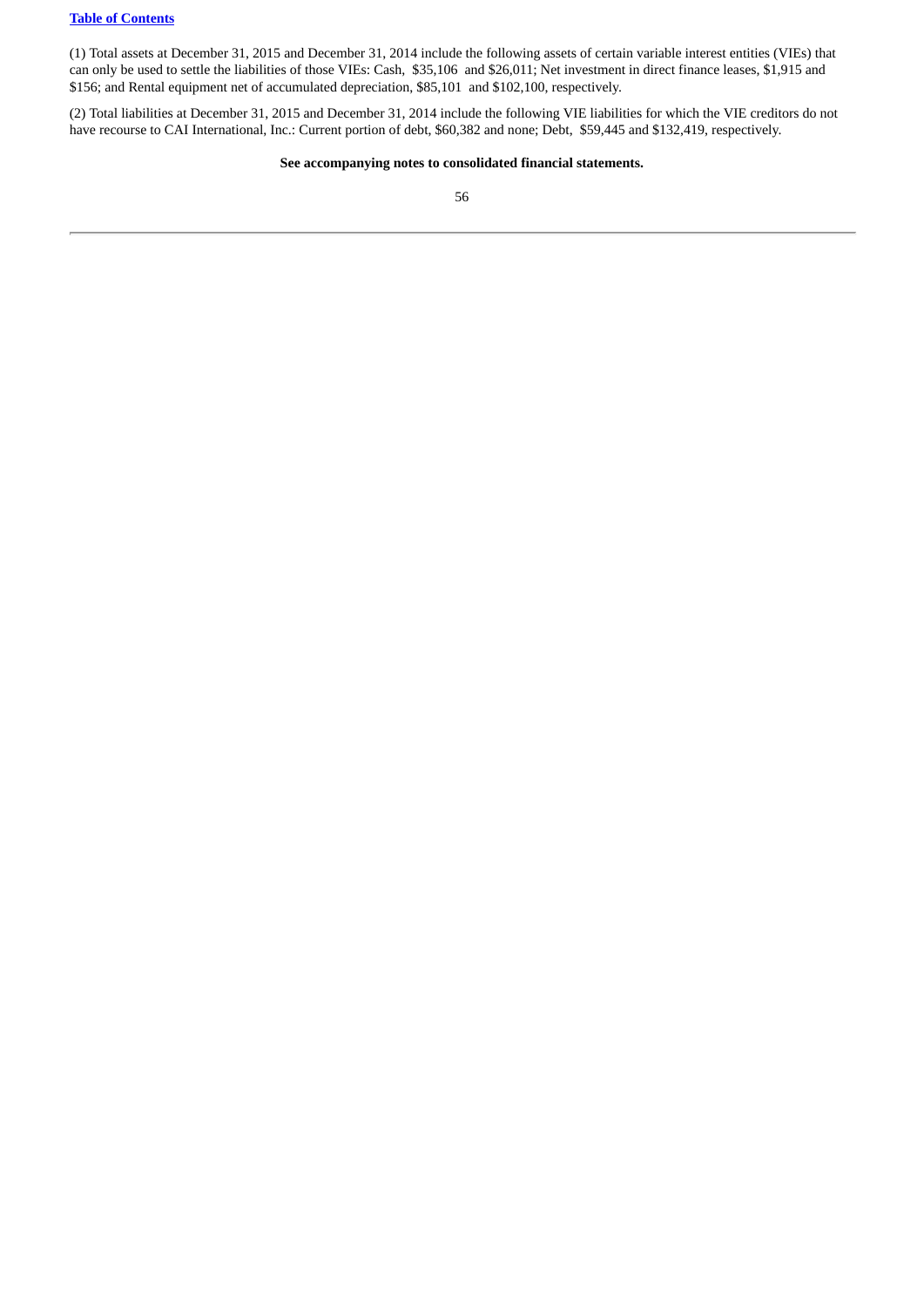## **CAI INTERNATIONAL, INC. CONSOLIDATED STATEMENTS OF INCOME (In thousands, except per share data)**

<span id="page-56-0"></span>

|                                                              | <b>Year Ended December 31,</b> |         |              |         |    |          |
|--------------------------------------------------------------|--------------------------------|---------|--------------|---------|----|----------|
|                                                              |                                | 2015    |              | 2014    |    | 2013     |
| <b>Revenue</b>                                               |                                |         |              |         |    |          |
| Container lease income                                       | \$                             | 217,505 | \$           | 210,756 | \$ | 197,360  |
| Rail lease income                                            |                                | 17,433  |              | 10,336  |    | 7,179    |
| Logistics revenue                                            |                                | 11,502  |              |         |    |          |
| Management fee revenue                                       |                                | 3,227   |              | 6,497   |    | 7,866    |
| <b>Total revenue</b>                                         |                                | 249,667 |              | 227,589 |    | 212,405  |
| <b>Operating expenses</b>                                    |                                |         |              |         |    |          |
| Depreciation of rental equipment                             |                                | 113,590 |              | 77,976  |    | 67,109   |
| Storage, handling and other expenses                         |                                | 30,194  |              | 26,043  |    | 19,257   |
| Logistics transportation costs                               |                                | 10,172  |              |         |    |          |
| Loss (gain) on sale of used rental equipment                 |                                | 654     |              | (6,522) |    | (7, 356) |
| Administrative expenses                                      |                                | 27,617  |              | 26,538  |    | 24,628   |
| <b>Total operating expenses</b>                              |                                | 182,227 |              | 124,035 |    | 103,638  |
| <b>Operating income</b>                                      |                                | 67,440  |              | 103,554 |    | 108,767  |
| <b>Other expenses</b>                                        |                                |         |              |         |    |          |
| Net interest expense                                         |                                | 36,034  |              | 35,205  |    | 36,000   |
| Other expense                                                |                                | 182     |              | 773     |    | 1,190    |
| Other expense                                                |                                | 36,216  |              | 35,978  |    | 37,190   |
| Net income before income taxes and non-controlling interest  |                                | 31,224  |              | 67,576  |    | 71,577   |
| Income tax expense                                           |                                | 4,252   |              | 7,191   |    | 7,057    |
| <b>Net income</b>                                            |                                | 26,972  |              | 60,385  |    | 64,520   |
| Net income attributable to non-controlling interest          |                                | 134     |              | 111     |    | 594      |
| Net income attributable to CAI common stockholders           | \$                             | 26,838  | $\mathbb{S}$ | 60,274  | \$ | 63,926   |
| Net income per share attributable to CAI common stockholders |                                |         |              |         |    |          |
| <b>Basic</b>                                                 | \$                             | 1.29    | \$           | 2.91    | \$ | 2.89     |
| <b>Diluted</b>                                               | \$                             | 1.28    | $\mathbb{S}$ | 2.85    | \$ | 2.82     |
| Weighted average shares outstanding                          |                                |         |              |         |    |          |
| <b>Basic</b>                                                 |                                | 20,773  |              | 20,732  |    | 22,157   |
| Diluted                                                      |                                | 20,988  |              | 21,155  |    | 22,672   |

**See accompanying notes to consolidated financial statements.**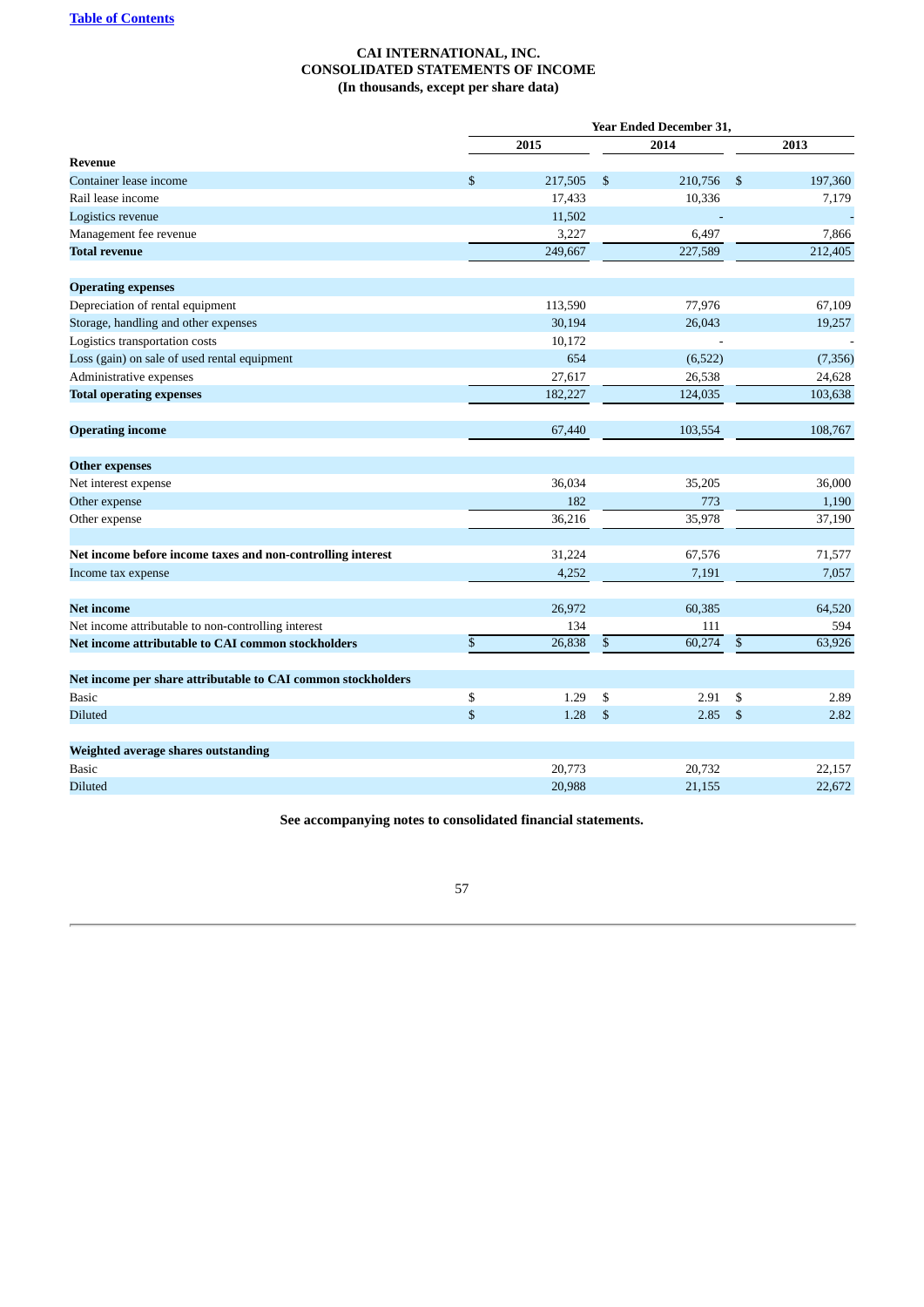## **CAI INTERNATIONAL, INC. CONSOLIDATED STATEMENTS OF COMPREHENSIVE INCOME (In thousands)**

<span id="page-57-0"></span>

|                                                               | <b>Year Ended December 31,</b> |         |      |           |  |        |  |  |
|---------------------------------------------------------------|--------------------------------|---------|------|-----------|--|--------|--|--|
|                                                               |                                | 2015    | 2014 |           |  | 2013   |  |  |
| <b>Net income</b>                                             | \$                             | 26,972  |      | 60,385 \$ |  | 64,520 |  |  |
| Other comprehensive income, net of tax:                       |                                |         |      |           |  |        |  |  |
| Foreign currency translation adjustments                      |                                | (2,245) |      | (3,321)   |  | 561    |  |  |
| Comprehensive income                                          |                                | 24,727  |      | 57,064    |  | 65,081 |  |  |
| Comprehensive income attributable to non-controlling interest |                                | 134     |      | 111       |  | 594    |  |  |
| Comprehensive income attributable to CAI common stockholders  |                                | 24,593  |      | 56,953    |  | 64.487 |  |  |

**See accompanying notes to consolidated financial statements**.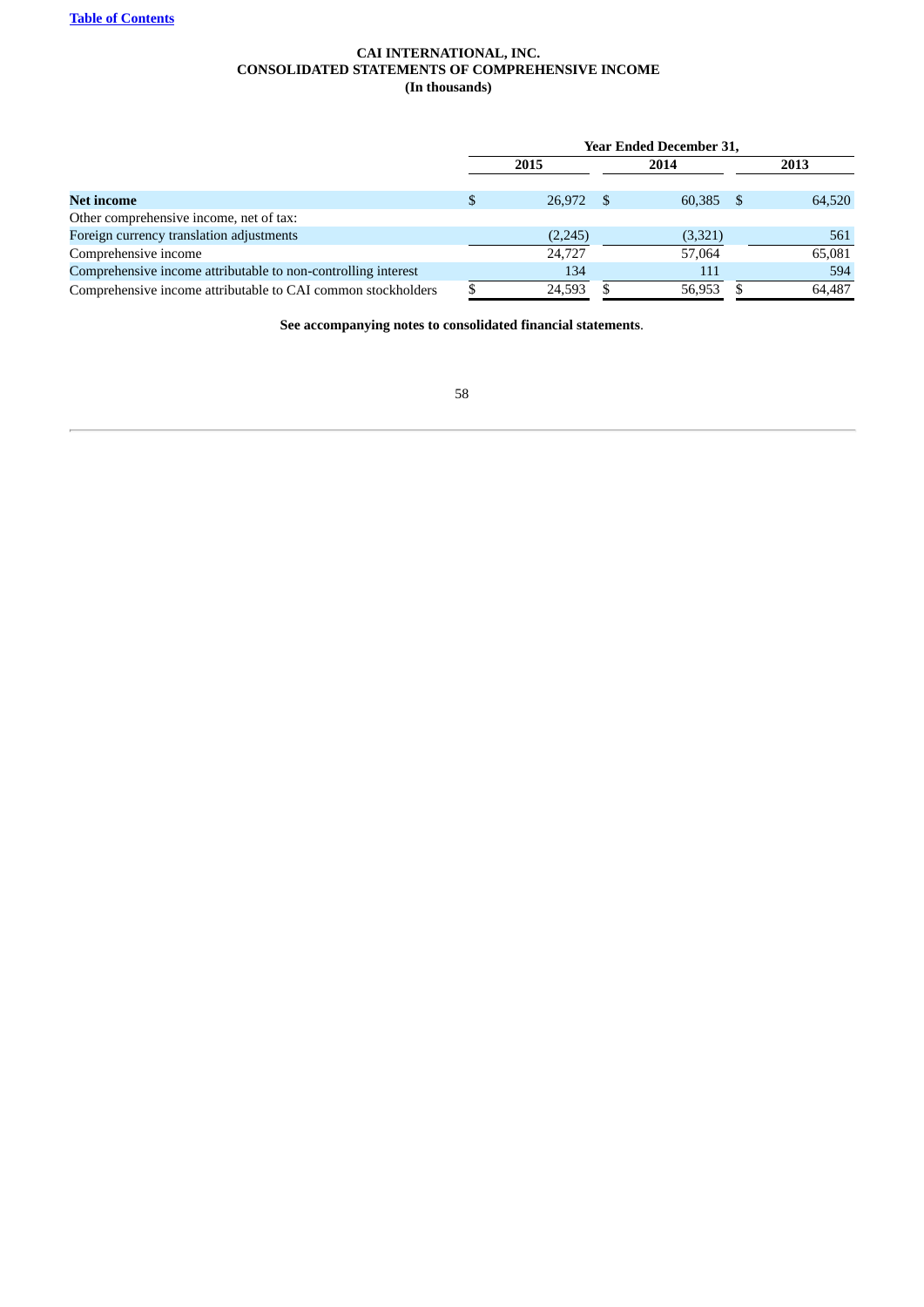## **CAI INTERNATIONAL, INC. CONSOLIDATED STATEMENTS OF STOCKHOLDERS' EQUITY (In thousands)**

<span id="page-58-0"></span>

|                                                           |               |                          |                |                   |                | <b>Accumulated</b>   |              |                 |                          |               |  |
|-----------------------------------------------------------|---------------|--------------------------|----------------|-------------------|----------------|----------------------|--------------|-----------------|--------------------------|---------------|--|
|                                                           |               |                          |                | <b>Additional</b> |                | Other                |              |                 | Non-                     |               |  |
|                                                           |               | <b>Common Stock</b>      |                | Paid-In           |                | Comprehensive        |              | <b>Retained</b> | Controlling              | <b>Total</b>  |  |
|                                                           | <b>Shares</b> | Amount                   |                | Capital           |                | <b>Income (Loss)</b> |              | <b>Earnings</b> | <b>Interest</b>          | <b>Equity</b> |  |
|                                                           |               |                          |                |                   |                |                      |              |                 |                          |               |  |
| <b>Balances as of December 31, 2012</b>                   | $22,052$ \$   |                          | 2 <sub>5</sub> | 181,063 \$        |                | $(2,917)$ \$         |              | 168,697 \$      | - \$                     | 346,845       |  |
| Net income                                                |               |                          |                |                   |                |                      |              | 63,926          | 594                      | 64,520        |  |
| Foreign currency translation adjustment                   |               |                          |                |                   |                | 561                  |              |                 |                          | 561           |  |
| Exercise of stock options                                 | 160           |                          |                | 1,524             |                |                      |              |                 |                          | 1,524         |  |
| Stock issuance costs                                      |               |                          |                | (155)             |                |                      |              |                 |                          | (155)         |  |
| Stock based compensation - options                        |               |                          |                | 1,429             |                |                      |              |                 |                          | 1,429         |  |
| Stock based compensation - restricted stock               | 28            |                          |                | 107               |                |                      |              |                 |                          | 107           |  |
| Excess tax benefit from share-based compensation awards   |               |                          |                | 295               |                |                      |              |                 |                          | 295           |  |
| <b>Balances as of December 31, 2013</b>                   | 22,240        | $\overline{2}$           |                | 184,263           |                | (2,356)              |              | 232,623         | 594                      | 415,126       |  |
| Net income                                                |               | $\overline{\phantom{a}}$ |                |                   |                |                      |              | 60,274          | 111                      | 60,385        |  |
| Foreign currency translation adjustment                   |               |                          |                |                   |                | (3, 321)             |              |                 |                          | (3, 321)      |  |
| Repurchase of common stock                                | (1,483)       |                          |                | (31, 395)         |                |                      |              |                 |                          | (31, 395)     |  |
| <b>Exercise of stock options</b>                          | 7             |                          |                | 114               |                |                      |              |                 |                          | 114           |  |
| Stock based compensation - options                        |               |                          |                | 1,627             |                |                      |              |                 |                          | 1,627         |  |
| Stock based compensation - restricted stock               | 24            |                          |                | 258               |                |                      |              |                 |                          | 258           |  |
| Excess tax benefit from share-based compensation awards   |               |                          |                | 27                |                |                      |              |                 |                          | 27            |  |
| Contributions and other                                   |               |                          |                |                   |                |                      |              |                 | 84                       | 84            |  |
| Balances as of December 31, 2014                          | 20,788        | $\overline{a}$           |                | 154,894           |                | (5,677)              |              | 292,897         | 789                      | 442,905       |  |
| Net income                                                |               |                          |                |                   |                |                      |              | 26,838          | 134                      | 26,972        |  |
| Foreign currency translation adjustment                   |               |                          |                |                   |                | (2, 245)             |              |                 |                          | (2, 245)      |  |
| Repurchase of common stock                                | (1,089)       |                          |                | (12, 997)         |                |                      |              |                 |                          | (12, 997)     |  |
| Exercise of stock options                                 | 415           | $\overline{\phantom{a}}$ |                | 4,744             |                |                      |              |                 | $\overline{\phantom{a}}$ | 4,744         |  |
| Stock based compensation - options                        |               |                          |                | 1,542             |                |                      |              |                 |                          | 1,542         |  |
| Stock based compensation - restricted stock               | 21            |                          |                | 373               |                |                      |              |                 |                          | 373           |  |
| Excess tax benefit from share-based compensation awards   |               |                          |                | 3                 |                |                      |              |                 |                          | 3             |  |
| Payment of income tax withheld on vested restricted stock | (2)           |                          |                | (36)              |                |                      |              |                 |                          | (36)          |  |
| <b>Balances as of December 31, 2015</b>                   | $20,133$ \$   | $\overline{2}$           | $\mathbb{S}$   | 148,523           | $\mathfrak{s}$ | (7, 922)             | $\mathbb{S}$ | 319,735 \$      | $\mathcal{S}$<br>923     | 461,261       |  |

**See accompanying notes to consolidated financial statements**.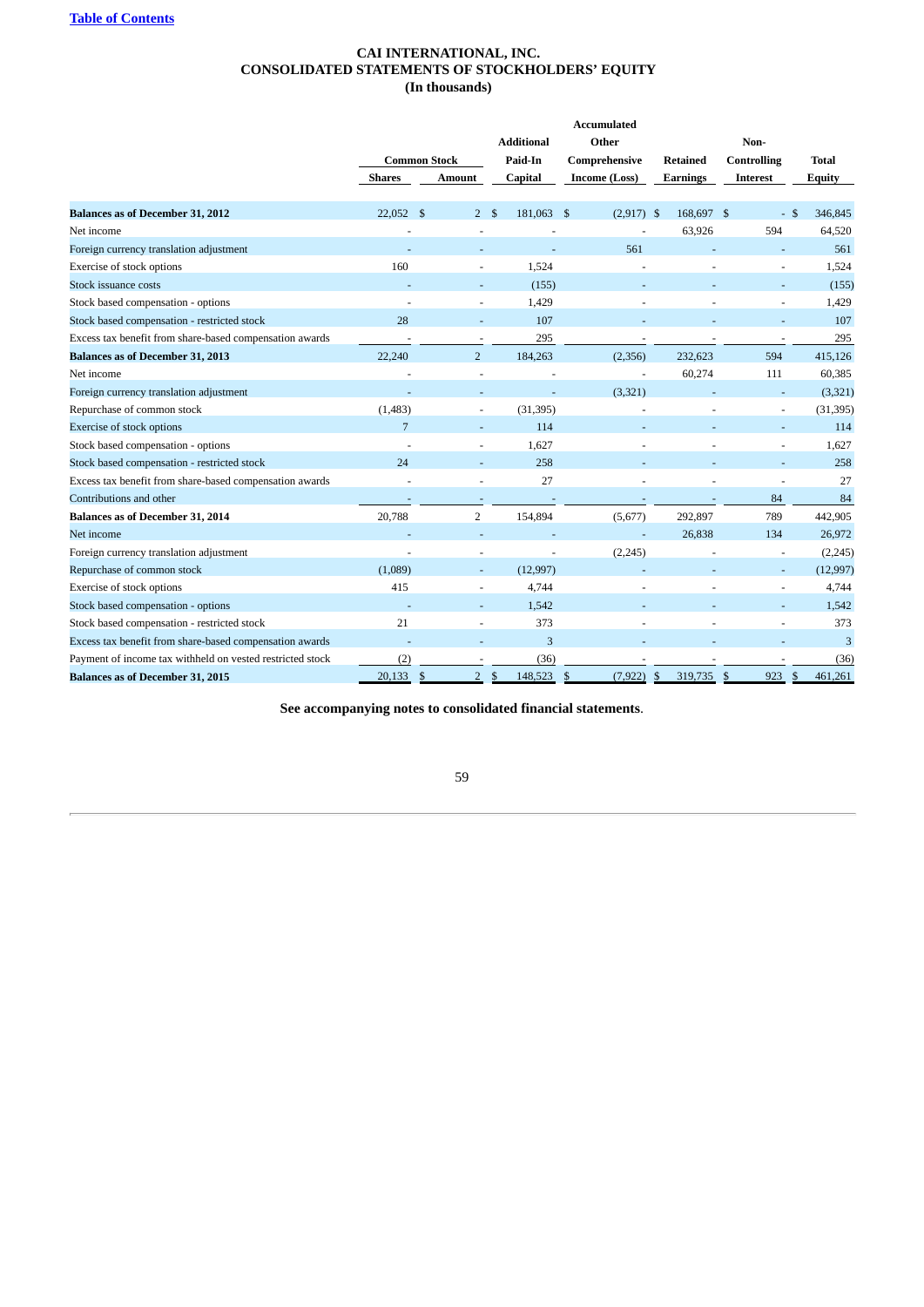# **CAI INTERNATIONAL, INC. CONSOLIDATED STATEMENTS OF CASH FLOWS (in thousands)**

<span id="page-59-0"></span>

|                                                                                   |              | <b>Year Ended December 31,</b> |            |      |            |
|-----------------------------------------------------------------------------------|--------------|--------------------------------|------------|------|------------|
|                                                                                   | 2015         |                                | 2014       |      | 2013       |
| <b>Cash flows from operating activities</b>                                       |              |                                |            |      |            |
| Net income                                                                        | \$<br>26,972 | $\mathcal{S}$                  | 60,385     | \$   | 64,520     |
| Adjustments to reconcile net income to net cash provided by operating activities: |              |                                |            |      |            |
| Depreciation                                                                      | 114,003      |                                | 78,451     |      | 67,631     |
| Amortization of debt issuance costs                                               | 2,706        |                                | 3,165      |      | 3,780      |
| Amortization of intangible assets                                                 | 232          |                                | 383        |      | 780        |
| Stock-based compensation expense                                                  | 1,915        |                                | 1,885      |      | 1,536      |
| Unrealized loss (gain) on foreign exchange                                        | 251          |                                | 81         |      | (282)      |
| Loss (gain) on sale of used rental equipment                                      | 654          |                                | (6,522)    |      | (7,356)    |
| Deferred income taxes                                                             | 4,967        |                                | 2,170      |      | 3,205      |
| Bad debt expense (recovery)                                                       | 448          |                                | 248        |      | (227)      |
| Changes in other operating assets and liabilities:                                |              |                                |            |      |            |
| Accounts receivable                                                               | 4,733        |                                | (6, 397)   |      | 7,404      |
| Prepaid expenses and other assets                                                 | (81)         |                                | 4,256      |      | (3, 136)   |
| Accounts payable, accrued expenses and other current liabilities                  | (3,654)      |                                | 3,046      |      | (8, 839)   |
| Due to container investors                                                        | (7, 183)     |                                | (1, 831)   |      | (3,774)    |
| Unearned revenue                                                                  | 1,406        |                                | 367        |      | (1,056)    |
| Net cash provided by operating activities                                         | 147,369      |                                | 139,687    |      | 124,186    |
| <b>Cash flows from investing activities</b>                                       |              |                                |            |      |            |
| Purchase of rental equipment                                                      | (389, 331)   |                                | (307, 283) |      | (312, 144) |
| Acquisition of ClearPointt Logistics LLC                                          | (4,100)      |                                |            |      |            |
| Net proceeds from sale of used rental equipment                                   | 66,150       |                                | 65,637     |      | 33,069     |
| Purchase of furniture, fixtures and equipment                                     | (83)         |                                | (28)       |      | (60)       |
| Receipt of principal payments from direct financing leases                        | 22,116       |                                | 16,319     |      | 12,329     |
| Net cash used in investing activities                                             | (305, 248)   |                                | (225, 355) |      | (266, 806) |
| <b>Cash flows from financing activities</b>                                       |              |                                |            |      |            |
| Proceeds from debt                                                                | 748,731      |                                | 372,510    |      | 588,870    |
| Principal payments on debt                                                        | (581, 739)   |                                | (245, 136) |      | (406, 961) |
| Debt issuance costs                                                               | (3,226)      |                                | (1,999)    |      | (6, 595)   |
| Decrease (increase) in restricted cash                                            | 1,020        |                                | 1,021      |      | (4,877)    |
| Repurchase of stock                                                               | (12, 997)    |                                | (31, 395)  |      |            |
| Stock issuance costs                                                              |              |                                |            |      | (155)      |
| Exercise of stock options                                                         | 4,744        |                                | 114        |      | 1,524      |
| Excess tax benefit from share-based compensation awards                           | 3            |                                | 27         |      | 295        |
| Net cash provided by financing activities                                         | 156,536      |                                | 95,142     |      | 172,101    |
| Effect on cash of foreign currency translation                                    | 75           |                                | (1, 394)   |      | (1, 411)   |
| Net (decrease) increase in cash                                                   | (1,268)      |                                | 8,080      |      | 28,070     |
| Cash at beginning of the period                                                   | 53,821       |                                | 45,741     |      | 17,671     |
| Cash at end of the period                                                         | \$<br>52,553 | \$                             | 53,821     | \$   | 45,741     |
| Supplemental disclosure of cash flow information                                  |              |                                |            |      |            |
| Cash paid during the period for:                                                  |              |                                |            |      |            |
| Income taxes                                                                      | \$<br>2,340  | \$                             | 852        | \$   | 5,122      |
| Interest                                                                          | 33,124       |                                | 32,774     |      | 32,267     |
| Supplemental disclosure of non-cash investing and financing activity              |              |                                |            |      |            |
| Transfer of rental equipment to direct finance lease                              | \$<br>30,604 | $\mathbb{S}$                   | 30,178     | - \$ | 32,001     |
| Transfer of direct finance lease to rental equipment                              |              |                                |            |      | 30,118     |

<span id="page-59-1"></span>**See accompanying notes to consolidated financial statements.**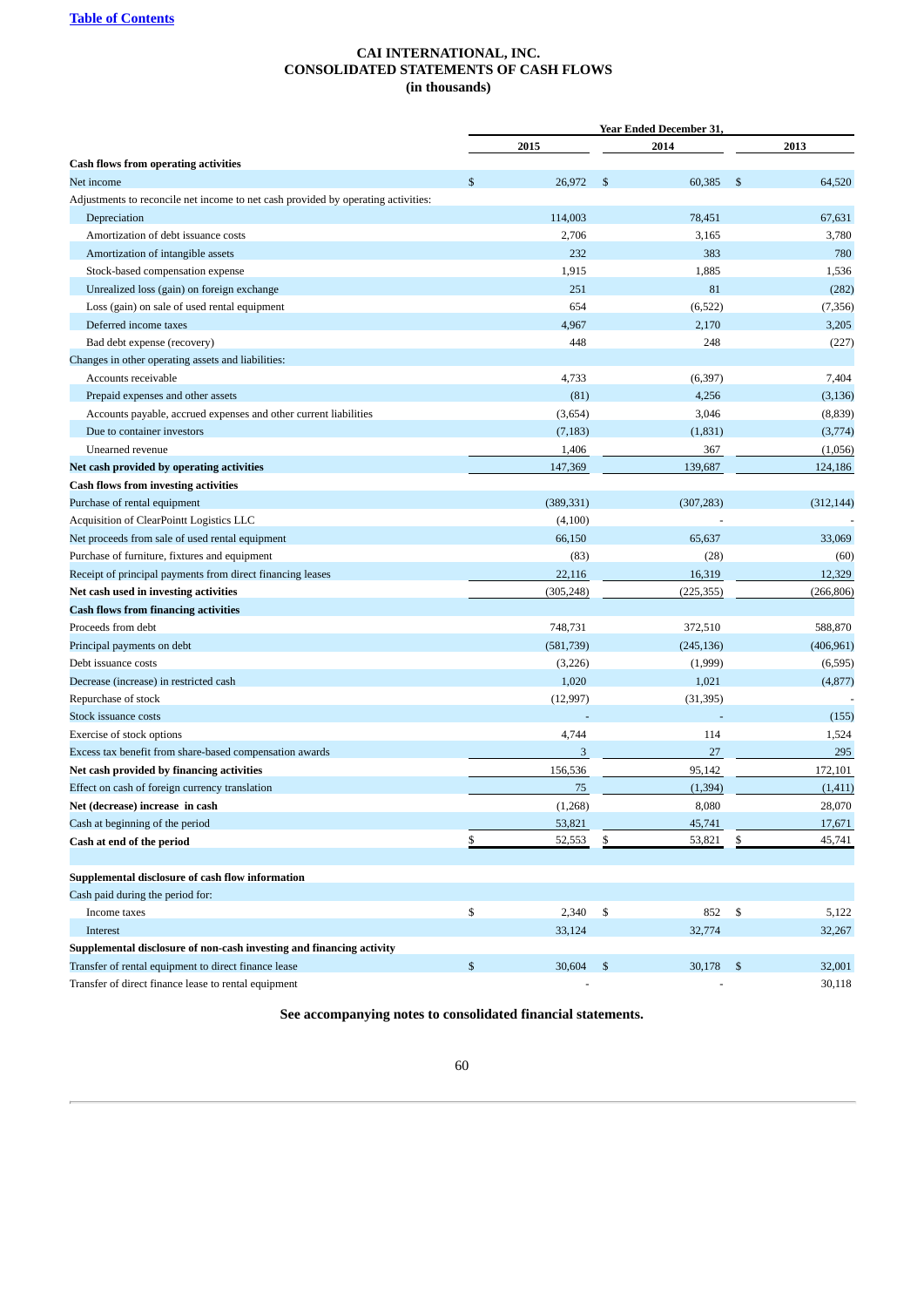# **(1) The Company and Nature of Operations**

CAI International, Inc. and its subsidiaries (collectively, CAI or the Company) is a transportation finance and logistics company. The Company purchases equipment, which it leases primarily to container shipping lines, freight forwarders and other transportation companies. The Company also manages equipment for third-party investors. In operating its fleet, the Company leases, re-leases and disposes of equipment and contracts for the repair, repositioning and storage of equipment. The Company's equipment fleet consists primarily of intermodal marine containers. The Company also owns a fleet of railcars, which it leases in North America.

On July 27, 2015, the Company purchased ClearPointt Logistics LLC (ClearPointt), a U.S.-based intermodal logistics company focused on the domestic intermodal market, for approximately \$4.1 million. The Company is headquartered in Everett, Washington (see Note 4).

The Company's common stock is traded on the New York Stock Exchange under the symbol "CAI". The Company's corporate headquarters are located in San Francisco, California.

# **(2) Summary of Significant Accounting Policies**

# *(a) Principles of Consolidation*

The consolidated financial statements include the financial statements of the Company, its wholly-owned subsidiaries, and its 80% owned subsidiary, CAIJ, Inc. (CAIJ). The equity attributable to the minority interest in CAIJ is shown as a non-controlling interest on the Company's consolidated balance sheets as of December 31, 2015 and 2014, and the related net income is presented as net income attributable to non-controlling interest on the Company's consolidated statements of income for the years ended December 31, 2015, 2014 and 2013. All significant intercompany balances and transactions have been eliminated in consolidation.

The Company regularly performs a review of its container fund arrangements with investors to determine whether a fund is a variable interest entity (VIE) and whether the Company has a variable interest that provides it with a controlling financial interest and is the primary beneficiary of the VIE in accordance with ASC Topic 810, *Consolidation*. If the fund is determined to be a VIE, a further analysis is performed to determine if the Company is a primary beneficiary of the VIE and meets both of the following criteria under Paragraph 14A of ASC Topic 810:

- $\Box$  it has power to direct the activities of a VIE that most significantly impact the entity's economic performance; and
- $\Box$  it has the obligation to absorb losses of the entity that could be potentially significant to the VIE or the right to receive benefits from the entity that could potentially be significant to the VIE.

If in the Company's judgment both of the above criteria are met, the VIE's financial statements are included in the Company's consolidated financial statements as required under ASC Topic 810, *Consolidation*. The equity attributable to the VIE is shown as a noncontrolling interest on the Company's consolidated balance sheet and the after tax result attributable to its operations is shown as a net income or loss attributable to non-controlling interest on the Company's consolidated statements of income. (See Note 3).

# *(b) Use of Estimates*

Certain estimates and assumptions were made by the Company's management that affect the reported amounts of assets and liabilities and disclosure of contingent assets and liabilities at the date of the financial statements and the reported amounts of revenue and expenses during the reporting periods. Significant items subject to such estimates and assumptions include revenue recognition, allowances for receivables, the carrying amount of rental equipment, the residual values and lives of rental equipment, and income tax uncertainties. Actual results could differ from those estimates.

## *(c) Furniture, Fixtures, and Equipment*

Furniture, fixtures, office equipment and software, are depreciated on a straight-line basis over estimated useful lives of five years with no salvage value. Leasehold improvements are depreciated over the shorter of their useful lives or the respective lease life.

# *(d) Rental equipment*

In general, the Company purchases new container equipment from container manufacturers for the purpose of leasing such equipment to customers. The Company also purchases used container equipment through sale-leaseback transactions with its customers, or equipment that was previously owned by one of the Company's third party investors. Used equipment is typically purchased with an existing lease in place.

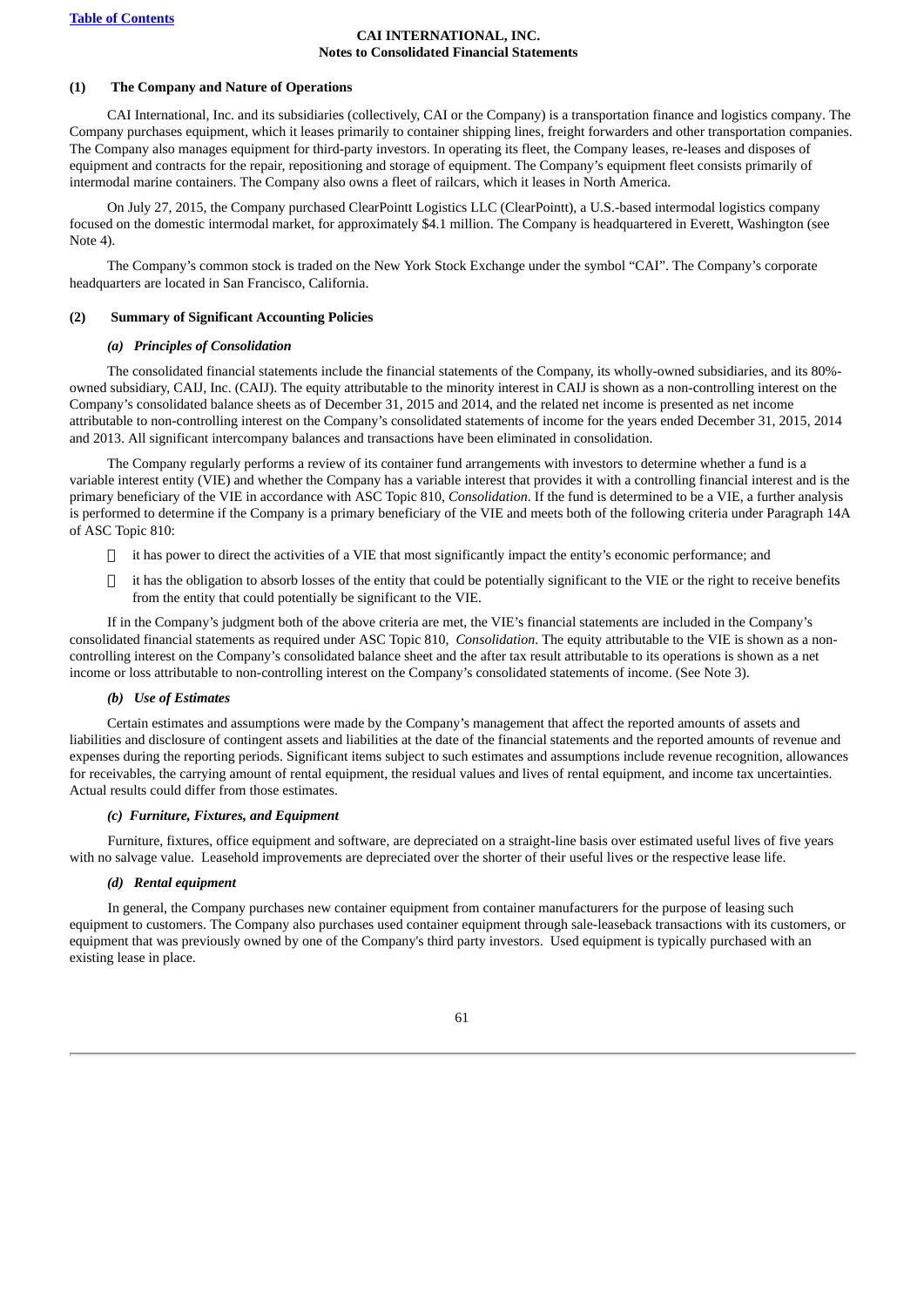# **CAI INTERNATIONAL, INC. Notes to Consolidated Financial Statements (continued)**

Container equipment is recorded at cost and depreciated to an estimated residual value on a straight-line basis over its estimated useful life. The estimated useful lives and residual values of the Company's container equipment are based on historical disposal experience and the Company's expectations for future used container sale prices. The Company reviews its depreciation policies on a regular basis to determine whether changes have taken place that would suggest that a change in its depreciation policies, useful lives of its equipment or the assigned residual values is warranted.

The estimated useful lives and residual values for the majority of the Company's container equipment purchased new from the factory are as follows:

|                                              |                       |       | Depreciable Life in |
|----------------------------------------------|-----------------------|-------|---------------------|
|                                              | <b>Residual Value</b> |       | Years               |
| 20-ft. standard dry van container            |                       | 1.050 | 13.0                |
| 40-ft. standard dry van container            |                       | 1,300 | 13.0                |
| S<br>40-ft. high cube dry van container      |                       | 1,650 | 13.0                |
| 20-ft. refrigerated container                |                       | 2,750 | 12.0                |
| 40-ft. high cube refrigerated container<br>S |                       | 3,500 | 12.0                |

Other specialized equipment is depreciated to its estimated residual value, which ranges from \$1,000 to \$3,500, over its estimated useful life of between 12.5 years and 15 years.

For used container equipment acquired through sale-leaseback transactions, we often adjust our estimates for remaining useful life and residual values based on current conditions in the sale market for older containers and our expectations for how long the equipment will remain on-hire to the current lessee.

Railcar equipment is depreciated over its estimated useful life of 43 years, to its estimated residual value of \$8,700 using the straight-line method.

## *(e) Impairment of Long-Lived Assets*

On at least an annual basis, the Company evaluates its rental equipment fleet to determine whether there have been any events or changes in circumstances indicating that the carrying amount of all, or part, of its fleet may not be recoverable. Events which would trigger an impairment review include, among others, a significant decrease in the long-term average market value of rental equipment, a significant decrease in the utilization rate of rental equipment resulting in an inability to generate income from operations and positive cash flow in future periods, or a change in market conditions resulting in a significant decrease in lease rates.

When testing for impairment, equipment is generally grouped by rental type, year of manufacture and whether it is on or off-lease, and is tested separately from other groups of assets and liabilities. Potential impairment exists when the estimated future undiscounted cash flows generated by an asset group, comprised of lease proceeds and residual values, less operating expenses, are less than the carrying value of that asset group. If potential impairment exists, the equipment is written down to its fair value. In determining the fair value of an asset group, the Company considers market trends, published value for similar assets, recent transactions of similar assets and in certain cases, quotes from third party appraisers. During the year ended December 31, 2015, the market conditions for certain off-lease containers changed which resulted in their carrying value exceeding their fair value. The fair value was estimated based on recent gross sales proceeds for sales of similar containers and management's judgment of market conditions. The resulting impairment charge of \$24.5 million relating to the container leasing segment is included in depreciation expense in the consolidated statement of income. No impairment charges were recorded in 2014 and 2013 as a result of our annual review.

## *(f) Intangible Assets*

Intangible assets with definite useful lives are reviewed for impairment whenever events or changes in circumstances indicate an asset's carrying value may not be recoverable. The Company amortizes intangible assets on a straight-line basis over their estimated useful lives as follows:

| $1-10$ years |
|--------------|
| 5-7 years    |
| 8 years      |
|              |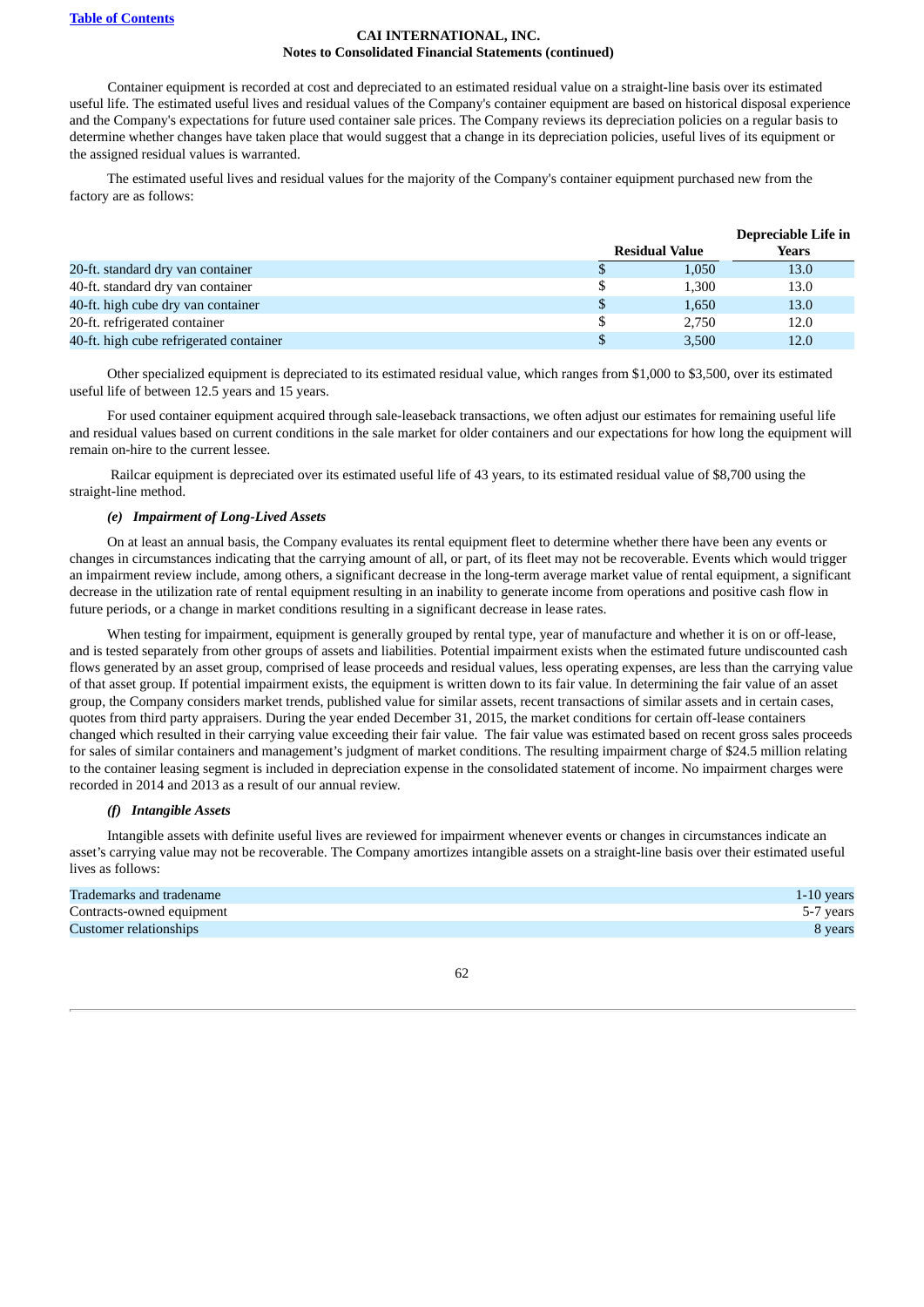### *(g) Goodwill*

In connection with the acquisition of ClearPointt Logistics LLC on July 27, 2015, the Company recorded \$2.9 million of goodwill. Goodwill represents the excess of the purchase price over the fair value of the net assets acquired in a business combination. Goodwill is not amortized but is evaluated for impairment at the reporting unit level annually, or more frequently if events or changes in circumstances indicate that impairment may exist.

The Company assesses qualitative factors such as industry and market considerations, overall financial performance and other relevant events and factors affecting a reporting unit to determine if it is more likely than not that impairment may exist and whether it is necessary to perform the two-step quantitative goodwill impairment test. The first step involves comparing the fair value to the carrying value of each reporting unit that has goodwill assigned to it. If the carrying value exceeds the fair value, a second step is performed to compute the amount of the impairment. The Company performed the annual impairment test during the fourth quarter of 2015 and concluded that there was no impairment of goodwill.

### *(h) Finance Leases*

Interest on finance leases is recognized using the effective interest method. Lease income is recorded in decreasing amounts over the term of the contract, resulting in a level rate of return on the net investment in direct finance leases.

### *(i) Debt Fees*

To the extent that the Company is required to pay issuance fees or direct costs relating to its credit facilities, such fees are amortized over the lives of the related debt using the effective interest method and reflected in interest expense.

### *(j) Foreign Currency Translation*

The accounts of the Company's foreign subsidiaries have been converted at rates of exchange in effect at year-end for balance sheet accounts and average exchange rates for the year for income statement accounts. The effects of changes in exchange rates in translating foreign subsidiaries' financial statements are included in stockholders' equity as accumulated other comprehensive income.

### *(k) Accounts Receivable*

Amounts billed under operating leases for equipment owned by the Company, as well as amounts due from customers for the provision of logistics services, are recorded in accounts receivable. The Company estimates an allowance for doubtful accounts for accounts receivable it does not consider fully collectible. The allowance for doubtful accounts is developed based on two key components: (1) specific reserves for receivables for which management believes full collection is doubtful; and (2) a general reserve for estimated losses inherent in the receivables. The general reserve is estimated by applying certain percentages to receivables that have not been specifically reserved, ranging from 1.0% on accounts that are one to thirty days overdue, to 100% on accounts that are one year overdue. The allowance for doubtful accounts is reviewed regularly by management and is based on the risk profile of the receivables, credit quality indicators such as the level of past due amounts and non-performing accounts and economic conditions. Changes in economic conditions or other events may necessitate additions or deductions to the allowance for doubtful accounts. The allowance is intended to provide for losses inherent in the company's accounts receivable, and requires the application of estimates and judgments as to the outcome of collection efforts and the realization of collateral, among other things.

Amounts billed under operating leases for equipment owned by third-party investors are also recorded in accounts receivable with a corresponding credit to due to container investors account. The credit risk on accounts receivable related to managed equipment is the responsibility of the third-party investors. Under the Company's management agreements with investors, the third-party investors are obligated to reimburse the Company for any amounts the Company had previously paid to them in advance of receiving the amount from the equipment lessee if the Company is unable to ultimately collect any amount due from a managed equipment lessee. Accounts receivable attributable to the managed fleet included in accounts receivable as of December 31, 2015 and 2014 was \$4.5 million and \$8.5 million, respectively.

### *(l) Income Taxes*

Income taxes are accounted for using the asset-and-liability method. Under this method, deferred income taxes are recognized for the future tax consequences of differences between the tax bases of assets and liabilities and their financial reporting amounts at each year-end. Deferred tax assets and liabilities are measured using enacted tax rates expected to apply to taxable income in the years in which those temporary differences are expected to be recovered or settled. Valuation allowances are established when it is more likely than not that deferred tax assets will not be recovered.

The Company recognizes the effect of income tax positions only if those positions are more likely than not of being sustained. Recognized income tax positions are measured at the largest amount that is greater than 50% likely of being realized. Changes in recognition or measurement are reflected in the period in which the change in judgment occurs. The Company records penalties and interest related to unrecognized tax benefits within income tax expense. (See Note 11).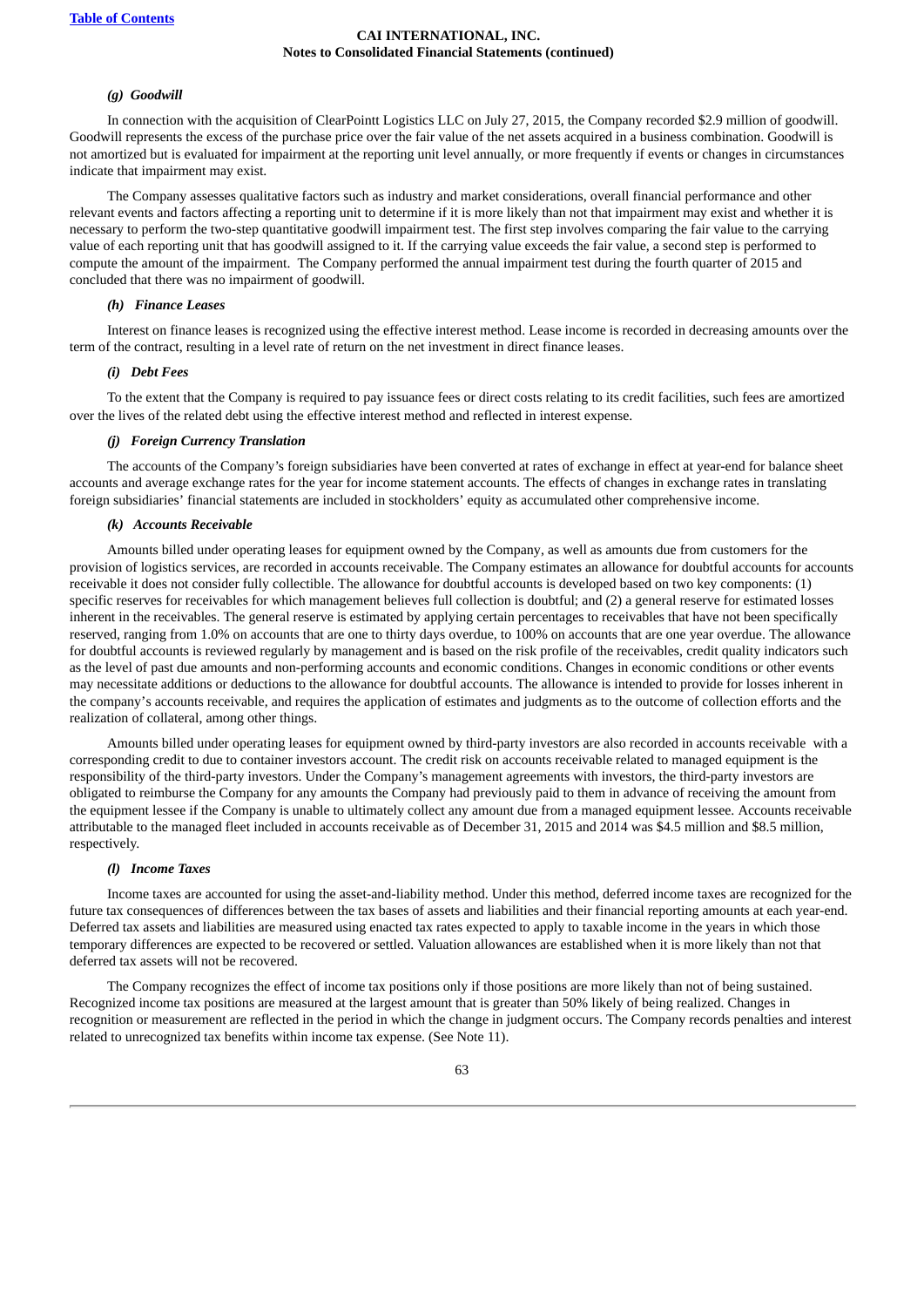### *(m) Revenue Recognition*

The Company provides a range of services to its customers incorporating rental, sale and management of equipment and the provision of logistics services. Revenue for all forms of service is recognized when earned following the guidelines under FASB ASC Topic 605, *Revenue Recognition* and FASB ASC Topic 840, *Leases*. Revenue is reported net of any related sales tax.

## *Container and Rail Lease Revenue*

Lease revenue arises from renting equipment owned by the Company to various lessees. Rental agreements are typically leases with a fixed term of between one and eight years or short-term master lease agreements where there is no term and the equipment can be returned at any time without penalty. Revenue is recorded on an accrual basis for master lease agreements as these agreements have no fixed term. For long-term leases, revenue is recorded on a straight-line basis when earned according to the terms of the rental contracts. These contracts are classified as operating leases. Early termination of the rental contracts subjects the lessee to a penalty, which is included in lease revenue upon such termination.

Included in lease revenue is revenue consisting primarily of fees charged to the lessee for handling, delivery, repairs, and fees relating to the Company's damage protection plan, which are recognized as earned.

### *Management Fee Revenue*

The Company recognizes revenue from management fees earned under equipment management agreements as earned on a monthly basis. Management fees are typically a percentage of net operating income of each investor group's fleet calculated on an accrual basis. Included in the Company's balance sheet are accounts receivable from the managed fleet which are uncollected lease billings related to managed equipment. All direct costs (storage, repairs, repositioning etc.) are charged to investors on a specific-identification basis or allocated basis. The Company's financial statements include accounts payable and accruals of expenses related to managed equipment. The net amount of rentals billed less expenses payable, less management fees, is recorded in amounts due to container investors on the balance sheet.

### *Logistics Revenue*

The Company recognizes logistics revenue for transportation services provided to customers. For transportation services not completed at the end of a reporting period, a percentage of completion method is used to allocate the appropriate revenue to each separate reporting period using relative transit time. The Company reports logistics revenue on a gross basis as it is the primary obligor and responsible for providing the services desired by the customer. The Company is responsible for fulfillment, including the acceptability of the service, and has discretion in setting sales prices and as a result, its earnings may vary. The Company also has discretion in selecting vendors from multiple suppliers for the services ordered by the customers. Lastly, the Company has credit risk for the related receivables.

### *(n) Stock-Based Compensation*

The Company has granted stock options and restricted stock to certain directors and employees under its 2007 Equity Incentive Plan. The Company accounts for stock-based compensation in accordance with FASB ASC Topic 718, *Compensation – Stock Compensation*, which requires that compensation cost related to stock-based compensation be recognized in the financial statements. The cost is measured at the date the award is granted based on the fair value of the award. The fair value of stock options is calculated using the Black-Scholes-Merton option pricing model. The stock-based compensation expense is recognized over the vesting period of the grant on a straight-line basis. (See Note 10).

### *(o) Repairs and Maintenance*

The Company's leases generally require the lessee to pay for any damage to the equipment beyond normal wear and tear at the end of the lease term. The Company accounts for repairs and maintenance expense on an accrual basis when an obligation to pay has been incurred.

### *(p) Recent Accounting Pronouncements*

In May 2014, the Financial Accounting Standards Board (FASB) issued Accounting Standards Update No. 2014-09, *Revenue from Contracts with Customers (Topic 606)* (ASU No. 2014-09). This new standard will replace all current U.S. GAAP guidance on this topic and eliminates industry-specific guidance. Leasing revenue recognition is specifically excluded from this ASU, and therefore, the new standard will only apply to management fee revenue, sales of equipment portfolios, dispositions of used equipment and the provision of logistics services. The guidance is effective for interim and annual periods beginning after December 15, 2017, with early adoption permitted for interim and annual periods beginning after December 31, 2016. Adoption of the guidance is not expected to have a material impact on the Company's consolidated financial statements.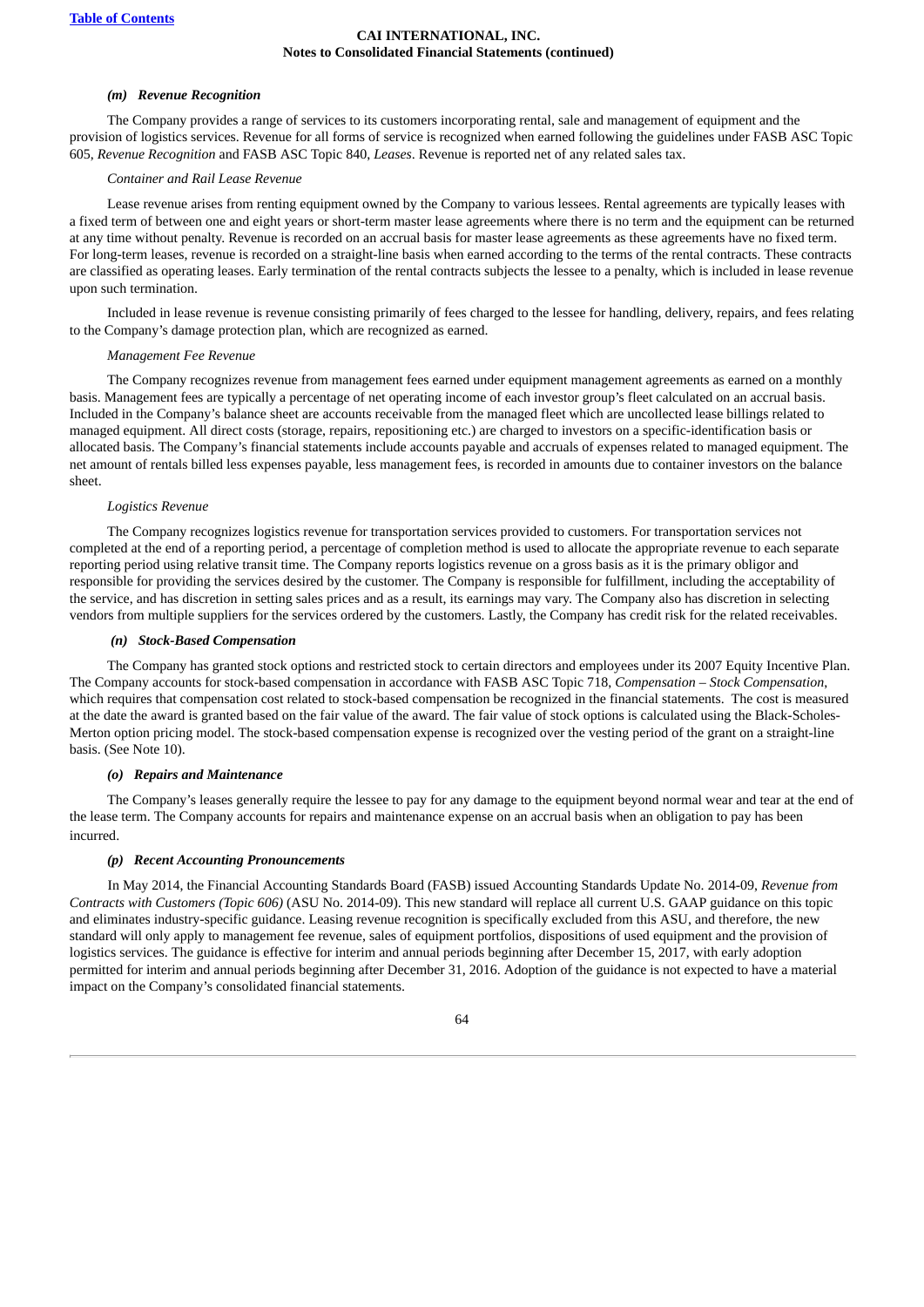In February 2015, the FASB issued Accounting Standards Update No. 2015-02, *Consolidation (Topic 810): Amendment to the Consolidation Analysis* (ASU No. 2015-02). The new guidance will change (1) the identification of variable interests (fees paid to a decision maker or service provider), (2) the variable interest entity (VIE) characteristics for a limited partnership or similar entity and (3) the primary beneficiary determination. The guidance is effective for annual and interim periods beginning after December 15, 2015, with early adoption permitted. The new guidance will be applied on a retrospective basis and is not expected to have a material impact on the Company's consolidated financial statements.

In April 2015, the FASB issued Accounting Standards Update No. 2015-03, *Simplifying the Presentation of Debt Issuance Costs* (ASU No. 2015-03)*.* The new guidance will require debt issuance costs to be presented in the balance sheet as a direct deduction from the associated debt liability. The guidance is effective for fiscal years beginning after December 15, 2015, and interim periods within those fiscal years, with early adoption permitted. The new guidance will be applied on a retrospective basis and is not expected to have a material impact on the Company's consolidated financial statements.

In November 2015, the FASB issued Accounting Standards Update No. 2015-17, *Balance Sheet Classification of Deferred Taxes* (ASU No. 2015-17). The new guidance requires that all deferred tax assets and liabilities, along with any related valuation allowance, be classified as noncurrent on the balance sheet. The guidance is effective for fiscal years beginning after December 15, 2016, including interim periods within those years, with early adoption permitted. The new guidance may be applied either prospectively, for all deferred tax assets and liabilities, or retrospectively. The Company early adopted ASU 2015-17 effective December 31, 2015 on a prospective basis. No prior periods were retrospectively adjusted, and adoption had no impact on our results of operations.

In February 2016, the FASB issued Accounting Standards Update No. 2016-02, *Leases* (ASU No. 222016-02). The new standard will replace all current U.S. GAAP guidance on this topic. The new guidance will require lessees to recognize a right-of-use asset and a lease liability for virtually all of their leases, with the exception of leases that meet the definition of a short-term lease. Lessor accounting will remain similar to the current model. The guidance is effective for interim and annual periods beginning after December 15, 2018, with early adoption permitted. The new guidance must be adopted using a modified retrospective transition and is not expected to have a material impact on the Company's consolidated financial statements.

## **(3) Consolidation of Variable Interest Entities as a Non-Controlling Interest**

The Company regularly performs a review of its container fund arrangements with investors to determine whether a fund is a variable interest entity (VIE) and whether the Company (a) has a variable interest that provides it with a controlling financial interest and (b) is the primary beneficiary of the VIE in accordance with ASC Topic 810, *Consolidation*. If the fund is determined to be a VIE, a further analysis is performed to determine if the Company is a primary beneficiary of the VIE and meets both of the following criteria under Paragraph 14A of ASC Topic 810:

- $\Box$  It has power to direct the activities of a VIE that most significantly impact the entity's economic performance; and
- $\Box$  It has the obligation to absorb losses of the entity that could be potentially significant to the VIE or the right to receive benefits from the entity that could potentially be significant to the VIE.

If in the Company's judgment both of the above criteria are met, the VIE's financial statements are included in the Company's consolidated financial statements as required under ASC Topic 810, *Consolidation*. The equity attributable to the VIE is shown as a noncontrolling interest on the Company's consolidated balance sheet and the after tax result attributable to its operations is shown as a net income or loss attributable to non-controlling interest on the Company's consolidated statement of income.

The Company currently enters into two types of container fund arrangements with investors which are reviewed under ASC Topic 810, *Consolidation*. These arrangements include container funds that the Company manages for investors and container funds that have entered into financing arrangements with investors. Several of the funds that the Company manages, and all of the funds under financing arrangements, are Japanese container funds that were established by a related party under separate investment agreements allowed under Japanese commercial laws (see Note 14). Each of the funds is financed by unrelated Japanese third party investors.

## *Managed Container Funds*

All container funds under management by the Company are considered VIEs because as manager of the funds, the Company has the power to direct the activities that most significantly impact the entity's economic performance including the leasing and managing of containers owned by the funds. The fees earned for arranging, managing and establishing the funds are not significant to the expected returns of the funds so the Company does not have a variable interest in the funds. The rights to receive benefits and obligations to absorb losses that could potentially be significant to the funds belong to the third party investors, so the Company concluded that it is not the primary beneficiary of the funds. Consequently the Company has not consolidated the managed container funds. The Company recognizes gain on sale of containers to the unconsolidated VIEs as sales in the ordinary course of business. No container portfolios were sold to the Japanese VIEs in the years ended December 31, 2015, 2014 and 2013.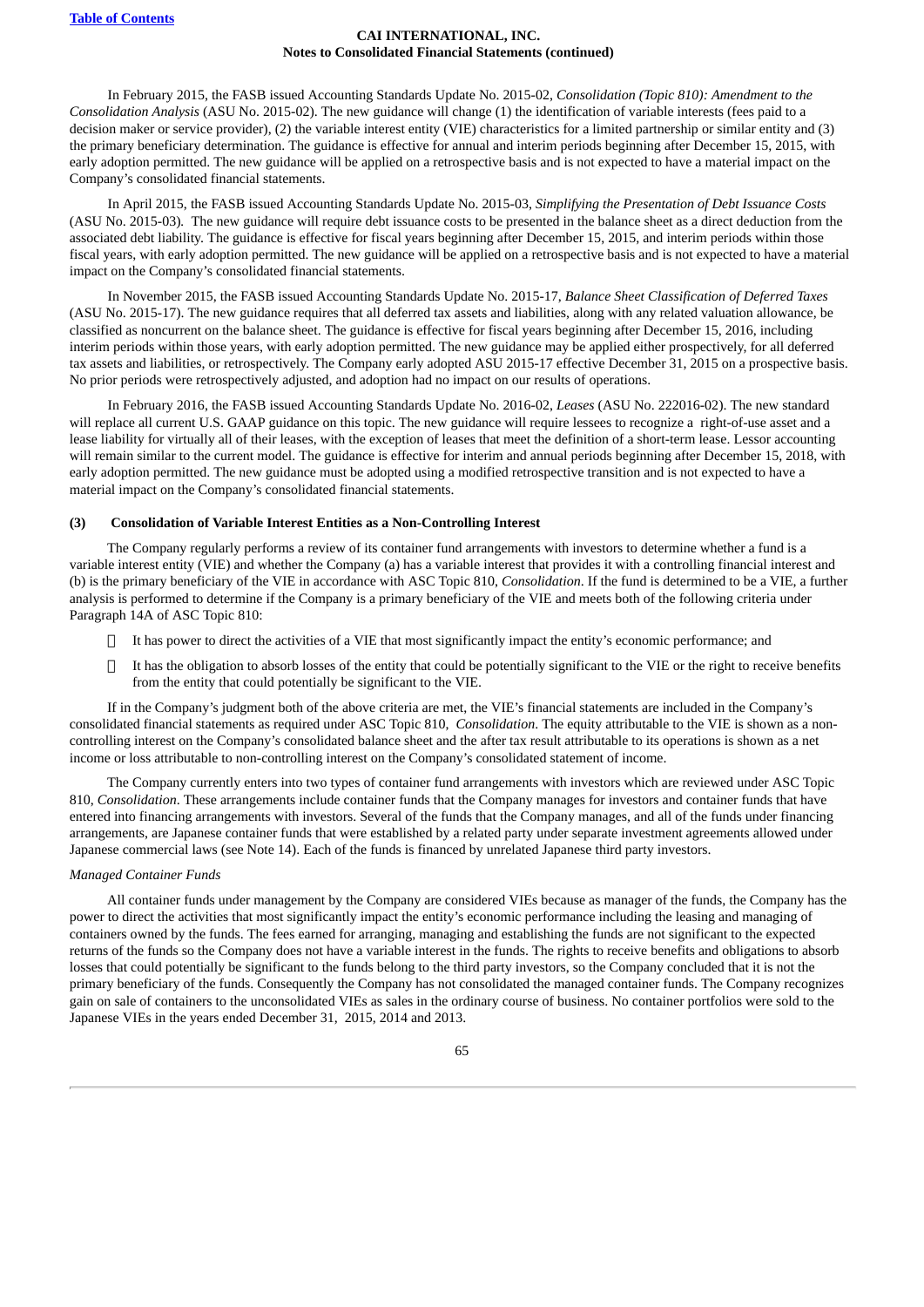### *Collateralized Financing Obligations*

As of December 31, 2015, the Company has transferred containers with a total net book value of \$165.7 million at the time of transfer to Japanese investor funds while concurrently entering into lease agreements for the same containers, under which the Company leases the containers back from the Japanese investors. In accordance with ASC Topic 840, *Sale-Leaseback Transactions,* the Company concluded these were financing transactions under which sale-leaseback accounting was not applicable.

The container funds under financing arrangements are considered VIEs under ASC Topic 810, *Consolidation* because, as lessee of the funds, the Company has the power to direct the activities that most significantly impact each entity's economic performance including the leasing and managing of containers owned by the funds. The terms of the transactions include options for the Company to purchase the containers from the funds at a fixed price. As a result of the residual interest resulting from the fixed price call option, the Company concluded that it may absorb a significant amount of the variability associated with the funds' anticipated economic performance and, as a result, the Company has a variable interest in the funds. As the Company has the power to direct the activities that most significantly impact the economic performance of the VIEs and the variable interest provides the Company with the right to receive benefits from the entity that could potentially be significant to the funds, the Company determined that it is the primary beneficiary of these VIEs and included the VIEs' assets and liabilities as of December 31, 2015 and 2014, and the results of the VIEs' operations and cash flows for the years ended December 31, 2015, 2014 and 2013 in the Company's consolidated financial statements.

The containers that were transferred to the Japanese investor funds had a net book value of \$87.0 million as of December 31, 2015. The container equipment, together with \$35.1 million of cash held by the investor funds, has been included on the Company's consolidated balance sheet with the offsetting liability related to the funds presented in the debt section of the Company's consolidated balance sheet as collateralized financing obligations of \$112.3 million and term loan held by VIE of \$7.6 million. See Note 9(e) and Note 9(f) for additional information. No gain or loss was recognized by the Company on the initial consolidation of the VIEs.

### **(4) Acquisition of ClearPointt Logistics LLC**

On July 27, 2015, the Company purchased ClearPointt, a U.S.-based intermodal logistics company focused on the domestic intermodal market, for approximately \$4.1 million. The Company is headquartered in Everett, Washington. ClearPointt has 22 employees and agents and over 280 customers.

The acquisition was recorded during the third quarter of 2015 using the purchase method of accounting as prescribed under ASC 805, *Business Combinations*. Accordingly, assets acquired and liabilities assumed were recorded at their fair value estimated by management as of July 27, 2015. The purchase price for the acquisition has been allocated to the assets acquired and liabilities assumed as follows (in thousands):

| Accounts receivable, net    | \$<br>2,683 |
|-----------------------------|-------------|
| Property and equipment, net | 56          |
| Goodwill                    | 2,905       |
| Intangible assets           | 1,188       |
| Other assets                | 72          |
| Total assets                | 6,904       |
|                             |             |
| Accounts payable            | 2,620       |
| Other liabilities           | 184         |
| <b>Total liabilities</b>    | 2,804       |
|                             |             |
| Purchase price              | 4,100       |

Adjustments to record the assets acquired and liabilities assumed at fair value include the recognition of \$1.2 million of intangible assets as follows:

|                        | Amount | <b>Estimated Life</b> |
|------------------------|--------|-----------------------|
| Tradename              | 568    | vears                 |
| Customer relationships | 620    | l vears               |

The Company's results for the year ended December 31, 2015 include the results of ClearPointt for the period since the date of acquisition. Pro forma financial statements are not presented as they are not material to the Company's overall financial statements.

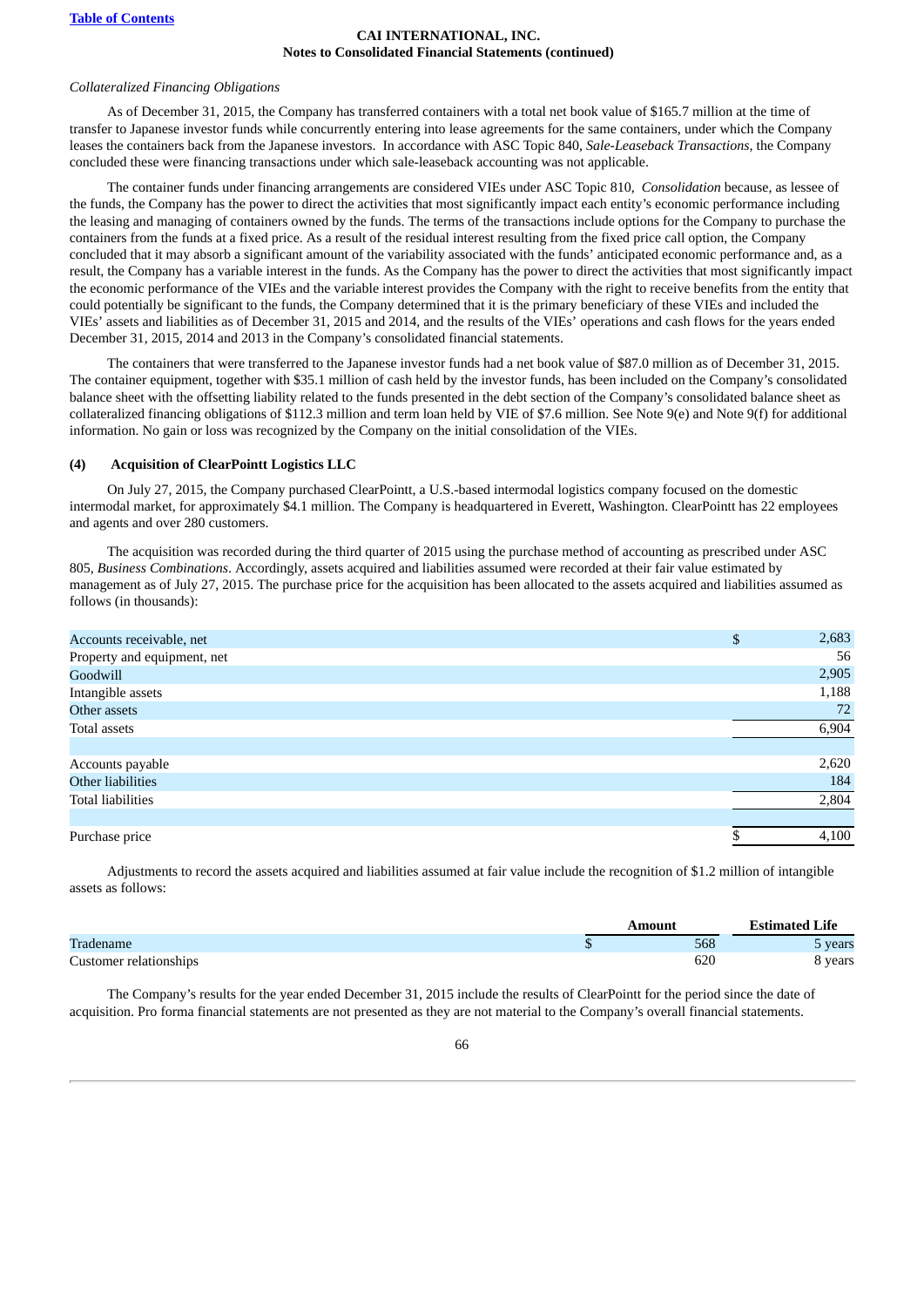# **(5) Rental Equipment**

The following table provides a summary of the Company's rental equipment (in thousands):

|                                                   | December 31,<br>2015 |              | December 31,<br>2014 |
|---------------------------------------------------|----------------------|--------------|----------------------|
| Dry containers                                    | 1,392,825            | <sup>S</sup> | 1,364,331            |
| Refrigerated containers                           | 308,374              |              | 254,788              |
| Other specialized equipment                       | 152,310              |              | 130,697              |
| Railcars                                          | 244.512              |              | 89,294               |
|                                                   | 2,098,021            |              | 1,839,110            |
| Accumulated depreciation                          | (349, 810)           |              | (274, 333)           |
| Rental equipment, net of accumulated depreciation | 1,748,211            |              | 1,564,777            |

# **(6) Net Investment in Direct Finance Leases**

The following table represents the components of the Company's net investment in direct finance leases (in thousands):

|                                         | December 31,<br>2015 | December 31,<br>2014 |
|-----------------------------------------|----------------------|----------------------|
| Gross finance lease receivables (1)     | 124,747              | 116,992              |
| Unearned income (2)                     | (21,379)             | (22,028)             |
| Net investment in direct finance leases | 103,368              | 94,964               |

(1) At the inception of the lease, the Company records the total minimum lease payments, executory costs, if any, and unguaranteed residual value as gross finance lease receivables. The gross finance lease receivables are reduced as customer payments are received. There was no unguaranteed residual value at December 31, 2015 and 2014 included in gross finance lease receivables. There were no executory costs included in gross finance lease receivables as of December 31, 2015 and 2014.

(2) The difference between the gross finance lease receivables and the cost of the equipment or carrying amount at the lease inception is recorded as unearned income. Unearned income, together with initial direct costs, are amortized to income over the lease term so as to produce a constant periodic rate of return. There were no unamortized initial direct costs as of December 31, 2015 and 2014.

In order to estimate the allowance for losses contained in the gross finance lease receivables, the Company reviews the credit worthiness of its customers on an ongoing basis. The review includes monitoring credit quality indicators, the aging of customer receivables and general economic conditions.

The categories of gross finance lease receivables based on the Company's internal customer credit ratings can be described as follows:

*Tier 1*— These customers are typically large international shipping lines that have been in business for many years and have worldclass operating capabilities and significant financial resources. In most cases, the Company has had a long commercial relationship with these customers and currently maintains regular communication with them at several levels of management, which provides the Company with insight into the customer's current operating and financial performance. In the Company's view, these customers have the greatest ability to withstand cyclical down turns and would likely have greater access to needed capital than lower-rated customers. The Company views the risk of default for Tier 1 customers to range from minimal to moderate.

*Tier 2*— These customers are typically either smaller shipping lines or freight forwarders with less operating scale or with a high degree of financial leverage, and accordingly the Company views these customers as subject to higher volatility in financial performance over the business cycle. The Company generally expects these customers to have less access to capital markets or other sources of financing during cyclical down turns. The Company views the risk of default for Tier 2 customers as moderate.

*Tier 3*— Customers in this category exhibit volatility in payments on a regular basis.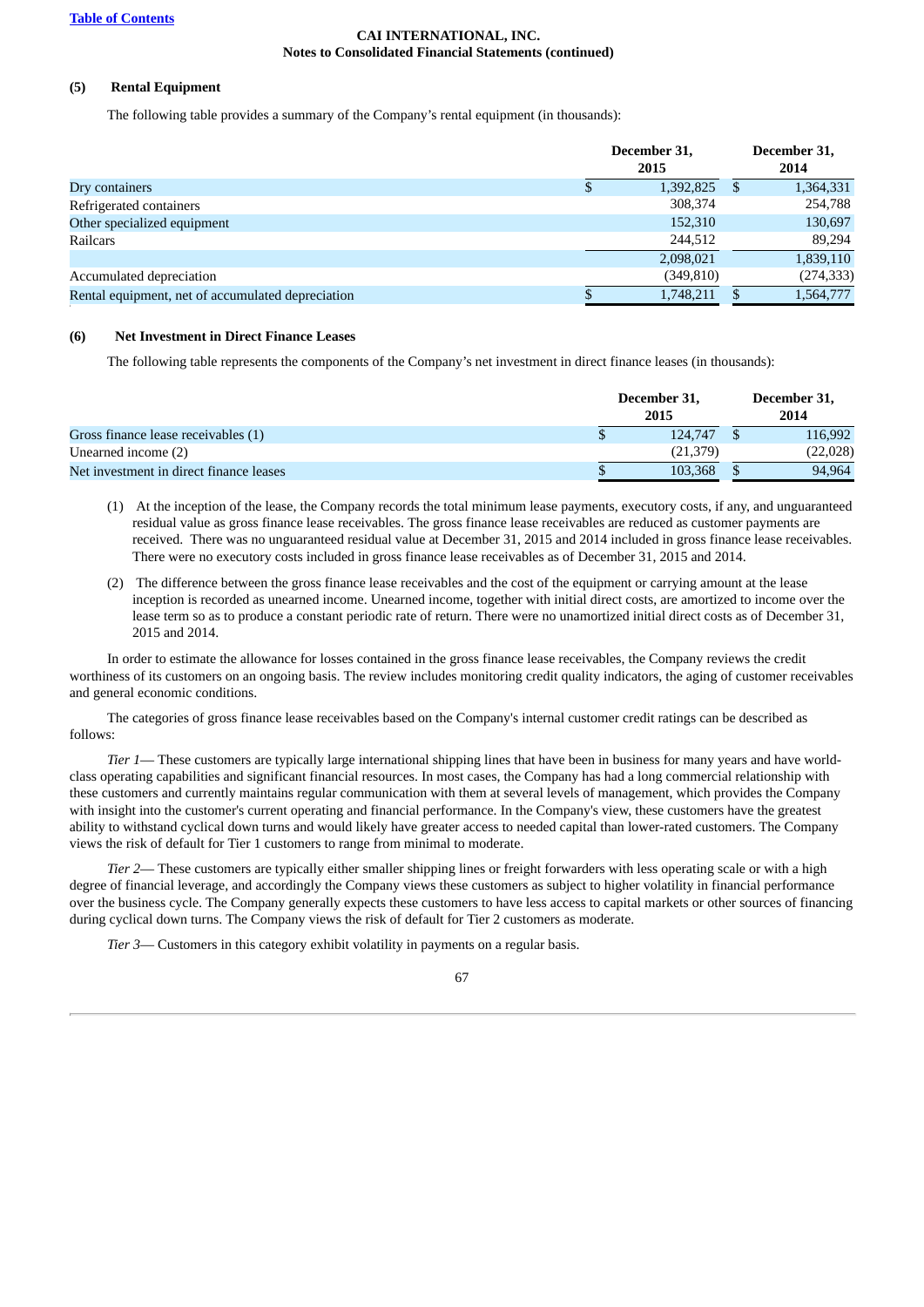Based on the above categories, the Company's gross finance lease receivables were as follows (in thousands):

|                   |    | December 31,             |   | December 31,             |
|-------------------|----|--------------------------|---|--------------------------|
|                   |    | 2015                     |   | 2014                     |
| Tier 1            | ۵D | 86,981                   | Φ | 89,960                   |
| Tier 2            |    | 37,766                   |   | 27,032                   |
| Tier <sub>3</sub> |    | $\overline{\phantom{0}}$ |   | $\overline{\phantom{0}}$ |
|                   |    | 124,747                  |   | 116,992                  |

Contractual maturities of the Company's gross finance lease receivables subsequent to December 31, 2015 are as follows (in thousands):

| 2016                | ۵D | 29,145  |
|---------------------|----|---------|
| 2017                |    | 35,487  |
| 2018                |    | 26,840  |
| 2019                |    | 16,145  |
| 2020                |    | 7,237   |
| 2021 and thereafter |    | 9,893   |
|                     | Ψ  | 124,747 |

# **(7) Intangible Assets**

The Company's intangible assets as of December 31, 2015 and 2014 were as follows (in thousands):

|                           | <b>Gross Carrying</b><br><b>Amount</b> | Accumulated<br><b>Amortization</b> |              |  | <b>Net Carrying</b><br><b>Amount</b> |
|---------------------------|----------------------------------------|------------------------------------|--------------|--|--------------------------------------|
| December 31, 2015         |                                        |                                    |              |  |                                      |
| Trademarks and tradename  | \$<br>1,840                            | -S                                 | $(1,218)$ \$ |  | 622                                  |
| Contracts-owned equipment | 3.644                                  |                                    | (3,644)      |  |                                      |
| Customer relationships    | 620                                    |                                    | (19)         |  | 601                                  |
|                           | 6,104                                  |                                    | (4,881)      |  | 1,223                                |
| December 31, 2014         |                                        |                                    |              |  |                                      |
| Trademarks and tradename  | \$<br>$1,278$ \$                       |                                    | $(1,084)$ \$ |  | 194                                  |
| Contracts-owned equipment | 3,812                                  |                                    | (3,733)      |  | 79                                   |
|                           | 5,090                                  |                                    | (4, 817)     |  | 273                                  |
|                           |                                        |                                    |              |  |                                      |

Amortization recorded for the years ended December 31, 2015, 2014 and 2013 was \$0.2 million, \$0.4 million and \$0.8 million, respectively, and was included in administrative expenses in the consolidated statements of income. Estimated future amortization expenses are as follows (in thousands):

| 2016                | لا | 274 |
|---------------------|----|-----|
| 2017                |    | 191 |
| 2018                |    | 191 |
| 2019                |    | 191 |
| 2020                |    | 162 |
| 2021 and thereafter |    | 214 |
|                     |    | 223 |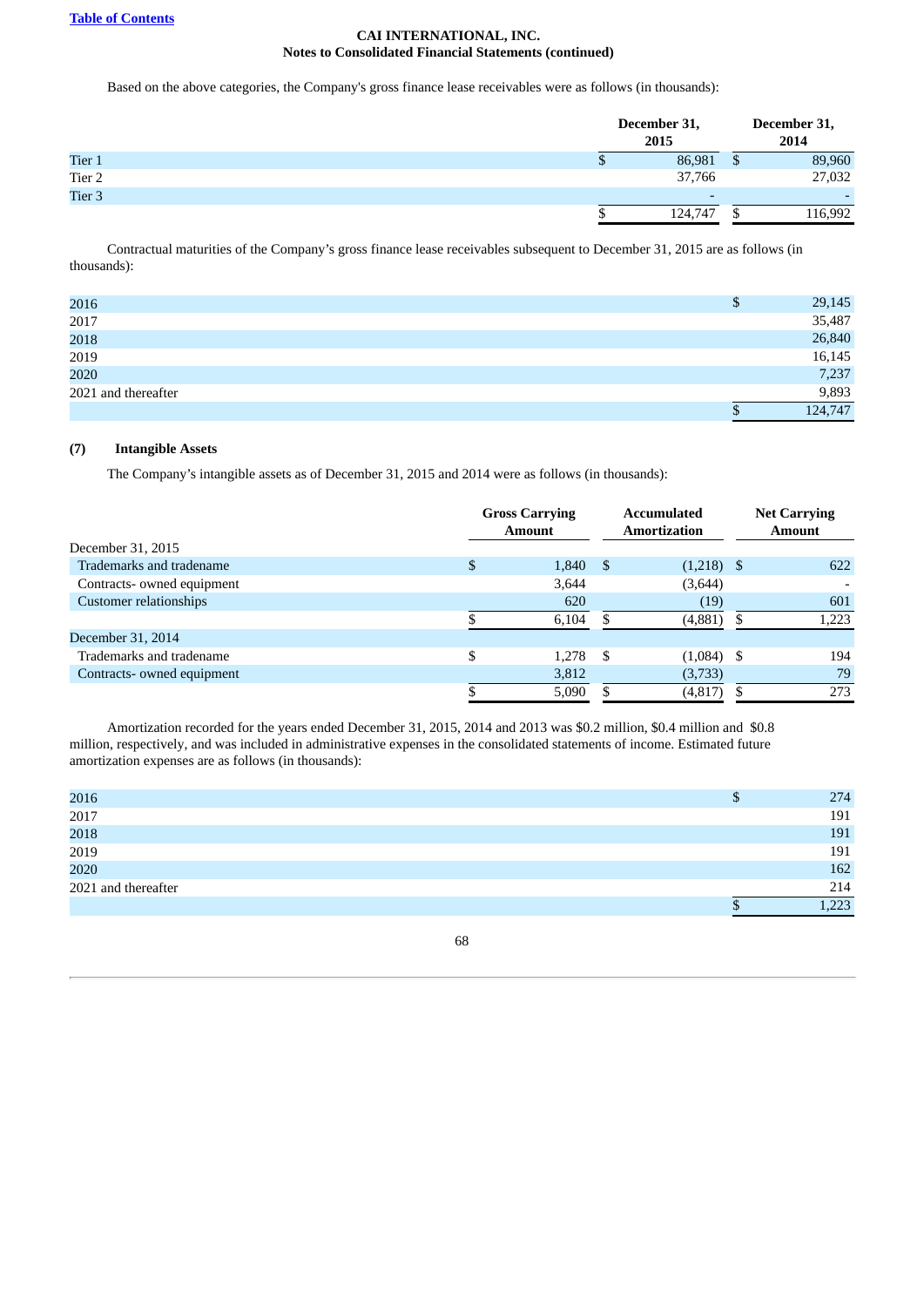## **(8) Equipment Leases**

The Company leases its equipment on either short-term operating leases through master lease agreements, long-term non-cancelable operating leases, or finance leases. The following represents future minimum rents receivable under long-term non-cancelable operating leases as of December 31, 2015 (in thousands):

| 2016                | \$<br>146,802 |
|---------------------|---------------|
| 2017                | 117,091       |
| 2018                | 92,992        |
| 2019                | 55,433        |
| 2020                | 32,300        |
| 2021 and thereafter | 46,839        |
|                     | 491,457       |

See Note 6 for contractual maturities of the Company's gross finance lease receivables.

# **(9) Debt and Capital Lease Obligations**

### **Debt**

Details of the Company's debt as of December 31, 2015 and 2014 were as follows (dollars in thousands):

|           |                                      | <b>December 31, 2015</b> |             |    |           |                 |   | <b>December 31, 2014</b> |        |           |          |                  |
|-----------|--------------------------------------|--------------------------|-------------|----|-----------|-----------------|---|--------------------------|--------|-----------|----------|------------------|
|           |                                      |                          | Outstanding |    |           | Average         |   | Outstanding              |        |           | Average  | <b>Agreement</b> |
| Reference |                                      |                          | Current     |    | Long-term | <b>Interest</b> |   | Current                  |        | Long-term | Interest | Terminates       |
| (a)(i)    | Revolving credit facility            | \$.                      | 8,500       | \$ | 488,000   | 1.8%            | S |                          | $-$ \$ | 289,000   | 1.9%     | March 2020       |
| (a)(ii)   | Revolving credit facility - Rail     |                          | 34,500      |    | 126,000   | 1.9%            |   | ٠                        |        | 61,769    | 1.9%     | October 2020     |
| (b)(i)    | Term loan                            |                          | 1,800       |    | 23,700    | 2.3%            |   | 1,800                    |        | 25,500    | 2.2%     | April 2018       |
| (b)(ii)   | Term loan                            |                          | 9,000       |    | 129,750   | 2.2%            |   | 9,000                    |        | 138,750   | 1.8%     | October 2019     |
| (b)(iii)  | Term loan                            |                          | 9,940       |    | 99,440    | 1.9%            |   | 9,940                    |        | 109,380   | 1.9%     | April 2017       |
| (b)(iv)   | Term loan                            |                          | 1,119       |    | 18,881    | 3.4%            |   |                          |        |           |          | December 2020    |
| (c)       | Senior secured notes                 |                          | 7,175       |    | 71,105    | 4.9%            |   | 8,240                    |        | 78,280    | 4.9%     | September 2022   |
| (d)       | Asset backed notes                   |                          | 40,000      |    | 242,875   | 3.4%            |   | 40,000                   |        | 282,875   | 3.4%     | March 2028       |
| (e)       | Collateralized financing obligations |                          | 58,553      |    | 53,697    | 0.7%            |   | 57,390                   |        | 65,184    | 0.8%     | June 2019        |
| (f)       | Term loans held by VIE               |                          | 1,829       |    | 5,748     | 2.6%            |   | 1,829                    |        | 8,016     | 2.6%     | June 2019        |
| (g)       | Short-term line of credit            |                          |             |    |           |                 |   | 75,000                   |        |           | 1.5%     | <b>May 2016</b>  |
|           | <b>Total Debt</b>                    |                          | 172,416     | S  | 1,259,196 |                 |   | 203,199                  | \$     | 1,058,754 |          |                  |

## **(a) Revolving Credit Facilities**

Revolving credit facilities consist of the following:

*(i)* On March 15, 2013, the Company entered into a Third Amended and Restated Revolving Credit Agreement, as amended, with a consortium of banks to finance the acquisition of container rental equipment and for general working capital purposes. On January 30, 2015, the Company entered into an amendment to the Third Amended and Restated Revolving Credit Agreement, pursuant to which the revolving credit facility was amended to extend the maturity date to March 15, 2020, reduce the interest rate, increase the commitment level from \$760.0 million to \$775.0 million, and revise certain of the covenants and restrictions to provide the Company with additional flexibility.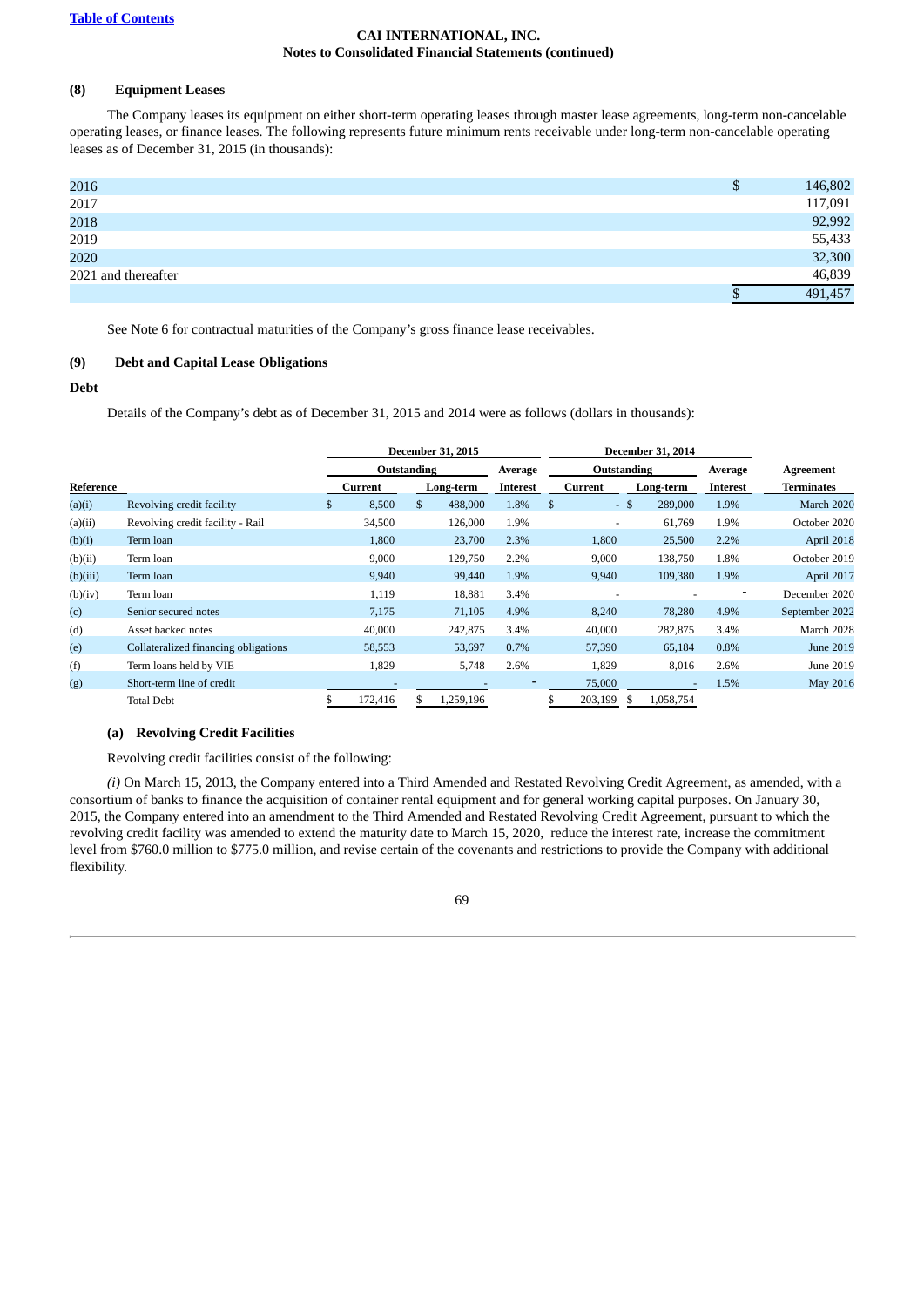As of December 31, 2015, the maximum commitment under the revolving credit facility was \$775.0 million. The revolving credit facility may be increased up to a maximum of \$960.0 million, in accordance with the terms of the agreement, so long as no default of event of default exists either before or immediately after giving effect to the increase. There is a commitment fee on the unused amount of the total commitment, payable quarterly in arrears. The revolving credit facility provides that swing line loans (short-term borrowings of up to \$10.0 million in the aggregate that are payable within 10 business days or at maturity date, whichever comes earlier) and standby letters of credit (up to \$15.0 million in the aggregate) will be available to the Company. These credit commitments are part of, and not in addition to, the total commitment provided under the revolving credit facility. The interest rates vary depending upon whether the loans are characterized as Base Rate loans or Eurodollar rate loans, as defined in the revolving credit agreement. Interest rates are based on LIBOR for Eurodollar loans, and Base Rate for Based Rate loans. In addition to various financial and other covenants, the Company's revolving credit facility also includes certain restrictions on the Company's ability to incur other indebtedness or pay dividends to stockholders. As of December 31, 2015, the Company was in compliance with the terms of the revolving credit facility.

As of December 31, 2015, the Company had \$278.4 million in availability under the revolving credit facility (net of \$0.1 million in letters of credit) subject to its ability to meet the collateral requirements under the agreement governing the facility. Based on the borrowing base and collateral requirements at December 31, 2015, the borrowing availability under the revolving credit facility was \$93.1 million, assuming no additional contribution of assets. The entire amount of the facility drawn at any time plus accrued interest and fees is callable on demand in the event of certain specified events of default.

The Company's revolving credit facility, including any amounts drawn on the facility, is secured by substantially all of the assets of the Company (not otherwise used as security for its other credit facilities) including containers owned by the Company, which had a net book value of \$717.0 million as of December 31, 2015, the underlying leases and the Company's interest in any money received under such contracts.

*(ii)* On October 22, 2015, the Company and CAI Rail Inc. (CAI Rail), a wholly-owned subsidiary of the Company, entered into the Second Amended and Restated Revolving Credit Agreement with a consortium of banks, pursuant to which the prior revolving credit facility was amended to extend the maturity date to October 22, 2020, reduce the interest rate, increase the commitment level from \$250.0 million to \$500.0 million, which may be increased up to a maximum of \$700.0 million subject to certain conditions, and revise certain of the covenants and restrictions under the prior facility to provide the Company with additional flexibility. As of December 31, 2015, the maximum credit commitment under the revolving line of credit was \$500.0 million.

Borrowings under this revolving credit facility bear interest at a variable rate. The interest rates vary depending upon whether the loans are characterized as Base Rate loans or Eurodollar rate loans, as defined in the revolving credit agreement. Interest rates are based on LIBOR for Eurodollar loans, and Base Rate for Base Rate loans.

As of December 31, 2015, CAI Rail had \$339.5 million in availability under the revolving credit facility, subject to its ability to meet the collateral requirements under the agreement governing the facility. Based on the borrowing base and collateral requirements at December 31, 2015, the borrowing availability under the revolving credit facility was \$6.8 million, assuming no additional contribution of assets. The entire amount of the facility drawn at any time plus accrued interest and fees is callable on demand in the event of certain specified events of default.

The agreement governing CAI Rail's revolving credit facility contains various financial and other covenants. As of December 31, 2015, CAI Rail was in compliance with the terms of the revolving credit facility. CAI Rail's revolving credit facility, including any amounts drawn on the facility, is secured by all of the assets of CAI Rail, which had a net book value of \$209.1 million as of December 31, 2015, and is guaranteed by the Company.

### **(b) Term Loans**

Term loans consist of the following:

*(i)* On March 22, 2013, the Company entered into a \$30.0 million five-year term loan agreement with Development Bank of Japan (DBJ). The loan is payable in 19 quarterly installments of \$0.5 million starting July 31, 2013 and a final payment of \$21.5 million on April 30, 2018. The loan bears interest at variable rates based on LIBOR. As of December 31, 2015, the loan had a balance of \$25.5 million.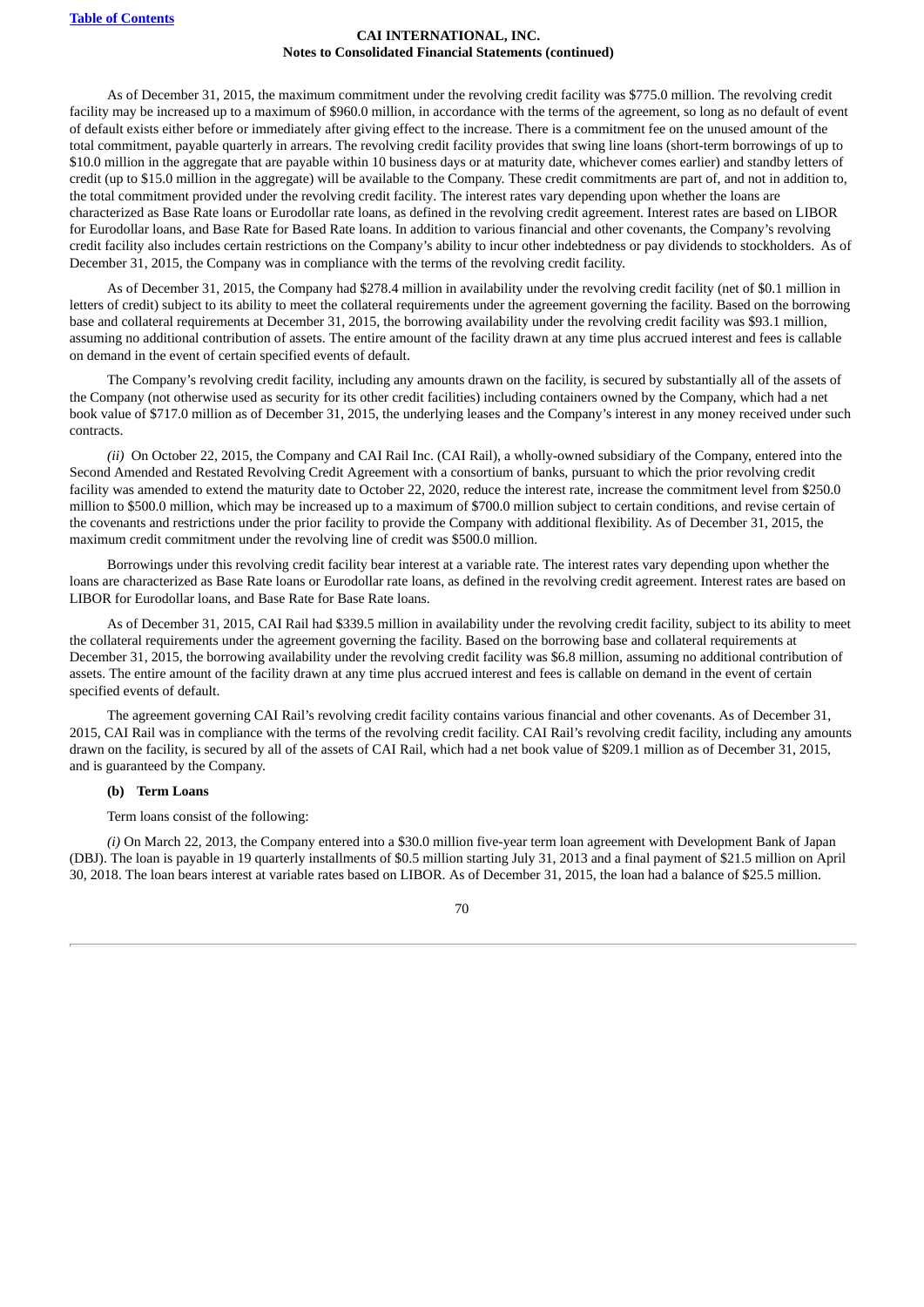The following are the estimated future principal and interest payments under these loans as of December 31, 2015 (in thousands). The payments were calculated assuming the interest rate remains 2.3% through maturity of the loan.

| 2016                               | D | 2,386    |
|------------------------------------|---|----------|
| 2017                               |   | 2,342    |
| 2018                               |   | 22,153   |
|                                    |   | 26,881   |
| Less: Amount representing interest |   | (1, 381) |
| Term loan                          |   | 25,500   |

*(ii)* On December 20, 2010, the Company entered into a term loan agreement with a consortium of banks. Under this loan agreement, the Company was eligible to borrow up to \$300.0 million, subject to certain borrowing conditions, which amount is secured by certain assets of the Company's wholly-owned foreign subsidiaries. The loan agreement is an amortizing facility with a term of six years. The interest rates vary depending upon whether the loans are characterized as Base Rate loans or Eurodollar rate loans, as defined in the term loan agreement. The loan bears a variable interest rate based on LIBOR for Eurodollar loans, and Base Rate for Base Rate loans.

On March 28, 2013, the term loan was amended which reduced the principal balance of the loan from \$249.4 million to \$125.0 million through payment of \$124.4 million from the proceeds of the \$229.0 million fixed-rate asset-backed notes issued by the Company's indirect wholly-owned subsidiary, CAL Funding II Limited (see paragraph (d) *Asset-Backed Notes* below).

On October 1, 2014, the Company entered into an amended and restated term loan agreement with a consortium of banks, pursuant to which the prior loan agreement was refinanced. The amended and restated term loan agreement, which contains similar terms to the prior loan agreement, was amended to, among other things: (a) reduce the borrowing rates from LIBOR plus 2.25% to LIBOR plus 1.6% (per annum) for Eurodollar loans, (b) increase the loan commitment from \$115.0 million to \$150.0 million, (c) extend the maturity date to October 1, 2019, and (d) revise certain of the covenants and restrictions under the prior loan agreement to provide the Company with additional flexibility. As of December 31, 2015, the term loan had a balance of \$138.8 million.

The following are the estimated future principal and interest payments under this loan as of December 31, 2015 (in thousands). The payments were calculated assuming the interest rate remains 2.2% through maturity of the loan.

| 2016                               | S | 11,986    |
|------------------------------------|---|-----------|
| 2017                               |   | 11,780    |
| 2018                               |   | 11,582    |
| 2019                               |   | 113,629   |
|                                    |   | 148,977   |
| Less: Amount representing interest |   | (10, 227) |
| Term loan                          |   | 138,750   |

*(iii)* On April 11, 2012, the Company entered into a term loan agreement with a consortium of banks. The agreement, as amended, provides for a five-year term loan of up to \$142.0 million, subject to certain borrowing conditions, which amount is secured by certain assets of the Company. The commitment under the loan may be increased to a maximum of \$200.0 million under certain conditions described in the agreement. The term loan's outstanding principal bears interest based on LIBOR and is amortized quarterly, with quarterly payments equal to 1.75% multiplied by the outstanding principal amount at such time. The facility contains various financial and other covenants. The full \$142.0 million has been drawn and was primarily used to repay outstanding amounts under the Company's senior revolving credit facility. All unpaid amounts then outstanding are due and payable on April 11, 2017. As of December 31, 2015, the loan had a balance of \$109.4 million.

The following are the estimated future principal and interest payments under this loan as of December 31, 2015 (in thousands). The payments were calculated assuming the interest rate remains 1.9% through maturity of the loan.

| 2016                               | 12,029  |
|------------------------------------|---------|
| 2017                               | 100,405 |
|                                    | 112,434 |
| Less: Amount representing interest | (3,054) |
| Term loan                          | 109,380 |

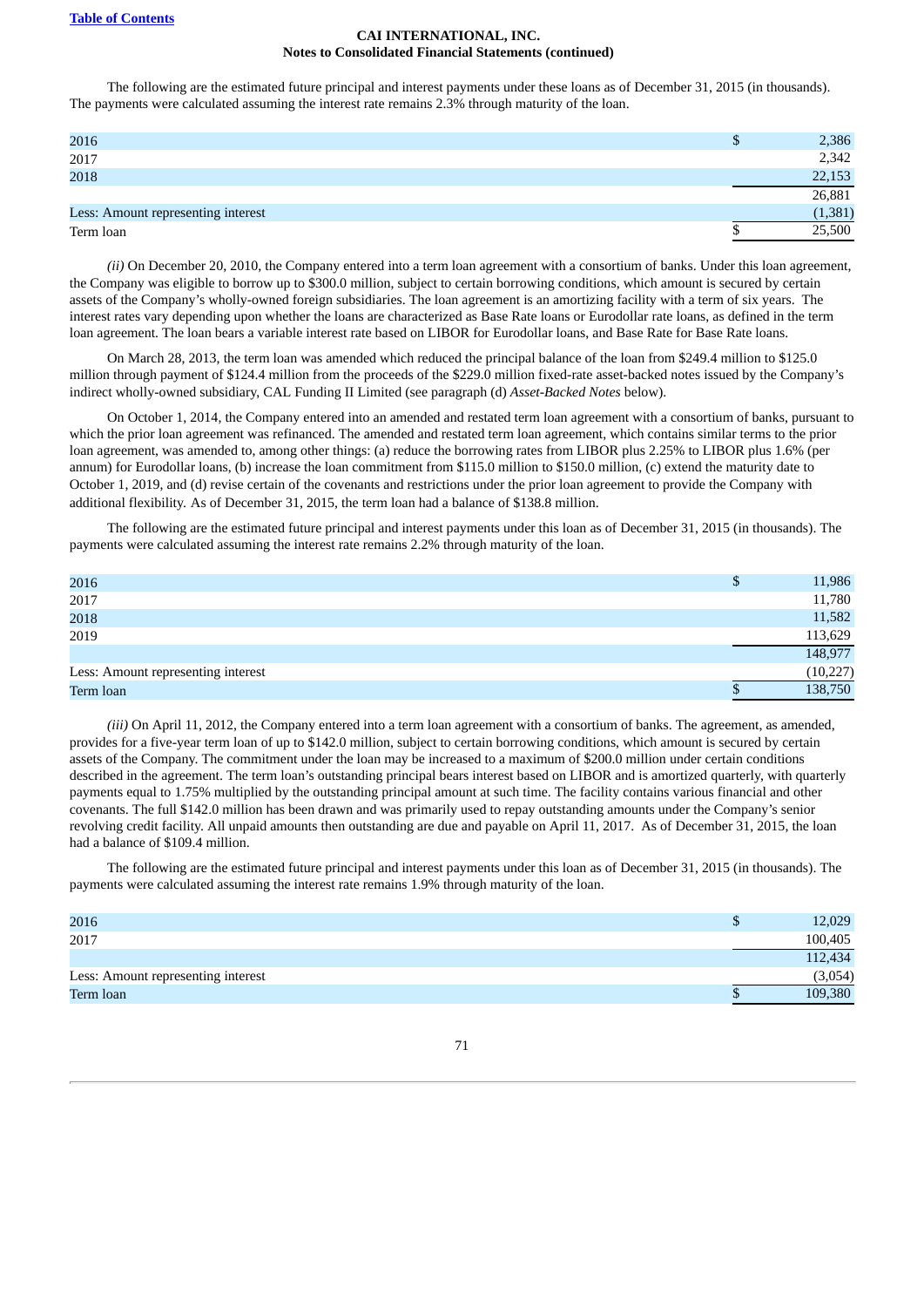# **CAI INTERNATIONAL, INC. Notes to Consolidated Financial Statements (continued)**

*(iv)* On December 22, 2015, the Company and CAI Rail entered into a \$20.0 million five-year term loan agreement with Siemens Financial Services, Inc. (Siemens). The term loan's outstanding principal bears interest at a fixed rate of 3.4% per annum and is amortized quarterly. Any unpaid principal and interest is due and payable on December 22, 2020. The proceeds from the term loan were primarily used to repay outstanding amounts under CAI Rail's revolving credit facility. As of December 31, 2015, the loan had a balance of \$20.0 million.

The following are the estimated future principal and interest payments under this loan as of December 31, 2015 (in thousands). The payments were calculated based on the fixed interest rate of 3.4%.

| 2016                               | D | 1,793   |
|------------------------------------|---|---------|
| 2017                               |   | 1,793   |
| 2018                               |   | 1,793   |
| 2019                               |   | 1,793   |
| 2020                               |   | 15,793  |
|                                    |   | 22,965  |
| Less: Amount representing interest |   | (2,965) |
| Term loan                          |   | 20,000  |

The Company's term loans are secured by rental equipment owned by the Company, which had a net book value of \$356.7 million as of December 31, 2015.

# **(c) Senior Secured Notes**

On September 13, 2012, Container Applications Limited (CAL), a wholly-owned subsidiary of the Company, entered into a Note Purchase Agreement with certain institutional investors, pursuant to which CAL issued \$103.0 million of its 4.90% Senior Secured Notes due September 13, 2022 (the Notes) to the investors. The Notes are guaranteed by the Company and secured by certain assets of CAL and the Company.

The Notes bear interest at 4.9% per annum, due and payable semiannually on March 13 and September 13 of each year, commencing on March 13, 2013. In addition, CAL is required to make certain principal payments on March 13 and September 13 of each year, commencing on March 13, 2013. Any unpaid principal and interest is due and payable on September 13, 2022. The Note Purchase Agreement provides that CAL may prepay at any time all or any part of the Notes in an amount not less than 10% of the aggregate principal amount of the Notes then outstanding. As of December 31, 2015, the Notes had a balance of \$78.3 million.

The following are the estimated future principal and interest payments under the Notes as of December 31, 2015 (in thousands). The payments were calculated based on the fixed interest rate of 4.9%.

| 2016                               | \$<br>10,910 |
|------------------------------------|--------------|
| 2017                               | 9,520        |
| 2018                               | 9,220        |
| 2019                               | 8,920        |
| 2020                               | 8,621        |
| 2021 and thereafter                | 50,789       |
|                                    | 97,980       |
| Less: Amount representing interest | (19,700)     |
| Senior secured notes               | 78,280       |

The Company's senior secured notes are secured by rental equipment owned by the Company, which had a net book value of \$101.5 million as of December 31, 2015.

## **(d) Asset-Backed Notes**

On October 18, 2012, CAL Funding II Limited (CAL II), a wholly-owned indirect subsidiary of CAI, issued \$171.0 million of 3.47% fixed rate asset-backed notes (Series 2012-1 Asset-Backed Notes). Principal and interest on the Series 2012-1 Asset-Backed Notes is payable monthly commencing on November 26, 2012, and the Series 2012-1 Asset-Backed Notes mature in October 2027. The proceeds from the Series 2012-1 Asset-Backed Notes were used to repay part of the Company's borrowings under its senior revolving credit facility. As of December 31, 2015, the Series 2012-1 Asset-Backed Notes had a balance of \$116.9 million.

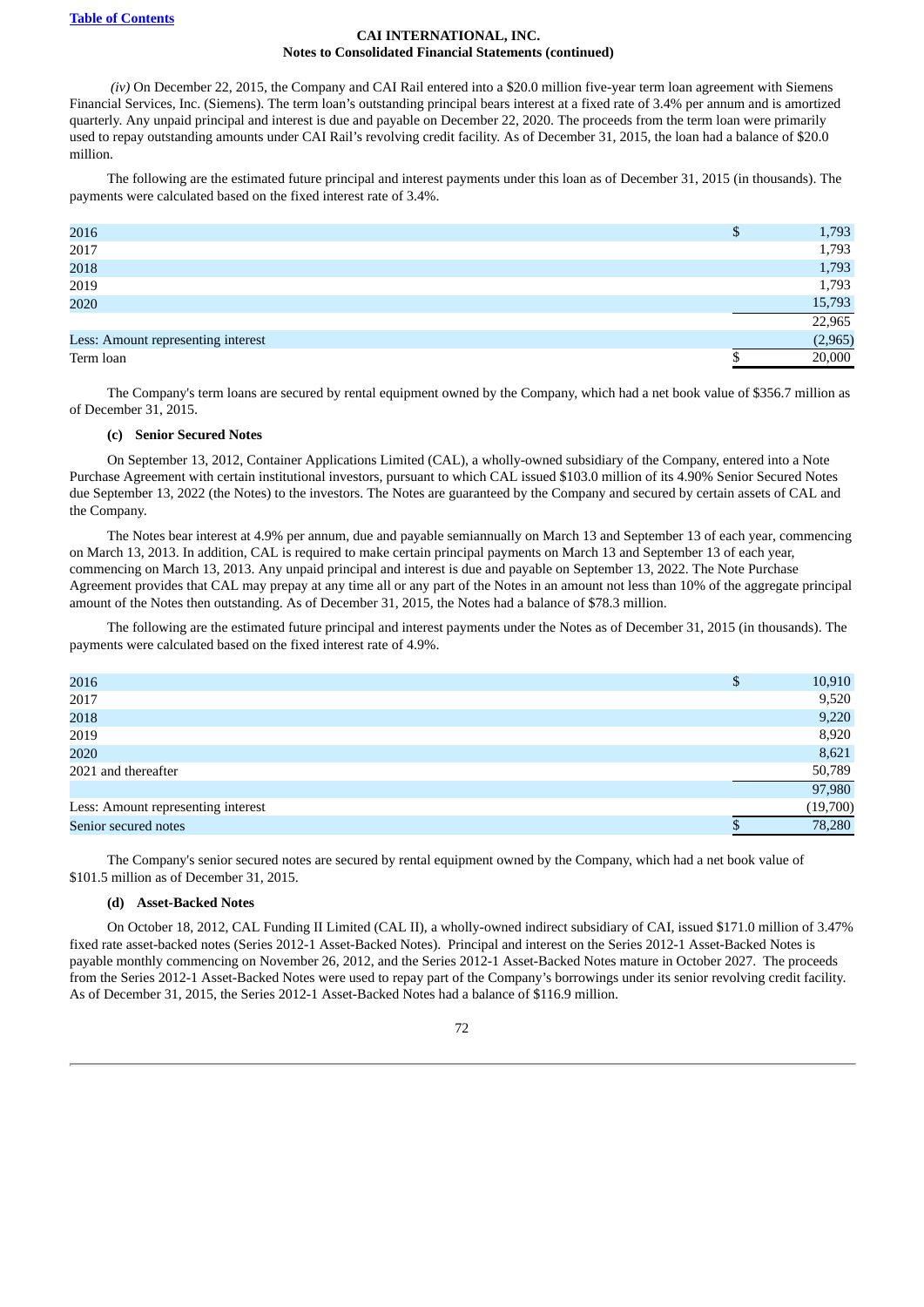On March 28, 2013, CAL II issued \$229.0 million of 3.35% fixed rate asset-backed notes (Series 2013-1 Asset-Backed Notes). Principal and interest on the Series 2013-1 Asset-Backed Notes is payable monthly commencing on April 25, 2013, and the Series 2013-1 Asset-Backed Notes mature in March 2028. The proceeds from the Series 2013-1 Asset-Backed Notes were used partly to reduce the balance of the Company's term loan as described in Note 9 (b)(ii) above, and to partially pay down the Company's senior revolving credit facility. The Series 2013-1 Asset-Backed Notes had a balance of \$166.0 million as of December 31, 2015.

The following are the estimated future principal and interest payments under the Asset-Backed Notes as of December 31, 2015 (in thousands). The payments were calculated based on the weighted average fixed interest rate of 3.4%.

| 2016                               | \$<br>48,993 |
|------------------------------------|--------------|
| 2017                               | 47,632       |
| 2018                               | 46,272       |
| 2019                               | 44,911       |
| 2020                               | 43,551       |
| 2021 and thereafter                | 85,931       |
|                                    | 317,290      |
| Less: Amount representing interest | (34, 415)    |
| Asset-backed notes                 | 282,875      |

The Company's asset-backed notes are secured by rental equipment owned by the Company, which had a net book value of \$356.4 million as of December 31, 2015.

The agreements under each of the asset-backed notes described above require the Company to maintain a restricted cash account to cover payment of the obligations. As of December 31, 2015, the restricted cash account had a balance of \$7.2 million.

### **(e) Collateralized Financing Obligations**

As of December 31, 2015, the Company had collateralized financing obligations of \$112.2 million (see Note 3). The obligations had an average interest rate of 0.7% as of December 31, 2015 with maturity dates between March 2016 and June 2019. The debt is secured by a pool of containers covered under the financing arrangements.

The following are the estimated future principal and interest payments under the Company's collateralized financing obligations as of December 31, 2015 (in thousands). The payments were calculated assuming an average interest rate of 0.7% through maturity of the obligations.

| 2016                                 | \$<br>59,988 |
|--------------------------------------|--------------|
| 2017                                 | 18,510       |
| 2018                                 | 25,708       |
| 2019                                 | 10,820       |
|                                      | 115,026      |
| Less: Amount representing interest   | (2,776)      |
| Collateralized financing obligations | 112,250      |

### **(f) Term Loans Held by VIE**

On June 25, 2014, one of the Japanese investor funds that is consolidated by the Company as a VIE (see Note 3) entered into a term loan agreement with a bank. Under the terms of the agreement, the Japanese investor fund entered into two loans; a five year, amortizing loan of \$9.2 million at a fixed interest rate of 2.7%, and a five year, non-amortizing loan of \$1.6 million at a variable interest rate based on LIBOR. The debt is secured by assets of the Japanese investor fund, and is subject to certain borrowing conditions set out in the loan agreement. As of December 31, 2015, the term loans held by the Japanese investor fund totaled \$7.6 million and had an average interest rate of 2.6%.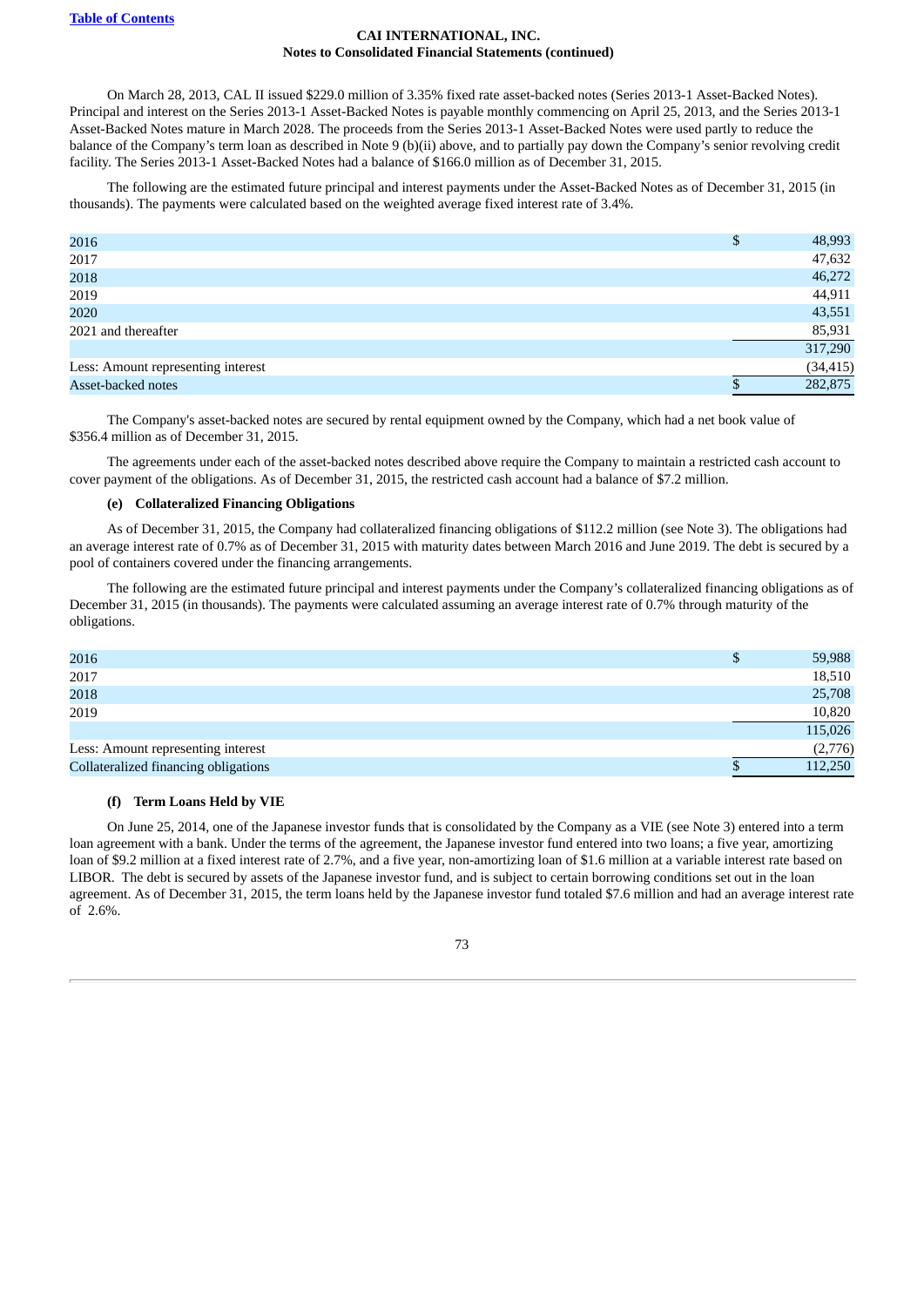The following are the estimated future principal and interest payments under this loan as of December 31, 2015 (in thousands). The payments were calculated assuming the interest rate remains 2.6% through maturity of the loan.

| 2016                               | 2,004 |
|------------------------------------|-------|
| 2017                               | 1,956 |
| 2018                               | 1,908 |
| 2019                               | 2,132 |
|                                    | 8,000 |
| Less: Amount representing interest | (423) |
| Term loans held by VIE             | 7,577 |

The Company's term loans held by VIE are secured by rental equipment owned by the Japanese investor fund, which had a net book value of \$16.4 million as of December 31, 2015.

#### **(g) Short Term Line of Credit**

On May 8, 2014, CAL entered into a short term uncommitted line of credit agreement. Under this credit agreement, CAL is eligible to borrow up to \$75.0 million, subject to certain borrowing conditions. Loans made under the line of credit are repayable on the earlier of (a) 3 months after the loan is made, and (b) the facility termination date of May 8, 2016. Outstanding loans bear a variable interest rate based on LIBOR. The full \$75.0 million was drawn and was primarily used to repay outstanding amounts under the Company's senior revolving credit facility. As of December 31, 2015, the full \$75.0 million was paid down.

The agreements relating to all of the Company's debt contain various financial and other covenants. As of December 31, 2015, the Company was in compliance with all of its debt covenants.

#### **Capital Lease Obligations**

As of December 31, 2015, the Company had capital lease obligations of less than \$0.1 million. The underlying obligations are denominated in Euros at floating interest rates averaging 2.8% as of December 31, 2015 with maturity dates of March 2016. The loans are secured by certain containers owned by the Company, which had a net book value of \$1.2 million as of December 31, 2015.

The following are the estimated future principal and interest payments under capital lease obligations as of December 31, 2015 (in thousands). The payments were calculated assuming the interest rate remains 2.8% through maturity of the loans.

| 2016                               |  |
|------------------------------------|--|
|                                    |  |
| Less: Amount representing interest |  |
| Capital lease obligations          |  |

### **(10) Stock–Based Compensation Plan**

#### **Stock Options**

The Company grants stock options to certain employees and independent directors pursuant to its 2007 Equity Incentive Plan (Plan), as amended, which was originally adopted on April 23, 2007. Under the Plan, a maximum of 1,921,980 share awards may be granted.

Stock options granted to employees have a vesting period of four years from grant date, with 25% vesting after one year, and  $1/48^{\circ}$ vesting each month thereafter until fully vested. Stock options granted to independent directors vest in one year. All of the stock options have a contractual term of ten years.

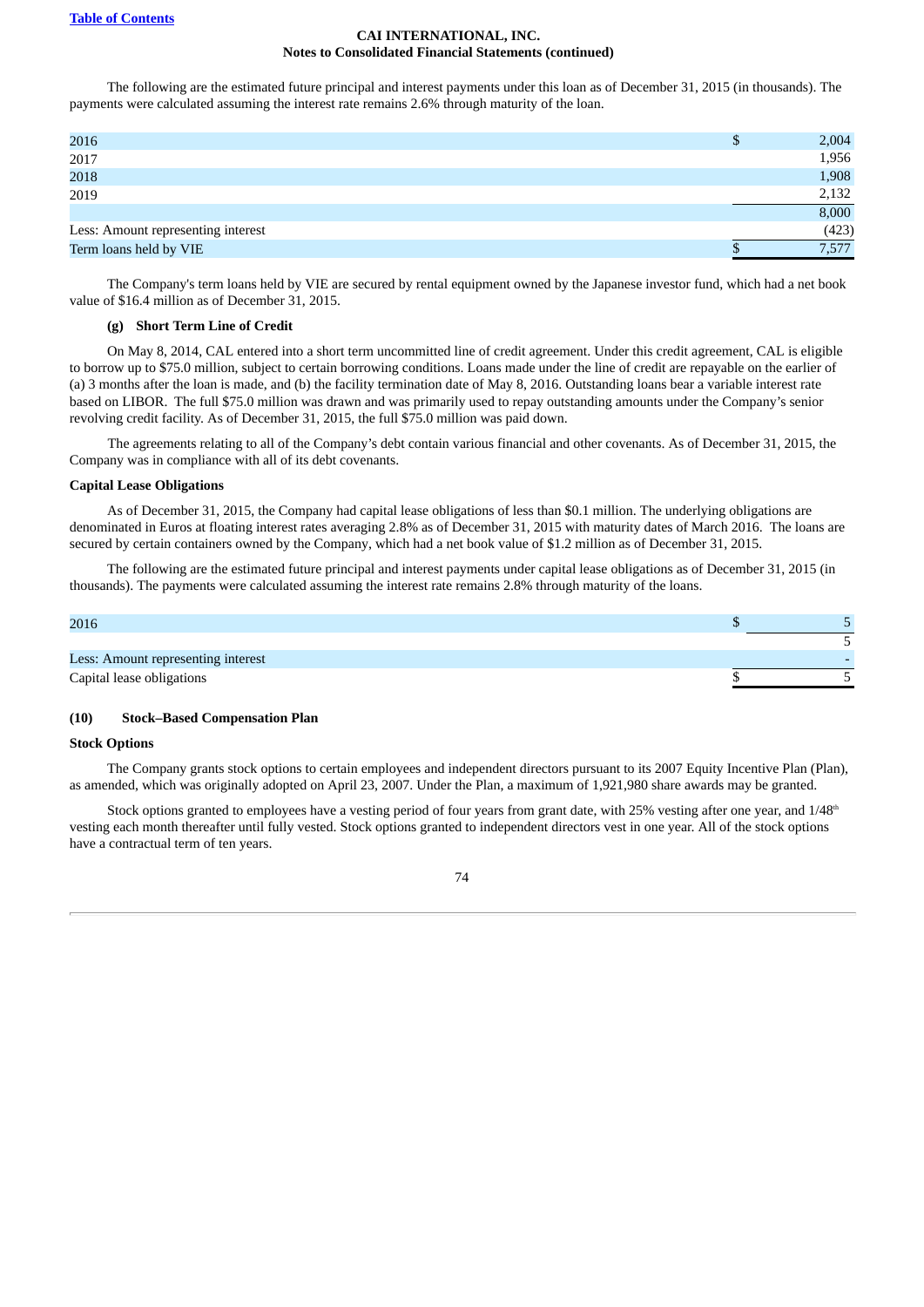The following table summarizes the Company's stock option activities for the three years ended December 31, 2015:

|                                          | Number of     |              | Weighted<br>Average<br><b>Exercise</b> | Weighted<br>Average<br><b>Remaining</b><br><b>Contractual</b><br><b>Term</b> |               | <b>Aggregate</b><br><b>Intrinsic</b><br>Value |
|------------------------------------------|---------------|--------------|----------------------------------------|------------------------------------------------------------------------------|---------------|-----------------------------------------------|
|                                          | <b>Shares</b> |              | Price                                  | (in years)                                                                   |               | (in thousands)                                |
| Options outstanding, December 31, 2012   | 1,335,680     | $\mathbb{S}$ | 13.41                                  |                                                                              |               |                                               |
| Options granted - employees              | 51,300        | \$           | 26.41                                  |                                                                              |               |                                               |
| Options granted - directors              | 40,000        | \$           | 26.41                                  |                                                                              |               |                                               |
| Options forfeited - employees            | (3,501)       | \$           | 14.87                                  |                                                                              |               |                                               |
| Options exercised - employees            | (159, 994)    | \$           | 9.53                                   |                                                                              |               |                                               |
| Options outstanding, December 31, 2013   | 1,263,485     | \$.          | 14.84                                  |                                                                              |               |                                               |
| Options granted - employees              | 120,000       | \$           | 22.09                                  |                                                                              |               |                                               |
| Options granted - directors              | 50,000        | \$           | 22.09                                  |                                                                              |               |                                               |
| Options forfeited - employees            | (5, 417)      | \$           | 22.55                                  |                                                                              |               |                                               |
| Options exercised - employees            | (7, 319)      | \$           | 15.60                                  |                                                                              |               |                                               |
| Options outstanding, December 31, 2014   | 1,420,749     | \$           | 15.67                                  |                                                                              |               |                                               |
| Options granted - employees              | 133,000       | \$           | 21.66                                  |                                                                              |               |                                               |
| Options granted - directors              | 50,000        | \$           | 21.89                                  |                                                                              |               |                                               |
| Options exercised - employees            | (414, 494)    | \$           | 11.45                                  |                                                                              |               |                                               |
| Options outstanding, December 31, 2015   | 1,189,255     | \$           | 18.08                                  | 5.9                                                                          | $\mathbf{\$}$ | 1,022                                         |
| Options exercisable at December 31, 2015 | 901,268       | \$           | 16.84                                  | 4.9                                                                          | \$            | 1,022                                         |
| Expected to vest after December 31, 2015 | 287,987       | \$           | 21.95                                  | 8.9                                                                          | \$            |                                               |

The aggregate intrinsic value represents the value by which the Company's closing stock price of \$10.08 per share on the last trading day of the year ended December 31, 2015 exceeds the exercise price of the stock multiplied by the number of options outstanding or exercisable, excluding options that have a zero or negative intrinsic value. The aggregate intrinsic value of options exercised during 2015, 2014 and 2013, based on the closing share price on the date each option was exercised, was \$4.9 million, less than \$0.1 million, and \$2.3 million, respectively.

The Company recorded stock-based compensation expense of \$1.5 million, \$1.6 million and \$1.4 million relating to stock options for the years ended December 31, 2015, 2014 and 2013, respectively. As of December 31, 2015, the remaining unamortized stock-based compensation cost relating to stock options granted to the Company's employees and independent directors was approximately \$2.5 million which is to be recognized over the remaining weighted average vesting period of approximately 2.6 years.

The total fair value of stock options granted to the Company's employees and independent directors at the time of grant was approximately \$1.7 million, or \$9.20 per share, \$1.9 million, or \$11.02 per share, and \$1.3 million, or \$14.10 per share for the years ended December 31, 2015, 2014 and 2013, respectively, calculated using the Black-Scholes-Merton pricing model under the following weighted average assumptions:

|                      | 2014<br>2015 |    | 2013       |             |
|----------------------|--------------|----|------------|-------------|
| Stock price          | \$<br>21.72  | \$ | 22.09      | \$<br>26.41 |
| Exercise price       | \$<br>21.72  | \$ | 22.09      | \$<br>26.41 |
| Expected term:       |              |    |            |             |
| Employees            | 6.25 years   |    | 6.25 years | 6.25 years  |
| <b>Directors</b>     | 5.5 years    |    | 5.5 years  | 5.5 years   |
| Expected volatility: |              |    |            |             |
| <b>Employees</b>     | 41.76 %      |    | 53.50 %    | 56.70 %     |
| <b>Directors</b>     | 39.50 %      |    | 44.80 %    | 58.60 %     |
| Dividend yield       | $-$ %        |    | $-$ %      | $-$ %       |
| Risk free rate:      |              |    |            |             |
| Employees            | 2.00%        |    | 1.98 %     | 1.35%       |
| <b>Directors</b>     | 1.85 %       |    | 1.79 %     | 1.16 %      |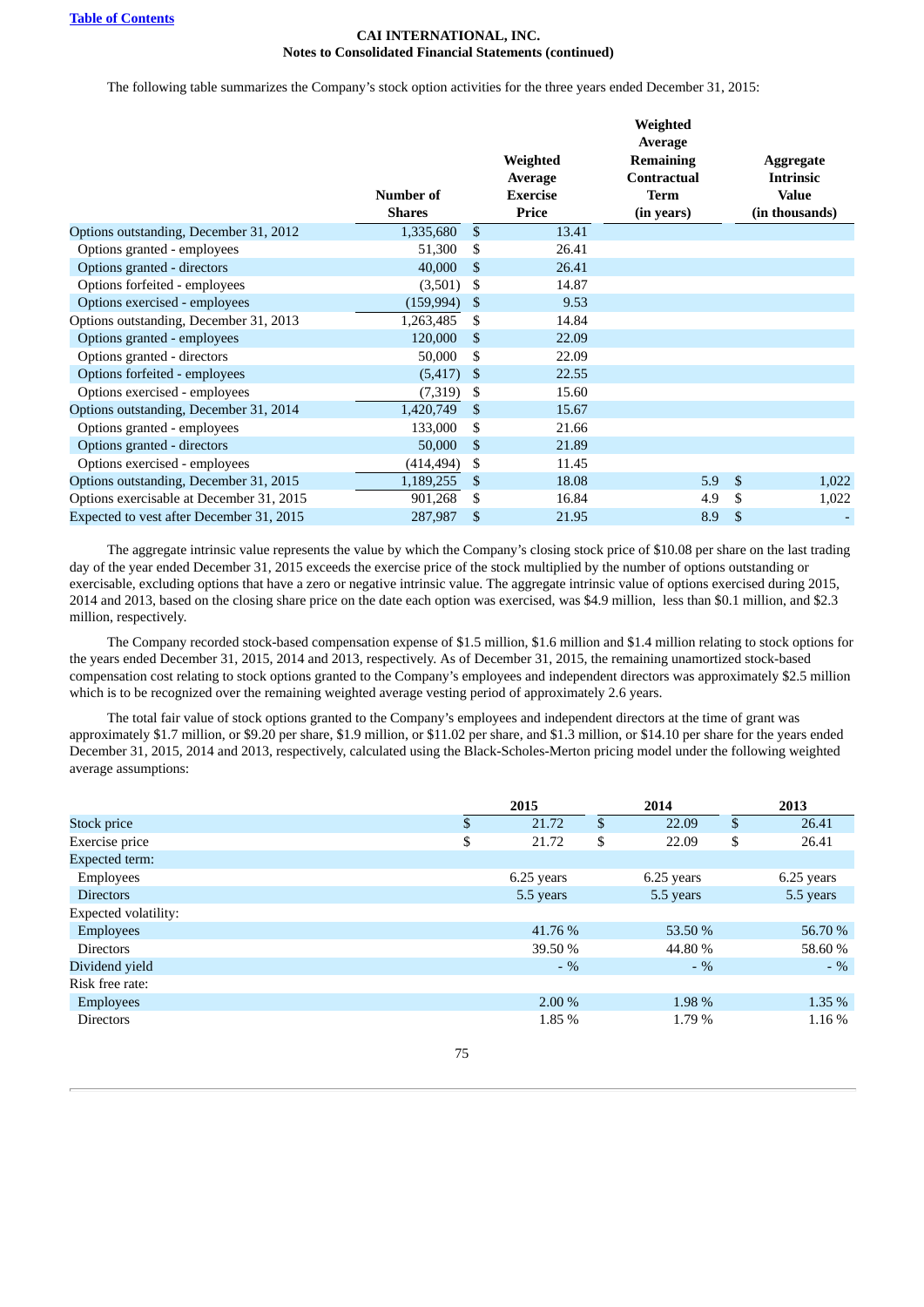### **CAI INTERNATIONAL, INC. Notes to Consolidated Financial Statements (continued)**

The expected option term is calculated using the simplified method in accordance with SEC guidance. The expected volatility was derived from the average volatility of the Company's stock over a period approximating the expected term of the options. The risk-free rate is based on daily U.S. Treasury yield curve with a term approximating the expected term of the options. No forfeiture was estimated on all options granted during the years ended December 31, 2015, 2014 and 2013 as management believes that none of the grantees will leave the Company within the option vesting period.

# **Restricted Stock**

The Company grants restricted stock to certain employees pursuant to the Plan. The restricted stock is valued based on the closing price of the Company's stock on the date of grant and has a vesting period of four years. The following table summarizes the activity of restricted stock under the Company's Plan:

|                                                 | Number of<br><b>Shares of</b><br><b>Restricted</b><br><b>Stock</b> |     | Weighted<br>Average<br><b>Grant Date</b><br><b>Fair Value</b> |
|-------------------------------------------------|--------------------------------------------------------------------|-----|---------------------------------------------------------------|
| Restricted stock outstanding, December 31, 2012 | ٠                                                                  | S   |                                                               |
| Restricted stock granted                        | 28,150                                                             | \$  | 26.11                                                         |
| Restricted stock outstanding, December 31, 2013 | 28,150                                                             | -S  | 26.11                                                         |
| Restricted stock granted                        | 23,500                                                             | \$. | 22.09                                                         |
| Restricted stock vested                         | (7,648)                                                            | -8  | 26.13                                                         |
| Restricted stock forfeited                      | (1,500)                                                            |     | 26.41                                                         |
| Restricted stock outstanding, December 31, 2014 | 42,502                                                             | -S  | 23.87                                                         |
| Restricted stock granted                        | 21,000                                                             | .S  | 21.15                                                         |
| Restricted stock vested                         | (15, 477)                                                          |     | 23.81                                                         |
| Restricted stock outstanding, December 31, 2014 | 48.025                                                             | \$  | 22.70                                                         |

The Company recognized \$0.4 million, \$0.3 million and \$0.1 million of stock-based compensation expense relating to restricted stock for the years ended December 31, 2015, 2014 and 2013, respectively. Unamortized stock-based compensation expense relating to restricted stock as of December 31, 2015 was \$0.9 million, which will be recognized over the remaining average vesting period of 2.5 years.

Stock-based compensation expense is recorded as a component of administrative expenses in the Company's consolidated statements of income with a corresponding credit to additional paid-in capital in the Company's consolidated balance sheets.

### **(11) Income Taxes**

For the years ended December 31, 2015, 2014 and 2013, net income before income taxes and non-controlling interest consisted of the following (in thousands):

|                    |    | <b>Year Ended December 31,</b> |  |        |  |        |  |
|--------------------|----|--------------------------------|--|--------|--|--------|--|
|                    |    | 2015                           |  | 2014   |  | 2013   |  |
| U.S. operations    | ۰υ | 6,682                          |  | 7,853  |  | 9,225  |  |
| Foreign operations |    | 24,542                         |  | 59,723 |  | 62,352 |  |
|                    |    | 31,224                         |  | 67,576 |  | 71,577 |  |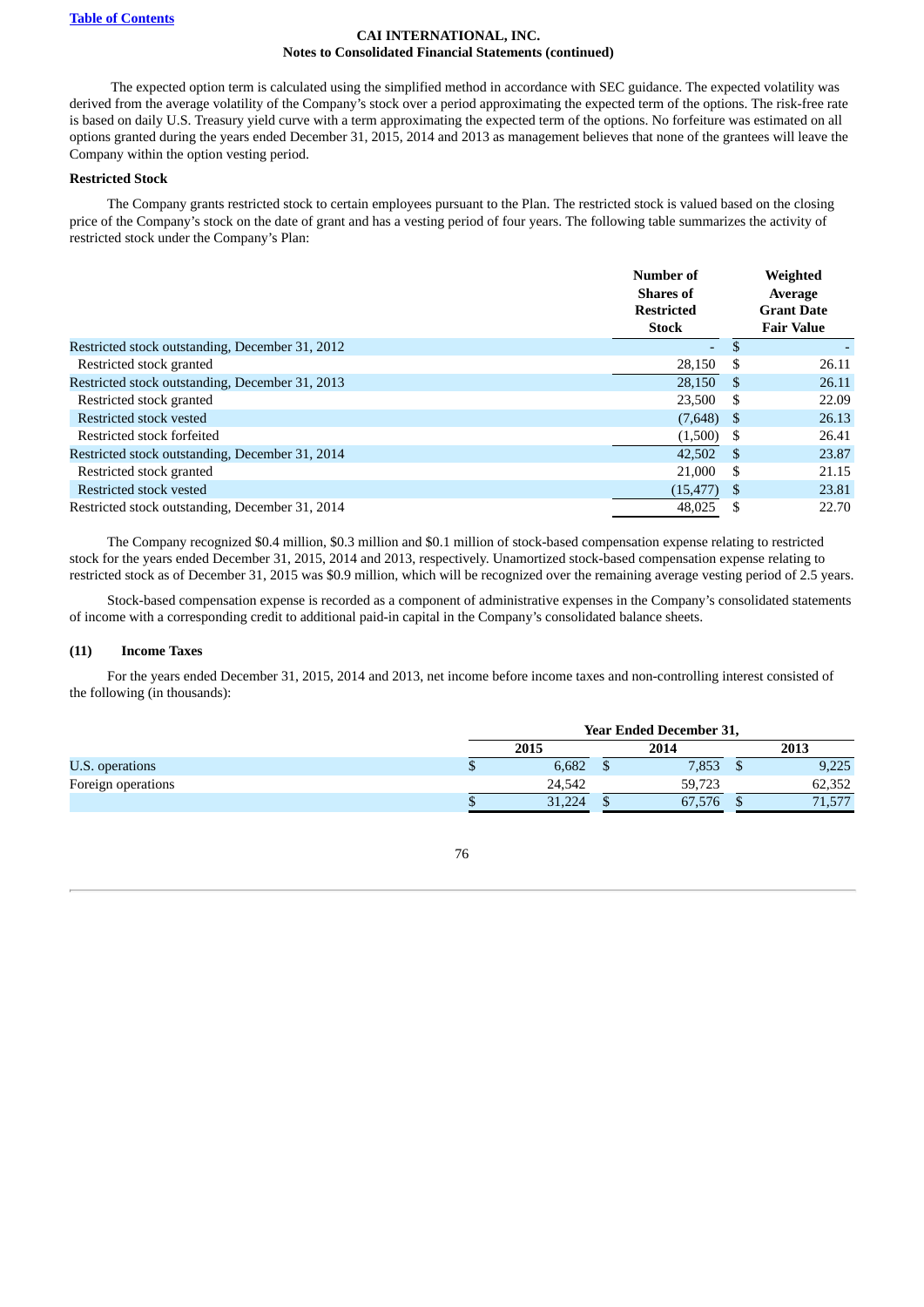Income tax expense (benefit) attributable to income from operations consisted of (in thousands):

|                    | <b>Year Ended December 31,</b> |              |  |       |      |       |  |
|--------------------|--------------------------------|--------------|--|-------|------|-------|--|
|                    |                                | 2015         |  | 2014  |      | 2013  |  |
| Current            |                                |              |  |       |      |       |  |
| Federal            | \$                             | $(2,083)$ \$ |  | 3,005 | - \$ | 2,032 |  |
| <b>State</b>       |                                | (4)          |  | 62    |      | 37    |  |
| Foreign            |                                | 1,372        |  | 1,954 |      | 1,783 |  |
|                    |                                | (715)        |  | 5,021 |      | 3,852 |  |
| <b>Deferred</b>    |                                |              |  |       |      |       |  |
| Federal            |                                | 5,406        |  | 930   |      | 2,777 |  |
| <b>State</b>       |                                | 19           |  | 247   |      | (469) |  |
| Foreign            |                                | (458)        |  | 993   |      | 897   |  |
|                    |                                | 4,967        |  | 2,170 |      | 3,205 |  |
| Income tax expense | \$                             | 4,252        |  | 7,191 | S    | 7,057 |  |

The reconciliations between the Company's income tax expense and the amounts computed by applying the U.S. federal income tax rate of 35.0% for the years ended December 31, 2015, 2014 and 2013 are as follows (in thousands):

|                                                             | <b>Year Ended December 31,</b> |         |  |           |  |           |
|-------------------------------------------------------------|--------------------------------|---------|--|-----------|--|-----------|
|                                                             |                                | 2015    |  | 2014      |  | 2013      |
| Computed expected tax expense                               |                                | 10,928  |  | 23,651    |  | 25,052    |
| Increase (decrease) in income taxes resulting from:         |                                |         |  |           |  |           |
| Foreign tax differential                                    |                                | (7,676) |  | (17, 955) |  | (19, 046) |
| State income tax expense, net of federal income tax benefit |                                | 220     |  | 55        |  | (514)     |
| Subpart F income                                            |                                | 597     |  | 1,106     |  | 1,255     |
| Increase in uncertain tax positions                         |                                | 17      |  | 38        |  | 124       |
| Non-deductible stock-based compensation                     |                                | 134     |  | 112       |  | 92        |
| Change in valuation allowance                               |                                | (152)   |  | 167       |  |           |
| Other                                                       |                                | 184     |  | 17        |  | 94        |
|                                                             |                                | 4.252   |  | 7.191     |  | 7.057     |

As of December 31, 2015, the Company had \$35.5 million, \$18.9 million and \$9.0 million of net operating loss (NOL) carry forwards available to offset future federal, foreign and state taxable income, respectively. The NOL carry forwards will begin to expire in 2035, 2017 and 2029 for federal, foreign and state income tax purposes, respectively.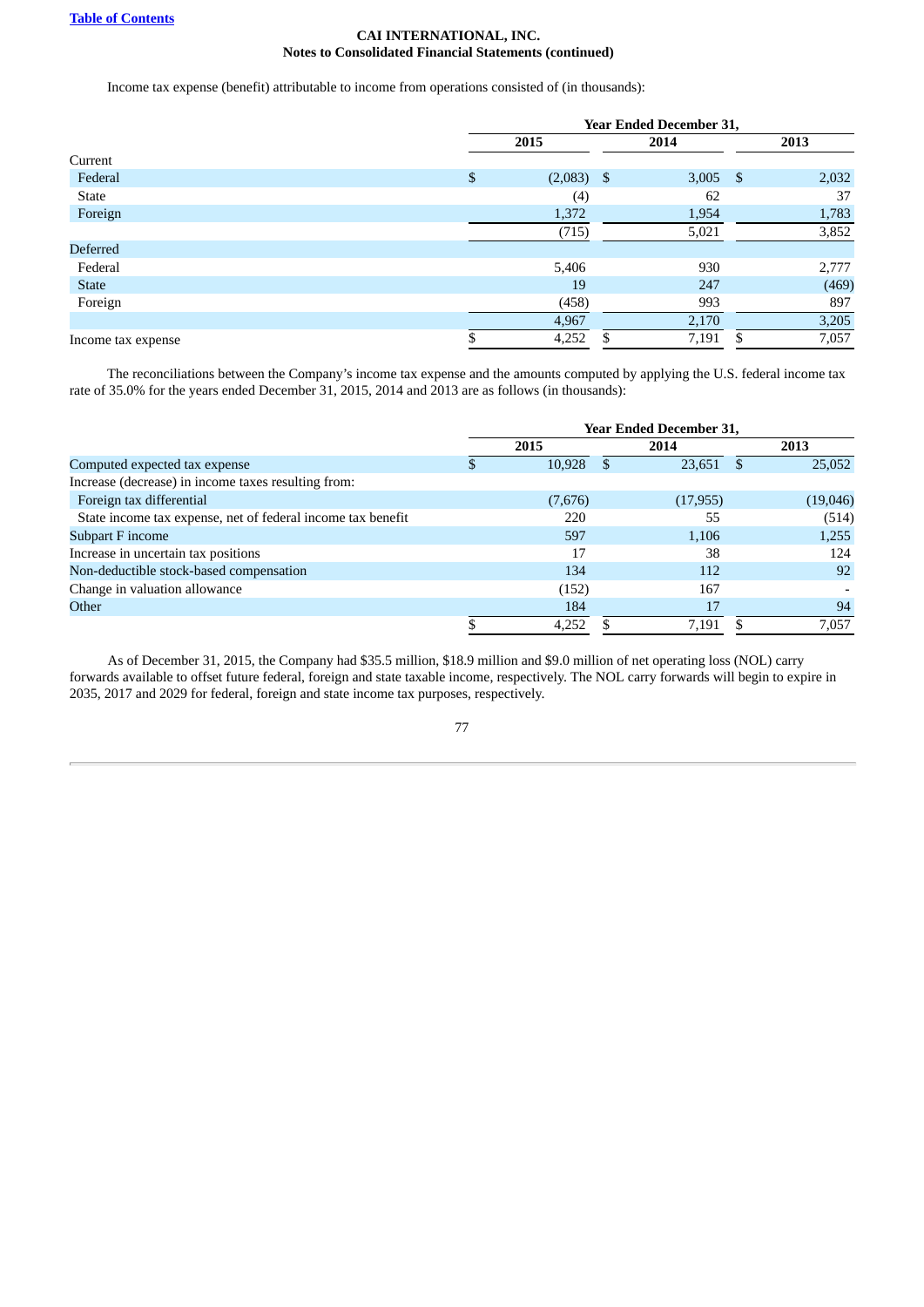# **CAI INTERNATIONAL, INC. Notes to Consolidated Financial Statements (continued)**

The tax effects of temporary differences that give rise to significant portions of the deferred tax assets and deferred tax liabilities as of December 31, 2015 and 2014 are presented below (in thousands):

|                                                | <b>Year Ended December 31,</b> |      |        |
|------------------------------------------------|--------------------------------|------|--------|
|                                                | 2015                           | 2014 |        |
| Deferred tax assets:                           |                                |      |        |
| Accounts receivable                            | \$<br>123                      | -\$  | 63     |
| Accrued expenses and other current liabilities | 145                            |      | 114    |
| Unearned revenue                               | 436                            |      | 209    |
| Stock-based compensation                       | 1,812                          |      | 2,174  |
| Other                                          | 411                            |      | 36     |
| Net operating loss carry forwards              | 13,814                         |      | 2,602  |
| Gross deferred tax assets                      | 16,741                         |      | 5,198  |
| Valuation allowance                            | (15)                           |      | (167)  |
| Net deferred tax assets                        | 16,726                         |      | 5,031  |
|                                                |                                |      |        |
| Deferred tax liabilities:                      |                                |      |        |
| Intangible assets                              | 29                             |      | 68     |
| Depreciation and amortization                  | 56,478                         |      | 40,015 |
| Foreign deferred tax liabilities               | 2,664                          |      | 2,953  |
| Deferred subpart F income                      | 5,790                          |      | 5,193  |
| Unrealized gain                                | (31)                           |      | 39     |

The realization of deferred tax assets is dependent upon the generation of future taxable income during the periods in which those temporary differences become deductible. The Company's management considers the projected future taxable income for making this assessment. Based upon the level of historical taxable income and projections for future taxable income over the periods in which the deferred tax assets are deductible, the Company's management believes it is more likely than not the Company will realize the benefits of the deductible differences noted above.

Gross deferred tax liabilities 64,930 68 and 18,268 and 18,268 and 18,268 and 18,268 and 18,268 and 18,268 and 18,268 and 18,268 and 18,268 and 18,268 and 18,268 and 18,268 and 18,268 and 18,268 and 18,268 and 18,268 and 1 Net deferred tax liability and the set of the set of the set of the set of the set of the set of the set of the set of the set of the set of the set of the set of the set of the set of the set of the set of the set of the

Tax attributes related to stock option windfall deductions are not recorded until they result in a reduction of cash tax payable. Our federal and state net operating losses from windfall deductions were excluded from our deferred tax balance as of December 31, 2015. As of December 31, 2015, the benefit of the federal and state net operating loss deferred tax assets of \$1.0 million and less than \$0.1 million, respectively, will be recorded to additional paid-in capital when they reduce cash tax payable.

Deferred income taxes have not been provided on the undistributed earnings of foreign subsidiaries. As of December 31, 2015, the amount of such earnings totaled approximately \$263.9 million. These earnings have been permanently reinvested and the Company does not plan to initiate any action that would precipitate the payment of income taxes thereon. The amount of income taxes that would have resulted had such earnings been repatriated is not practically determinable.

The following table summarizes the activity related to the Company's unrecognized tax benefits (in thousands):

| Balance at January 1, 2014                      | 140  |
|-------------------------------------------------|------|
| Increases related to prior year tax positions   | 13   |
| Increases related to current year tax positions | 35   |
| Balance at December 31, 2014                    | 188  |
| Increases related to current year tax positions | 119  |
| Decreases related to lapsing of statute         | (87) |
| Balance at December 31, 2015                    | 220  |

The unrecognized tax benefits of approximately \$0.2 million at December 31, 2015, if recognized, would reduce the Company's effective tax rate. The Company accrued potential interest and penalties of less than \$0.1 million related to unrecognized tax benefits for each of the years ended December 31, 2015 and 2014.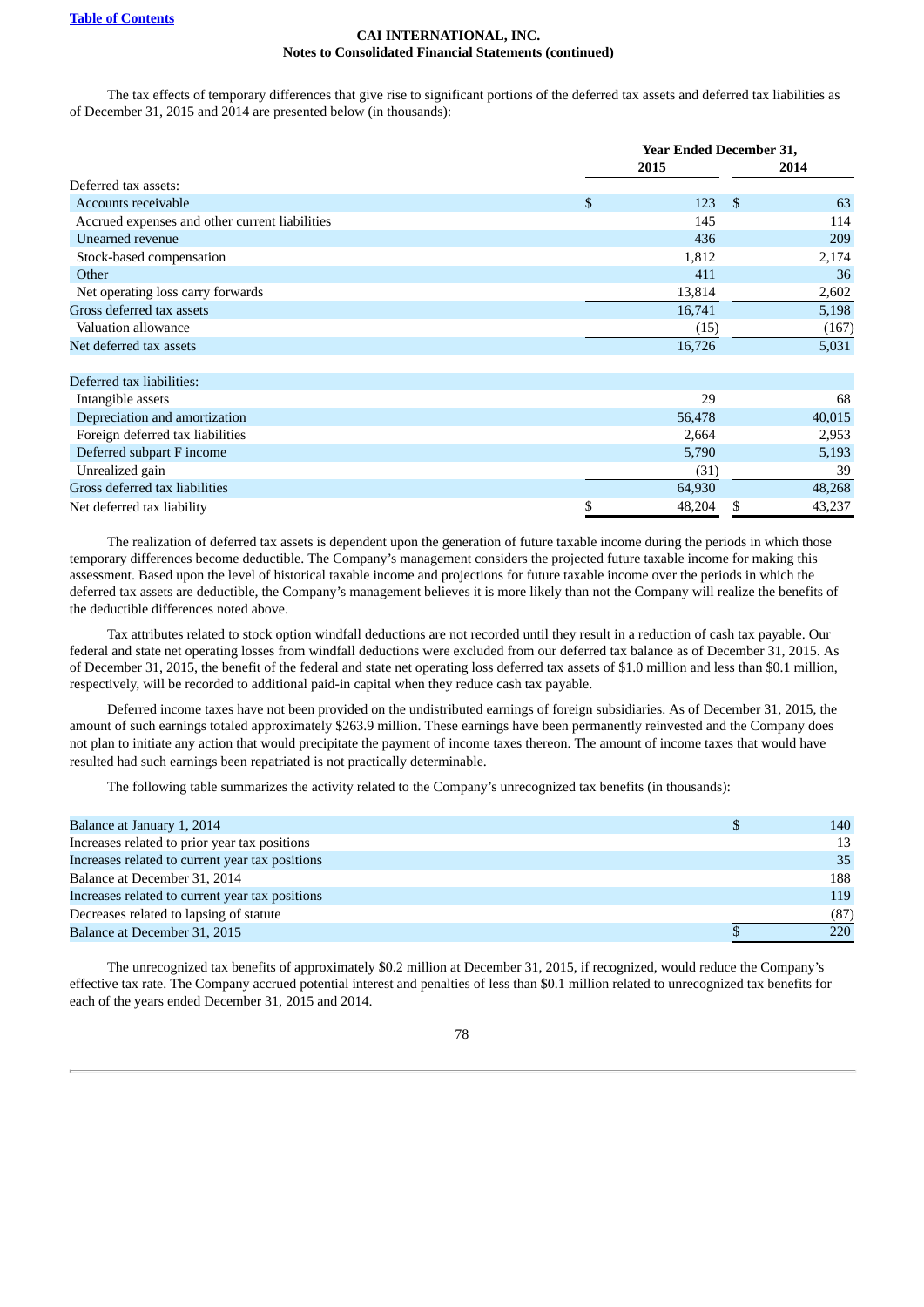The Company's tax returns, including the United States, California, New Jersey and South Carolina, are subject to examination by the tax authorities. The Company accrues for unrecognized tax benefits based upon its best estimate of the additional taxes, interest and penalties expected to be paid. These estimates are updated over time as more definitive information becomes available from taxing authorities, completion of tax audits, expiration of statute of limitations, or upon occurrence of other events.

The Company does not believe the total amount of unrecognized tax benefit as of December 31, 2015 will increase or decrease significantly in the next twelve months. As of December 31, 2015, the statute of limitations for tax examinations in the United States has not expired for the years ended December 31, 2011 through 2014 and California, New Jersey and South Carolina have not expired for tax returns filed for the years ended December 31, 2011 through 2014.

## **(12) Fair Value of Financial Instruments**

The carrying amounts reported in the consolidated balance sheets for cash, accounts receivable and accounts payable approximate fair value because of the immediate or short-term maturity of these financial instruments. The Company's collateralized financing obligations of \$112.2 million as of December 31, 2015 were estimated to have a fair value of approximately \$110.9 million based on the fair value of estimated future payments calculated using the prevailing interest rates. The fair value of these financial instruments would be categorized as Level 3 of the fair value hierarchy. Management believes that the balances of the Company's revolving credit facilities of \$657.0 million, term loans totaling \$293.6 million, senior secured notes of \$78.3 million, asset-backed notes of \$282.9 million, term loans held by VIE of \$7.6 million, capital lease obligations of less than \$0.1 million and net investment in direct finance leases of \$103.4 million approximate their fair values as of December 31, 2015. The fair value of these financial instruments would be categorized as Level 3 of the fair value hierarchy.

#### **(13) Commitments and Contingencies**

The Company utilizes certain office facilities and office equipment under non-cancelable operating lease agreements which generally have original terms of up to five years. Future minimum lease payments required under non-cancellable operating leases having an original term of more than one year as of December 31, 2015 are as follows (in thousands):

|                          | <b>Office</b><br><b>Facilities</b><br>and<br>Equipment |
|--------------------------|--------------------------------------------------------|
| Year ending December 31: |                                                        |
| 2016                     | \$<br>1,398                                            |
| 2017                     | 1,154                                                  |
| 2018                     | 208                                                    |
| 2019                     | 45                                                     |
|                          | 2,805                                                  |

Office facility expense was \$1.5 million for both the years ended December 31, 2015 and 2014, and \$1.4 million for the year ended December 31, 2013, and was included in administrative expenses in the consolidated statements of income.

As of December 31, 2015 and 2014, the Company had one outstanding letter of credit of \$0.1 million. The letter of credit guarantees the Company's obligations under certain operating lease agreements.

In addition to the rental equipment payable of \$10.9 million, the Company had commitments to purchase approximately \$280.1 million of rental equipment as of December 31, 2015; \$123.0 million in the twelve months ended December 31, 2016, \$111.6 million in the twelve months ended December 31, 2017 and \$45.5 million in the twelve months ended December 31, 2018.

In the ordinary course of business, the Company executes contracts involving indemnifications standard in the industry and indemnifications specific to a transaction such as an assignment and assumption agreement. These indemnifications might include claims related to tax matters, governmental regulations, and contractual relationships. Performance under these indemnities would generally be triggered by a breach of terms of a contract or by a third-party claim. The Company regularly evaluates the probability of having to incur costs associated with these indemnifications and as of December 31, 2015 there were no claims outstanding under such indemnifications and the Company believes that no claims are probable of occurring in the future.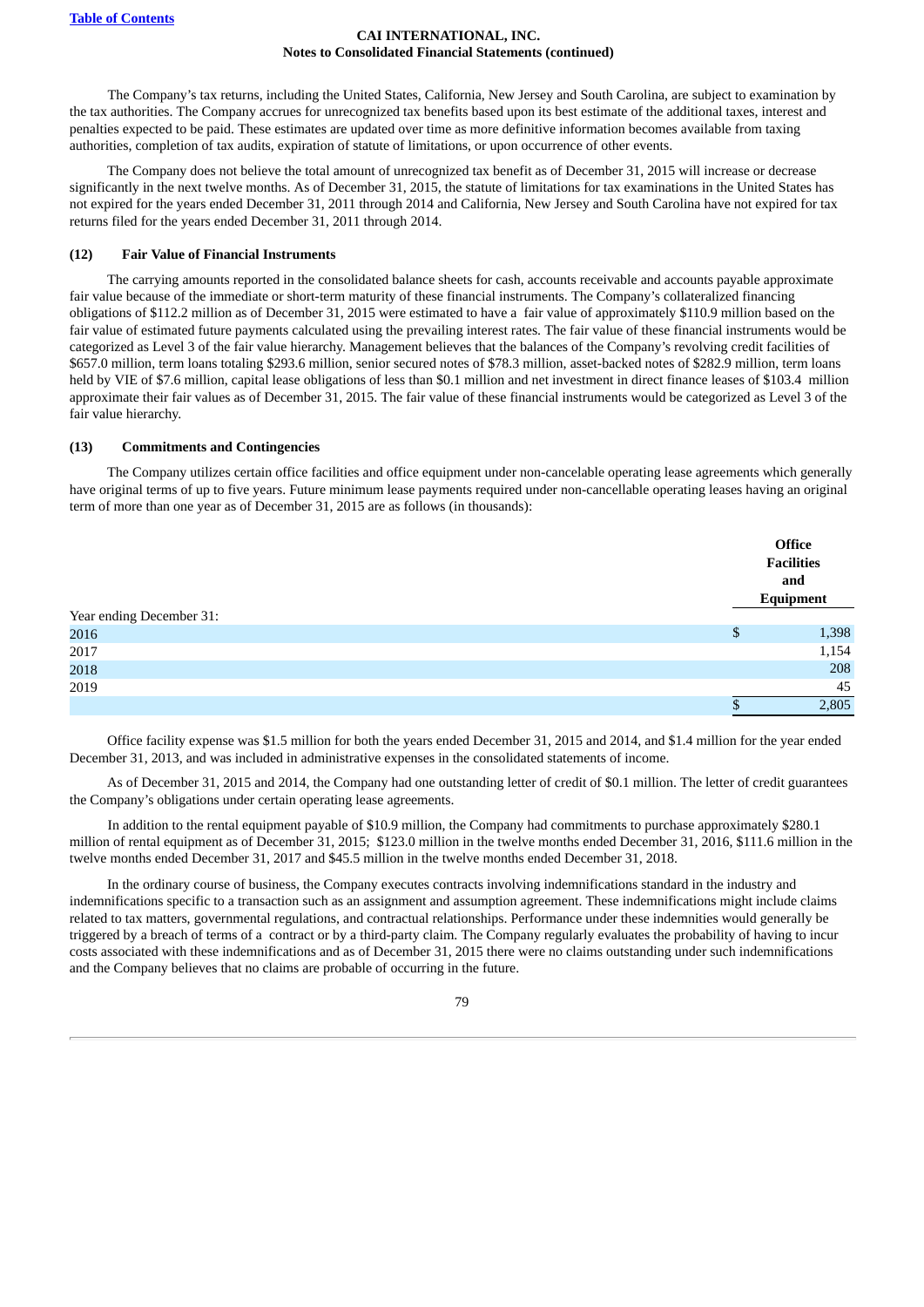#### **(14) Related Party Transactions**

The Company has transferred legal ownership of certain containers to Japanese container funds that were established by Japan Investment Adviser Co., Ltd. (JIA) and CAIJ, Inc. (CAIJ). CAIJ is an 80%-owned subsidiary of CAI with the remaining 20% owned by JIA. Prior to September 30, 2013, JIA was owned and controlled by the Managing Director of CAIJ. Prior to the transfer of containers from the Company, the container funds received contributions from unrelated Japanese investors, under separate Japanese investment agreements allowed under Japanese commercial laws. The contributions were used to purchase container equipment from the Company. Under the terms of the agreements, the CAI-related Japanese entities manage the activities of certain Japanese entities but may outsource all or part of each operation to a third party. Pursuant to its services agreements with investors, the Japanese container funds have outsourced the general management of their operations to CAIJ. The Japanese container funds have also entered into equipment management service agreements and financing arrangements whereby the Company manages the leasing activity of containers owned by the Japanese container funds.

As described in Note 3, the Japanese managed container funds and financing arrangements are considered VIEs. However, with the exception of the financing arrangements described in Note 3, the Company does not consider its interest in the managed Japanese container funds to be a variable interest. As such, the Company did not consolidate the assets and liabilities, results of operations or cash flows of these funds in its consolidated financial statements.

As described in Note 3, the Company has included in its consolidated financial statements, the assets and liabilities, results of operations, and cash flows of the financing arrangements, in accordance with ASC Topic 810, *Consolidation*.

During the year ended December 31, 2014, the Company purchased, and subsequently cancelled, 400,000 shares of the Company's common stock from Mr. Hiromitsu Ogawa, the Chairman of the Board of Directors, pursuant to the Company's share repurchase plan authorized by the Board of Directors on February 27, 2014. The shares were purchased for proceeds totaling \$8.8 million, at an average price of \$21.92, which represented a modest discount to the closing share price on the dates of purchase.

#### **(15) Capital Stock**

On April 29, 2014, the Company filed a universal shelf registration statement on Form S-3 with the SEC which was declared effective by the SEC on June 19, 2014. Under this shelf registration statement, the Company may sell various debt and equity securities, or a combination thereof, to be offered from time-to-time up to an aggregate offering price of \$300.0 million for all securities, and the selling stockholders may sell up to 3,000,000 shares of common stock in one or more offerings.

#### **(16) 401(k) Savings Plan**

The Company established a 401(k) plan in January 1995 for certain eligible employees. Company contribution to this plan was entirely at the Company's discretion. On October 1, 2007, the Company enhanced the plan to cover all of its U.S. employees. Under the enhanced provisions of the plan, an employee may contribute up to the statutory limit of his or her salary into the plan. The Company matches employee contributions up to 4% of qualified compensation. The Company's contribution vests immediately. Company contribution to the plan was \$0.3 million for the year ended December 31, 2015 and \$0.2 million for both the years ended December 31, 2014 and 2013.

#### **(17) Segment and Geographic Information**

The Company organizes itself by the nature of the services it provides which includes equipment leasing, equipment management and logistics. Previously, the Company operated in only one industry segment, equipment leasing, and therefore did not disclose separate segments. Due to the growth in CAI Rail and the acquisition of ClearPointt Logistics LLC during the current year, the Company determined that it has three reportable business segments: container leasing, rail leasing and logistics.

The container leasing segment is aggregated with equipment management and derives its revenue from the ownership and leasing of containers and fees earned for managing container portfolios on behalf of third party investors. The rail leasing segment derives its revenue from the ownership and leasing of railcars. The logistics segment derives its revenue from the provision of logistics services. There are no inter-segment revenues.

With the exception of administrative expenses, operating expenses are directly attributable to each segment. Administrative expenses that are not directly attributable to a segment are allocated to container or rail leasing based on the net book value of equipment in each segment.

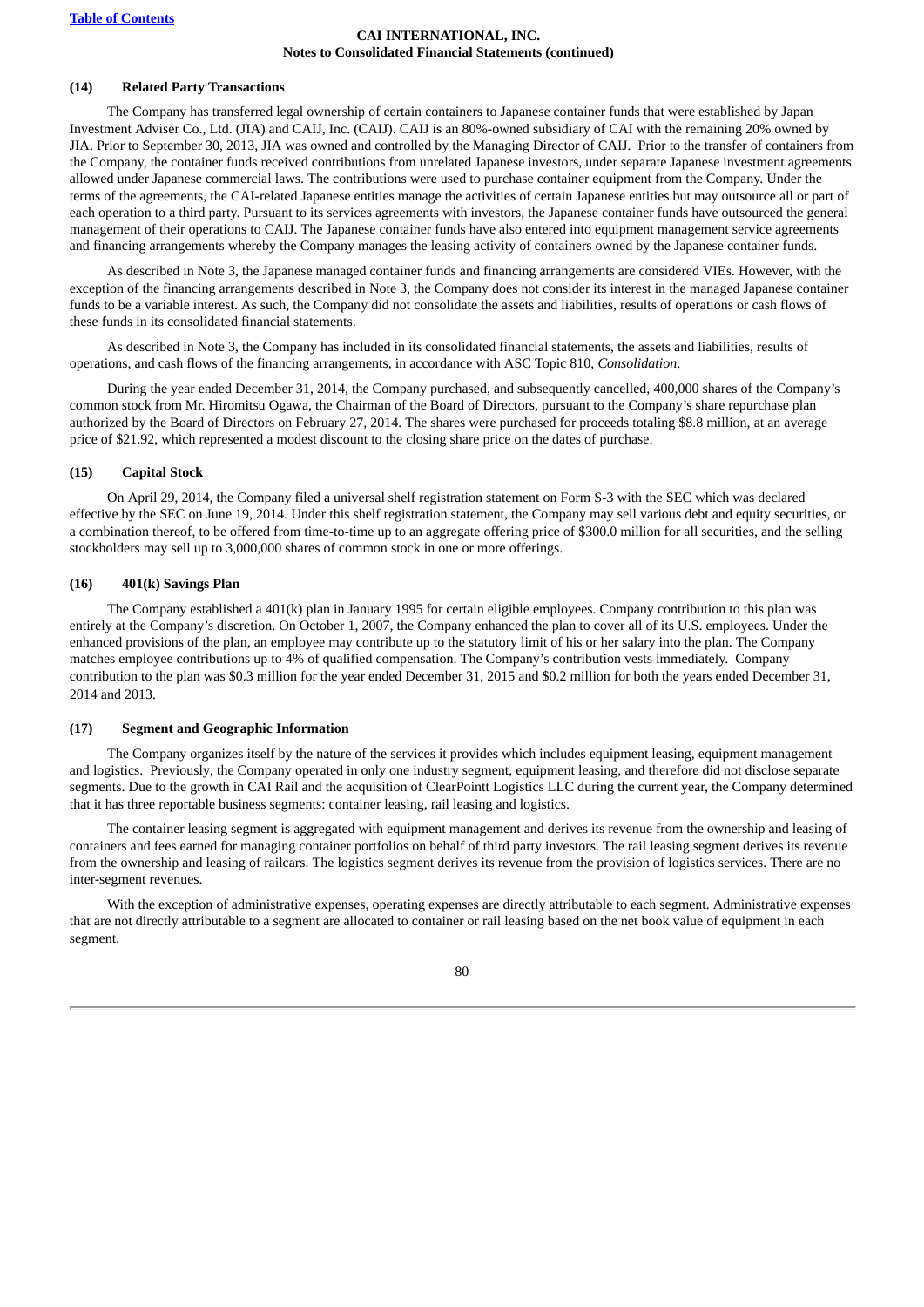# **CAI INTERNATIONAL, INC. Notes to Consolidated Financial Statements (continued)**

The following tables show condensed segment information for the years ended December 31, 2015, 2014 and 2013, reconciled to the Company's net income before income taxes and non-controlling interest as shown in its consolidated statements of income for such periods (in thousands):

|                                                             | Year Ended December 31, 2015       |    |                     |    |           |    |              |  |  |
|-------------------------------------------------------------|------------------------------------|----|---------------------|----|-----------|----|--------------|--|--|
|                                                             | <b>Container</b><br><b>Leasing</b> |    | <b>Rail Leasing</b> |    | Logistics |    | <b>Total</b> |  |  |
| Container lease income                                      | \$<br>217,505                      | \$ | ۰                   | \$ |           | \$ | 217,505      |  |  |
| Rail lease income                                           |                                    |    | 17,433              |    |           |    | 17,433       |  |  |
| Logistics revenue                                           |                                    |    |                     |    | 11,502    |    | 11,502       |  |  |
| Management fee revenue                                      | 3,227                              |    |                     |    |           |    | 3,227        |  |  |
| Total revenue                                               | 220,732                            |    | 17,433              |    | 11,502    |    | 249,667      |  |  |
| Depreciation of rental equipment                            | 108,996                            |    | 4,594               |    |           |    | 113,590      |  |  |
| Storage, handling and other expenses                        | 27,653                             |    | 2,540               |    |           |    | 30,194       |  |  |
| Logistics transportation costs                              |                                    |    |                     |    | 10,172    |    | 10,172       |  |  |
| Loss (gain) on sale of used rental equipment                | 2,276                              |    | (1,622)             |    |           |    | 654          |  |  |
| Administrative expenses                                     | 21,969                             |    | 3,131               |    | 2,517     |    | 27,617       |  |  |
| Total operating expenses                                    | 160,894                            |    | 8,643               |    | 12,690    |    | 182,227      |  |  |
| Operating income                                            | 59,838                             |    | 8,790               |    | (1, 188)  |    | 67,440       |  |  |
| Net interest expense                                        | 32,919                             |    | 3,109               |    | 6         |    | 36,034       |  |  |
| Other expense                                               | 182                                |    |                     |    |           |    | 182          |  |  |
| Total other expenses                                        | 33,101                             |    | 3,109               |    | 6         |    | 36,216       |  |  |
| Net income before income taxes and non-controlling interest | 26,737                             | \$ | 5,681               | \$ | (1, 194)  | \$ | 31,224       |  |  |
| Goodwill                                                    | \$                                 | \$ |                     | \$ | 2,905     | S  | 2,905        |  |  |
| Total assets                                                | 1,738,829                          | \$ | 241,415             | \$ | 6,300     | \$ | 1,986,544    |  |  |
| Purchase of rental equipment                                | 226,469                            |    | 162,862             | S  |           |    | 389,331      |  |  |
|                                                             |                                    |    |                     |    |           |    |              |  |  |

|                                                             | <b>Year Ended December 31, 2014</b> |    |                     |              |           |    |              |  |
|-------------------------------------------------------------|-------------------------------------|----|---------------------|--------------|-----------|----|--------------|--|
|                                                             | Container<br>Leasing                |    | <b>Rail Leasing</b> |              | Logistics |    | <b>Total</b> |  |
| Container lease income                                      | 210,756                             | \$ | ٠                   | $\mathbf{s}$ | ٠         | \$ | 210,756      |  |
| Rail lease income                                           |                                     |    | 10,336              |              |           |    | 10,336       |  |
| Management fee revenue                                      | 6,497                               |    |                     |              |           |    | 6,497        |  |
| Total revenue                                               | 217,253                             |    | 10,336              |              |           |    | 227,589      |  |
| Depreciation of rental equipment                            | 75,150                              |    | 2,826               |              |           |    | 77,976       |  |
| Storage, handling and other expenses                        | 23,841                              |    | 2,202               |              |           |    | 26,043       |  |
| Gain on sale of used rental equipment                       | (6,506)                             |    | (16)                |              |           |    | (6, 522)     |  |
| Administrative expenses                                     | 24,180                              |    | 2,358               |              |           |    | 26,538       |  |
| Total operating expenses                                    | 116,665                             |    | 7,370               |              |           |    | 124,035      |  |
| Operating income                                            | 100,588                             |    | 2,966               |              |           |    | 103,554      |  |
| Net interest expense                                        | 33,212                              |    | 1,993               |              |           |    | 35,205       |  |
| Other expense                                               | 773                                 |    |                     |              |           |    | 773          |  |
| Total other expenses                                        | 33,985                              |    | 1,993               |              |           |    | 35,978       |  |
| Net income before income taxes and non-controlling interest | 66,603                              | \$ | 973                 | \$           |           | S  | 67,576       |  |
| Total assets                                                | 1,708,266                           | \$ | 87,574              | \$           |           |    | 1,795,840    |  |
| Purchase of rental equipment                                | 289,921                             | \$ | 17,362              | S            |           | S  | 307,283      |  |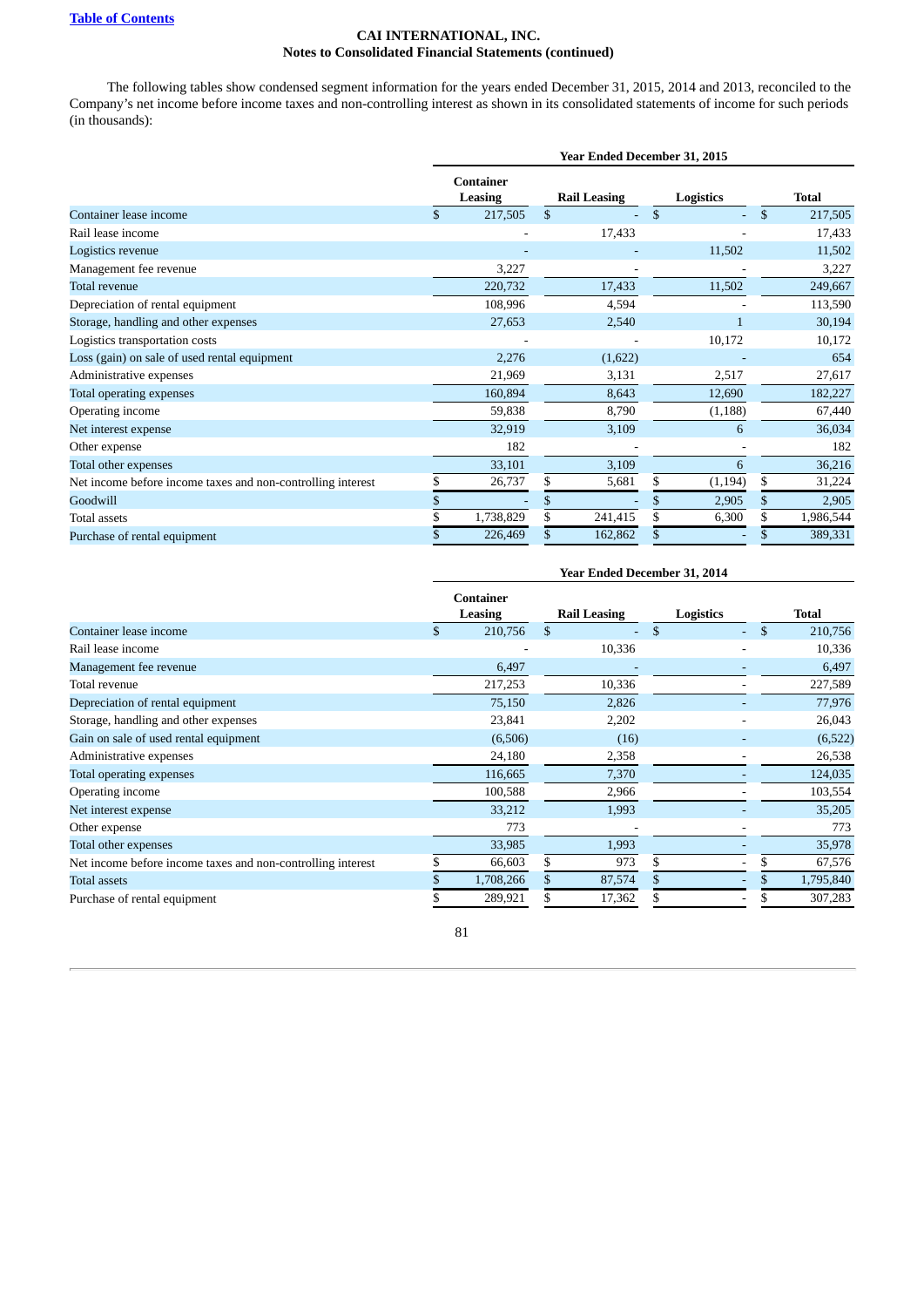|                                                             | <b>Year Ended December 31, 2013</b> |                      |    |                     |    |                          |    |              |  |  |
|-------------------------------------------------------------|-------------------------------------|----------------------|----|---------------------|----|--------------------------|----|--------------|--|--|
|                                                             |                                     | Container<br>Leasing |    | <b>Rail Leasing</b> |    | Logistics                |    | <b>Total</b> |  |  |
| Container lease income                                      |                                     | 197,360              | \$ | ٠                   | \$ | $\overline{\phantom{a}}$ | \$ | 197,360      |  |  |
| Rail lease income                                           |                                     |                      |    | 7,179               |    |                          |    | 7,179        |  |  |
| Management fee revenue                                      |                                     | 7,866                |    |                     |    |                          |    | 7,866        |  |  |
| Total revenue                                               |                                     | 205,226              |    | 7,179               |    |                          |    | 212,405      |  |  |
| Depreciation of rental equipment                            |                                     | 65,122               |    | 1,987               |    |                          |    | 67,109       |  |  |
| Storage, handling and other expenses                        |                                     | 17,293               |    | 1,964               |    |                          |    | 19,257       |  |  |
| Gain on sale of used rental equipment                       |                                     | (7, 342)             |    | (14)                |    |                          |    | (7,356)      |  |  |
| Administrative expenses                                     |                                     | 23,369               |    | 1,259               |    |                          |    | 24,628       |  |  |
| Total operating expenses                                    |                                     | 98,442               |    | 5,196               |    |                          |    | 103,638      |  |  |
| Operating income                                            |                                     | 106,784              |    | 1,983               |    |                          |    | 108,767      |  |  |
| Net interest expense                                        |                                     | 34,501               |    | 1,499               |    |                          |    | 36,000       |  |  |
| Other expense                                               |                                     | 1,190                |    |                     |    |                          |    | 1,190        |  |  |
| Total other expenses                                        |                                     | 35,691               |    | 1,499               |    |                          |    | 37,190       |  |  |
| Net income before income taxes and non-controlling interest |                                     | 71,093               | \$ | 484                 | \$ |                          |    | 71,577       |  |  |
| Purchase of rental equipment                                |                                     | 293,379              |    | 18,765              |    |                          |    | 312,144      |  |  |

### *Geographic Data*

The Company earns its revenue primarily from intermodal containers which are deployed by its customers in a wide variety of global trade routes. Virtually all of the Company's containers are used internationally and typically no container is domiciled in one particular place for a prolonged period of time. As such, substantially all of the Company's long-lived assets are considered to be international, with no single country of use.

The Company's railcars, with a net book value of \$234.4 million as of December 31, 2015, are used primarily to transport cargo within North America.

The following table represents the geographic allocation of revenue for the periods indicated based on customers' primary domicile (in thousands):

|                      |              | <b>Year Ended December 31,</b> |    |         |
|----------------------|--------------|--------------------------------|----|---------|
|                      | 2015         | 2014                           |    | 2013    |
| <b>United States</b> | \$<br>48,103 | \$<br>13,821                   | -S | 11,605  |
| France               | 25,811       | 26,586                         |    | 23,956  |
| Japan                | 24,919       | 26,124                         |    | 24,353  |
| Switzerland          | 18,937       | 22,813                         |    | 21,727  |
| Korea                | 17,703       | 23,169                         |    | 22,781  |
| Other Asia           | 62,702       | 64,677                         |    | 57,421  |
| Other Europe         | 37,353       | 33,235                         |    | 31,493  |
| Other International  | 14,139       | 17,164                         |    | 19,069  |
| Total revenue        | 249,667      | 227,589                        |    | 212,405 |

### **(18) Revenue Concentration**

Revenue from the Company's ten largest lessees represented 51.9%, 55.4% and 56.6% of total revenue for the years ended December 31, 2015, 2014 and 2013, respectively. Revenue from the Company's single largest lessee, CMA CGM, accounted for 11.6%, or \$29.0 million, 11.4%, or \$25.9 million, and 11.2%, or \$23.8 million, of total revenue for the years ended December 31, 2015, 2014 and 2013, respectively.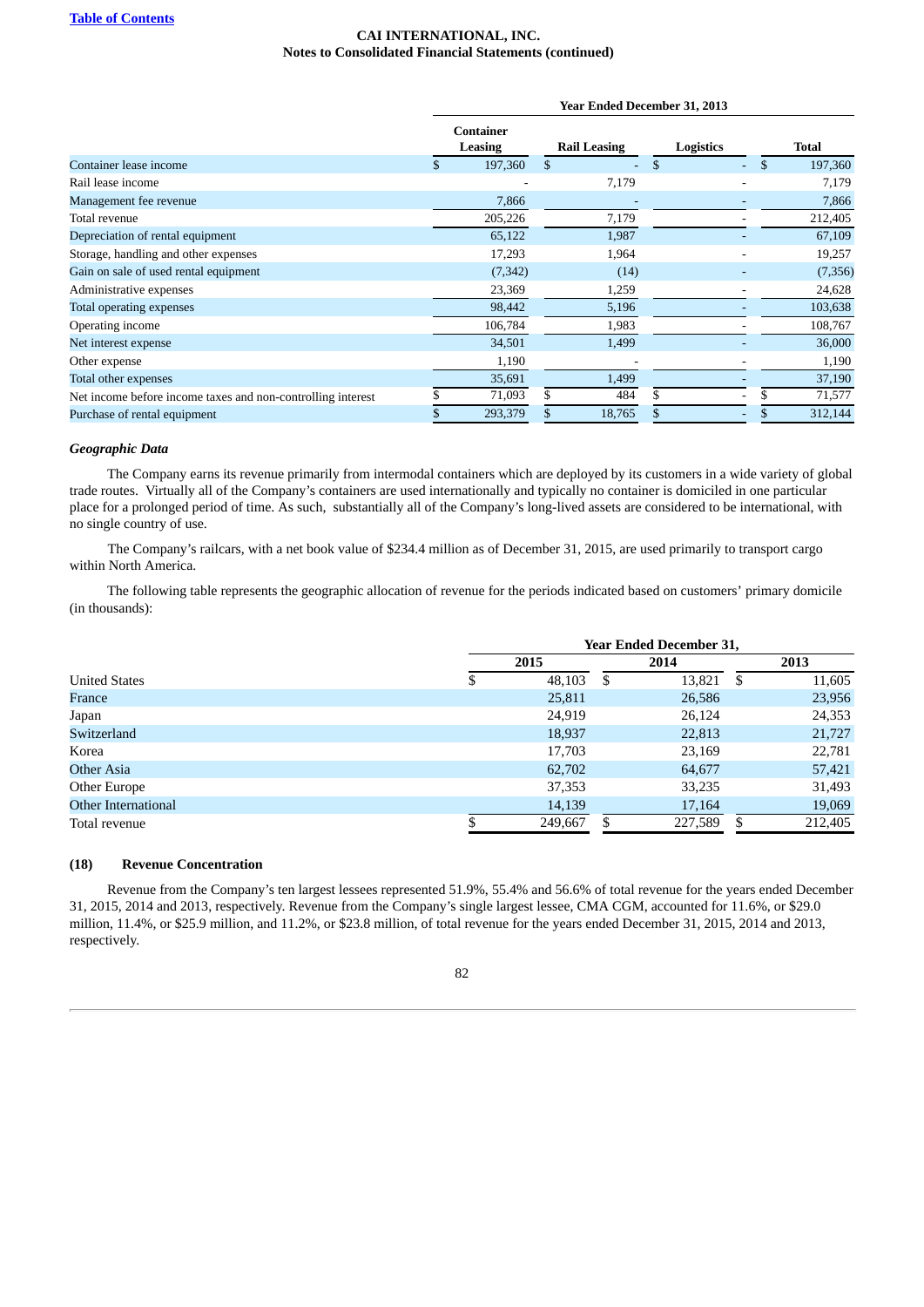### **(19) Earnings per Share**

Basic earnings per share is computed by dividing income attributable to CAI common stockholders by the weighted average number of common shares outstanding for the period. Diluted earnings per share reflects the potential dilution that would occur if securities or other contracts to issue common stock were exercised or converted into common stock; however, potential common equivalent shares are excluded if their effect is anti-dilutive.

The following table sets forth the reconciliation of basic and diluted net income per share for the years ended December 31, 2015, 2014 and 2013 (in thousands, except per share data):

|                                                                               | <b>Year Ended December 31,</b> |    |        |  |        |  |  |  |  |
|-------------------------------------------------------------------------------|--------------------------------|----|--------|--|--------|--|--|--|--|
|                                                                               | 2015                           |    | 2014   |  | 2013   |  |  |  |  |
| Numerator                                                                     |                                |    |        |  |        |  |  |  |  |
| Net income attributable to CAI common stockholders used in the calculation    |                                |    |        |  |        |  |  |  |  |
| of basic and diluted earnings per share                                       | 26,838                         |    | 60,274 |  | 63,926 |  |  |  |  |
| Denominator                                                                   |                                |    |        |  |        |  |  |  |  |
| Weighted-average shares used in the calculation of basic earnings per share   | 20,773                         |    | 20,732 |  | 22,157 |  |  |  |  |
| Effect of dilutive securities:                                                |                                |    |        |  |        |  |  |  |  |
| Stock options and restricted stock                                            | 215                            |    | 423    |  | 515    |  |  |  |  |
| Weighted-average shares used in the calculation of diluted earnings per share | 20,988                         |    | 21,155 |  | 22,672 |  |  |  |  |
| Net income per share attributable to CAI common stockholders:                 |                                |    |        |  |        |  |  |  |  |
| <b>Basic</b>                                                                  | \$<br>1.29                     | .S | 2.91   |  | 2.89   |  |  |  |  |
| <b>Diluted</b>                                                                | \$<br>1.28                     |    | 2.85   |  | 2.82   |  |  |  |  |

The calculation of diluted income per share for the years ended December 31, 2015, 2014 and 2013 excluded from the denominator 763,847, 600,450 and 271,300 shares, respectively, of common stock options granted to employees and directors because their effect would have been antidilutive.

### **(20) Selected Quarterly Financial Data (Unaudited)**

The following table sets forth key interim financial information for the years ended December 31, 2015 and 2014 (in thousands, except per share amount):

|                                          |     | <b>2015 Quarters Ended</b> |    |           |      |                                  |      |        |                | <b>2014 Quarters Ended</b> |      |                 |     |                 |    |                |
|------------------------------------------|-----|----------------------------|----|-----------|------|----------------------------------|------|--------|----------------|----------------------------|------|-----------------|-----|-----------------|----|----------------|
|                                          |     | <b>Dec. 31</b>             |    | Sept. 30  |      | <b>June 30</b><br><b>Mar. 31</b> |      |        | <b>Dec. 31</b> |                            |      | <b>Sept. 30</b> |     | June 30         |    | <b>Mar. 31</b> |
| Revenue                                  | \$. | 65,692                     | Φ  | 66,117    | - \$ | 59,366                           | - \$ | 58,492 | -S             | 58,810                     | \$   | 59,203          | - 5 | 55,312          | \$ | 54,264         |
| Operating expenses                       |     | 68,292                     |    | 42,861    |      | 36,232                           |      | 34,842 |                | 31,595                     |      | 31,954          |     | 30,815          |    | 29,671         |
| Operating (loss) income                  |     | (2,600)                    |    | 23,256    |      | 23,134                           |      | 23,650 |                | 27,215                     |      | 27,249          |     | 24,497          |    | 24,593         |
| Net (loss) income attributable to        |     |                            |    |           |      |                                  |      |        |                |                            |      |                 |     |                 |    |                |
| CAI common stockholders                  |     | (12, 582)                  |    | 12,989    |      | 12,889                           |      | 13,542 |                | 16,162                     |      | 16,395          |     | 13,446          |    | 14,271         |
| Net (loss) income per share attributable |     |                            |    |           |      |                                  |      |        |                |                            |      |                 |     |                 |    |                |
| to CAI common stockholders:              |     |                            |    |           |      |                                  |      |        |                |                            |      |                 |     |                 |    |                |
| <b>Basic</b>                             | \$  | $(0.62)$ \$                |    | $0.62$ \$ |      | $0.61$ \$                        |      | 0.65   | - \$           | 0.78                       | - \$ | $0.78$ \$       |     | $0.61$ \$       |    | 0.64           |
| Diluted                                  | \$  | (0.62)                     | \$ | 0.62      | -S   | 0.60                             | - \$ | 0.64   | - \$           | 0.76                       | - \$ | 0.77S           |     | $0.60 \quad$ \$ |    | 0.63           |

### **(21) Subsequent Events**

In February 2016, the Company purchased Challenger Overseas, LLC, a New Jersey based Non-Vessel Operating Common Carrier for approximately \$10.8 million.

In February 2016, the Company's Board of Directors approved a one million share increase in the previously approved share repurchase program bringing the total authorized for repurchase to two million shares. As of February 25, 2016, 410,000 shares have been repurchased at an average price of \$8.43, which included 321,000 shares that were repurchased subsequent to December 31, 2015.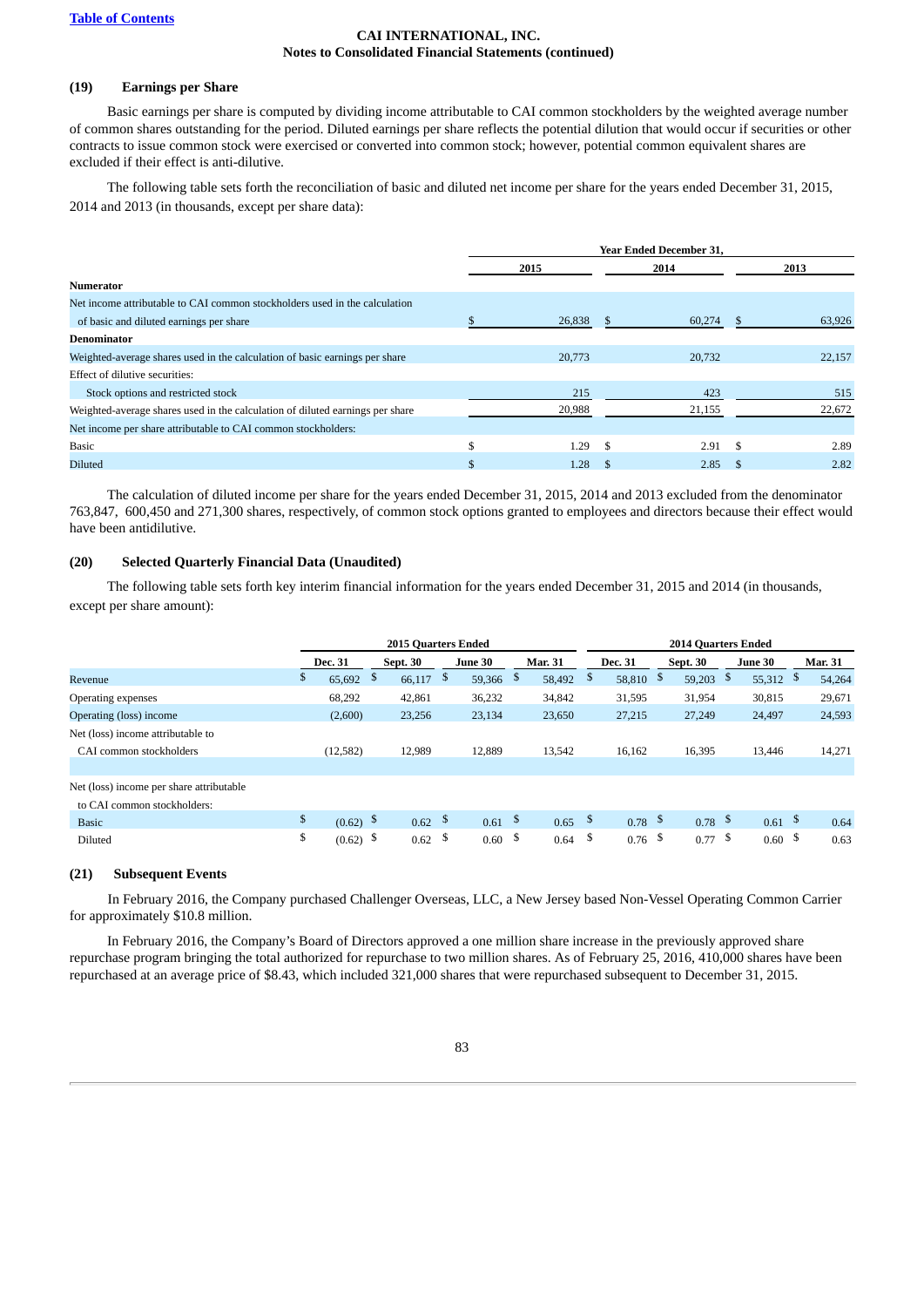## **Schedule II Valuation Accounts (In thousands)**

|                                                             | <b>Balance</b> at<br><b>Beginning</b><br>of Period |      | <b>Net Additions</b><br>(Reductions)<br>to Expense |      | (Deductions)* |     | <b>Balance</b> at<br>End of<br>Period |
|-------------------------------------------------------------|----------------------------------------------------|------|----------------------------------------------------|------|---------------|-----|---------------------------------------|
| December 31, 2013                                           |                                                    |      |                                                    |      |               |     |                                       |
| \$<br>Accounts receivable, allowance for doubtful accounts  | 794                                                | - \$ | $(227)$ \$                                         |      | $(64)$ \$     |     | 503                                   |
| December 31, 2014                                           |                                                    |      |                                                    |      |               |     |                                       |
| S<br>Accounts receivable, allowance for doubtful accounts   | 503                                                | - \$ | 248                                                | - \$ | $(71)$ \$     |     | 680                                   |
| December 31, 2015                                           |                                                    |      |                                                    |      |               |     |                                       |
| \$.<br>Accounts receivable, allowance for doubtful accounts | 680                                                | - S  | 448                                                |      | (580)         | - S | 548                                   |

\*Primarily consists of write-offs, net of recoveries and other adjustments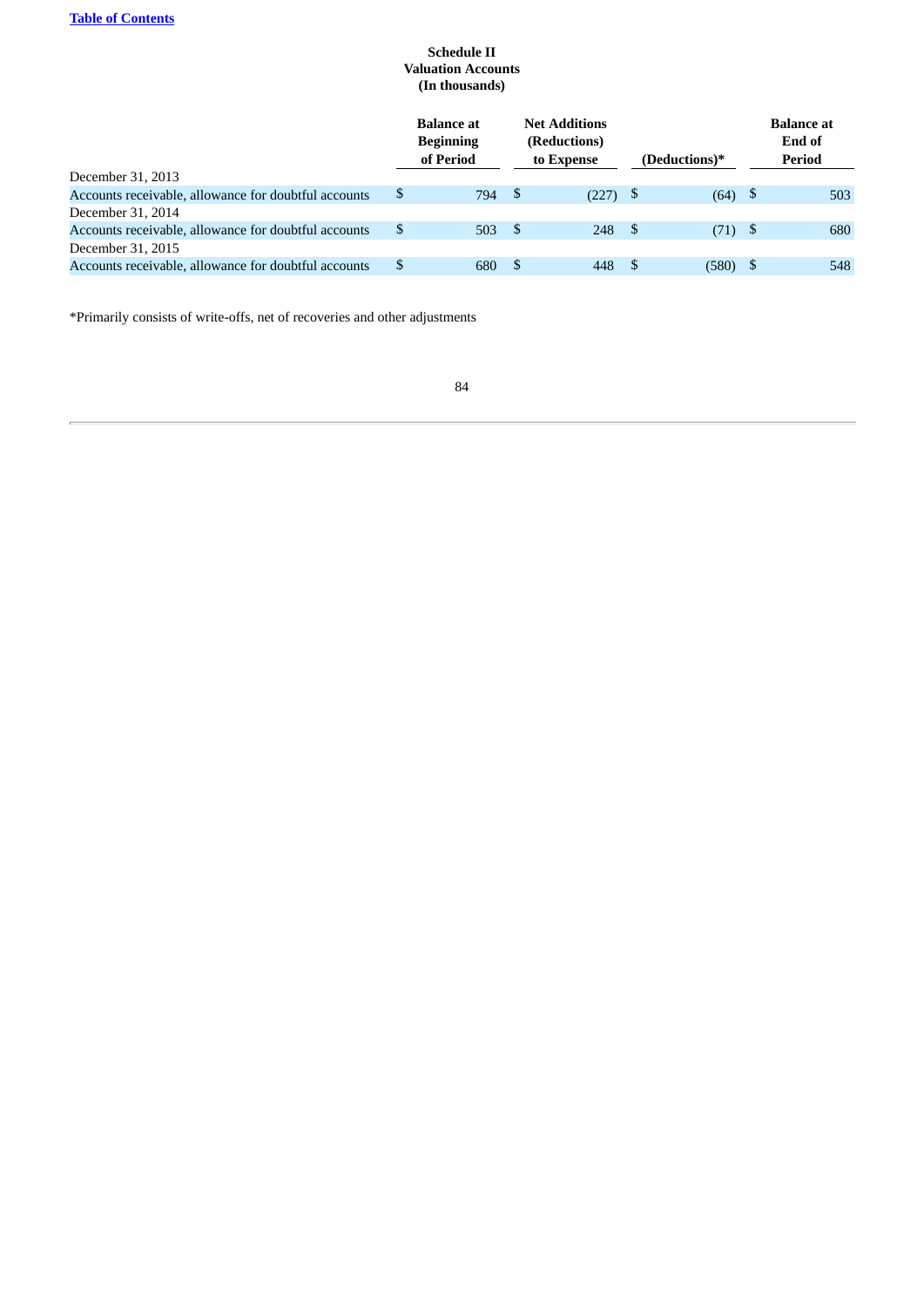# **EXHIBIT INDEX**

| <b>Exhibit</b><br>No. | <b>Description</b>                                                                                                                                                                                                                                                                                                                                                                                                                                                                                             |
|-----------------------|----------------------------------------------------------------------------------------------------------------------------------------------------------------------------------------------------------------------------------------------------------------------------------------------------------------------------------------------------------------------------------------------------------------------------------------------------------------------------------------------------------------|
| 3.1                   | Amended and Restated Certificate of Incorporation of CAI International, Inc. (incorporated by reference to Exhibit 3.1 of our<br>Registration Statement on Form S-1, as amended, File No. 333-140496, filed on April 24, 2007).                                                                                                                                                                                                                                                                                |
| 3.2                   | Amended and Restated Bylaws of CAI International, Inc. (incorporated by reference to Exhibit 3.1 of our Current Report on<br>Form 8-K, filed on March 10, 2009).                                                                                                                                                                                                                                                                                                                                               |
| 4.1                   | Form of Common Stock Certificate (incorporated by reference to Exhibit 4.1 of our Registration Statement on Form S-1, as<br>amended, File No. 333-140496, filed on April 24, 2007).                                                                                                                                                                                                                                                                                                                            |
| 4.2                   | Indenture, dated October 18, 2012, between CAL Funding II Limited and Wells Fargo Bank, National Association<br>(incorporated by reference to Exhibit 4.1 of our Current Report on Form 8-K, filed on October 23, 2012).                                                                                                                                                                                                                                                                                       |
| 4.3                   | Series 2012-1 Supplement, dated October 18, 2012, to Indenture dated October 18, 2012, between CAL Funding II Limited<br>and Wells Fargo Bank, National Association (incorporated by reference to Exhibit 4.2 of our Current Report on Form 8-K,<br>filed on October 23, 2012).                                                                                                                                                                                                                                |
| 4.4                   | Series 2013-1 Supplement, dated March 28, 2013, to Indenture dated October 18, 2012, between CAL Funding II Limited and<br>Wells Fargo Bank, National Association (incorporated by reference to Exhibit 4.1 of our Current Report on Form 8-K, filed on<br>April 3, 2013).                                                                                                                                                                                                                                     |
| 4.5                   | Note Purchase Agreement, dated March 21, 2013, among CAL Funding II Limited, Container Applications Limited, Wells<br>Fargo Securities, LLC, Merrill Lynch, Pierce, Fenner & Smith Incorporated and Santander Investment Securities Inc.<br>(incorporated by reference to Exhibit 99.1 of our Current Report on Form 8-K, filed on April 3, 2013).                                                                                                                                                             |
| 10.1                  | Amended and Restated Registration Rights Agreement, dated February 16, 2007, among CAI International, Inc., Hiromitsu<br>Ogawa, Ogawa Family Trust dated 7/06/98, Ogawa Family Limited Partnership and DBJ Value Up Fund (incorporated by<br>reference to Exhibit 10.7 of our Registration Statement on Form S-1, as amended, File No. 333-140496, filed on March 21,<br>2007).                                                                                                                                |
| $10.2*$               | Form of Indemnification Agreement between CAI International, Inc. and each of its current executive officers and directors<br>(incorporated by reference to Exhibit 10.8 of our Registration Statement on Form S-1, as amended, File No. 333-140496, filed<br>on April 24, 2007).                                                                                                                                                                                                                              |
| $10.3*$               | 2007 Equity Incentive Plan, as amended (incorporated by reference to Exhibit 10.1 of our Current Report on Form 8-K, filed<br>on June 9, 2015).                                                                                                                                                                                                                                                                                                                                                                |
| 10.4‡‡                | P&R Management Agreement, dated March 14, 2006, among Container Applications International, Inc., P&R Equipment &<br>Finance Corporation and Interpool Containers Limited (incorporated by reference to Exhibit 10.12 of our Registration<br>Statement on Form S-1, as amended, File No. 333-140496, filed on March 27, 2007).                                                                                                                                                                                 |
| 10.5                  | Third Amended and Restated Revolving Credit Agreement, dated March 15, 2013, by and among CAI International, Inc.,<br>Container Applications Limited, the lending institutions listed on Schedule I thereto, Bank of America, N.A., as administrative<br>agent, Merrill Lynch, Pierce, Fenner & Smith Incorporated, Union Bank, N.A. and Wells Fargo Bank, N.A., as syndication<br>agents, Merrill Lynch, Pierce, Fenner & Smith Incorporated, Union Bank, N.A. and Wells Fargo Securities, LLC, as joint lead |

85

arrangers and book managers, and Bank of Montreal (Chicago Branch), JPMorgan Chase Bank, N.A. and Sovereign Bank, N.A., as co-agents (incorporated by reference to Exhibit 99.1 of our Current Report on Form 8-K, filed on March 21, 2013).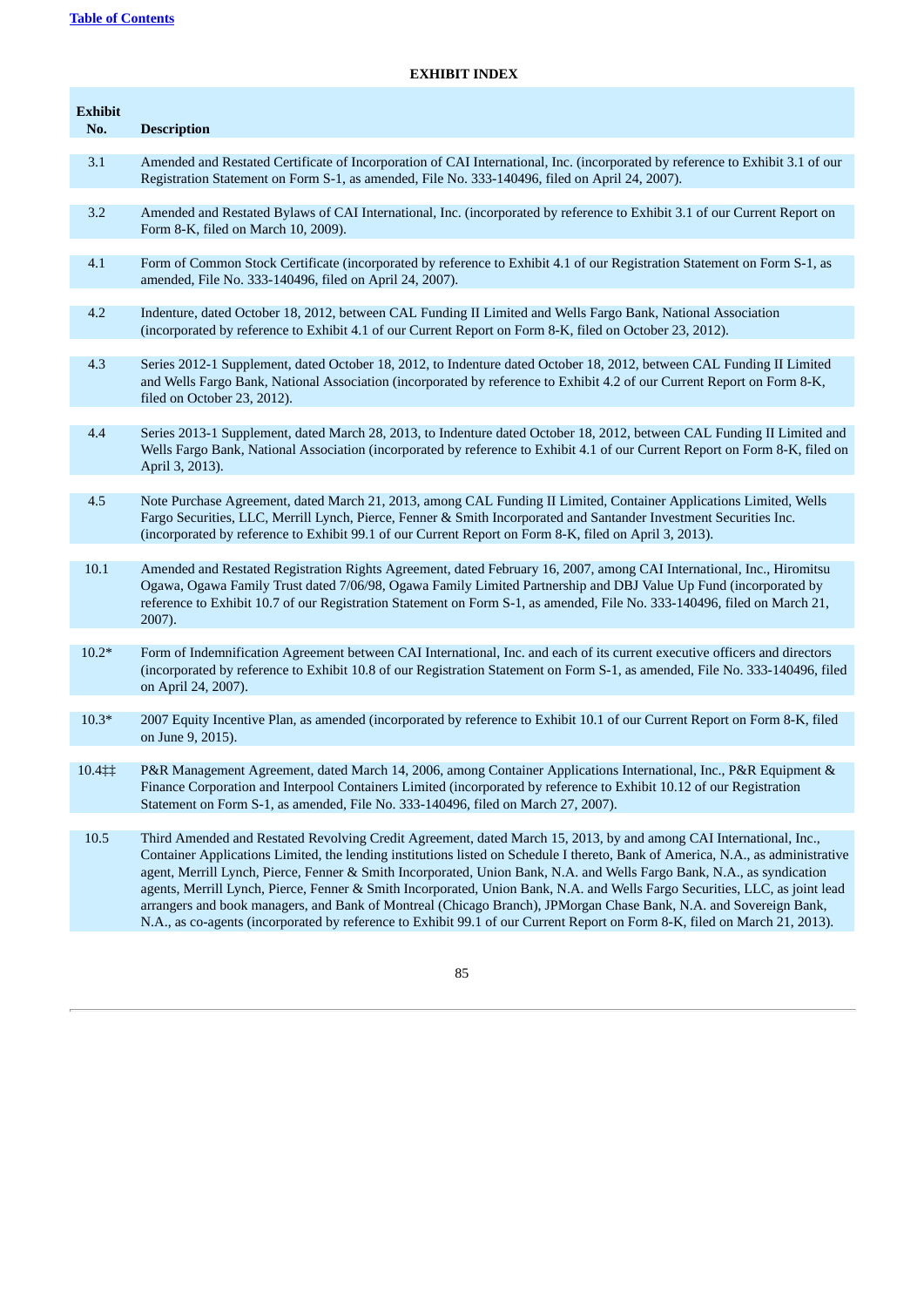- 10.6 Amendment No. 1 to Third Amended and Restated Revolving Credit Agreement, dated October 1, 2013, by and among CAI International, Inc., Container Applications Limited, Bank of America, N.A. and other lending institutions from time to time party to the Third Amended and Restated Revolving Credit Agreement, Bank of America, N.A., as administrative agent, Merrill Lynch, Pierce, Fenner & Smith Incorporated, Union Bank, N.A. and Wells Fargo Bank, N.A., as syndication agents, Merrill Lynch, Pierce, Fenner & Smith Incorporated, Union Bank, N.A. and Wells Fargo Securities, LLC, as joint lead arrangers and book managers, and Bank of Montreal (Chicago Branch), JP Morgan Chase Bank, N.A. and Sovereign Bank, N.A., as co-agents.
- 10.7 Amendment No. 2 to Third Amended and Restated Revolving Credit Agreement, dated August 15, 2014, by and among CAI International, Inc., Container Applications Limited, Bank of America, N.A. and other lending institutions from time to time party to the Third Amended and Restated Revolving Credit Agreement, Bank of America, N.A., as administrative agent, Merrill Lynch, Pierce, Fenner & Smith Incorporated, Union Bank, N.A. and Wells Fargo Bank, N.A., as syndication agents, Merrill Lynch, Pierce, Fenner & Smith Incorporated, Union Bank, N.A. and Wells Fargo Securities, LLC, as joint lead arrangers and book managers, and Bank of Montreal (Chicago Branch), JP Morgan Chase Bank, N.A. and Santander Bank, N.A., as co-agents.
- 10.8 Amendment No. 3 to Third Amended and Restated Revolving Credit Agreement, dated January 30, 2015, by and among CAI International, Inc., Container Applications Limited, Bank of America, N.A. and other lending institutions from time to time party to the Third Amended and Restated Revolving Credit Agreement, Bank of America, N.A., as administrative agent, Merrill Lynch, Pierce, Fenner & Smith Incorporated, MUFG Union Bank, N.A. and Wells Fargo Bank, N.A., as syndication agents, Merrill Lynch, Pierce, Fenner & Smith Incorporated, MUFG Union Bank, N.A. and Wells Fargo Securities, LLC, as joint lead arrangers and book managers, and Bank of Montreal (Chicago Branch), JP Morgan Chase Bank, N.A. and Santander Bank, N.A., as co-agents (incorporated by reference to Exhibit 99.1 of our Current Report on Form 8-K, filed on February 5, 2015).
- 10.9 Amended and Restated Term Loan Agreement, dated October 1, 2014, among Container Applications Limited, CAI International, Inc., the lending institutions from time to time listed on Schedule I thereto, ING Bank N.V. and ING Bank, branch of ING-DIBA AG (incorporated by reference to Exhibit 99.1 of our Current Report on Form 8-K, filed on October 7, 2014).
- 10.10 Fourth Amendment to the Term Loan Agreement, dated March 28, 2013, among Container Applications Limited, CAI International, Inc., the other guarantors listed on the signature pages thereto, the lending institutions listed on the signature pages thereto, and ING Bank N.V. (incorporated by reference to Exhibit 99.2 of our Current Report on Form 8-K, filed on April 3, 2013).
- 10.11 Term Loan Agreement, dated April 11, 2012, among Container Applications Limited, CAI International, Inc., the Lenders listed on Schedule I thereto, SunTrust Bank and SunTrust Robinson Humphrey, Inc. (incorporated by reference to Exhibit 99.2 of our Current Report on Form 8-K, filed on April 16, 2012).
- 10.12 First Amendment to Term Loan Agreement, dated August 31, 2012, among Container Applications Limited, CAI International, Inc., the Lenders listed on Schedule I thereto, SunTrust Bank and SunTrust Robinson Humphrey, Inc. (incorporated by reference to Exhibit 99.3 of our Current Report on Form 8-K, filed on September 4, 2012).
- 10.13 Second Amended and Restated Revolving Credit Agreement, dated October 22, 2015, among CAI Rail, Inc., CAI International, Inc., the lending institutions from time to time listed on Schedule 1 thereto, MUFG Union Bank, N.A. and Bank of America, N.A., as joint lead arrangers and joint bookrunners, Bank of America, N.A., as syndication agent, and ING Bank, a branch of ING-Diba AG and The Huntington National Bank, as co-documentation agents (incorporated by reference to Exhibit 99.1 of our Current Report on Form 8-K, filed on October 27, 2015).
- 10.14 Contribution and Sale Agreement, dated October 18, 2012, between Container Applications Limited and CAL Funding II Limited (incorporated by reference to Exhibit 99.2 of our Current Report on Form 8-K, filed on October 23, 2012).
- 10.15 Performance Guaranty, dated October 18, 2012, made by CAI International, Inc. for the benefit of Wells Fargo Bank, National Association (incorporated by reference to Exhibit 99.3 of our Current Report on Form 8-K, filed on October 23, 2012).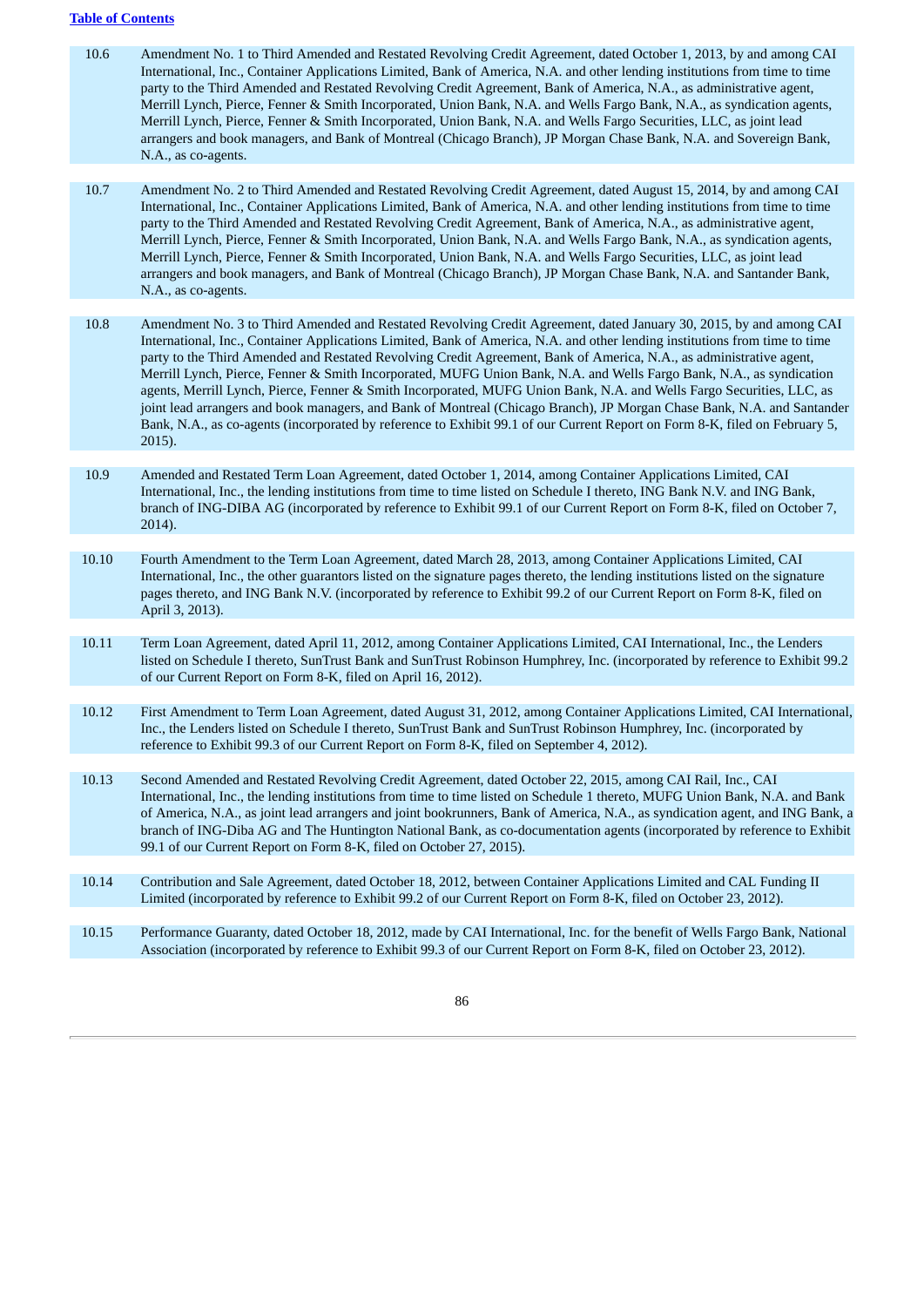| $10.16*$ | Amended and Restated Employment Agreement, dated April 29, 2011, between CAI International, Inc. and Victor Garcia<br>(incorporated by reference to Exhibit 10.1 of our Quarterly Report on Form 10-Q for the fiscal quarter ended March 31, 2011,<br>filed on May 6, 2011).                               |
|----------|------------------------------------------------------------------------------------------------------------------------------------------------------------------------------------------------------------------------------------------------------------------------------------------------------------|
|          |                                                                                                                                                                                                                                                                                                            |
| $10.17*$ | Employment Agreement, dated August 20, 2013, between CAI International, Inc. and Timothy B. Page (incorporated by<br>reference to Exhibit 99.1 of our Current Report on Form 8-K, filed on August 23, 2013).                                                                                               |
| $10.18*$ | Service Agreement, dated August 20, 2013, between Container Applications International (UK) Limited and Daniel Hallahan<br>(incorporated by reference to Exhibit 99.2 of our Current Report on Form 8-K, filed on August 23, 2013).                                                                        |
| $10.19*$ | Chairman of the Board Compensation Agreement, dated June 5, 2009, between CAI International, Inc. and Hiromitsu Ogawa<br>(incorporated by reference to Exhibit 10.1 of Amendment No. 1 to our Quarterly Report on Form 10-Q/A for the fiscal quarter<br>ended June 30, 2009, filed on September 21, 2009). |
| $10.20*$ | Continuing Services Agreement, dated April 29, 2011, between Masaaki Nishibori and CAI International, Inc. (incorporated by<br>reference to Exhibit 10.3 of our Quarterly Report on Form 10-Q for the fiscal quarter ended March 31, 2011, filed on May 6,<br>2011).                                       |
| 10.21    | Stock Purchase Agreement, dated May 1, 2014, among CAI International, Inc., Hiromitsu Ogawa and the Ogawa Family<br>Limited Partnership (incorporated by reference to Exhibit 99.1 of our Current Report on Form 8-K, file on May 2, 2014).                                                                |
| 10.22    | Stock Purchase Agreement, dated June 12, 2014, among CAI International, Inc., Hiromitsu Ogawa (incorporated by reference<br>to Exhibit 99.1 of our Current Report on Form 8-K, file on June 13, 2014).                                                                                                     |
| 10.23#   | Multi-Year Railcar Order, dated June 29, 2015, among CAI Rail, Inc., Trinity North America Freight Car, Inc. and Trinity Tank<br>Car, Inc. (incorporated by reference to Exhibit 10.1 of our Quarterly Report on Form 10-Q for the fiscal quarter ended June 30,<br>2015, filed on August 5, 2015).        |
|          |                                                                                                                                                                                                                                                                                                            |
| 21.1     | Subsidiaries of CAI International, Inc.                                                                                                                                                                                                                                                                    |
|          |                                                                                                                                                                                                                                                                                                            |
| 23.1     | Consent of KPMG LLP.                                                                                                                                                                                                                                                                                       |
| 31.1     | Certification of Chief Executive Officer Pursuant to Exchange Act Rule 13a-14(a).                                                                                                                                                                                                                          |
| 31.2     | Certification of Chief Financial Officer Pursuant to Exchange Act Rule 13a-14(a).                                                                                                                                                                                                                          |
| 32.1     | Certification of Chief Executive Officer Furnished Pursuant to 18 U.S.C. Section 1350, as Adopted Pursuant to Section 906 of<br>the Sarbanes-Oxley Act of 2002.                                                                                                                                            |
| 32.2     | Certification of Chief Financial Officer Furnished Pursuant to 18 U.S.C. Section 1350, as Adopted Pursuant to Section 906 of<br>the Sarbanes-Oxley Act of 2002.                                                                                                                                            |

101 The following financial statements, formatted in XBRL: (i) Consolidated Balance Sheets as of December 31, 2015 and 2014, (ii) Consolidated Statements of Income for the years ended December 31, 2015, 2014 and 2013; (iii) Consolidated Statements of Comprehensive Income for the years ended December 31, 2015, 2014 and 2013; (iv) Consolidated Statements of Stockholders' Equity for the years ended December 31, 2015, 2014 and 2013; (v) Consolidated Statements of Cash Flows for the years ended December 31, 2015, 2014 and 2013; and (vi) Notes to Consolidated Financial Statements.

\_\_\_\_\_\_\_\_\_\_\_\_\_\_\_\_\_\_\_\_\_\_\_\_\_\_\_\_\_\_\_\_\_\_\_\_ \* Management contract or compensatory plan.

<sup>‡‡</sup> Confidential treatment granted as to portions of this exhibit. Confidential information has been omitted and filed separately with the Securities and Exchange Commission.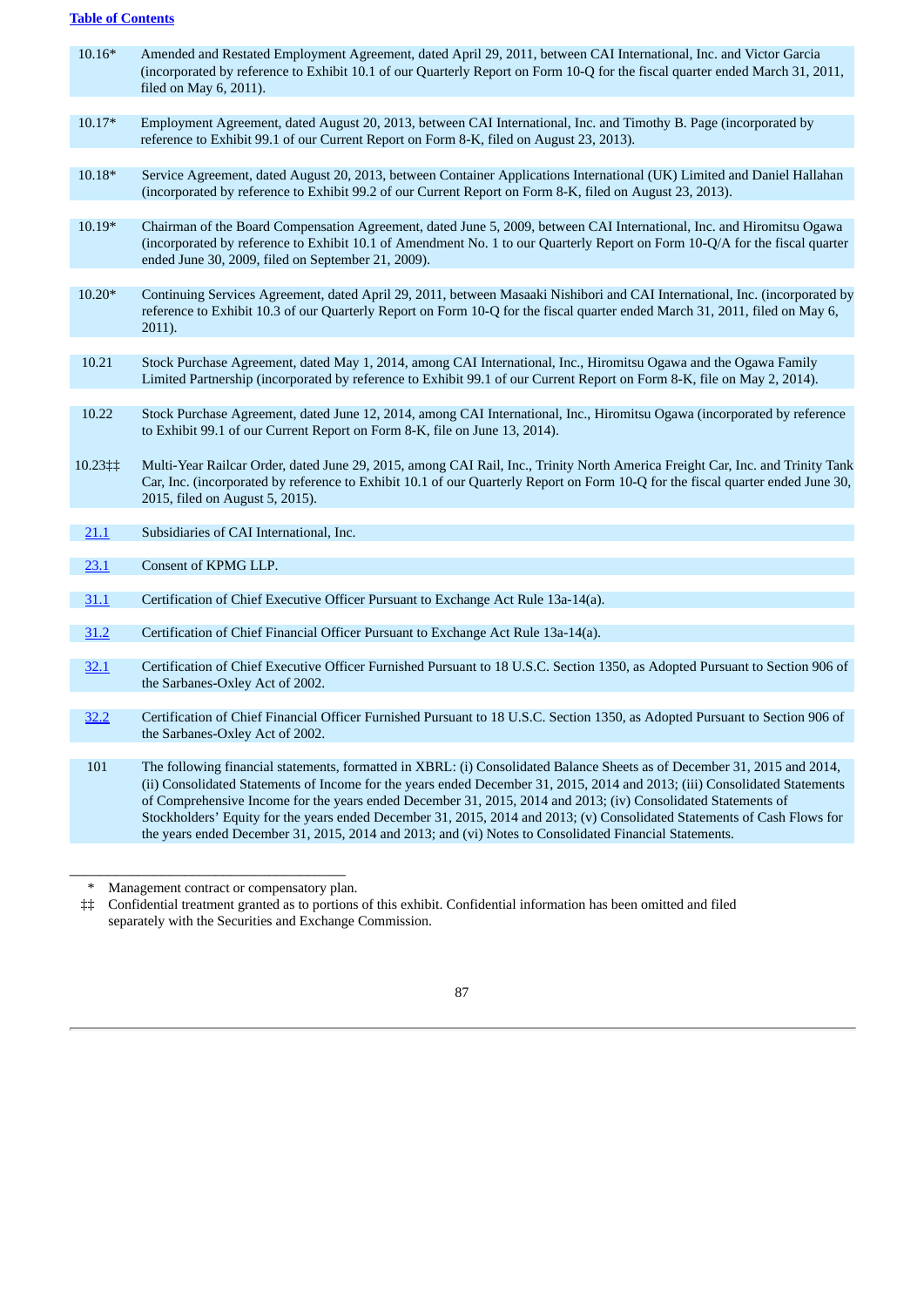#### **SIGNATURES**

Pursuant to the requirements of Section 13 or 15(d) of the Securities Exchange Act of 1934, the registrant has duly caused this report to be signed on its behalf by the undersigned, thereunto duly authorized.

**David G. Remington**

#### Date: March 2, 2016 **CAI INTERNATIONAL, INC.**

By: /s/ VICTOR M. GARCIA

**Victor M. Garcia President and Chief Executive Officer**

Pursuant to the requirements of the Securities Exchange Act of 1934, this report has been signed below by the following persons on behalf of the registrant, in the capacities indicated, on the 2nd day of March, 2016.

**Signature Title(s)** /s/ HIROMITSU OGAWA Chairman of the Board of Directors **Hiromitsu Ogawa** /s/ VICTOR M. GARCIA President and Chief Executive Officer, Director **Victor M. Garcia** (Principal Executive Officer) /s/ TIMOTHY B. PAGE Chief Financial Officer **Timothy B. Page <b>Example 2** (Principal Financial and Accounting Officer) /s/ MASAAKI (JOHN) NISHIBORI Director **Masaaki (John) Nishibori** /s/ GARY M. SAWKA Director **Gary M. Sawka** /s/ MARVIN DENNIS Director **Marvin Dennis** /s/ WILLIAM W. LIEBECK Director **William W. Liebeck** /s/ DAVID G. REMINGTON Director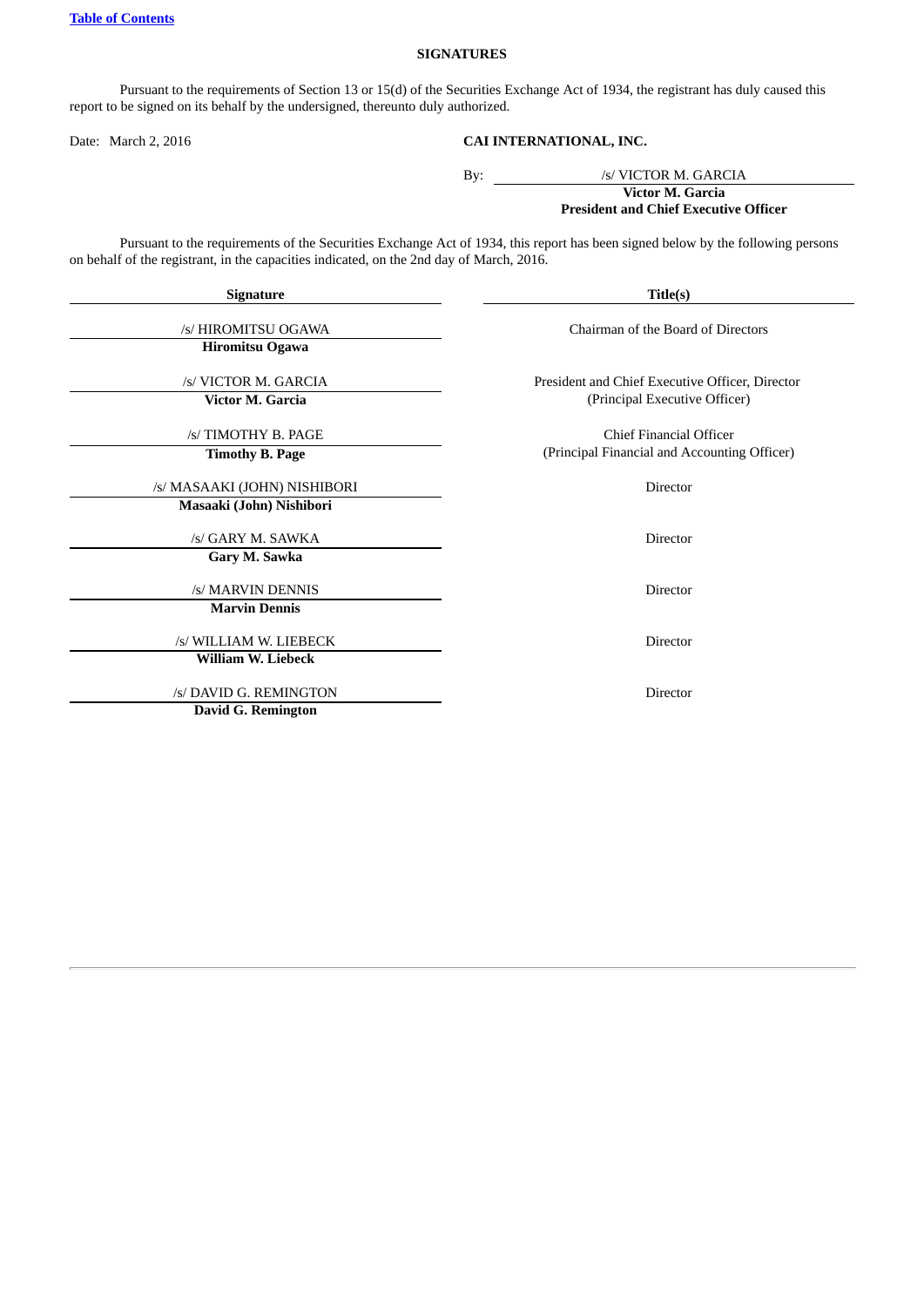# **CAI INTERNATIONAL, INC.**

# **LIST OF SUBSIDIARIES**

| Subsidiary                                                | <b>Jurisdiction</b>   |
|-----------------------------------------------------------|-----------------------|
| <b>Container Applications Limited</b>                     | <b>Barbados</b>       |
| Container Applications International (U.K.) Limited       | United Kingdom        |
| Sky Container Trading, Ltd.                               | <b>United Kingdom</b> |
| CAI Luxembourg S.a r.l.                                   | Luxembourg            |
| <b>Container Applications (Malaysia) SDN BHD</b>          | Malaysia              |
| Container Applications (Singapore) Pte. Ltd.              | Singapore             |
| <b>CAI Deutschland GmbH</b>                               | Germany               |
| Container Applications International Ltd.                 | Japan                 |
| CAIJ, Inc.                                                | Japan                 |
| <b>CAI Consent AB</b>                                     | Sweden                |
| <b>CAI</b> International GmbH                             | Germany               |
| <b>CAL Funding II Limited</b>                             | Bermuda               |
| CAI Rail Inc.                                             | <b>Delaware</b>       |
| Container Applications International (Australia) Pty Ltd. | Australia             |
| CAI Logistics Inc.                                        | <b>Delaware</b>       |
| <b>ClearPointt Logistics LLC</b>                          | Washington            |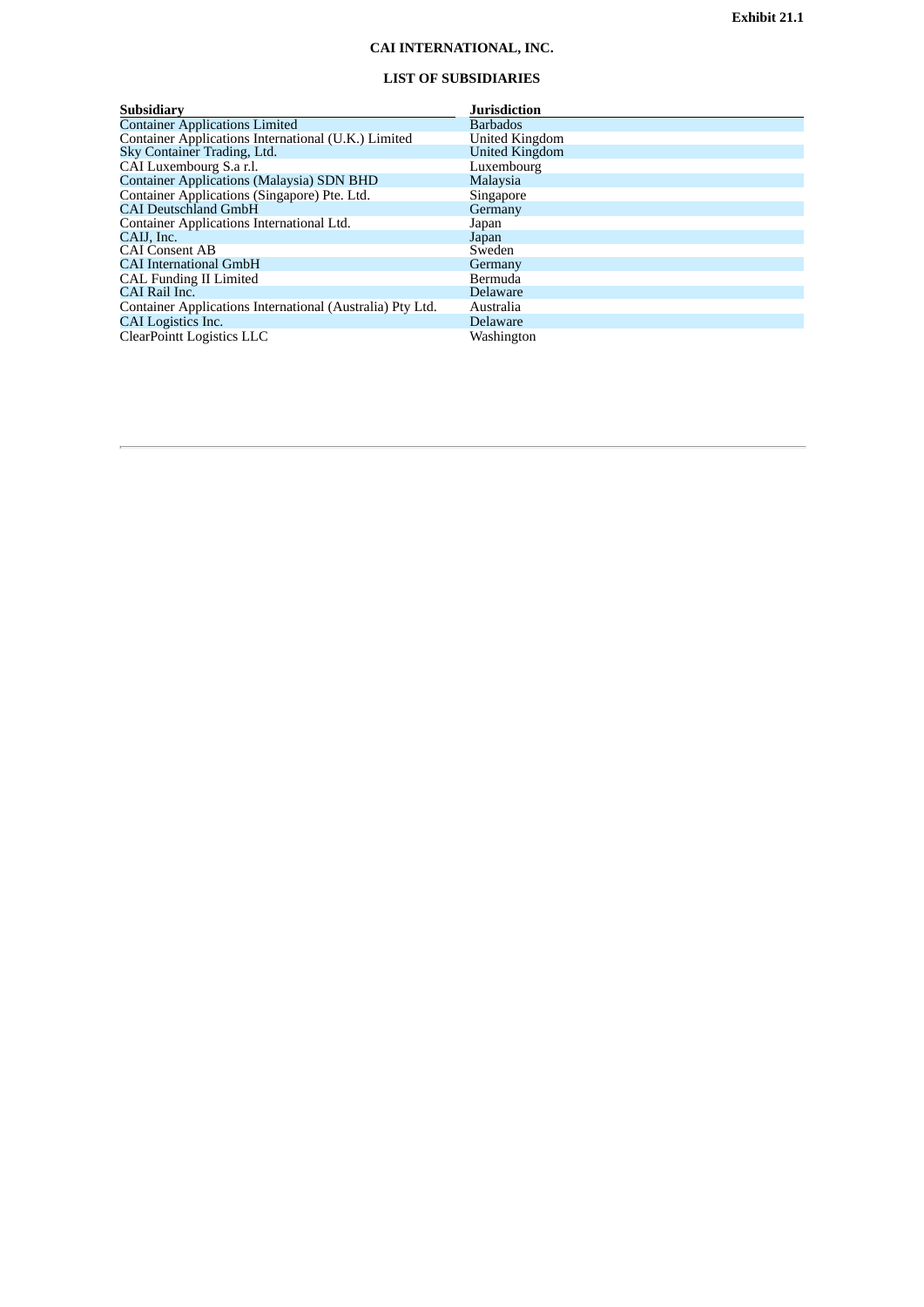## **Consent of Independent Registered Public Accounting Firm**

The Board of Directors CAI International, Inc.:

We consent to the incorporation by reference in the Registration Statements (Nos. 333-143000, 333-159870, 333-176369, 333-187058 and 333-206102) on Form S-8 and (No. 333-195557) on Form S-3 of CAI International, Inc. of our reports dated March 2, 2016, with respect to the consolidated balance sheets of CAI International, Inc. and subsidiaries as of December 31, 2015 and 2014, and the related consolidated statements of income, comprehensive income, stockholders' equity, and cash flows for each of the years in the three-year period ended December 31, 2015, and the related financial statement schedule II, and the effectiveness of internal control over financial reporting as of December 31, 2015, which reports appear in the December 31, 2015 Annual Report on Form 10-K of CAI International, Inc..

Our report dated March 2, 2016, on the effectiveness of internal control over financial reporting as of December 31, 2015, contains an explanatory paragraph that states the Company acquired ClearPointt Logistics LLC on July 27, 2015, and management excluded from its assessment of the effectiveness of the Company's internal control over financial reporting as of December 31, 2015, ClearPointt Logistics LLC's internal control over financial reporting which represented 4% and 0.3%, respectively, of total revenue and total assets of the related consolidated financial statement amounts of the Company as of and for the year ended December 31, 2015. Our audit of internal control over financial reporting of the Company also excluded an evaluation of the internal control over financial reporting of ClearPointt Logistics LLC.

/s/ KPMG LLP

San Francisco, California

March 2, 2016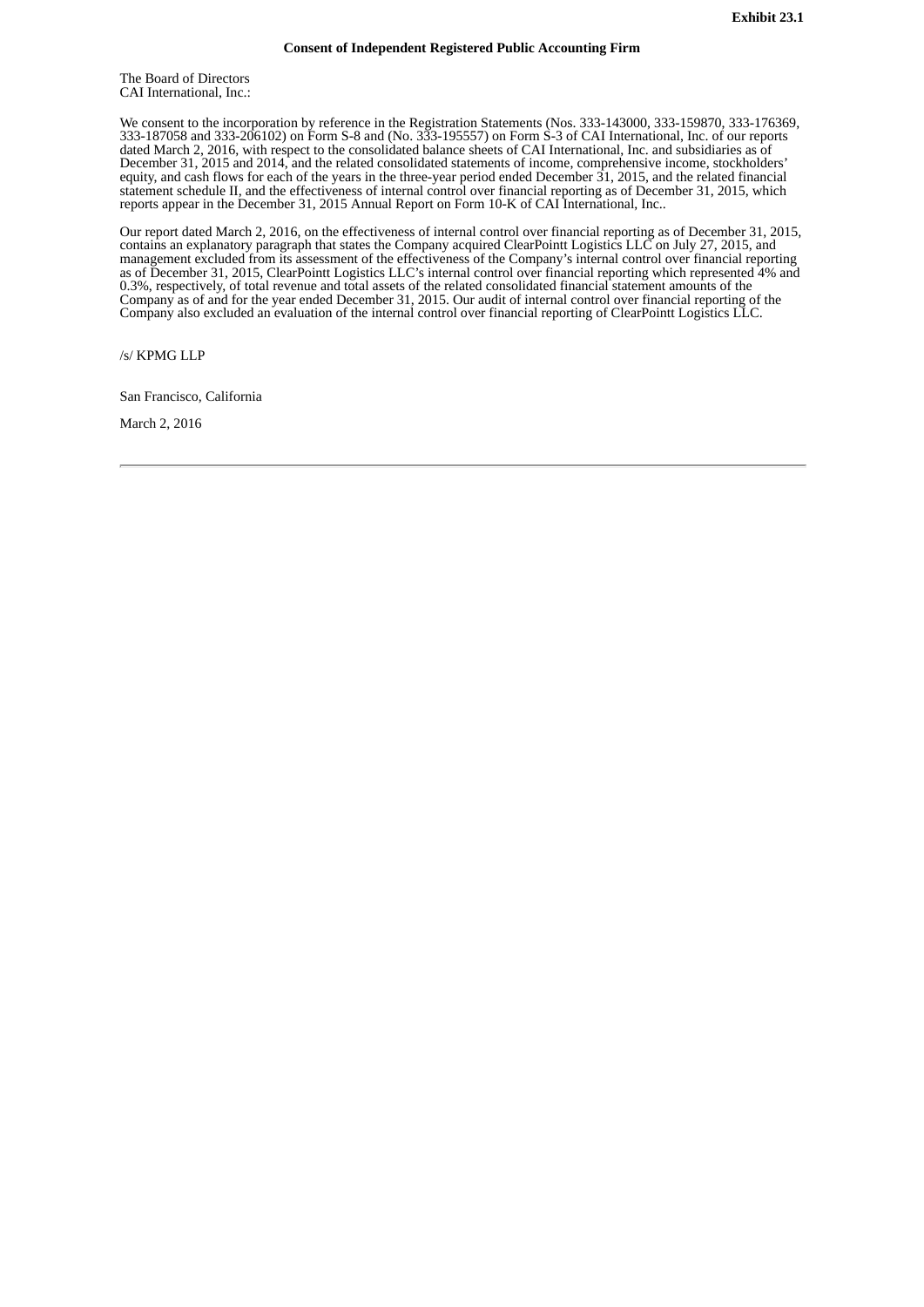#### **CERTIFICATION OF CHIEF EXECUTIVE OFFICER PURSUANT TO SECTION 302 OF THE SARBANES-OXLEY ACT OF 2002**

#### I, Victor M. Garcia, certify that:

- 1. I have reviewed this Annual Report on Form 10-K of CAI International, Inc.;
- 2. Based on my knowledge, this report does not contain any untrue statement of a material fact or omit to state a material fact necessary to make the statements made, in light of the circumstances under which such statements were made, not misleading with respect to the period covered by this report;
- 3. Based on my knowledge, the financial statements, and other financial information included in this report, fairly present in all material respects the financial condition, results of operations and cash flows of the registrant as of, and for, the periods presented in this report;
- 4. The registrant's other certifying officer and I are responsible for establishing and maintaining disclosure controls and procedures (as defined in Exchange Act Rules 13a-15(e) and 15d-15(e)) and internal control over financial reporting (as defined in Exchange Act Rules 13a-15(f) and 15d-15(f)) for the registrant and have:
	- a. Designed such disclosure controls and procedures, or caused such disclosure controls and procedures to be designed under our supervision, to ensure that material information relating to the registrant, including its consolidated subsidiaries, is made known to us by others within those entities, particularly during the period in which this report is being prepared;
	- b. Designed such internal control over financial reporting, or caused such internal control over financial reporting to be designed under our supervision, to provide reasonable assurance regarding the reliability of financial reporting and the preparation of financial statements for external purposes in accordance with generally accepted accounting principles;
	- c. Evaluated the effectiveness of the registrant's disclosure controls and procedures and presented in this report our conclusions about the effectiveness of the disclosure controls and procedures, as of the end of the period covered by this report based on such evaluation; and
	- d. Disclosed in this report any change in the registrant's internal control over financial reporting that occurred during the registrant's most recent fiscal quarter (the registrant's fourth fiscal quarter in the case of an annual report) that has materially affected, or is reasonably likely to materially affect, the registrant's internal control over financial reporting; and
- 5. The registrant's other certifying officer and I have disclosed, based on our most recent evaluation of internal control over financial reporting, to the registrant's auditors and the audit committee of the registrant's board of directors (or persons performing the equivalent functions):
	- a. All significant deficiencies and material weaknesses in the design or operation of internal control over financial reporting which are reasonably likely to adversely affect the registrant's ability to record, process, summarize and report financial information; and
	- b. Any fraud, whether or not material, that involves management or other employees who have a significant role in the registrant's internal control over financial reporting.

Date: March 2, 2016

By:/s/ VICTOR M. GARCIA **Victor M. Garcia President and Chief Executive Officer**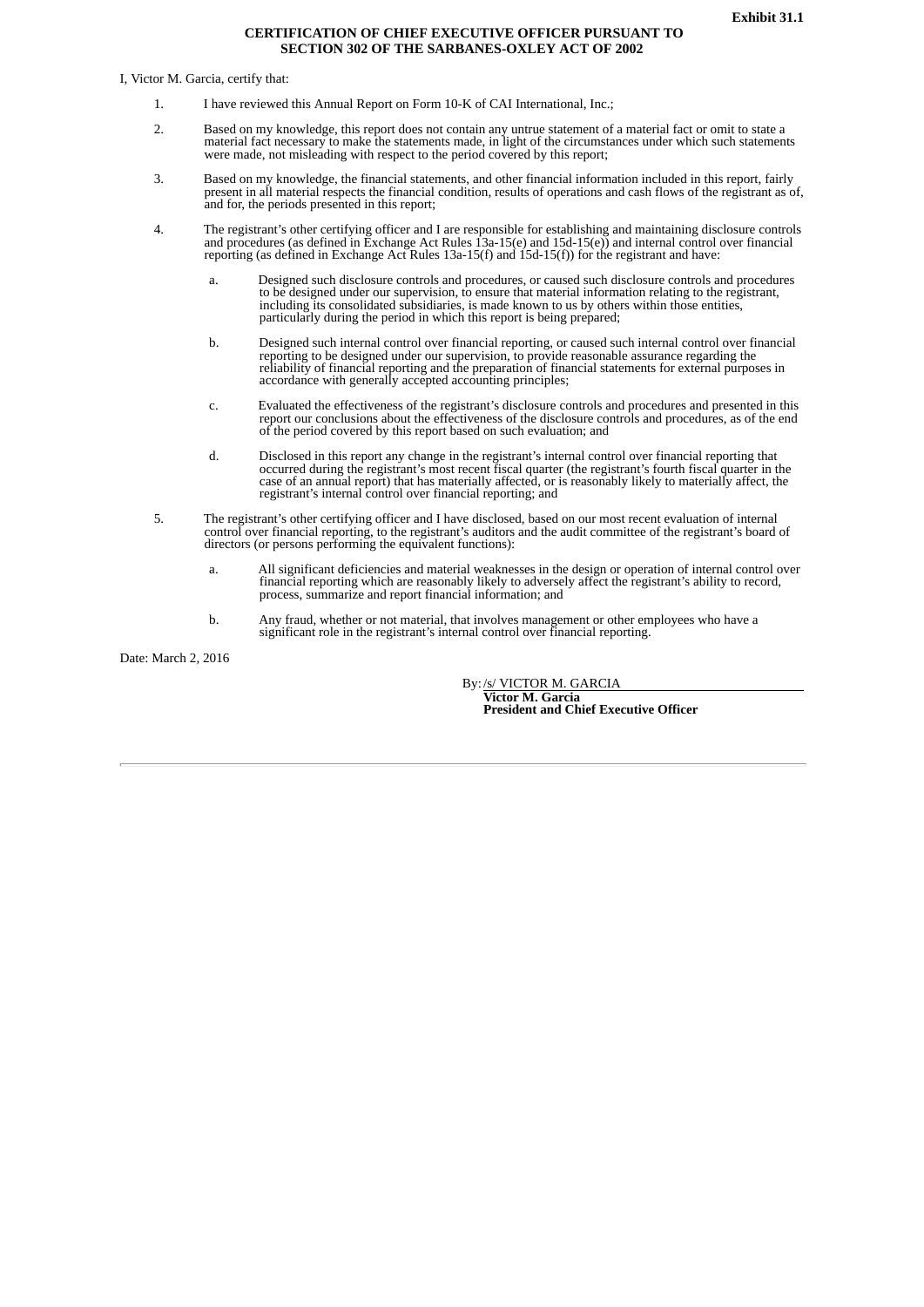#### **CERTIFICATION OF CHIEF FINANCIAL OFFICER PURSUANT TO SECTION 302 OF THE SARBANES-OXLEY ACT OF 2002**

#### I, Timothy B. Page, certify that:

- 1. I have reviewed this Annual Report on Form 10-K of CAI International, Inc.;
- 2. Based on my knowledge, this report does not contain any untrue statement of a material fact or omit to state a material fact necessary to make the statements made, in light of the circumstances under which such statements were made, not misleading with respect to the period covered by this report;
- 3. Based on my knowledge, the financial statements, and other financial information included in this report, fairly present in all material respects the financial condition, results of operations and cash flows of the registrant as of, and for, the periods presented in this report;
- 4. The registrant's other certifying officer and I are responsible for establishing and maintaining disclosure controls and procedures (as defined in Exchange Act Rules 13a-15(e) and 15d-15(e)) and internal control over financial reporting (as defined in Exchange Act Rules 13a-15(f) and 15d-15(f)) for the registrant and have:
	- a. Designed such disclosure controls and procedures, or caused such disclosure controls and procedures to be designed under our supervision, to ensure that material information relating to the registrant, including its consolidated subsidiaries, is made known to us by others within those entities, particularly during the period in which this report is being prepared;
	- b. Designed such internal control over financial reporting, or caused such internal control over financial reporting to be designed under our supervision, to provide reasonable assurance regarding the reliability of financial reporting and the preparation of financial statements for external purposes in accordance with generally accepted accounting principles;
	- c. Evaluated the effectiveness of the registrant's disclosure controls and procedures and presented in this report our conclusions about the effectiveness of the disclosure controls and procedures, as of the end of the period covered by this report based on such evaluation; and
	- d. Disclosed in this report any change in the registrant's internal control over financial reporting that occurred during the registrant's most recent fiscal quarter (the registrant's fourth fiscal quarter in the case of an annual report) that has materially affected, or is reasonably likely to materially affect, the registrant's internal control over financial reporting; and
- 5. The registrant's other certifying officer and I have disclosed, based on our most recent evaluation of internal control over financial reporting, to the registrant's auditors and the audit committee of the registrant's board of directors (or persons performing the equivalent functions):
	- a. All significant deficiencies and material weaknesses in the design or operation of internal control over financial reporting which are reasonably likely to adversely affect the registrant's ability to record, process, summarize and report financial information; and
	- b. Any fraud, whether or not material, that involves management or other employees who have a significant role in the registrant's internal control over financial reporting.

Date: March 2, 2016

By: /s/ TIMOTHY B. PAGE **Timothy B. Page Chief Financial Officer**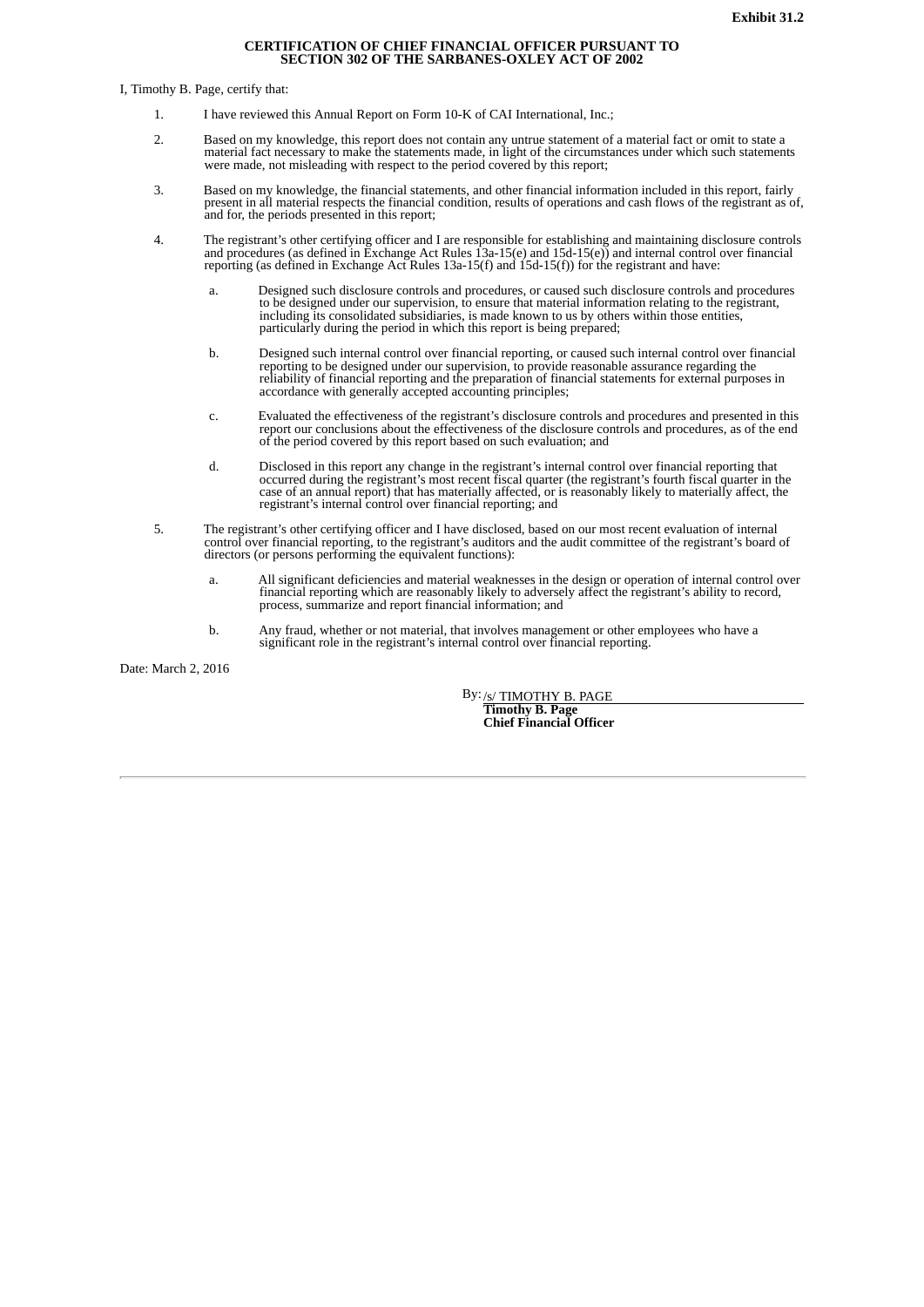#### **CERTIFICATION OF CHIEF EXECUTIVE OFFICER PURSUANT TO 18 U.S.C. SECTION 1350, AS ADOPTED PURSUANT TO SECTION 906 OF THE SARBANES-OXLEY ACT OF 2002**

In connection with the Annual Report of CAI International, Inc. (the "Company") on Form 10-K for the year ended December 31, 2015 as filed with the Securities and Exchange Commission on the date hereof (the "Report"), I, Victor M. Garcia, certify, pursuant to 18 U.S.C. Section 1350, as adopted pursuant to Section 906 of the Sarbanes-Oxley Act of 2002, that to my knowledge:

- (1) The Report fully complies with the requirements of Section 13(a) or 15(d) of the Securities Exchange Act of 1934; and
- (2) The information contained in the Report presents, in all material respects, the financial condition and results of operations of the Company.

Date: March 2, 2016

By:/s/ VICTOR M. GARCIA **Victor M. Garcia President and Chief Executive Officer**